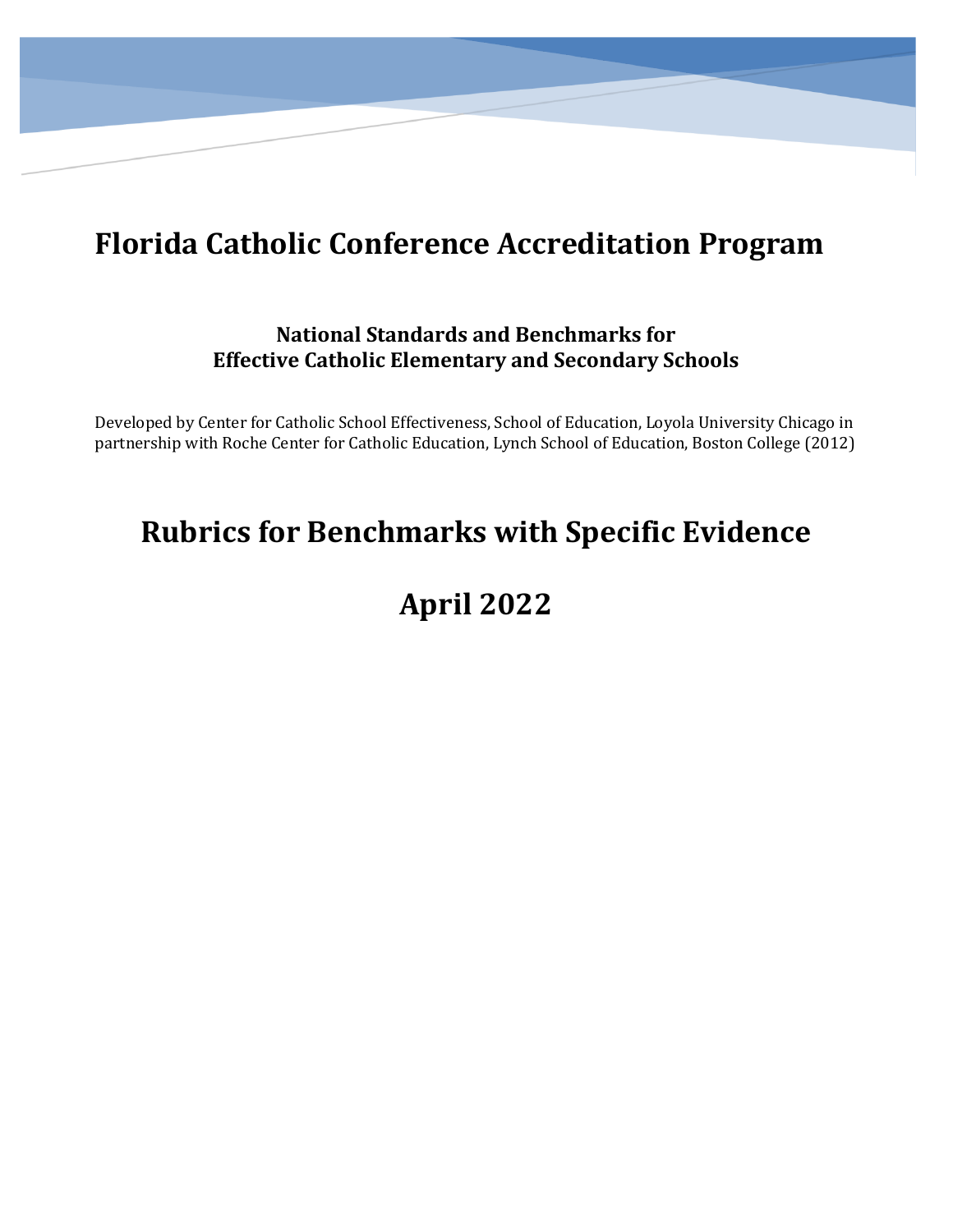#### **Benchmark: 1.1**

The governing body and the leader/leadership team ensure that the mission statement includes the commitment to Catholic identity.

| Level 4<br><b>Exceeds</b><br><b>Benchmark</b>                    | The mission statement explicitly and unequivocally<br>proclaims that the school's pervasive commitment is to<br>fostering Catholic identity. | <b>Mission Statement -</b><br>completely Catholic<br>without the name of the<br>school. Survey data for<br>8.3, observations and<br>conversations during the<br>visitation |
|------------------------------------------------------------------|----------------------------------------------------------------------------------------------------------------------------------------------|----------------------------------------------------------------------------------------------------------------------------------------------------------------------------|
| Level 3<br><b>Fully Meets</b><br><b>Benchmark</b>                | The governing body and the leader/leadership team<br>ensure that the mission statement includes the<br>commitment to Catholic identity.      | <b>Mission Statement -</b><br>could only be used by a<br>Catholic school. Survey<br>data for 8.3                                                                           |
| Level <sub>2</sub><br><b>Partially Meets</b><br><b>Benchmark</b> | The mission statement uses generically Christian<br>language to allude to the school's commitment to<br>Catholic identity.                   | <b>Mission Statement -</b><br>could be used by a<br>Christian school. Survey<br>data for 8.3                                                                               |
| Level 1<br>Does Not Meet<br><b>Benchmark</b>                     | The mission statement does not communicate<br>commitment to Catholic identity.                                                               | <b>Mission Statement could</b><br>be used by any school                                                                                                                    |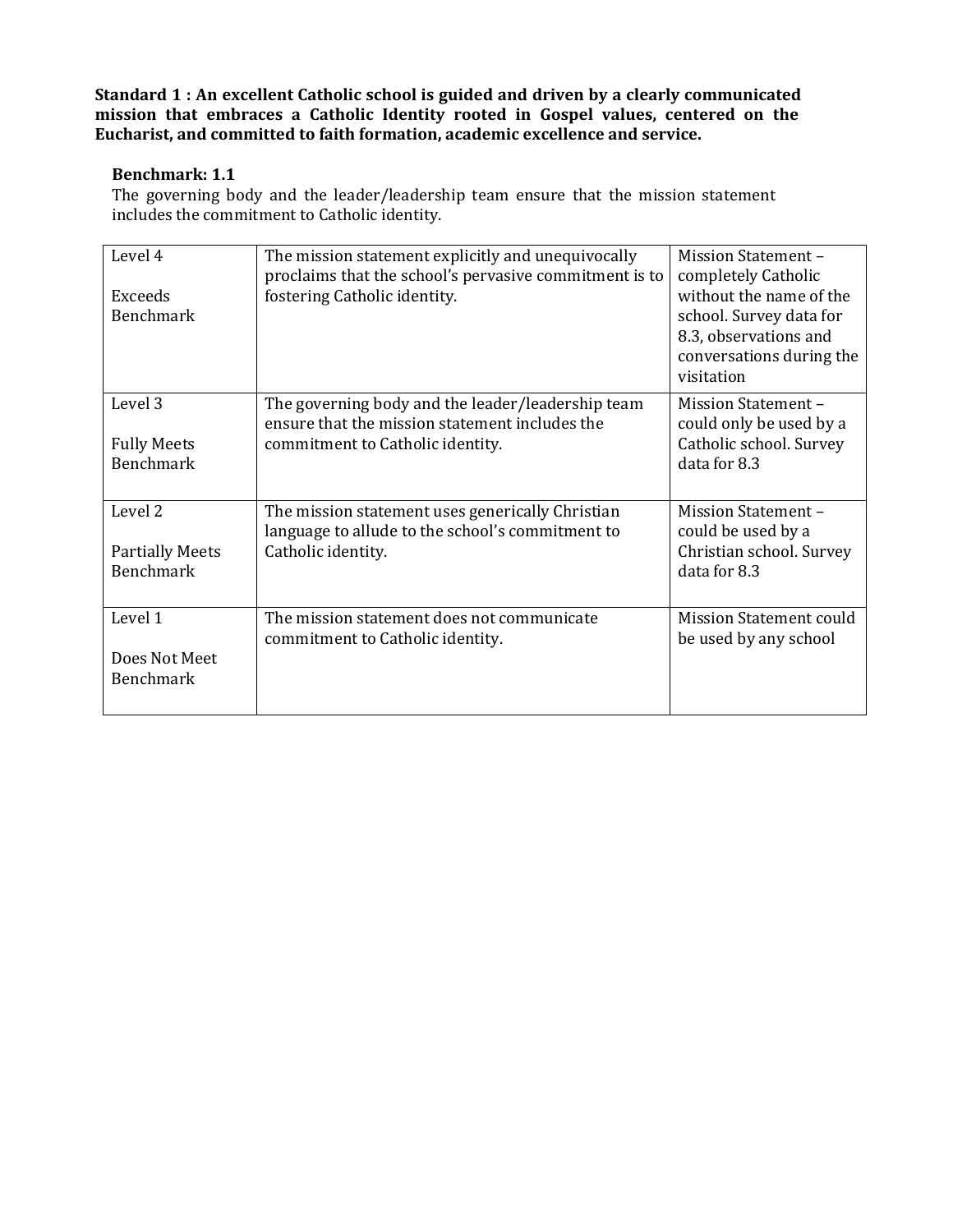#### **Benchmark: 1.2**

The governing body and the leader/leadership team use the mission statement as the foundation and normative reference for all planning.

| Level 4<br>Exceeds<br><b>Benchmark</b>                           | The governing body and the leader/leadership team<br>consistently start with the mission statement at the<br>beginning of all planning efforts, and refer to the<br>mission statement frequently during the planning<br>process. The mission statement is used not only as a<br>reference but as the basis for reviewing or adopting<br>policies, procedures, programs, practices and in daily<br>decision making. | Minutes from SAC,<br>faculty, finance meetings<br>contain use of the<br>mission statement.<br>Survey data from 8.2 |
|------------------------------------------------------------------|--------------------------------------------------------------------------------------------------------------------------------------------------------------------------------------------------------------------------------------------------------------------------------------------------------------------------------------------------------------------------------------------------------------------|--------------------------------------------------------------------------------------------------------------------|
| Level 3<br><b>Fully Meets</b><br><b>Benchmark</b>                | The governing body and the leader/leadership team<br>use the mission statement as the foundation and<br>normative reference for all planning. Major planning<br>efforts explicitly reference the mission at the beginning<br>of planning and throughout.                                                                                                                                                           | Minutes of most meetings<br>mention the mission<br>statement. Survey data<br>from 8.2                              |
| Level <sub>2</sub><br><b>Partially Meets</b><br><b>Benchmark</b> | The governing body and the leader/leadership team<br>occasionally refer to the mission statement during<br>some planning efforts. When policies and procedures<br>are reviewed, connection to mission must be inferred.                                                                                                                                                                                            | Examples of where and<br>when the mission<br>statement is used. Survey<br>data from 8.2                            |
| Level 1<br>Does Not Meet<br>Benchmark                            | The mission statement is not used as a foundation and<br>normative reference for all planning.                                                                                                                                                                                                                                                                                                                     |                                                                                                                    |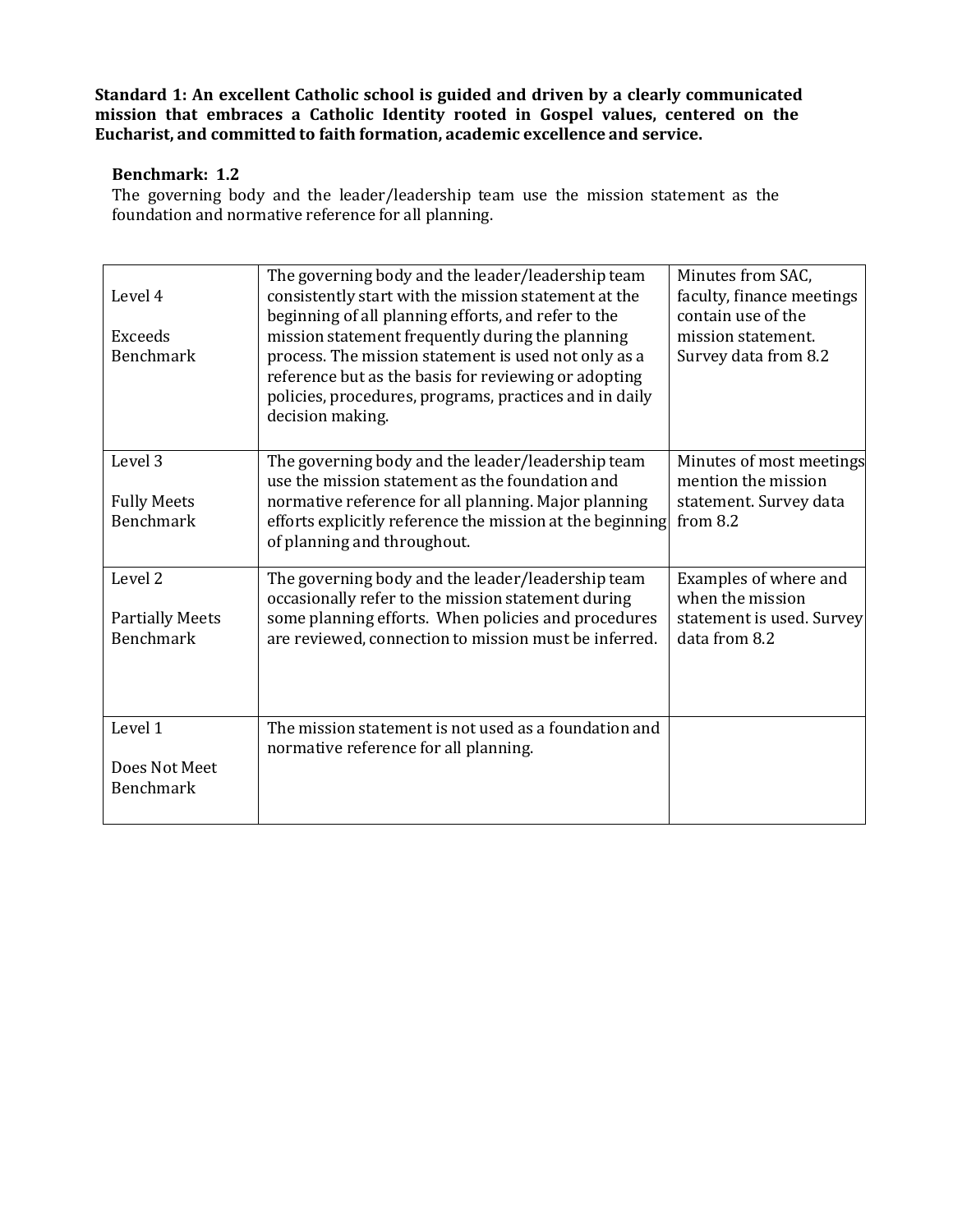#### **Benchmark: 1.3**

The school leader/leadership team regularly calls together the school's various constituencies (including but not limited to faculty and staff, parents, students, alumni(ae)) to clarify, review and renew the school's mission statement.

| Level 4<br><b>Exceeds</b><br><b>Benchmark</b>         | The school leader/leadership team establishes and<br>maintains a well-communicated process for<br>annually reviewing, clarifying, and renewing the<br>school's mission statement in consultation with the<br>school's various constituencies.                         | Calendar, handbooks,<br>feedback<br>received,<br>flyers |
|-------------------------------------------------------|-----------------------------------------------------------------------------------------------------------------------------------------------------------------------------------------------------------------------------------------------------------------------|---------------------------------------------------------|
| Level 3<br><b>Fully Meets</b><br><b>Benchmark</b>     | The school leader/leadership team regularly calls<br>together the school's various constituencies (including<br>but not limited to faculty and staff, parents, students,<br>alumni(ae)) to clarify, review and renew the school's<br>mission statement.               | Calendar, handbooks,<br>feedback received, flyers       |
| Level 2<br><b>Partially Meets</b><br><b>Benchmark</b> | The school leader/leadership team includes the<br>school's various constituencies in clarifying, reviewing<br>and renewing the school's mission statement<br>occasionally within several years, usually in<br>preparation for a pending event, such as accreditation. | Calendar, handbooks,<br>feedback received, flyers       |
| Level 1<br>Does Not Meet<br><b>Benchmark</b>          | The school leader/leadership team does not call<br>together the school's various constituencies (including<br>but not limited to faculty and staff, parents, students,<br>alumni(ae)) to clarify, review and renew the school's<br>mission statement.                 |                                                         |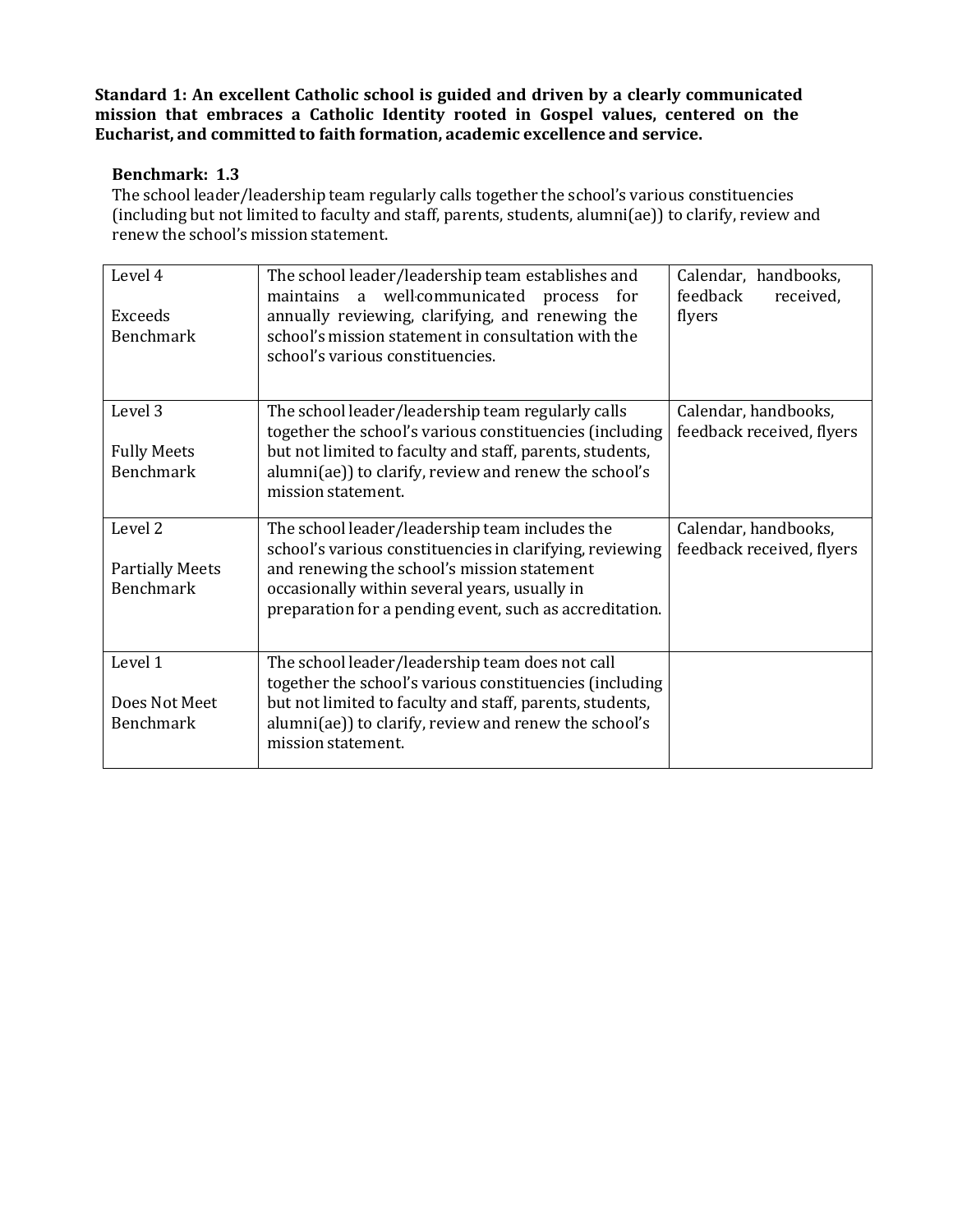#### **Benchmark: 1.4**

The mission statement is visible in public places and contained in official documents.

| Level 4<br><b>Exceeds</b><br><b>Benchmark</b>                    | The mission statement is highly visible throughout the<br>school, appearing in every classroom as well as on<br>written and electronic communications and on the<br>school website, apps, and school social media sites. All<br>constituents can easily and quickly access a visible<br>copy of the mission statement. | When walking through the<br>campus the mission<br>statement is easily visible<br>in every room. Documents,<br>emails, screenshots |
|------------------------------------------------------------------|------------------------------------------------------------------------------------------------------------------------------------------------------------------------------------------------------------------------------------------------------------------------------------------------------------------------|-----------------------------------------------------------------------------------------------------------------------------------|
| Level 3<br><b>Fully Meets</b><br><b>Benchmark</b>                | The mission statement is visible in public places and<br>contained in official documents.                                                                                                                                                                                                                              | When walking through the<br>campus the mission<br>statement is visible in<br>every room. Official<br>documents                    |
| Level <sub>2</sub><br><b>Partially Meets</b><br><b>Benchmark</b> | The mission statement is only displayed in a few public<br>places and a few official documents.                                                                                                                                                                                                                        | When walking through the<br>campus the mission<br>statement is visible in<br>some rooms or difficult to<br>spot in others         |
| Level 1<br>Does Not Meet<br><b>Benchmark</b>                     | The mission statement is not visible in public places or<br>on official documents.                                                                                                                                                                                                                                     |                                                                                                                                   |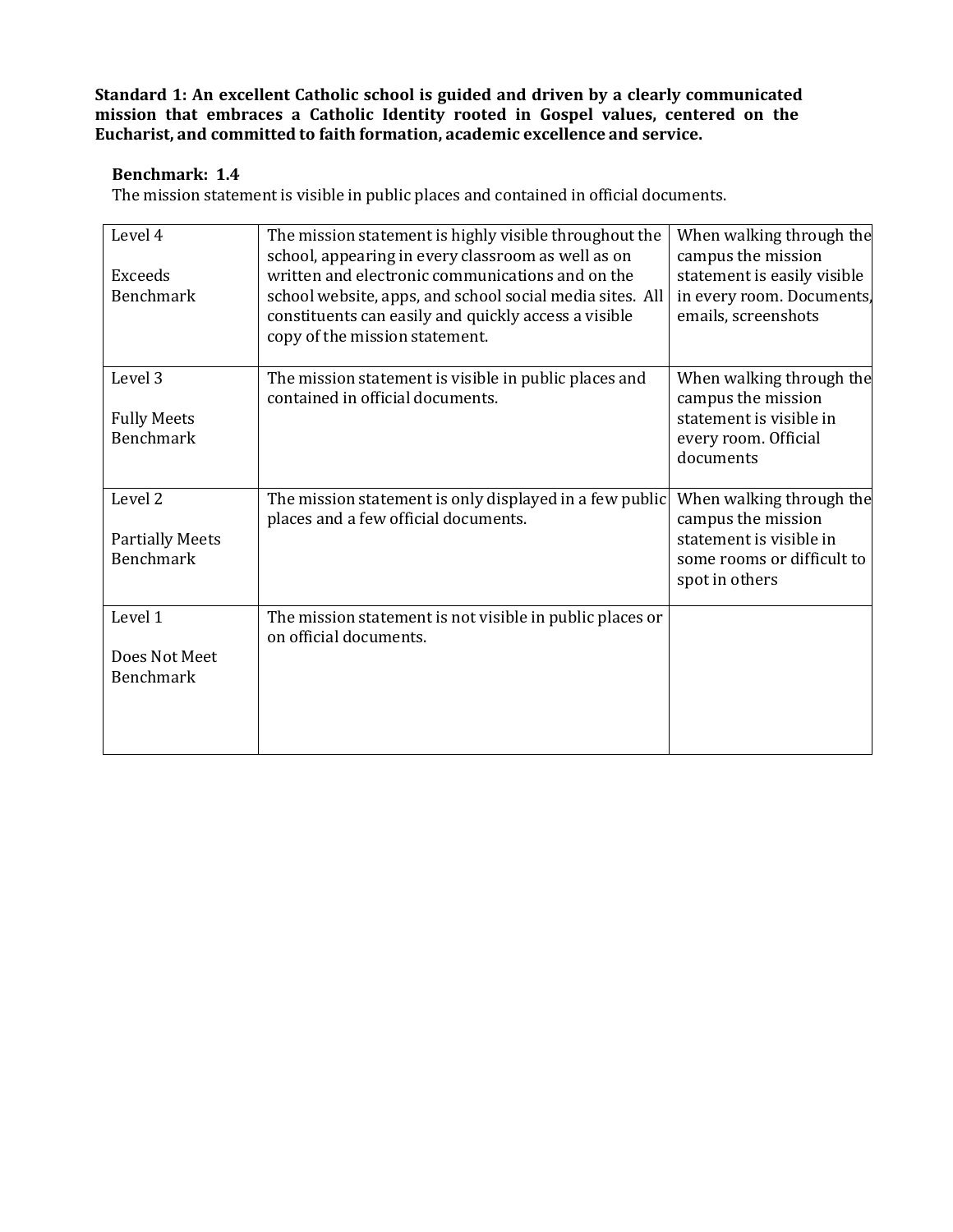#### **Benchmark: 1.5**

All constituents know and understand the mission**.**

| Level 4<br><b>Exceeds</b><br><b>Benchmark</b>         | Virtually everyone in the school community can recite<br>the mission statement, clearly explain the mission of<br>the school, and give concrete examples of how it is<br>implemented in the school. | Evidence of mission<br>statement use. When<br>asked, all stakeholders<br>know the mission<br>statement and can give<br>examples, survey data<br>from 8.1    |
|-------------------------------------------------------|-----------------------------------------------------------------------------------------------------------------------------------------------------------------------------------------------------|-------------------------------------------------------------------------------------------------------------------------------------------------------------|
| Level 3<br><b>Fully Meets</b><br><b>Benchmark</b>     | All constituents know and understand the mission.<br>School leaders work to ensure that every group of<br>constituents can articulate and explain the mission.                                      | Evidence of mission<br>statement use. When<br>asked, most stakeholders<br>know the mission<br>statement and can give<br>examples, survey data<br>from $8.1$ |
| Level 2<br><b>Partially Meets</b><br><b>Benchmark</b> | Only some constituents know and understand the<br>mission.                                                                                                                                          | When asked, some stake<br>holders know the mission<br>statement and can explain<br>it. Survey data from 8.1                                                 |
| Level 1<br>Does Not Meet<br><b>Benchmark</b>          | Most constituents do not know or understand the<br>mission.                                                                                                                                         |                                                                                                                                                             |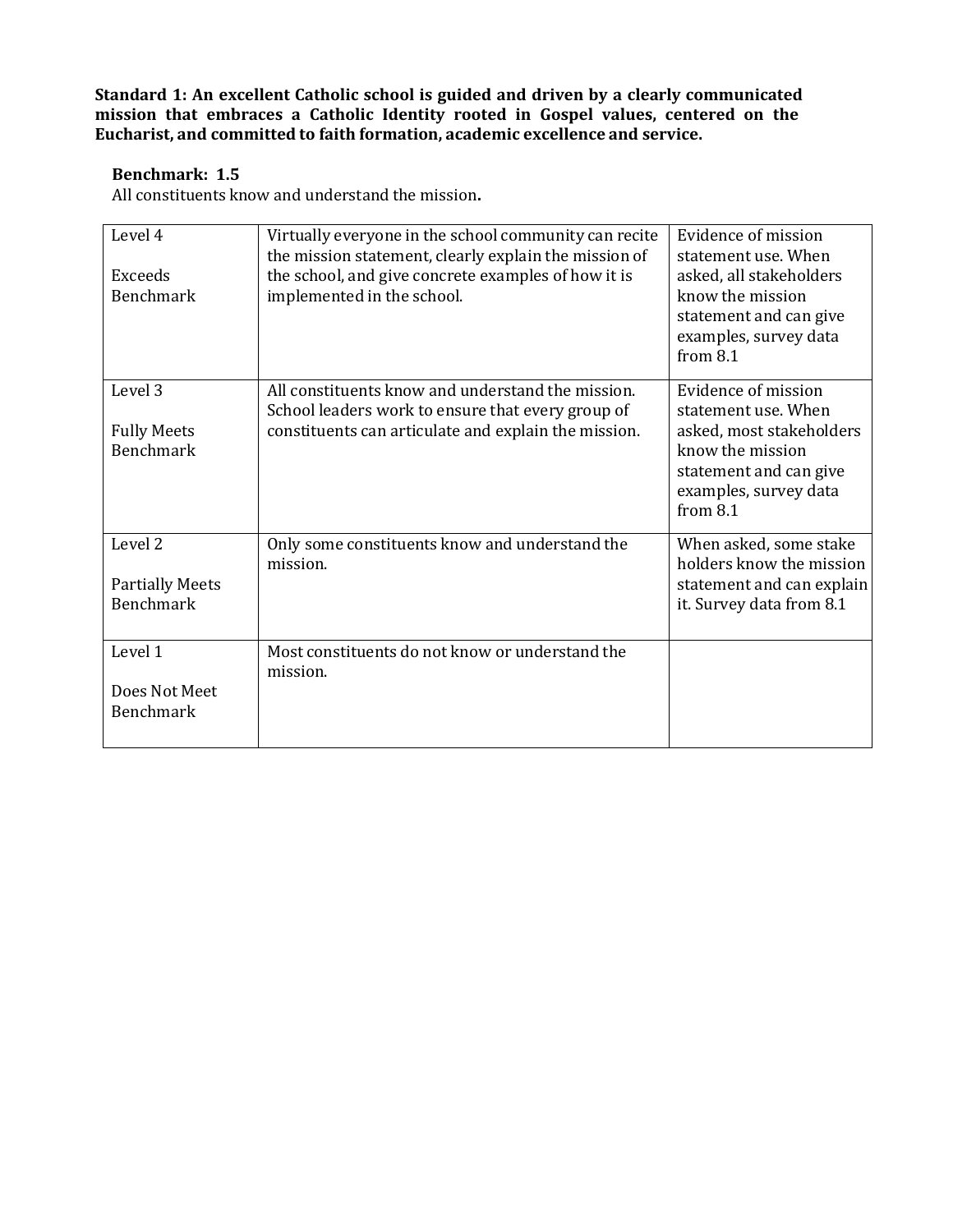#### **Benchmark: 2.1**

Religious education curriculum and instruction meets the religious education requirements and standards of the (arch)diocese.

| Level 4<br><b>Exceeds</b><br><b>Benchmark</b>         | Religious education curriculum and instruction at all<br>levels in each course and in each unit meets or exceeds<br>requirements and standards of the (arch)diocese. The<br>requirements are evidenced in every course and unit.<br>Courses are vertically aligned, scaffolded, and rigorous<br>to ensure continuous growth in the knowledge of<br>religion for all students. | Lesson plans citing<br>standards from all<br>teachers. Standards<br>tracked or curriculum<br>map. Minutes of PLCs<br>regarding Religion<br>curriculum. Results of<br>adult survey data 8.4 |
|-------------------------------------------------------|-------------------------------------------------------------------------------------------------------------------------------------------------------------------------------------------------------------------------------------------------------------------------------------------------------------------------------------------------------------------------------|--------------------------------------------------------------------------------------------------------------------------------------------------------------------------------------------|
| Level 3<br><b>Fully Meets</b><br><b>Benchmark</b>     | Religious education curriculum and instruction meets<br>the religious education requirements and standards of<br>the (arch)diocese. The requirements are evidenced in<br>course expectations, grade level expectations, and<br>course content.                                                                                                                                | Lesson plans citing<br>standards from all<br>teachers. Results of adult<br>survey data 8.4                                                                                                 |
| Level 2<br><b>Partially Meets</b><br><b>Benchmark</b> | Religious education curriculum and instruction meets<br>some of the religious education requirements and/or<br>standards of the (arch)diocese.                                                                                                                                                                                                                                | Lesson plans citing<br>standards from some<br>teachers. Results of adult<br>survey data 8.4                                                                                                |
| Level 1<br>Does Not Meet<br><b>Benchmark</b>          | Religious education and curriculum and instruction<br>does not meet the religious education requirements<br>and standards of the (arch)diocese.                                                                                                                                                                                                                               |                                                                                                                                                                                            |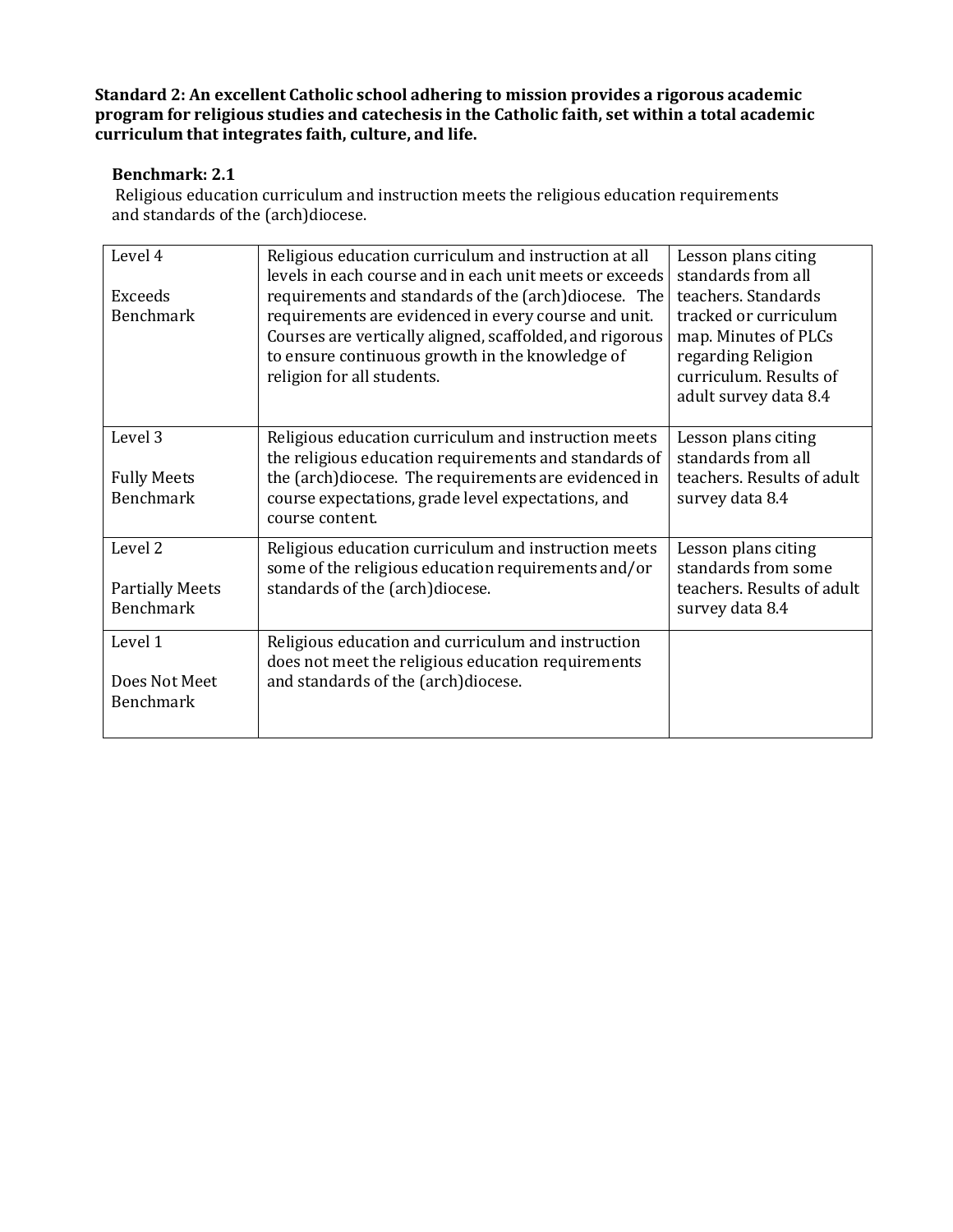#### **Benchmark: 2.2**

Religion classes are an integral part of the academic program in the assignment of teachers, amount of class time and the selection of texts and other curricular materials.

| Level 4<br><b>Exceeds</b><br><b>Benchmark</b>                    | Religion classes are regarded by the school community<br>as exciting, interesting, innovative, and highly engaging.<br>These classes are an integral part of the academic<br>program with equal or prioritized standing with other<br>academic classes. Highly qualified teachers are trained<br>and certified as catechists at advanced levels. The<br>allocation of class time in relation to other academic<br>areas is equitable and is scheduled in specified time<br>frames. The selection of current state-of-the-art texts<br>and other curricular materials contribute to the<br>innovative approach. Religion classes may be service-<br>based and integrated with other academic courses,<br>concepts, and outcomes. Student performance in<br>religion classes are included in academic achievement<br>reports. | Proof of advanced level<br>catechists for all religion<br>classes. Lesson plans<br>demonstrating innovation,<br>schedules, report cards,<br>textbooks. Student survey<br>data for 8.4. |
|------------------------------------------------------------------|-----------------------------------------------------------------------------------------------------------------------------------------------------------------------------------------------------------------------------------------------------------------------------------------------------------------------------------------------------------------------------------------------------------------------------------------------------------------------------------------------------------------------------------------------------------------------------------------------------------------------------------------------------------------------------------------------------------------------------------------------------------------------------------------------------------------------------|----------------------------------------------------------------------------------------------------------------------------------------------------------------------------------------|
| Level 3<br><b>Fully Meets</b><br><b>Benchmark</b>                | Religion classes are an integral part of the academic<br>program in the assignment of teachers, amount of class<br>time and the selection of texts and other curricular<br>materials. School leaders consistently program religion<br>courses with the same level of attention given to other<br>subjects.                                                                                                                                                                                                                                                                                                                                                                                                                                                                                                                  | Lesson plans, schedules,<br>report cards, textbooks,<br>catechist certification,<br>Student survey data for<br>8.4.                                                                    |
| Level <sub>2</sub><br><b>Partially Meets</b><br><b>Benchmark</b> | Religion classes are somewhat integrated into the<br>academic program. Religion classes are assigned regular<br>teachers, scheduled into specified time periods, and have<br>designated texts and/or curriculum materials. They may<br>not always be given equal priority with other classes in<br>scheduling.                                                                                                                                                                                                                                                                                                                                                                                                                                                                                                              | Lesson plans, schedules,<br>report cards, textbooks.<br>Student survey data for<br>8.4.                                                                                                |
| Level 1<br>Does Not Meet<br>Benchmark                            | Religion classes are not an integral part of the academic<br>program. The assignment of teachers, the amount of<br>class time, and the selection of texts and other curricular<br>materials are not prioritized for religion classes.<br>Teachers are assigned in an ad hoc manner and an<br>equitable amount of time is not ensured. If academic<br>time is lost in a given day, religion class is likely chosen<br>as expendable.                                                                                                                                                                                                                                                                                                                                                                                         |                                                                                                                                                                                        |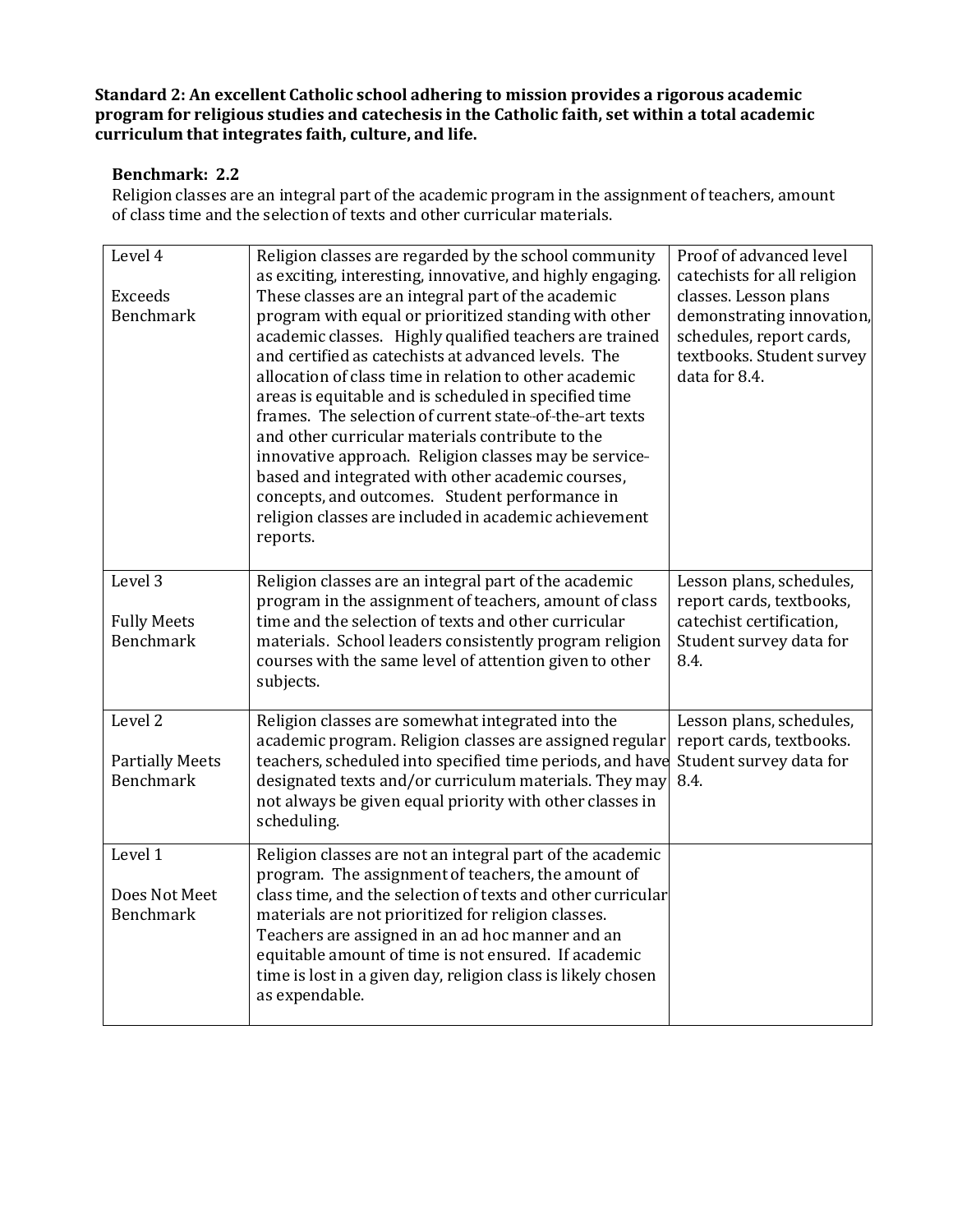#### **Benchmark: 2.3**

Faculty who teach religion meet (arch)diocesan requirements for academic and catechetical preparation and certification to provide effective religion curriculum and instruction.

| Level 4<br><b>Exceeds</b><br><b>Benchmark</b>                    | All faculty who teach religion meet (arch)diocesan<br>requirements for academic and catechetical<br>preparation and certification to provide effective<br>religion curriculum and instruction. The faculty<br>meets regularly in professional learning communities<br>to intentionally develop their expertise and to focus<br>on the need for continuous improvement in skill and<br>knowledge while recognizing the changing world of<br>catechesis. The faculty employs best practices<br>through instructional methodologies and meets<br>standards that result in effective teaching. | List of all teachers level of<br>certification noted, copies of<br>catechist certificates. Minutes<br>from PLCs focused on<br>catechesis and teaching<br>religion. Lesson plans,<br>student achievement data |
|------------------------------------------------------------------|--------------------------------------------------------------------------------------------------------------------------------------------------------------------------------------------------------------------------------------------------------------------------------------------------------------------------------------------------------------------------------------------------------------------------------------------------------------------------------------------------------------------------------------------------------------------------------------------|--------------------------------------------------------------------------------------------------------------------------------------------------------------------------------------------------------------|
| Level 3<br><b>Fully Meets</b><br><b>Benchmark</b>                | Faculty who teach religion meet (arch)diocesan<br>requirements for academic and catechetical<br>preparation and certification to provide effective<br>religion curriculum and instruction.                                                                                                                                                                                                                                                                                                                                                                                                 | List of all teachers level of<br>certification noted, copies of<br>catechist certificates.                                                                                                                   |
| Level <sub>2</sub><br><b>Partially Meets</b><br><b>Benchmark</b> | Some faculty who teach religion meet all or some<br>(arch)diocesan requirements for academic and<br>catechetical preparation and certification to provide<br>religion curriculum and instruction.                                                                                                                                                                                                                                                                                                                                                                                          | List of all teachers level of<br>certification noted, copies of<br>catechist certificates.                                                                                                                   |
| Level 1<br>Does Not Meet<br><b>Benchmark</b>                     | Few or none of the faculty who teach religion meet<br>(arch)diocesan requirements for academic and<br>catechetical preparation and certification to provide<br>religion curriculum and instruction. Meeting<br>(arch)diocesan requirements is not a condition for<br>teaching religion at this school.                                                                                                                                                                                                                                                                                     |                                                                                                                                                                                                              |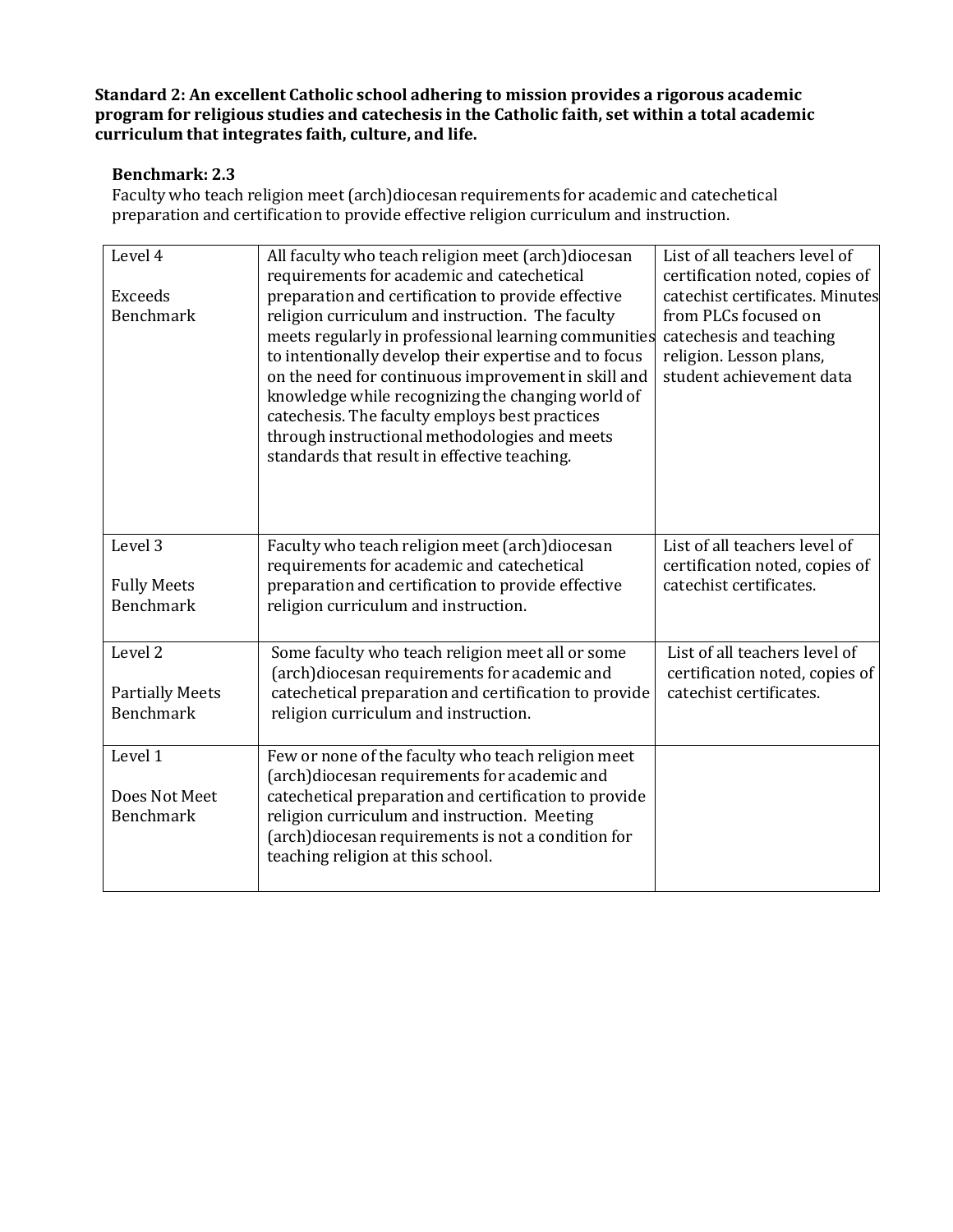#### **Benchmark 2.4**

The school's Catholic identity requires excellence in academic and intellectual formation in all subjects including religious education.

| Level 4                | In keeping with its Catholic identity, the school sets<br>clearly articulated standards for and can          | Lesson plans for all subjects<br>and all grades citing |
|------------------------|--------------------------------------------------------------------------------------------------------------|--------------------------------------------------------|
| Exceeds                | demonstrate academic and intellectual excellence in                                                          | standards and a faith                                  |
| <b>Benchmark</b>       | all subjects, including religious education.                                                                 | component. Adult survey                                |
|                        | Curriculum in all subjects including religious                                                               | data for 7.6, student survey                           |
|                        | education gives evidence of the integration of faith,                                                        | data for 8.5. Honor roll,                              |
|                        | culture and life.                                                                                            | assessment data                                        |
|                        |                                                                                                              |                                                        |
| Level 3                | The school's Catholic identity requires excellence in<br>academic and intellectual formation in all subjects | Lesson plans for all subjects<br>and all grades citing |
| <b>Fully Meets</b>     | including religious education. In keeping with its                                                           | standards. Adult survey data                           |
| Benchmark              | Catholic identity, the school sets clearly articulated                                                       | for 7.6, student survey data                           |
|                        | standards for and expectations of academic and                                                               | for 8.5. Honor roll,                                   |
|                        | intellectual excellence in all subjects, including                                                           | assessment data                                        |
|                        | religious education.                                                                                         |                                                        |
|                        |                                                                                                              |                                                        |
| Level <sub>2</sub>     | In keeping with its Catholic identity, the school pays                                                       | Lesson plans, curriculum.                              |
|                        | attention to and requires academic and intellectual                                                          | Adult survey data for 7.6,                             |
| <b>Partially Meets</b> | excellence in the curriculum including religious                                                             | student survey data for 8.5.                           |
| <b>Benchmark</b>       | education.                                                                                                   | Honor roll, assessment data                            |
| Level 1                | Excellence in academic and intellectual formation is                                                         |                                                        |
|                        | not evident in all subjects, including religion.                                                             |                                                        |
| Does Not Meet          |                                                                                                              |                                                        |
| <b>Benchmark</b>       |                                                                                                              |                                                        |
|                        |                                                                                                              |                                                        |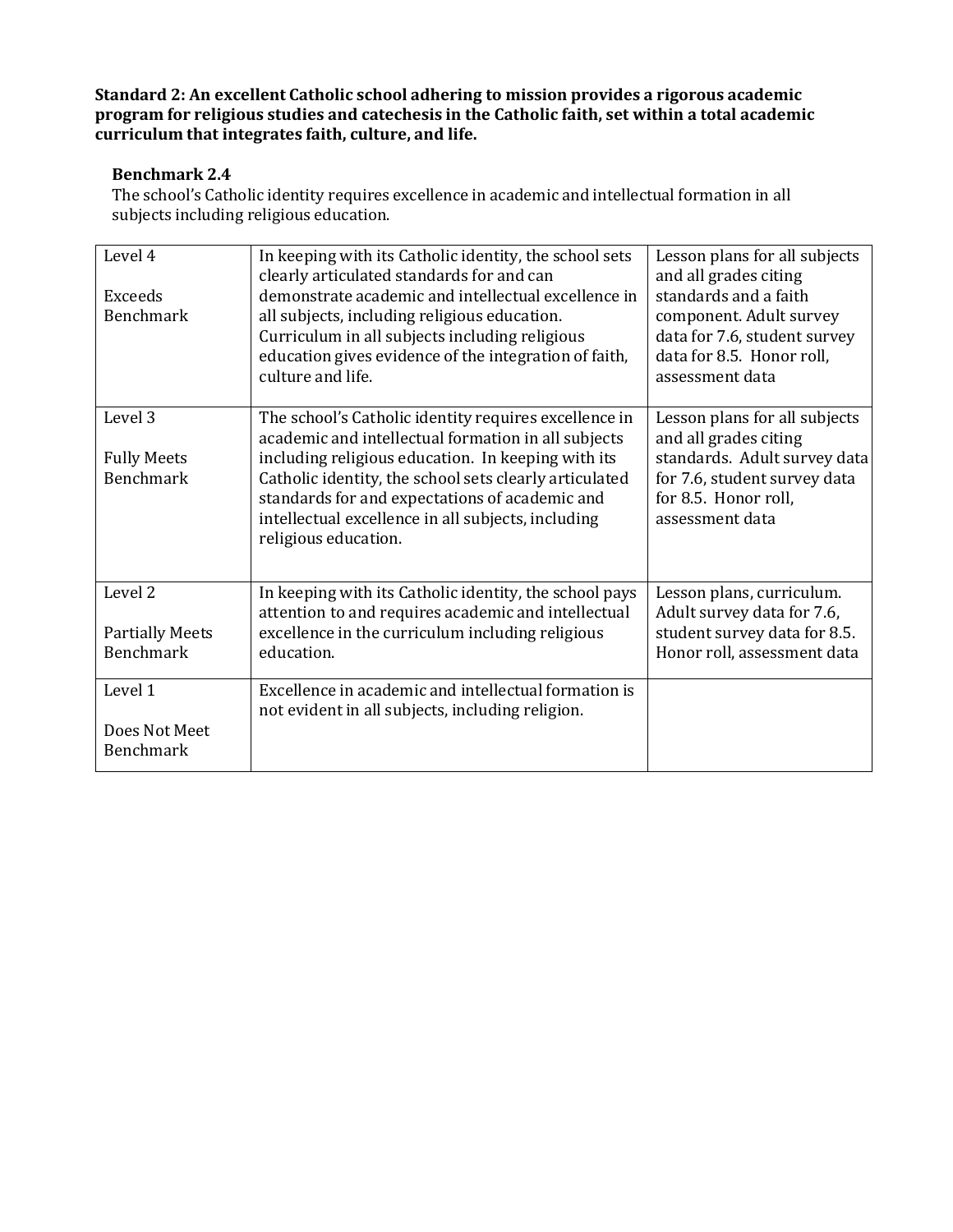#### **Benchmark 2.5**

Faculty use the lenses of Scripture and the Catholic intellectual tradition in all subjects to help students think critically and ethically about the world around them.

| Level 4<br>Exceeds<br><b>Benchmark</b>     | In all subjects faculty use the lenses of Scripture and<br>the Catholic intellectual tradition to require students<br>to think critically and ethically about the world<br>around them. Students participate in lectures,<br>debates, service opportunities or other experiences<br>that give evidence of their growth and maturation in<br>the Catholic intellectual tradition and moral ethical<br>thinking. These and other performance assessments<br>are embedded in the curriculum. | Lesson plans that include a<br>scripture and a reasoning<br>component for all subjects<br>and all grades. Samples of<br>student debates, service<br>work, projects, and<br>performance assessments<br>demonstrating moral ethical<br>thinking. Survey data for 7.9.<br>Adult survey data for 8.5. |
|--------------------------------------------|-------------------------------------------------------------------------------------------------------------------------------------------------------------------------------------------------------------------------------------------------------------------------------------------------------------------------------------------------------------------------------------------------------------------------------------------------------------------------------------------|---------------------------------------------------------------------------------------------------------------------------------------------------------------------------------------------------------------------------------------------------------------------------------------------------|
| Level 3                                    | Faculty use the lenses of Scripture and the Catholic                                                                                                                                                                                                                                                                                                                                                                                                                                      | Lesson plans that include a                                                                                                                                                                                                                                                                       |
|                                            | intellectual tradition in all subjects to help students                                                                                                                                                                                                                                                                                                                                                                                                                                   | scripture and a reasoning                                                                                                                                                                                                                                                                         |
| <b>Fully Meets</b>                         | think critically and ethically about the world around                                                                                                                                                                                                                                                                                                                                                                                                                                     | component for all subjects                                                                                                                                                                                                                                                                        |
| <b>Benchmark</b>                           | them.                                                                                                                                                                                                                                                                                                                                                                                                                                                                                     | and all grades. Survey data<br>for 7.9. Adult survey data for<br>8.5.                                                                                                                                                                                                                             |
| Level <sub>2</sub>                         | In only a few subjects, some faculty use the lenses of                                                                                                                                                                                                                                                                                                                                                                                                                                    | Lesson plans that include a                                                                                                                                                                                                                                                                       |
|                                            | Scripture and/or Catholic intellectual tradition to                                                                                                                                                                                                                                                                                                                                                                                                                                       | scripture and a reasoning                                                                                                                                                                                                                                                                         |
| <b>Partially Meets</b><br><b>Benchmark</b> | helps student think critically and ethically about the<br>world around them.                                                                                                                                                                                                                                                                                                                                                                                                              | section. Survey data for 7.9.<br>Adult survey data for 8.5.                                                                                                                                                                                                                                       |
|                                            |                                                                                                                                                                                                                                                                                                                                                                                                                                                                                           |                                                                                                                                                                                                                                                                                                   |
| Level 1                                    | Faculty are not familiar with the definition of                                                                                                                                                                                                                                                                                                                                                                                                                                           |                                                                                                                                                                                                                                                                                                   |
| Does Not Meet                              | Catholic intellectual tradition and do not manifest                                                                                                                                                                                                                                                                                                                                                                                                                                       |                                                                                                                                                                                                                                                                                                   |
| <b>Benchmark</b>                           | teaching behaviors that evidence it. Faculty do not<br>use or seldom use the lenses of Scripture and/or                                                                                                                                                                                                                                                                                                                                                                                   |                                                                                                                                                                                                                                                                                                   |
|                                            | Catholic intellectual tradition in subjects to help                                                                                                                                                                                                                                                                                                                                                                                                                                       |                                                                                                                                                                                                                                                                                                   |
|                                            | students think critically or ethically.                                                                                                                                                                                                                                                                                                                                                                                                                                                   |                                                                                                                                                                                                                                                                                                   |
|                                            |                                                                                                                                                                                                                                                                                                                                                                                                                                                                                           |                                                                                                                                                                                                                                                                                                   |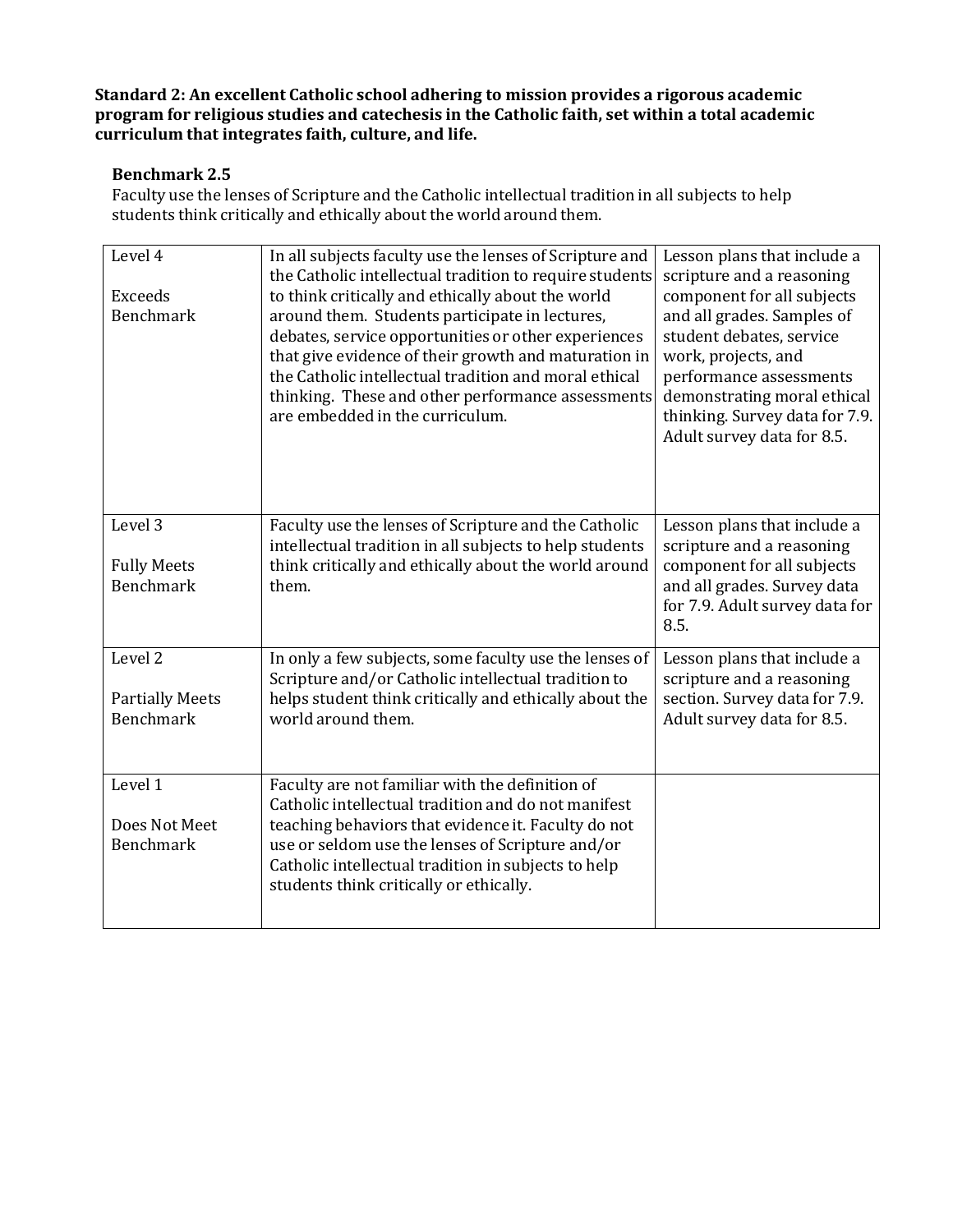#### **Benchmark: 2.6**

Catholic culture and faith are expressed in the school through multiple and diverse forms of visual and performing arts, music and architecture.

| Level 4                | Catholic culture and faith are expressed and<br>integrated throughout the school through multiple | When walking through the<br>campus the symbols of the |
|------------------------|---------------------------------------------------------------------------------------------------|-------------------------------------------------------|
| <b>Exceeds</b>         | and diverse forms of visual and performing arts,                                                  | Catholic faith are highly                             |
| <b>Benchmark</b>       | music and architecture. Symbols of Catholic faith                                                 | visible in every room and                             |
|                        | abound at every level and recognition of the school's                                             | space. Examples of                                    |
|                        | Catholic culture and faith as expressed through                                                   | performing arts and music                             |
|                        | visual and performing arts, music, and/or                                                         | focused on the Catholic faith.                        |
|                        | architecture are noted in a significant way by                                                    | All survey data for 7.5.                              |
|                        | parents/guardians and those outside of the                                                        | Stakeholders readily identify                         |
|                        | immediate school community.                                                                       | this during interviews.                               |
|                        |                                                                                                   |                                                       |
| Level 3                | Catholic culture and faith are expressed in the                                                   | When walking through the                              |
|                        | school through multiple and diverse forms of visual                                               | campus the symbols of the                             |
| <b>Fully Meets</b>     | and performing arts, music and architecture. Any                                                  | Catholic faith are visible in                         |
| <b>Benchmark</b>       | visitors to the school (including parents/guardians,                                              | every room and space.                                 |
|                        | staff, students, and others) readily identify signs                                               | <b>Examples of performing</b>                         |
|                        | and symbols of Catholic culture and faith.                                                        | arts and music focused on                             |
|                        |                                                                                                   | the Catholic faith. All survey                        |
|                        |                                                                                                   | data for 7.5.                                         |
|                        |                                                                                                   |                                                       |
| Level <sub>2</sub>     | Catholic culture and faith are expressed in the school                                            | When walking through the                              |
|                        | through some form of visual and/or performing art                                                 | campus the symbols of the                             |
| <b>Partially Meets</b> | and/or music and/or architecture. If someone                                                      | Catholic faith can be found in                        |
| <b>Benchmark</b>       | actively looks for Catholic culture and faith they are                                            | most spaces. All survey data                          |
|                        | apt to find something.                                                                            | for 7.5.                                              |
| Level 1                | Catholic culture and faith are not expressed or are                                               |                                                       |
|                        | expressed minimally in the school through forms of                                                |                                                       |
| Does Not Meet          | visual and performing arts, music or architecture. A                                              |                                                       |
| <b>Benchmark</b>       | tour of the school does not give evidence of Catholic                                             |                                                       |
|                        | culture and faith. Visual and performing arts and/or                                              |                                                       |
|                        | music created by teachers and students do not or                                                  |                                                       |
|                        | rarely exemplify Catholic culture and faith. Symbols                                              |                                                       |
|                        | may point to spiritual realities but are not expressly                                            |                                                       |
|                        | Catholic.                                                                                         |                                                       |
|                        |                                                                                                   |                                                       |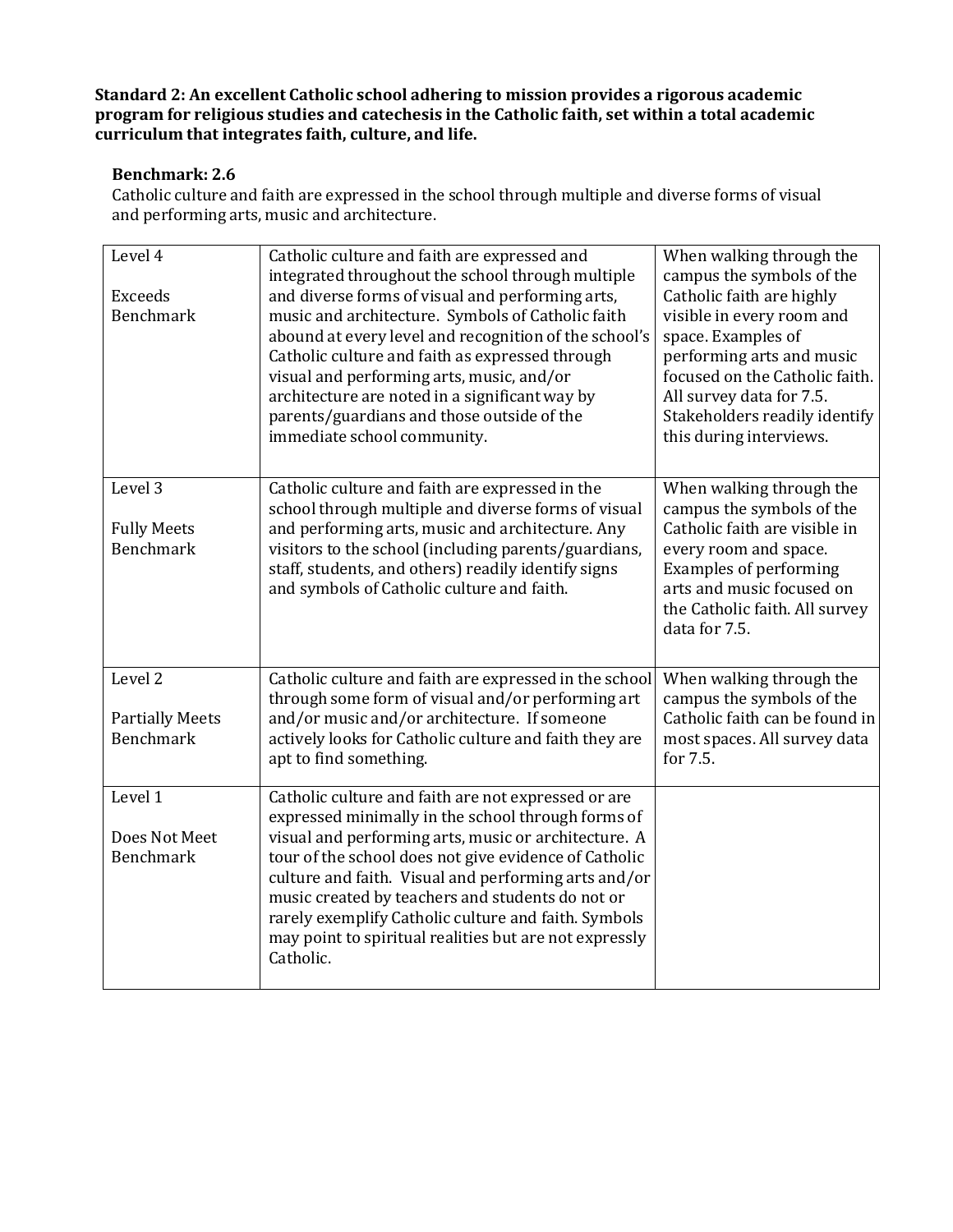#### **Benchmark: 2.7**

The theory and practice of the Church's social teachings are essential elements of the curriculum.

| Level 4<br>Exceeds<br><b>Benchmark</b>     | The theory and practice of the Church's social<br>teachings are essential elements of the curriculum in<br>multiple subject areas including religious education.<br>Students are involved in forms of service that are<br>intentionally designed and informed by the Church's<br>social teaching. Students receive planned instruction<br>multiple times in their programs of study and are<br>involved in service learning. | Lesson plans from all grades<br>referencing an aspect of the<br>Church's social teaching.<br>Examples of all students'<br>involvement in service<br>learning. All survey data for<br>7.11. |
|--------------------------------------------|------------------------------------------------------------------------------------------------------------------------------------------------------------------------------------------------------------------------------------------------------------------------------------------------------------------------------------------------------------------------------------------------------------------------------|--------------------------------------------------------------------------------------------------------------------------------------------------------------------------------------------|
|                                            |                                                                                                                                                                                                                                                                                                                                                                                                                              |                                                                                                                                                                                            |
| Level 3                                    | The theory and practice of the Church's social<br>teachings are essential elements of the curriculum.                                                                                                                                                                                                                                                                                                                        | Lesson plans from all<br>grades referencing an                                                                                                                                             |
| <b>Fully Meets</b><br><b>Benchmark</b>     | Every student receives planned instruction in the<br>Church's social teaching.                                                                                                                                                                                                                                                                                                                                               | aspect of the Church's<br>social teaching. All survey<br>data for 7.11.                                                                                                                    |
| Level <sub>2</sub>                         | The theory and practice of the Church's social<br>teachings are minimally present in the curriculum.                                                                                                                                                                                                                                                                                                                         | Lesson plans referencing an<br>aspect of the Church's social                                                                                                                               |
| <b>Partially Meets</b><br><b>Benchmark</b> | Students may be exposed to the Church's social<br>teaching but there is not a clear plan of instruction.                                                                                                                                                                                                                                                                                                                     | teaching. All survey data for<br>7.11.                                                                                                                                                     |
| Level 1                                    | The theory and practice of the Church's social<br>teachings are not found in the curriculum.                                                                                                                                                                                                                                                                                                                                 |                                                                                                                                                                                            |
| Does Not Meet<br><b>Benchmark</b>          |                                                                                                                                                                                                                                                                                                                                                                                                                              |                                                                                                                                                                                            |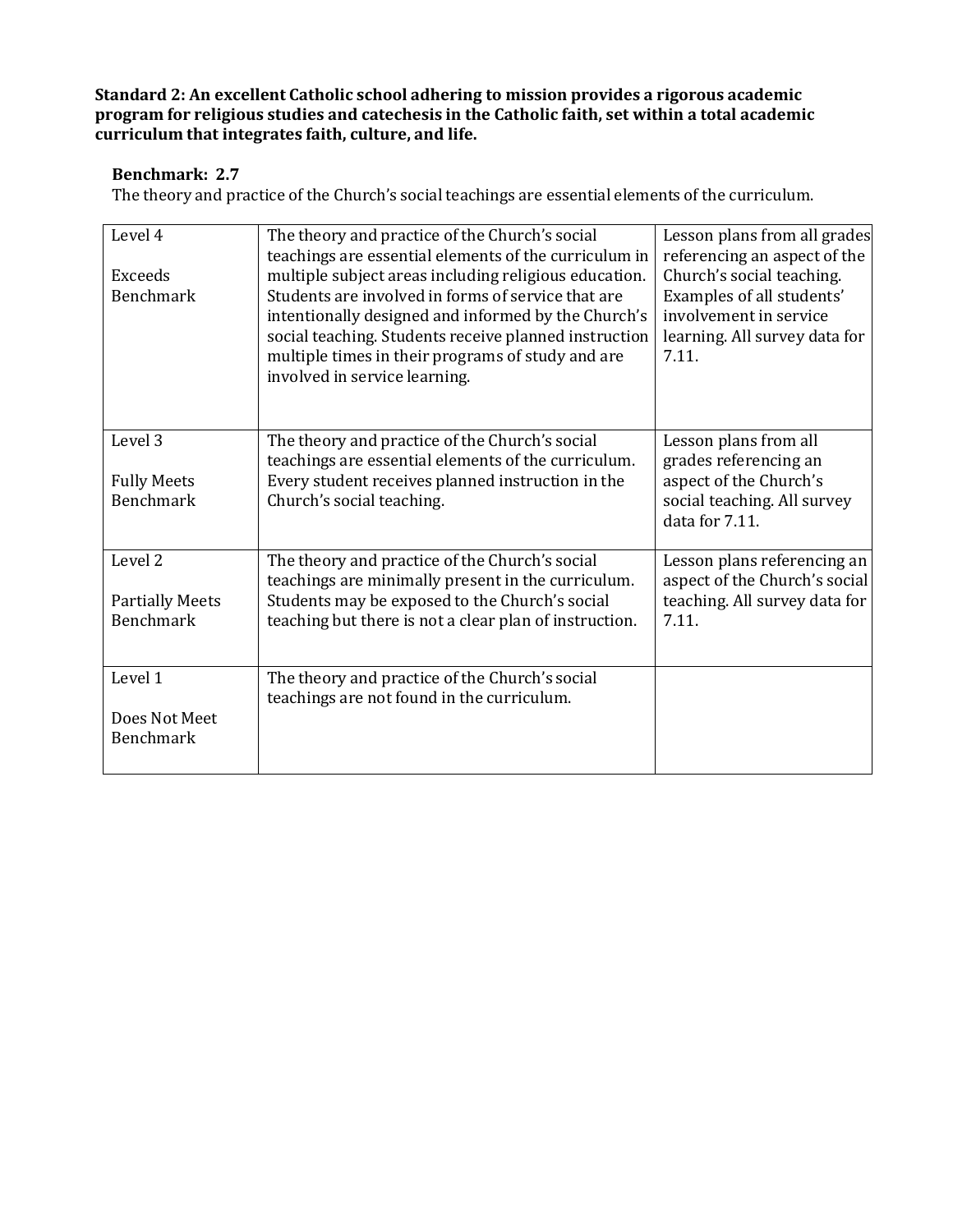#### **Benchmark: 3.1**

Every student is offered timely and regular opportunities to learn about and experience the nature and importance of prayer, the Eucharist, and liturgy.

| Level 4<br><b>Exceeds</b><br><b>Benchmark</b>                    | Students learn and can lead a variety of forms of<br>prayer; students are involved in the design of prayer<br>services; students regularly serve in a variety of roles<br>in the liturgy; liturgy is celebrated frequently as a<br>school or class community. | <b>Examples of students</b><br>leading a variety of forms of<br>prayer; examples of<br>students designing prayer;<br>examples of students' roles<br>during liturgy. Calendar<br>showing weekly liturgy.<br>Prayer is witnessed in<br>classrooms when touring<br>the school. Survey data for<br>7.2 and 8.6. |
|------------------------------------------------------------------|---------------------------------------------------------------------------------------------------------------------------------------------------------------------------------------------------------------------------------------------------------------|-------------------------------------------------------------------------------------------------------------------------------------------------------------------------------------------------------------------------------------------------------------------------------------------------------------|
| Level 3<br><b>Fully Meets</b><br><b>Benchmark</b>                | Every student is offered timely and regular<br>opportunities to learn about and experience the<br>nature and importance of prayer, the Eucharist, and<br>liturgy. Every student is offered the opportunity to<br>participate in the Mass at least weekly.     | Calendar showing weekly<br>liturgy; examples of a<br>variety of prayer in every<br>class, throughout the year.<br>Prayer is witnessed in<br>classrooms when touring<br>the school. Survey data for<br>7.2 and 8.6.                                                                                          |
| Level <sub>2</sub><br><b>Partially Meets</b><br><b>Benchmark</b> | Prayer is evident throughout the school day, and<br>liturgy is celebrated a few times a year, such as on<br>special feast days. Only some students or classes are<br>offered the opportunity to participate in the Mass on<br>a weekly basis.                 | Prayer is witnessed in<br>classrooms when touring<br>the school. Calendar<br>showing liturgy. Survey data<br>for 7.2 and 8.6.                                                                                                                                                                               |
| Level 1<br>Does Not Meet<br><b>Benchmark</b>                     | Prayers are not a regular part of the school day, or<br>prayers are said in a perfunctory manner, or<br>opportunities for a growing prayer life or for<br>Eucharistic celebration are scarce.                                                                 |                                                                                                                                                                                                                                                                                                             |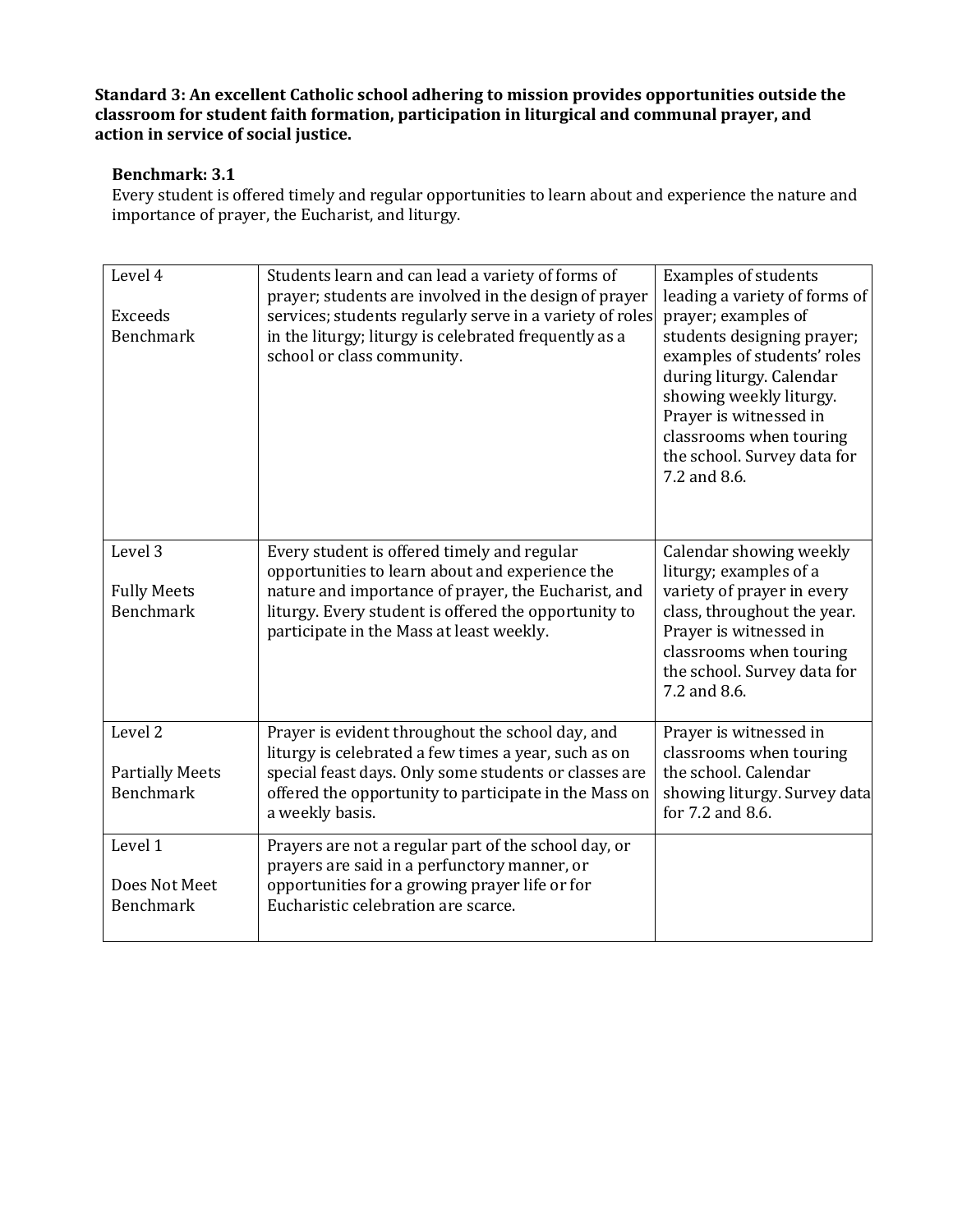#### **Benchmark: 3.2**

Every student is offered timely, regular, and age-appropriate opportunities to reflect on their life experiences and faith through retreats and other spiritual experiences.

| Level 4<br>Exceeds<br><b>Benchmark</b>     | Retreat experiences (on or off site) are an integral<br>part of student life at all grade levels. When age<br>appropriate, students have the opportunity to<br>participate in the planning of retreats or other<br>spiritual events. Students are given frequent<br>opportunities to participate in guided reflection on<br>their life experiences and faith (as in such daily<br>practices such as the Examen or Direction of<br>Intention). | Retreat flyers, calendar for all<br>grades. Examples of students<br>planning retreats or events.<br>Examples of guided reflection<br>in all grades. Adult survey<br>data for 8.6. |
|--------------------------------------------|-----------------------------------------------------------------------------------------------------------------------------------------------------------------------------------------------------------------------------------------------------------------------------------------------------------------------------------------------------------------------------------------------------------------------------------------------|-----------------------------------------------------------------------------------------------------------------------------------------------------------------------------------|
| Level 3<br><b>Fully Meets</b>              | Every student is offered timely, regular, and age-<br>appropriate opportunities to reflect on their life<br>experiences and faith through retreats and other                                                                                                                                                                                                                                                                                  | Retreat flyers, calendar for all<br>grades. Examples of other<br>reflection experiences for all                                                                                   |
| <b>Benchmark</b>                           | spiritual experiences.                                                                                                                                                                                                                                                                                                                                                                                                                        | grades. Adult survey data for<br>8.6.                                                                                                                                             |
| Level <sub>2</sub>                         | Students are offered a retreat on an infrequent or<br>irregular basis, with minimal opportunity for                                                                                                                                                                                                                                                                                                                                           | Retreat flyers or calendar.<br>Adult survey data for 8.6.                                                                                                                         |
| <b>Partially Meets</b><br><b>Benchmark</b> | reflection on life experiences.                                                                                                                                                                                                                                                                                                                                                                                                               |                                                                                                                                                                                   |
| Level 1                                    | No retreat or reflective experiences are offered to all<br>students in a timely, regular, and age-appropriate                                                                                                                                                                                                                                                                                                                                 |                                                                                                                                                                                   |
| Does Not Meet<br><b>Benchmark</b>          | way.                                                                                                                                                                                                                                                                                                                                                                                                                                          |                                                                                                                                                                                   |
|                                            |                                                                                                                                                                                                                                                                                                                                                                                                                                               |                                                                                                                                                                                   |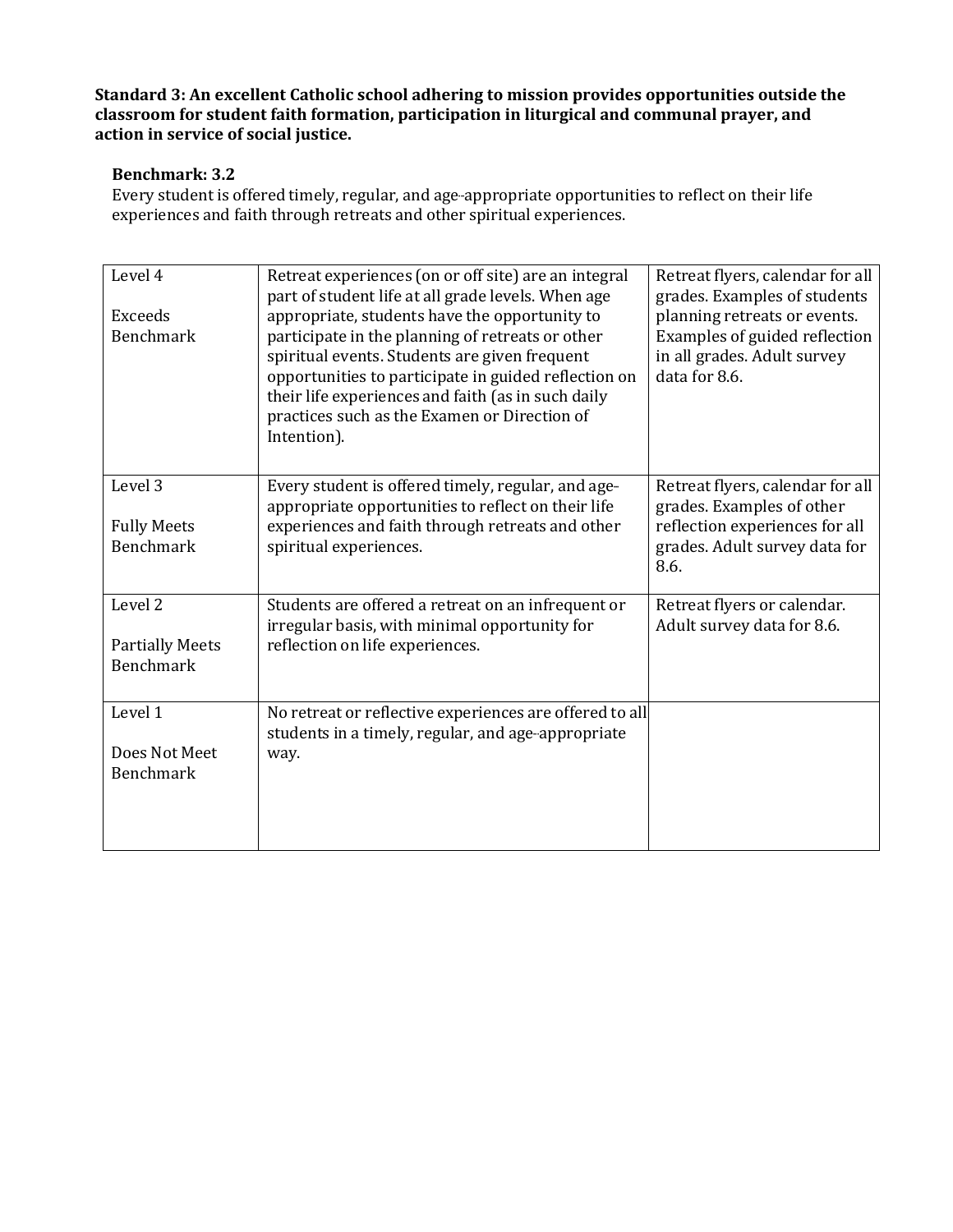#### **Benchmark: 3.3**

Every student participates in Christian service programs to promote the lived reality of action in service of social justice.

| Level 4<br><b>Exceeds</b><br><b>Benchmark</b>                    | Every student participates in some form of Christian<br>service, choosing from multiple opportunities in a<br>variety of areas serving social justice, locally and<br>globally, continually throughout the school year,<br>clearly making the connection of such action with<br>Gospel and Catholic faith teachings. | Flyers, calendar, pictures of a<br>variety of service<br>opportunities for all students<br>throughout the year.<br><b>Examples of student</b><br>reflection noting the<br>connection to Gospel and<br>Catholic teachings. Survey<br>data for 7.3 and 8.7. |
|------------------------------------------------------------------|----------------------------------------------------------------------------------------------------------------------------------------------------------------------------------------------------------------------------------------------------------------------------------------------------------------------|-----------------------------------------------------------------------------------------------------------------------------------------------------------------------------------------------------------------------------------------------------------|
| Level 3<br><b>Fully Meets</b><br><b>Benchmark</b>                | Every student participates in Christian service<br>programs to promote the lived reality of action in<br>service of social justice. Intentional connection to<br>Gospel values and Catholic faith teachings are<br>offered as rationale for engaging in service.                                                     | Flyers, calendar, pictures of<br>service opportunities for all<br>showing<br>students<br>the<br>connection to Gospel and<br>Catholic teachings. Survey<br>data for 7.3 and 8.7.                                                                           |
| Level <sub>2</sub><br><b>Partially Meets</b><br><b>Benchmark</b> | Some students participate in Christian service<br>programs offered at specified times in the<br>school year (Thanksgiving or Christmas, for<br>instance) to promote the lived reality of action<br>in service of social justice.                                                                                     | Flyers, calendar, pictures of<br>service opportunities for<br>some students showing the<br>connection to Gospel and<br>Catholic teachings. Survey<br>data for 7.3 and 8.7.                                                                                |
| Level 1<br>Does Not Meet<br><b>Benchmark</b>                     | The school is not involved in offering opportunities<br>for students to participate in Christian service<br>programs to promote the lived reality of action in<br>service to social justice. When service is undertaken,<br>no intentional connection is made with Gospel values<br>and Catholic faith teaching.     |                                                                                                                                                                                                                                                           |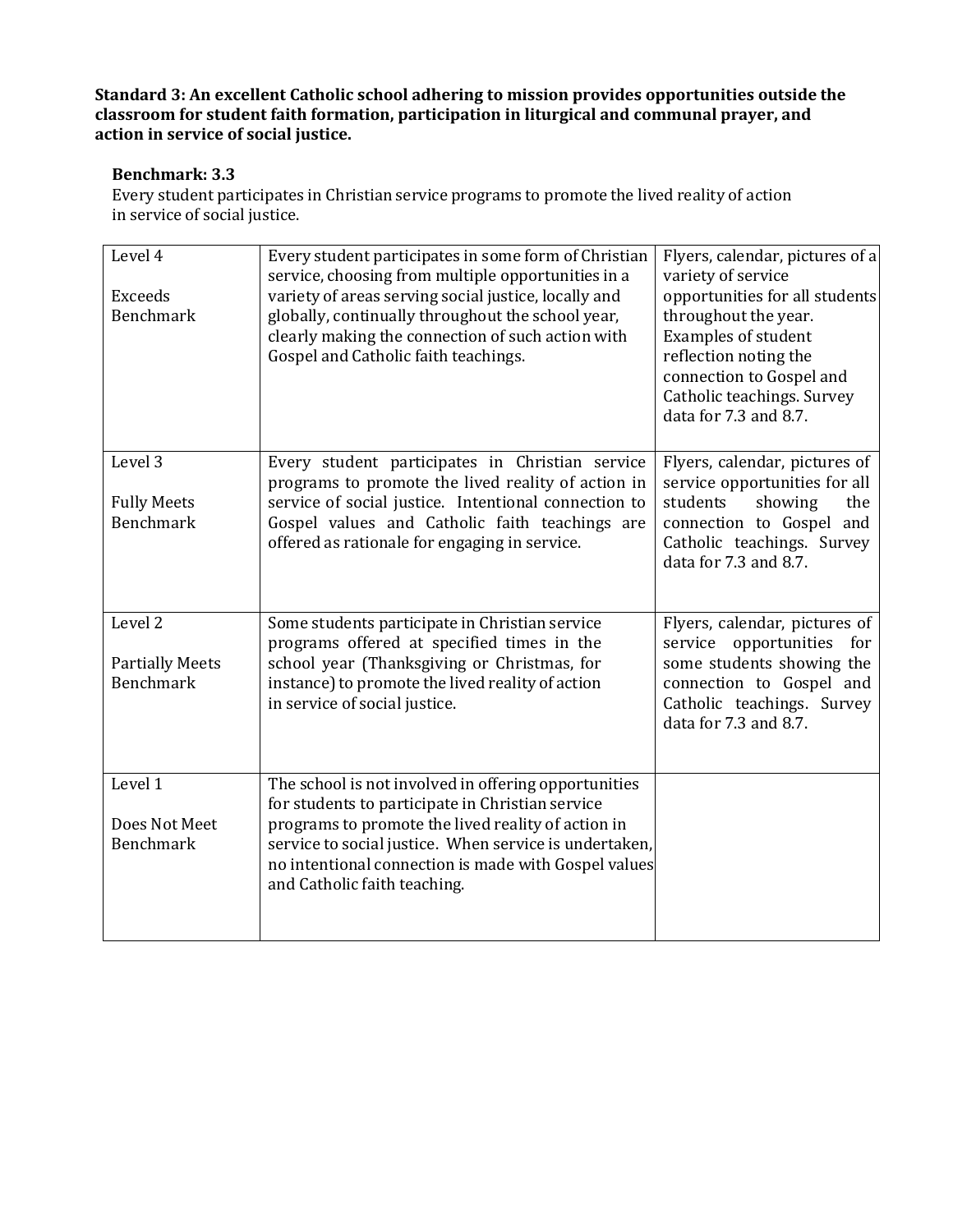#### **Benchmark: 3.4**

Every student experiences role models of faith and service for social justice among the administrators, faculty and staff.

| Level 4<br><b>Exceeds</b><br><b>Benchmark</b>                    | Every person working in the school community,<br>regardless of position, understands and<br>demonstrates that they are role models of faith and<br>service for social justice to every student and<br>outstanding examples of such abound. This is a clear<br>and well-communicated expectation for employment<br>in the school. | Affirmation statements for<br>employees. Survey data for<br>7.12 and 7.13 and adult<br>survey data for 8.8. Examples<br>of every staff member's<br>involvement in the parish<br>and the school.                            |
|------------------------------------------------------------------|----------------------------------------------------------------------------------------------------------------------------------------------------------------------------------------------------------------------------------------------------------------------------------------------------------------------------------|----------------------------------------------------------------------------------------------------------------------------------------------------------------------------------------------------------------------------|
| Level 3<br><b>Fully Meets</b><br><b>Benchmark</b>                | Every student experiences role models of faith<br>and service for social justice among the<br>administrators, faculty and staff. Being a role-<br>model for faith and service is a consideration in<br>hiring. This is an expectation of the school.                                                                             | Affirmation statements for<br>employees. Survey data for<br>7.12 and 7.13 and adult<br>8.8.<br>data<br>for<br>survey<br>of<br>Examples<br>staff<br>involvement in the parish<br>the<br>school.<br>and<br>Staff<br>handbook |
| Level <sub>2</sub><br><b>Partially Meets</b><br><b>Benchmark</b> | Some students experience role models of faith and<br>service for social justice, and a few administrators,<br>faculty and staff perceive their role as serving as such<br>role models.                                                                                                                                           | Affirmation statements for<br>employees. Survey data for<br>7.12 and 7.13 and adult<br>survey data for 8.8. Examples<br>of some staff involvement in<br>the parish and the school.                                         |
| Level 1<br>Does Not Meet<br><b>Benchmark</b>                     | Administrators and/or faculty and staff do not<br>perceive their functions to be that of role models of<br>faith and service for social justice to students, and<br>students do not experience such role models among<br>their administrators, faculty and staff.                                                                |                                                                                                                                                                                                                            |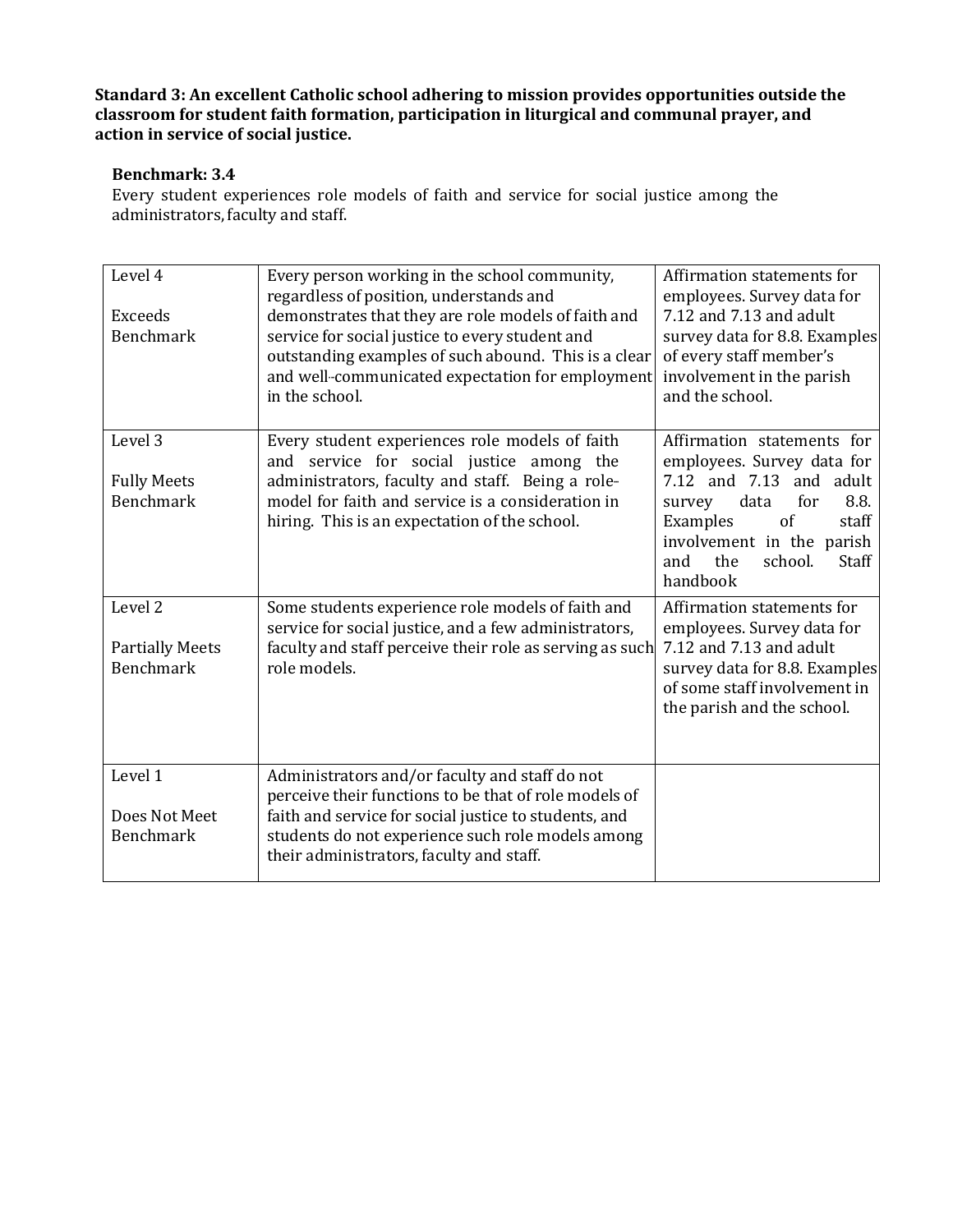#### **Benchmark: 4.1**

The leader/leadership team provides retreats and other spiritual experiences for the faculty and staff on a regular and timely basis.

| Level 4<br><b>Exceeds</b><br><b>Benchmark</b>             | The leader/leadership team provides faith-enriching<br>retreats and other spiritual experiences for the<br>faculty and staff frequently throughout the school<br>year, and as appropriate to the liturgical seasons.<br>The leader/leadership team actively engages faculty<br>and staff in the planning and implementation of<br>retreats and other spiritual experiences. | Calendar, programs from the<br>faculty retreats and spiritual<br>experiences throughout the<br>year. Examples of the staff<br>involvement in the planning<br>and implementation. Adult<br>survey data for 8.9. Student<br>survey data for 8.10. |
|-----------------------------------------------------------|-----------------------------------------------------------------------------------------------------------------------------------------------------------------------------------------------------------------------------------------------------------------------------------------------------------------------------------------------------------------------------|-------------------------------------------------------------------------------------------------------------------------------------------------------------------------------------------------------------------------------------------------|
| Level 3<br><b>Fully Meets</b><br><b>Benchmark</b>         | The leader/leadership team provides retreats and<br>other spiritual experiences for the faculty and staff on<br>a regular and timely basis. Faculty retreats are<br>offered at least once a year and, additionally, there<br>are regular opportunities for spiritual experiences<br>throughout the year.                                                                    | Calendar, programs from the<br>faculty retreat and other<br>spiritual experiences. Adult<br>survey data for 8.9. Student<br>survey data for 8.10.                                                                                               |
| Level <sub>2</sub><br><b>Partially Meets</b><br>Benchmark | The leader/leadership team provides retreats and/or<br>other spiritual experiences for the faculty and staff<br>on an occasional, less than yearly,<br>basis.                                                                                                                                                                                                               | Calendar, programs from the<br>faculty retreat and other<br>spiritual experiences. Adult<br>survey data for 8.9. Student<br>survey data for 8.10.                                                                                               |
| Level 1<br>Does Not Meet<br>Benchmark                     | The leader/leadership team does not provide<br>retreats or other spiritual experiences for the faculty<br>and staff.                                                                                                                                                                                                                                                        |                                                                                                                                                                                                                                                 |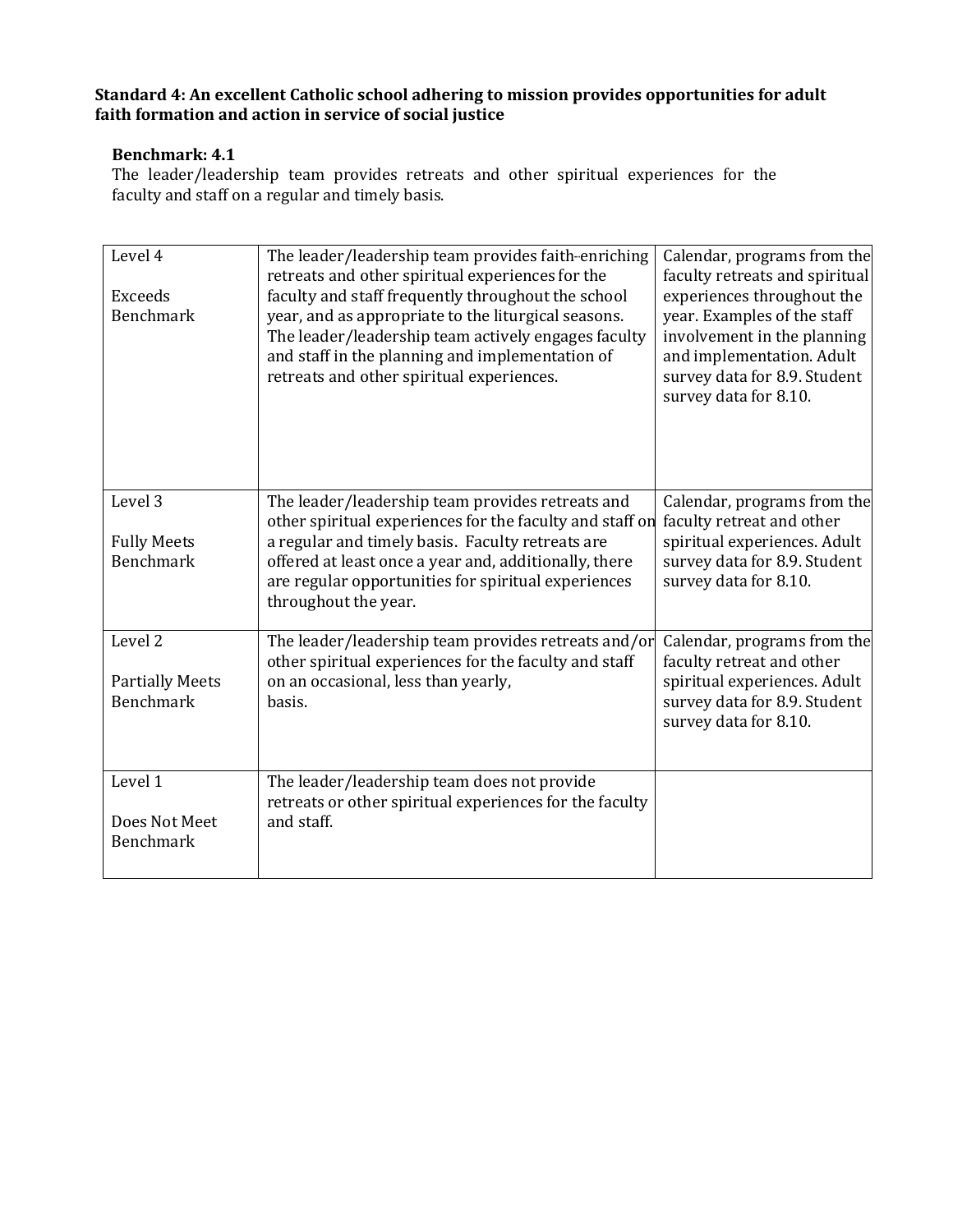#### **Benchmark: 4.2**

The leader/leadership team and faculty assist parents in their role as the primary educators of their children in faith.

| Level 4<br><b>Exceeds</b><br><b>Benchmark</b>         | The leader/leadership team consistently and very<br>effectively assists parents throughout their child's<br>school career in their role as the primary educators<br>of their children in faith. Programs and supports are<br>intentional, consistent and enriched, with parent<br>input, involvement and feedback. | Parent association<br>materials. Flyers, calendar<br>of parent events and<br>programs. Examples of<br>parent input toward events.<br>Parent handbook detailing<br>how to be involved.<br>Calendar/information<br>regarding parent/teacher<br>conferences. Survey data<br>for 7.14 and adult survey<br>data for 8.11. |
|-------------------------------------------------------|--------------------------------------------------------------------------------------------------------------------------------------------------------------------------------------------------------------------------------------------------------------------------------------------------------------------|----------------------------------------------------------------------------------------------------------------------------------------------------------------------------------------------------------------------------------------------------------------------------------------------------------------------|
| Level 3<br><b>Fully Meets</b><br><b>Benchmark</b>     | The leader/leadership team assists parents in their<br>role as the primary educators of their children in<br>faith. Supports are intentional and consistent.                                                                                                                                                       | Parent association<br>materials. Flyers, calendar<br>of parent events and<br>programs. Parent handbook<br>detailing how to be<br>involved. Calendar/<br>information regarding<br>parent/teacher conferences.<br>Survey data for 7.14 and<br>adult survey data for 8.11.                                              |
| Level 2<br><b>Partially Meets</b><br><b>Benchmark</b> | The leader/leadership team offers limited and/or<br>sporadic support to parents in their role as the<br>primary educators of their children in faith.                                                                                                                                                              | Survey data for 7.14 and<br>adult survey data for 8.11.<br>Examples of parent<br>programs/involvement.                                                                                                                                                                                                               |
| Level 1<br>Does Not Meet<br><b>Benchmark</b>          | The leader/leadership team does not provide<br>assistance to parents in their role as the primary<br>educators of their children in faith.                                                                                                                                                                         |                                                                                                                                                                                                                                                                                                                      |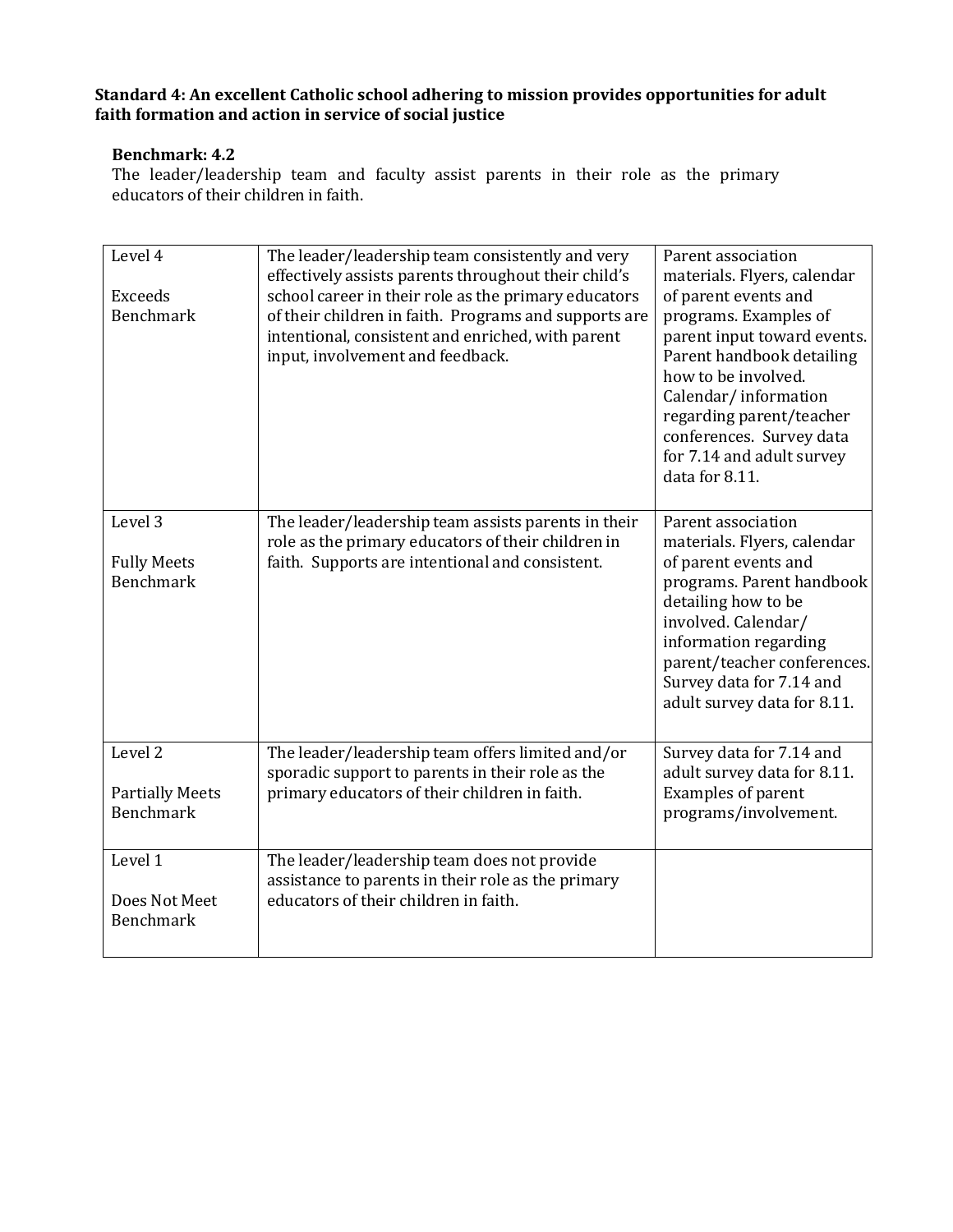#### **Benchmark: 4.3**

The leader/leadership team collaborates with other institutions (for example, Catholic Charities, Catholic higher education, religious congregation-sponsored programs) to provide opportunities for parents to grow in the knowledge and practice of the faith.

| Level 4<br><b>Exceeds</b><br><b>Benchmark</b>                    | The leader/leadership team regularly collaborates<br>with other institutions (for example, Catholic<br>Charities, Catholic higher education, religious<br>congregation-sponsored programs) to provide<br>numerous and ongoing opportunities for parents to<br>grow in the knowledge and practice of the faith.<br>Parent input and feedback are respectfully included in<br>collaborations with other institutions. | Flyers, calendars, programs<br>for events, classes, or<br>presentations for parents<br>from other Catholic<br>institutions (including the<br>parish). Examples of parent<br>input and collaboration.<br>Adult survey data 8.10 |
|------------------------------------------------------------------|---------------------------------------------------------------------------------------------------------------------------------------------------------------------------------------------------------------------------------------------------------------------------------------------------------------------------------------------------------------------------------------------------------------------|--------------------------------------------------------------------------------------------------------------------------------------------------------------------------------------------------------------------------------|
| Level <sub>3</sub><br><b>Fully Meets</b><br><b>Benchmark</b>     | The leader/leadership team collaborates with other<br>institutions (for example, Catholic Charities, Catholic<br>higher education, religious congregation-sponsored<br>programs) to provide opportunities for parents to<br>grow in the knowledge and practice of the faith.                                                                                                                                        | Flyers, calendars, programs<br>for events, classes, or<br>presentations for parents<br>from other Catholic<br>institutions (including the<br>parish). Adult survey data<br>8.10                                                |
| Level <sub>2</sub><br><b>Partially Meets</b><br><b>Benchmark</b> | The leader/leadership team occasionally collaborates<br>with other institutions (for example, Catholic<br>Charities, Catholic higher education, religious<br>congregation-sponsored programs) to provide some<br>opportunities for parents to grow in the knowledge<br>and practice of the faith.                                                                                                                   | Parish flyers, calendars,<br>programs for events,<br>classes, or presentations<br>for parents. Adult survey<br>data 8.10                                                                                                       |
| Level 1<br>Does Not Meet<br><b>Benchmark</b>                     | The leader/leadership team does not collaborate with<br>other institutions (for example, Catholic Charities,<br>Catholic higher education, religious congregation-<br>sponsored programs) to provide opportunities for<br>parents to grow in the knowledge and practice of the<br>faith.                                                                                                                            |                                                                                                                                                                                                                                |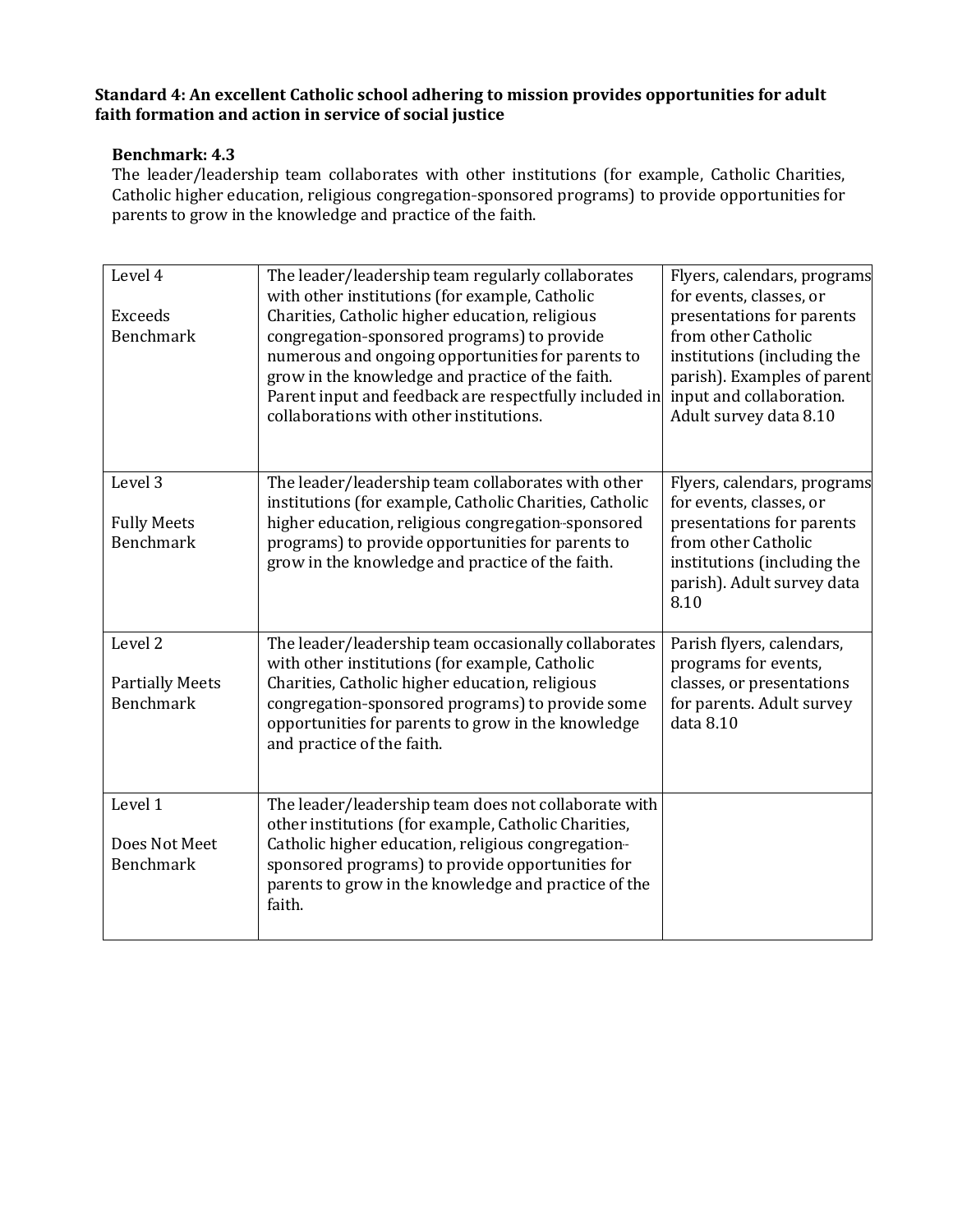#### **Benchmark: 4.4**

All adults in the school community are invited to participate in Christian service programs to promote the lived reality of action in service of social justice.

| Level 4<br><b>Exceeds</b><br><b>Benchmark</b>                    | All adults in the school community are actively<br>engaged at some level of participation in Christian<br>service programs to promote the lived reality of<br>action in service of social justice.                                          | Newsletters, emails inviting<br>adult participation in<br>Christian service, noting the<br>connection to social justice<br>and Church teaching.<br>Pictures of participation.<br>Data showing how all adults<br>participate. Adult survey data<br>for 8.12 and student survey<br>data for 8.8 |
|------------------------------------------------------------------|---------------------------------------------------------------------------------------------------------------------------------------------------------------------------------------------------------------------------------------------|-----------------------------------------------------------------------------------------------------------------------------------------------------------------------------------------------------------------------------------------------------------------------------------------------|
| Level 3<br><b>Fully Meets</b><br><b>Benchmark</b>                | All adults in the school community are invited to<br>participate in Christian service programs to promote<br>the lived reality of action in service of social justice.<br>Participation is the norm.                                        | Newsletters, emails inviting<br>adult participation in<br>Christian service, noting the<br>connection to social justice<br>and Church teaching.<br>Pictures of participation.<br>Adult survey data for 8.12<br>and student survey data for<br>8.8                                             |
| Level <sub>2</sub><br><b>Partially Meets</b><br><b>Benchmark</b> | Some adults in the school community are aware of<br>and participating in Christian service programs to<br>promote the lived reality of action in service of social<br>justice.                                                              | Newsletters, emails inviting<br>adult participation in<br>Christian service, noting the<br>connection to social justice<br>and Church teaching.<br>Pictures of some<br>participation. Adult survey<br>data for 8.12 and student<br>survey data for 8.8                                        |
| Level 1<br>Does Not Meet<br><b>Benchmark</b>                     | Few adults in the school community have been made<br>aware of or invited to participate in Christian service<br>programs to promote the lived reality of action in<br>service of social justice. It is not an expectation of the<br>school. |                                                                                                                                                                                                                                                                                               |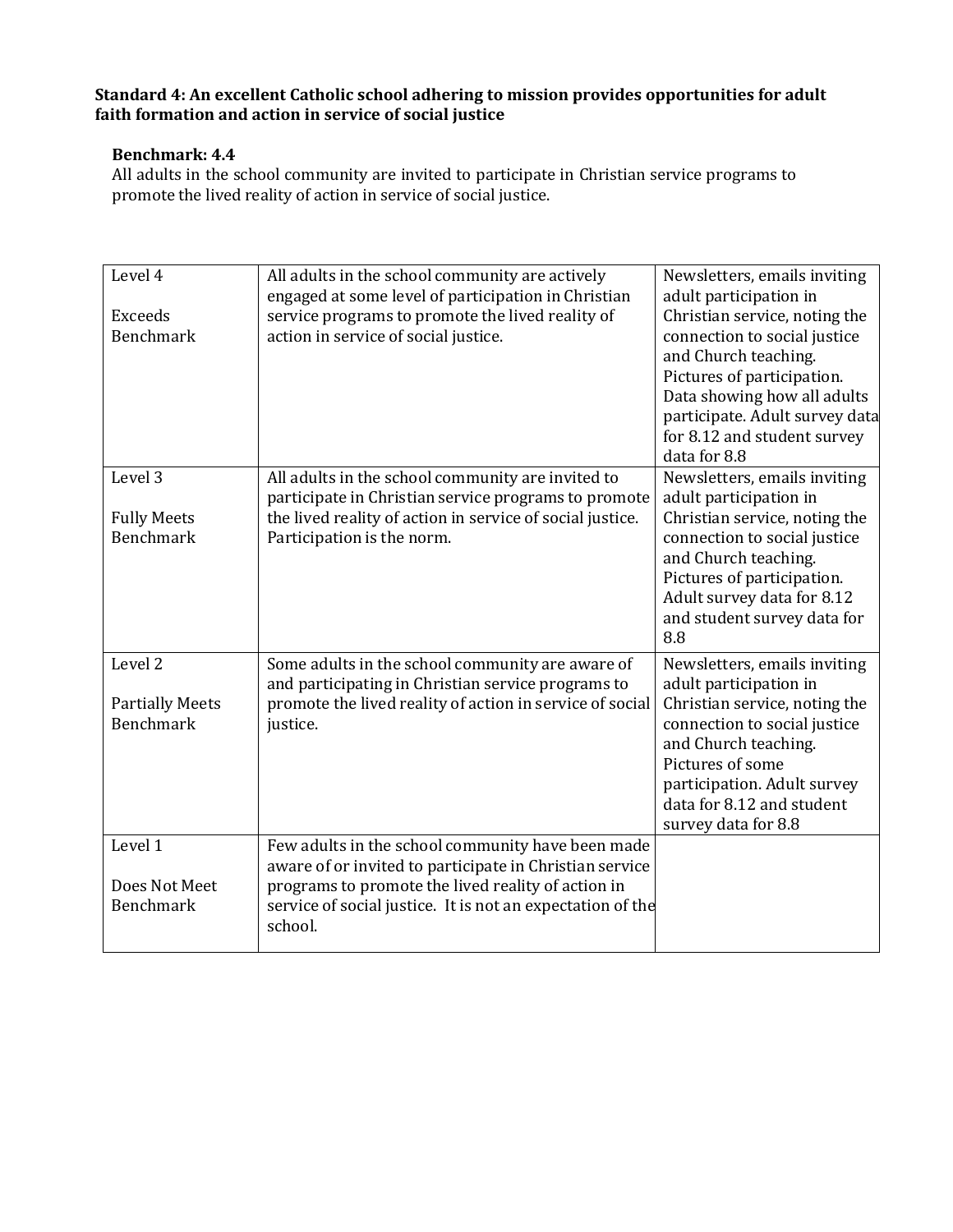#### **Benchmark: 4.5**

Every administrator, faculty, and staff member visibly supports the faith life of the school community.

| Level 4<br><b>Exceeds</b><br><b>Benchmark</b>                    | Every administrator, faculty, and staff member<br>consistently participates in planned events that<br>demonstrate significant visible support for the faith<br>life of the community.             | Emails, newsletters showing<br>the expectation. List of staff<br>involvement in events of the<br>parish and school. Pictures of<br>involvement. Staff handbook.<br>All survey data for 7.12 and<br>7.13. Adult survey data for<br>8.13. Student survey data for<br>8.9 |
|------------------------------------------------------------------|---------------------------------------------------------------------------------------------------------------------------------------------------------------------------------------------------|------------------------------------------------------------------------------------------------------------------------------------------------------------------------------------------------------------------------------------------------------------------------|
| Level 3<br><b>Fully Meets</b><br><b>Benchmark</b>                | Every administrator, faculty, and staff member<br>visibly supports the faith life of the community. This<br>is a clear expectation for every administrator, faculty<br>and staff member.          | Emails, newsletters showing<br>the expectation. List of staff<br>involvement in school events.<br>Pictures of involvement. Staff<br>handbook. All survey data for<br>7.12 and 7.13. Adult survey<br>data for 8.13. Student survey<br>data for 8.9                      |
| Level <sub>2</sub><br><b>Partially Meets</b><br><b>Benchmark</b> | Some administrators, faculty, and staff members<br>visibly support the faith life of the community. One<br>hundred percent participation is not expected.                                         | Emails, newsletters showing<br>the invitation. List of staff<br>involvement in school events.<br>Pictures of involvement. Staff<br>handbook. All survey data for<br>7.12 and 7.13. Adult survey<br>data for 8.13. Student survey<br>data for 8.9                       |
| Level 1<br>Does Not Meet<br><b>Benchmark</b>                     | There is little or no visible support from<br>administrators, faculty and staff members for the<br>faith life of the community and no expectation that<br>this visible support should be present. |                                                                                                                                                                                                                                                                        |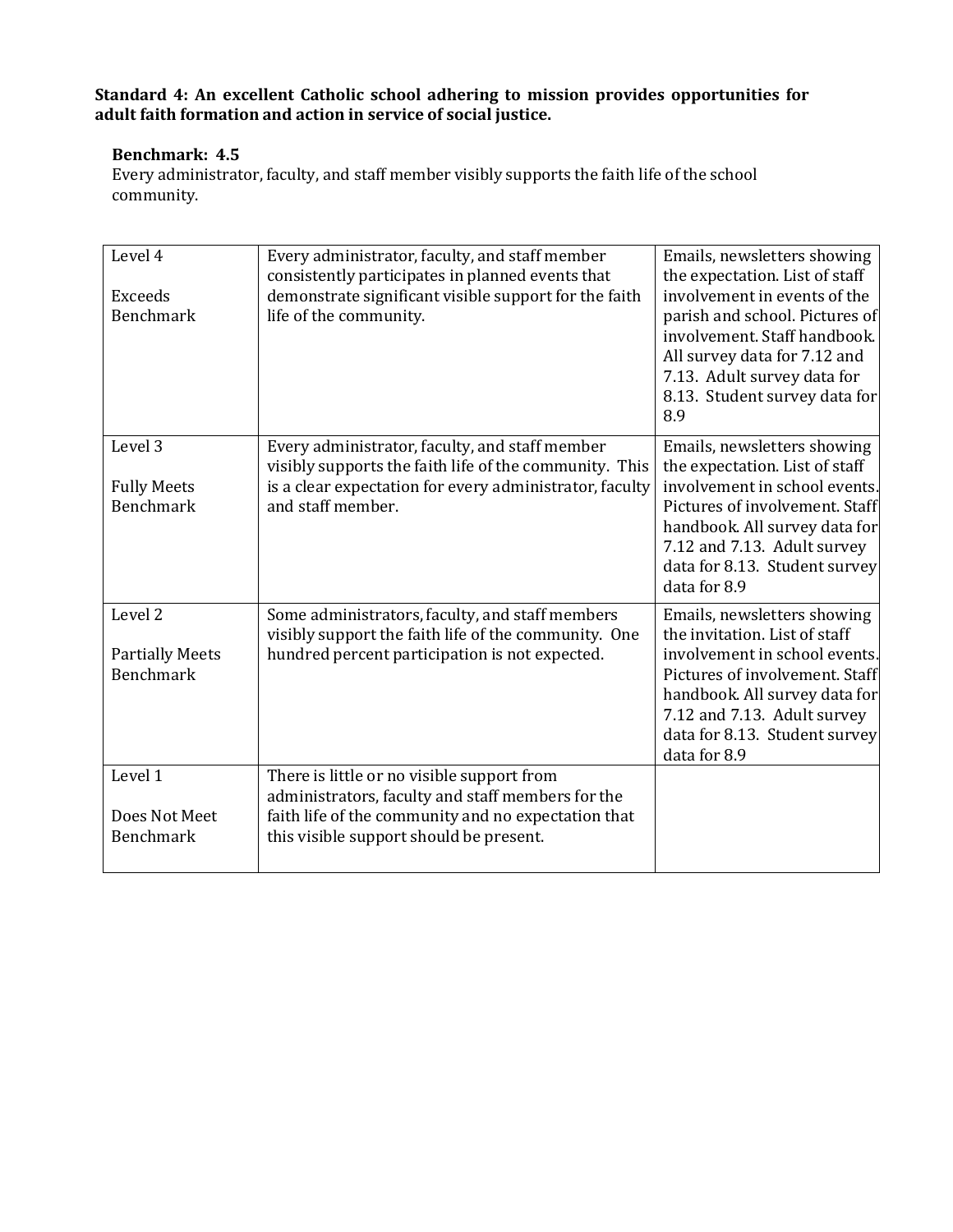**Standard 5: An excellent Catholic school has a governing body (person or persons) which recognizes and respects the role(s) of the appropriate and legitimate authorities, and exercises responsible decision making (authoritative, consultative, advisory) in collaboration with the leadership team for development and oversight of the school's fidelity to mission, academic excellence, and operational vitality.**

#### **Benchmark: 5.1**

The governing body, representing the diversity of stakeholders, functions according to its approved constitution and by-laws.

| Level 4                | The governing body is formed with intentional outreach     | List of school advisory council  |
|------------------------|------------------------------------------------------------|----------------------------------|
|                        | to a diverse community of stakeholders. The body works     | (sac)members and                 |
| Exceeds                | to maintain a balance of representation. The governing     | description, term of each        |
| <b>Benchmark</b>       | body has a state of the art constitution and by-laws and   | member, minutes of meetings,     |
|                        | both are posted and shared with the full community. The    | by-laws of sac, link to posts on |
|                        | governing body intentionally monitors itself to ensure     | website or newsletters, sac      |
|                        | consistency of practice as approved by the by-laws.        | self-evaluation as a committee.  |
|                        |                                                            | Adult survey data for 8.14       |
|                        |                                                            |                                  |
| Level 3                | The governing body, representing the diversity of          | List of school advisory          |
|                        | stakeholders, functions according to its approved          | council (sac)members and         |
| <b>Fully Meets</b>     | constitution and by-laws.                                  | description, term of each        |
| <b>Benchmark</b>       |                                                            | member, minutes of               |
|                        |                                                            | meetings, by-laws of sac, link   |
|                        |                                                            | to posts on website or           |
|                        |                                                            | newsletters, Adult survey        |
|                        |                                                            | data for 8.14                    |
|                        |                                                            |                                  |
| Level 2                | The governing body attempts to represent the diversity of  | List of school advisory          |
|                        | stakeholders, but often is not able to attract such        | council (sac)members and         |
| <b>Partially Meets</b> | diversity. The governing body appears to function          | description, term of each        |
| <b>Benchmark</b>       | according to its approved constitution and by-laws, but is | member, minutes of               |
|                        | not held accountable, and the constitution and by-laws     | meetings, by-laws of sac,        |
|                        | are not shared with the community.                         | Adult survey data for 8.14       |
|                        |                                                            |                                  |
| Level 1                | The governing body does not represent the diversity of     |                                  |
|                        | stakeholders and there is no plan to achieve this          |                                  |
| Does Not Meet          | benchmark. The board does not have a constitution or by    |                                  |
| <b>Benchmark</b>       | - laws, or the current constitution and by-laws are        |                                  |
|                        | outdated, and therefore, do not direct the behavior of the |                                  |
|                        | governing body. And as a result the governing body does    |                                  |
|                        | not function according to the current constitution and by- |                                  |
|                        | laws.                                                      |                                  |
|                        |                                                            |                                  |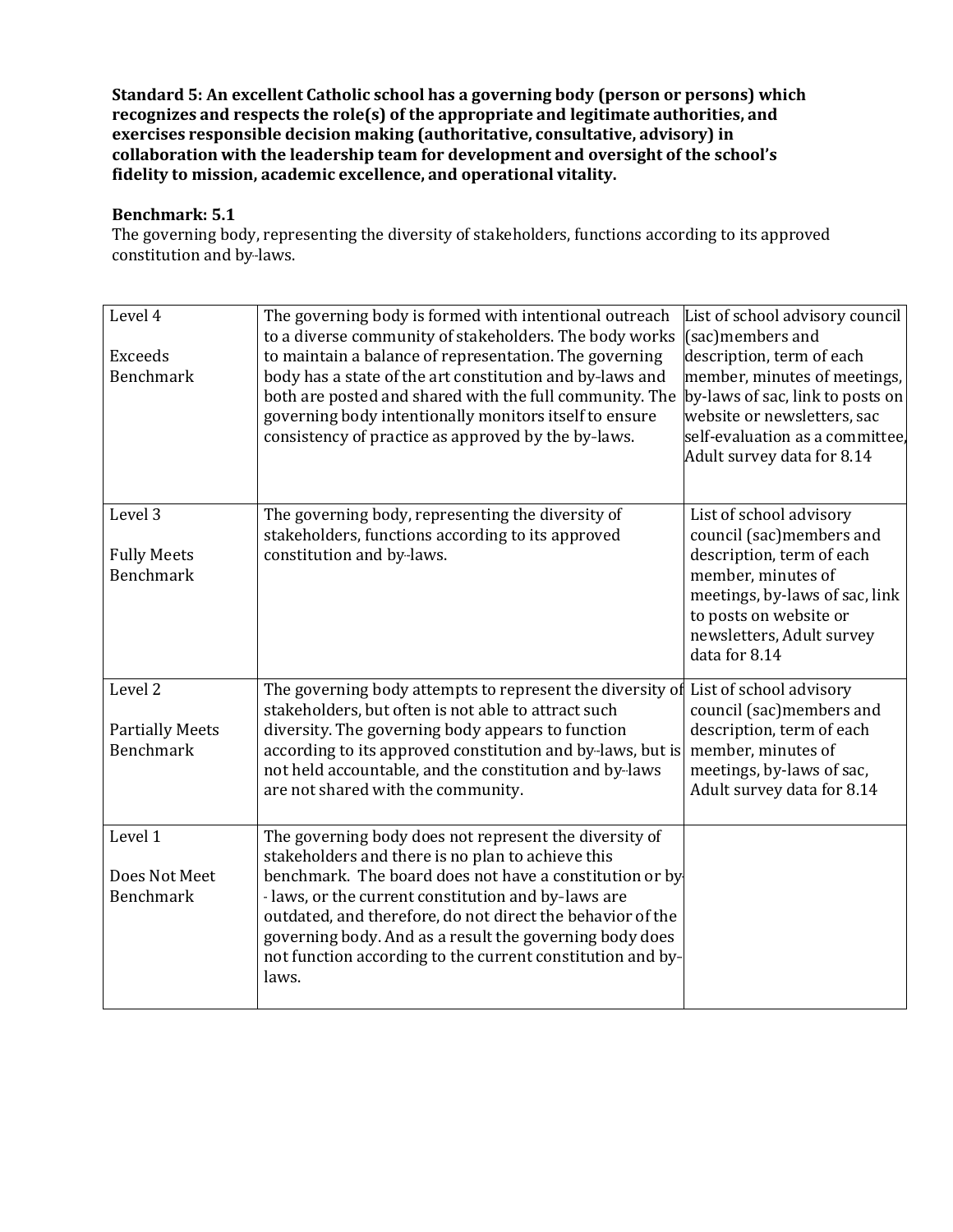**Standard 5: An excellent Catholic school has a governing body (person or persons) which recognizes and respects the role(s) of the appropriate and legitimate authorities, and exercises responsible decision making (authoritative, consultative, advisory) in collaboration with the leadership team for development and oversight of the school's fidelity to mission, academic excellence, and operational vitality.**

#### **Benchmark: 5.2**

The governing body systematizes the policies of the school's operations to ensure fidelity to mission, and continuity and sustainability through leadership successions.

| Level 4                | The governing body systematizes and shares the policies of<br>the school's operations, as well as training and | Staff handbook, parent<br>handbook, list of SAC members |
|------------------------|----------------------------------------------------------------------------------------------------------------|---------------------------------------------------------|
| Exceeds                | accountability measures for successful implementation of                                                       | with defined term limits, by-                           |
| <b>Benchmark</b>       | policies. This information is provided to all stakeholders on                                                  | laws of SAC with membership                             |
|                        | an ongoing basis to ensure fidelity to mission. Continuity                                                     | details, list of members of                             |
|                        | and sustainability of policies and programs are ensured                                                        | other school organizations                              |
|                        | through carefully planned and executed leadership                                                              | with defined term limits and                            |
|                        | successions. These plans for succession apply not only to                                                      | membership details,                                     |
|                        | the governing board but to the school leadership team, and                                                     | administrative substitutes                              |
|                        | all other leadership associated with school operations, such                                                   | policy, principal search/                               |
|                        | as advisory boards, parent groups, volunteer groups,                                                           | planning, adult survey data for                         |
|                        | affiliated clubs and others.                                                                                   | 8.15, student survey data for                           |
|                        |                                                                                                                | 8.11                                                    |
| Level 3                | The governing body systematizes the policies of the school's                                                   | Staff handbook, parent                                  |
|                        | operations, to ensure fidelity to mission, and continuity and                                                  | handbook, list of SAC members                           |
| <b>Fully Meets</b>     | sustainability through leadership succession. There are                                                        | with defined term limits, by-                           |
| <b>Benchmark</b>       | systems in place that ensure the ability of the school to                                                      | laws of SAC with membership                             |
|                        | operationalize the policies. There is planning for leadership                                                  | details, details, administrative                        |
|                        | succession on all levels.                                                                                      | substitutes policy, principal                           |
|                        |                                                                                                                | search/planning, adult survey                           |
|                        |                                                                                                                | data for 8.15, student survey                           |
|                        |                                                                                                                | data for 8.11                                           |
|                        |                                                                                                                |                                                         |
| Level <sub>2</sub>     | The governing body systematizes some of the school's                                                           | Staff handbook, parent                                  |
|                        | operation however there is clear evidence that not all                                                         | handbook, list of SAC members                           |
| <b>Partially Meets</b> | policies are implemented or accounted for. Leadership                                                          | with defined term limits, by-                           |
| <b>Benchmark</b>       | succession planning is not a priority and is addressed on an                                                   | laws of SAC, adult survey data                          |
|                        | as needed basis.                                                                                               | for 8.15 student survey data                            |
|                        |                                                                                                                | for 8.11                                                |
| Level 1                | The governing body does not systematize the policies of the                                                    |                                                         |
|                        | school's operations. There are few guidelines for operations                                                   |                                                         |
| Does Not Meet          | and each operation appears to function independently with                                                      |                                                         |
| <b>Benchmark</b>       | little integration. The commitment to ensuring fidelity to                                                     |                                                         |
|                        | mission is not demonstrated, expressed or evident.                                                             |                                                         |
|                        | Leadership succession is not understood or planned for.                                                        |                                                         |
|                        | There is little measurable continuity and sustainability                                                       |                                                         |
|                        | through leadership succession, contributing to a sense of                                                      |                                                         |
|                        | instability.                                                                                                   |                                                         |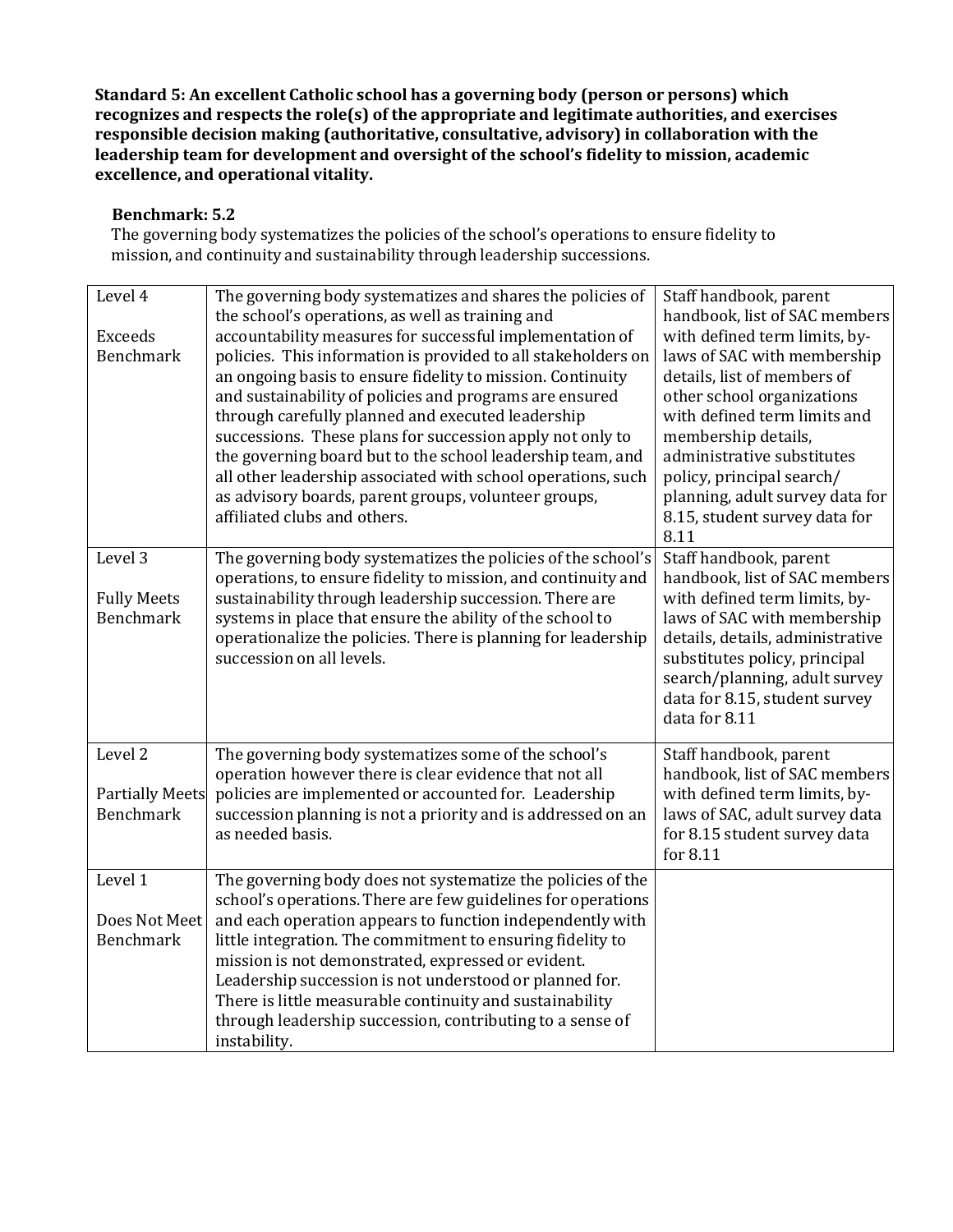**Standard 5: An excellent Catholic school has a governing body (person or persons) which recognizes and respects the role(s) of the appropriate and legitimate authorities, and exercises responsible decision making (authoritative, consultative, advisory) in collaboration with the leadership team for development and oversight of the school's fidelity to mission, academic excellence, and operational vitality.**

#### **Benchmark: 5.3**

The governing body, in collaboration with or through the actions of the leader/leadership team, maintains a relationship with the Bishop marked by mutual trust, close cooperation, continuing dialogue, and respect for the Bishop's legitimate authority.

| Level 4                | The governing body, in collaboration with or through<br>the actions of the leader/leadership team, maintains | Newsletters/emails<br>regarding Bishop's presence |
|------------------------|--------------------------------------------------------------------------------------------------------------|---------------------------------------------------|
| <b>Exceeds</b>         | and communicates to all stakeholders a strong,                                                               | at school, Bishop's initiatives                   |
| <b>Benchmark</b>       | positive and visible relationship with the Bishop                                                            | in the diocese, invitations to                    |
|                        | marked by mutual trust, close cooperation,                                                                   | stakeholders to participate in                    |
|                        | continuing dialogue, and respect for the Bishop's                                                            | diocesan events (more than                        |
|                        | legitimate authority. The Bishop is invited by the                                                           | Confirmation Mass), staff                         |
|                        | governing board to not only celebrate mass but also                                                          | attendance at diocesan                            |
|                        | to be present at significant school occasions. Events                                                        | events, adult and student                         |
|                        | sponsored by the Bishop and offices representing the                                                         | survey data for 7.17                              |
|                        | Bishop are fully supported by the governing body                                                             |                                                   |
|                        | and leadership team.                                                                                         |                                                   |
|                        |                                                                                                              |                                                   |
| Level 3                | The governing body, in collaboration with or through                                                         | Newsletters/emails                                |
|                        | the actions of the leader/leadership team, maintains                                                         | regarding Bishop's presence                       |
| <b>Fully Meets</b>     | a relationship with the Bishop marked by mutual                                                              | at school, staff attendance at                    |
| <b>Benchmark</b>       | trust, close cooperation, continuing dialogue, and                                                           | diocesan events, adult and                        |
|                        | respect for the Bishop's legitimate authority.                                                               | student survey data for 7.17                      |
| Level <sub>2</sub>     | The governing body, in collaboration with or through                                                         | Newsletters/emails                                |
|                        | the actions of the leader/leadership team, maintains                                                         | regarding Bishop's presence                       |
| <b>Partially Meets</b> | a limited relationship with the Bishop and the offices                                                       | at school, adult and student                      |
| <b>Benchmark</b>       | representing the Bishop marked by, intermittent                                                              | survey data for 7.17                              |
|                        | cooperation, occasional dialogue, and social                                                                 |                                                   |
|                        | distancing from the Bishop's legitimate authority.                                                           |                                                   |
|                        |                                                                                                              |                                                   |
| Level 1                | The governing body, in collaboration with or through                                                         |                                                   |
|                        | the actions of the leader/leadership team, maintains                                                         |                                                   |
| Does Not Meet          | a very weak relationship with the Bishop or offices                                                          |                                                   |
| <b>Benchmark</b>       | representing the Bishop. Relationships are awkward                                                           |                                                   |
|                        | with little cooperation or dialogue, and the Bishop's<br>authority is ignored or overlooked.                 |                                                   |
|                        |                                                                                                              |                                                   |
|                        |                                                                                                              |                                                   |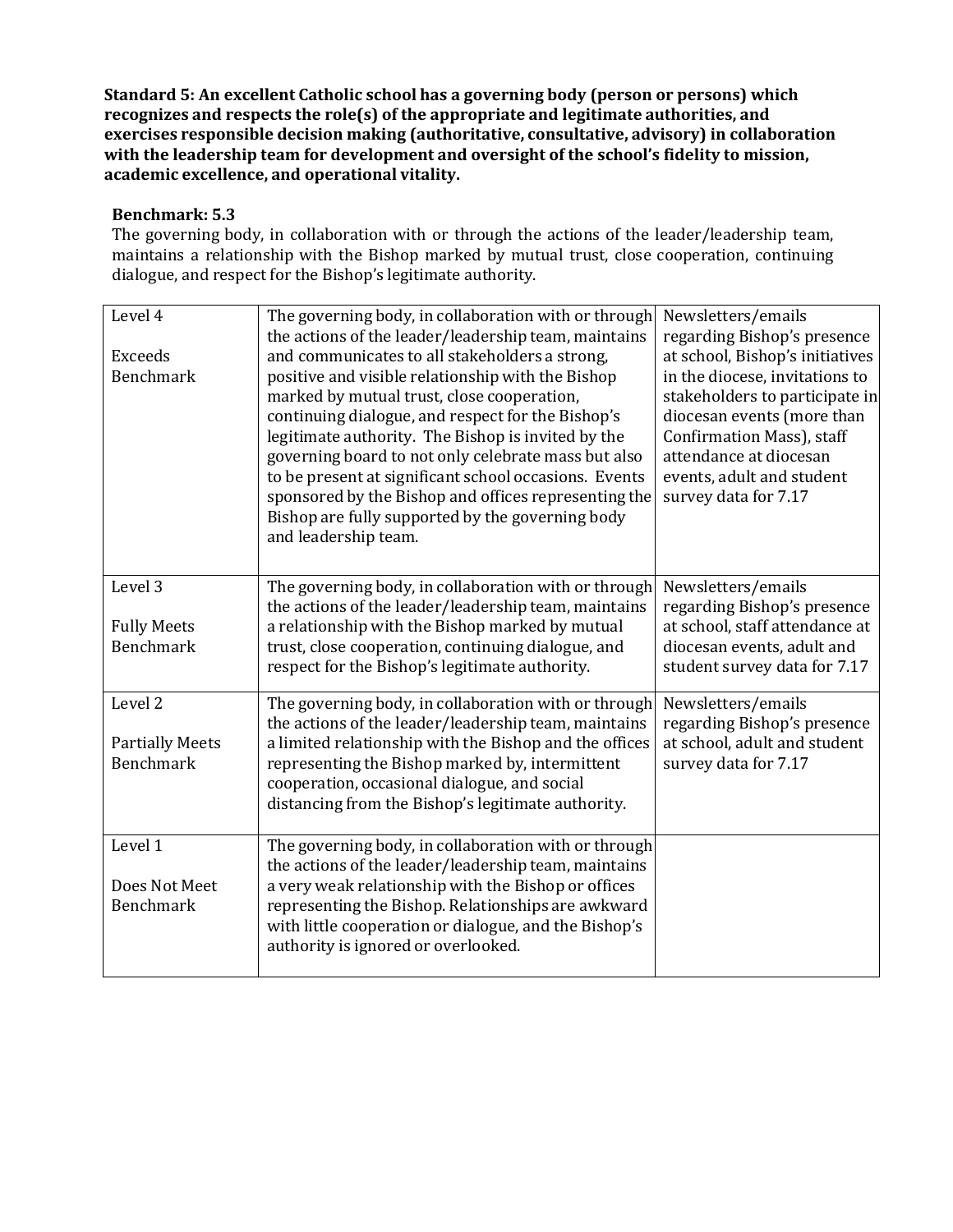**Standard 5: An excellent Catholic school has a governing body (person or persons) which recognizes and respects the role(s) of the appropriate and legitimate authorities, and exercises responsible decision making (authoritative, consultative, advisory) in collaboration with the leadership team for development and oversight of the school's fidelity to mission, academic excellence, and operational vitality.**

#### **Benchmark: 5.4**

The governing body, in collaboration with or through the actions of the leader/leadership team, maintains a constructive and beneficial relationship with the (arch)diocesan Education Office consistent with (arch)diocesan policy pertaining to the recognition of Catholic schools by the Bishop.

| Level 4                | The governing body, in collaboration with or through the<br>actions of the leader/leadership team, continuously | Principal's attendance at<br>diocesan principals meetings, |
|------------------------|-----------------------------------------------------------------------------------------------------------------|------------------------------------------------------------|
| <b>Exceeds</b>         | fosters a mutual, productive and beneficial relationship                                                        | teachers' attendance at diocesan                           |
| <b>Benchmark</b>       | with the (arch)diocesan Education Office, working to                                                            | teachers meetings, participation                           |
|                        | support the work of the central office, adopting and                                                            | in diocesan committees,                                    |
|                        | integrating initiatives from the central office and working                                                     | communications between                                     |
|                        | in collaboration with other schools in the community. The                                                       | superintendent and principal,                              |
|                        | governing body supports the work of the leadership team                                                         | use of diocesan policies,                                  |
|                        | as members of diocesan working groups. All work is                                                              | curriculum, administrative                                 |
|                        | monitored for consistency with all Archdiocesan policies                                                        | tools, etc.                                                |
|                        | pertaining to Catholic schools.                                                                                 |                                                            |
| Level 3                | The governing body, in collaboration with or through the                                                        | Principal's attendance at                                  |
|                        | actions of the leader/leadership team, maintains a                                                              | diocesan principals meetings,                              |
| <b>Fully Meets</b>     | constructive and beneficial relationship with the                                                               | teachers' attendance at diocesan                           |
| <b>Benchmark</b>       | (arch)diocesan Education Office consistent with                                                                 | teachers meetings,                                         |
|                        | (arch)diocesan policy pertaining to the recognition of                                                          | communications between                                     |
|                        | Catholic schools by the Bishop.                                                                                 | superintendent and principal,                              |
|                        |                                                                                                                 | use of diocesan policies,                                  |
|                        |                                                                                                                 | curriculum, administrative tools                           |
| Level 2                | The governing body, and/or the leadership team are                                                              | Principal's attendance at                                  |
|                        | inconsistent regarding the need for a constructive and                                                          | diocesan principals meetings,                              |
| <b>Partially Meets</b> | beneficial relationship with the (arch)diocesan Education                                                       | teachers' attendance at diocesan                           |
| <b>Benchmark</b>       | Office. At times, policies or procedures are followed and at                                                    | teachers meetings,                                         |
|                        | other times are overlooked or ignored in favor of                                                               | communications between                                     |
|                        | autonomy. Some decisions are inconsistent with                                                                  | superintendent and principal                               |
|                        | (arch)diocesan policy pertaining to the recognition of                                                          |                                                            |
|                        | Catholic schools by the Bishop.                                                                                 |                                                            |
| Level 1                | The governing body and the leader/leadership team,                                                              |                                                            |
|                        | either by choice or lack of understanding, do not maintain                                                      |                                                            |
| Does Not Meet          | a constructive and beneficial relationship with the                                                             |                                                            |
| <b>Benchmark</b>       | (arch)diocesan Education Office. Archdiocesan policies                                                          |                                                            |
|                        | are largely ignored and sometime even obstructed.                                                               |                                                            |
|                        | Evidence of an understanding of the relationship of the                                                         |                                                            |
|                        | school to the Bishop appears absent.                                                                            |                                                            |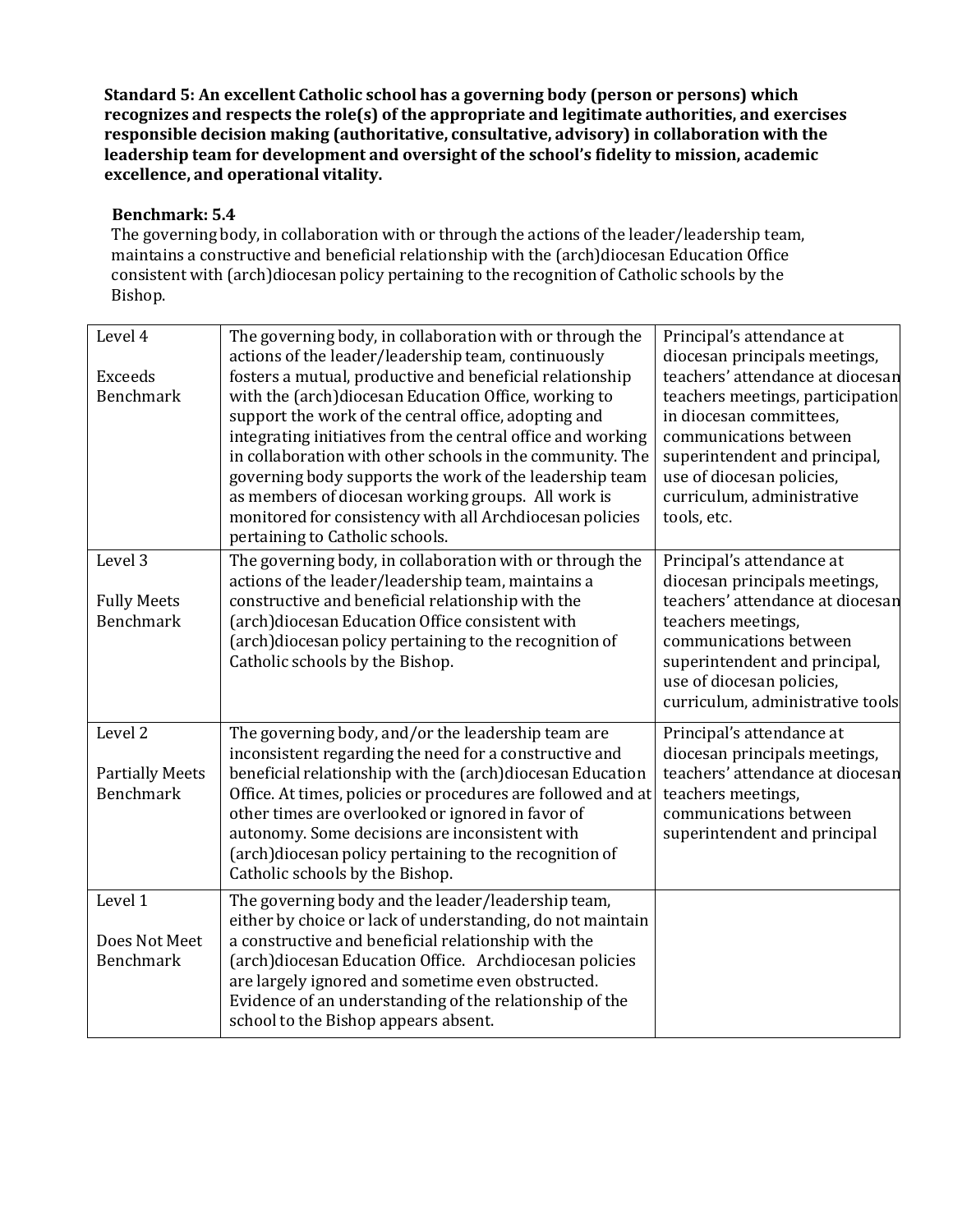**Standard 5: An excellent Catholic school has a governing body (person or persons) which recognizes and respects the role(s) of the appropriate and legitimate authorities, and exercises responsible decision making (authoritative, consultative, advisory) in collaboration with the leadership team for development and oversight of the school's fidelity to mission, academic excellence, and operational vitality.**

#### **Benchmark: 5.5**

In the case of a parish school, the governing body, in collaboration with the leader/leadership team, maintains a relationship with the canonical administrator (pastor or designee of Bishop) marked by mutual trust, close cooperation, and continuing dialogue.

| Level 4                            | In the case of a parish school, the governing body, in<br>collaboration with the leader/leadership team, fosters and   | Calendar, schedule showing<br>weekly pastor/principal  |
|------------------------------------|------------------------------------------------------------------------------------------------------------------------|--------------------------------------------------------|
| <b>Exceeds</b><br><b>Benchmark</b> | develops a continuous working relationship with the<br>canonical administrator (pastor or designee of Bishop)          | meetings, conversations<br>with pastor and principal   |
|                                    | marked by regular, positive interactions, shared goals,                                                                | during the visit,                                      |
|                                    | mutual trust, close cooperation and continuing dialogue<br>that is productive, sustained and focused on the future of  | stakeholders note the<br>relationship during the visit |
|                                    | the school.                                                                                                            |                                                        |
| Level 3                            | In the case of a parish school, the governing body, in<br>collaboration with the leader/leadership team, maintains a   | Calendar, schedule showing<br>weekly pastor/principal  |
| <b>Fully Meets</b>                 | relationship with the canonical administrator (pastor or                                                               | meetings, conversations                                |
| <b>Benchmark</b>                   | designee of Bishop) marked by mutual trust, close<br>cooperation and continuing dialogue.                              | with pastor and principal<br>during the visit          |
| Level 2                            | In the case of a parish school, the governing body, in                                                                 | Conversations with pastor                              |
| <b>Partially Meets</b>             | collaboration with the leader/leadership team, maintains<br>a relationship with the canonical administrator (pastor or | and principal during the<br>visit                      |
| <b>Benchmark</b>                   | designee of Bishop), which is inconsistent and                                                                         |                                                        |
|                                    | unpredictable thus limiting timely and effective decision<br>making.                                                   |                                                        |
| Level 1                            | In the case of a parish school, the governing body, in<br>collaboration with the leader/leadership team, does not      |                                                        |
| Does Not Meet                      | maintain a relationship with the canonical administrator                                                               |                                                        |
| <b>Benchmark</b>                   | (pastor or designee of Bishop). The governing body                                                                     |                                                        |
|                                    | members meet and work without the canonical<br>administrator, either because the administrator is not                  |                                                        |
|                                    | invited or the canonical administrator chooses not to                                                                  |                                                        |
|                                    | attend. Often the canonical administrator is absent from                                                               |                                                        |
|                                    | the governing board meetings. The leader/leadership team<br>does not meet or work with the canonical leader on a       |                                                        |
|                                    | regular basis. School leadership is not viewed by                                                                      |                                                        |
|                                    | stakeholders as representative of a unified intentional                                                                |                                                        |
|                                    | team.                                                                                                                  |                                                        |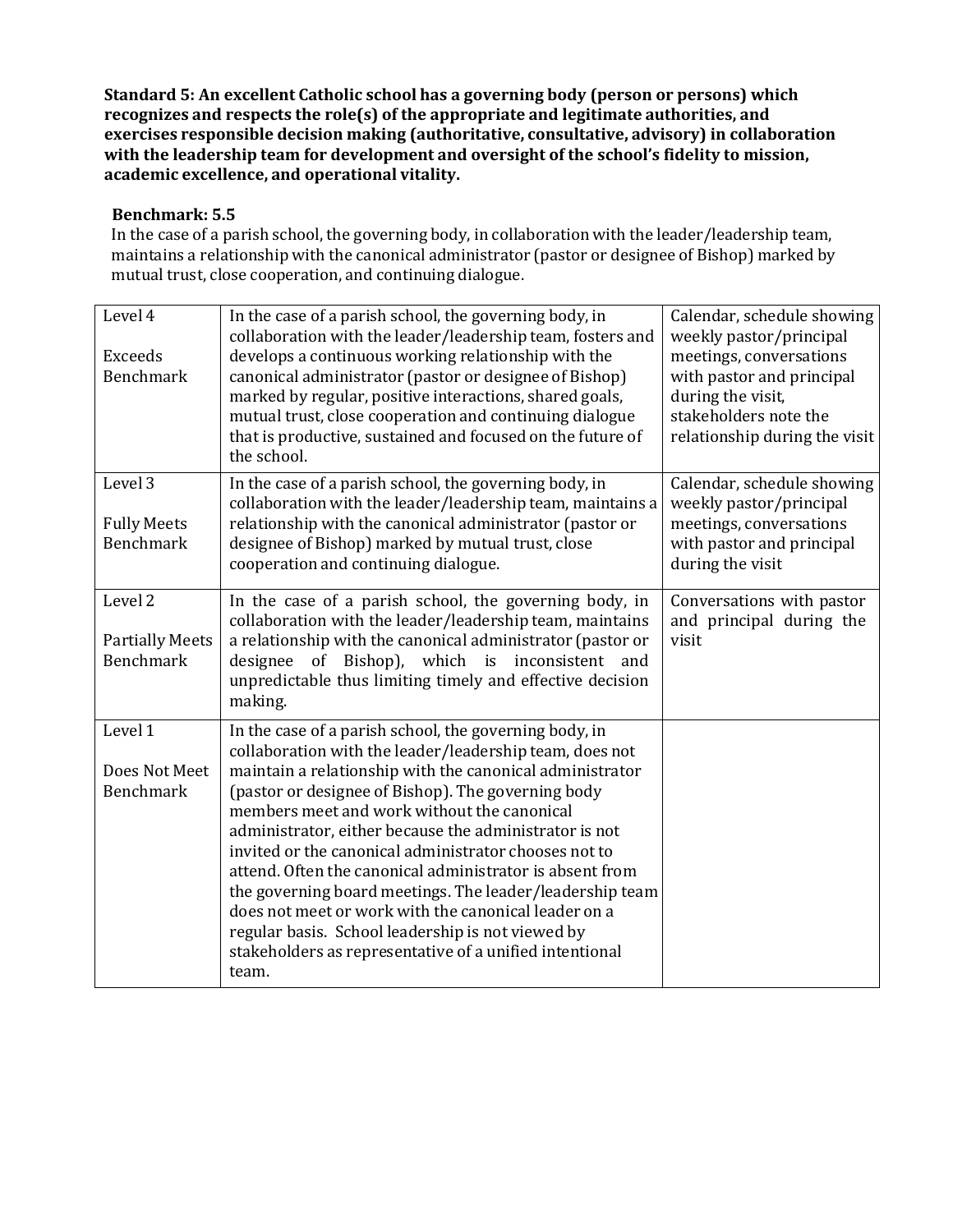**Standard 5: An excellent Catholic school has a governing body (person or persons) which recognizes and respects the role(s) of the appropriate and legitimate authorities, and exercises responsible decision making (authoritative, consultative, advisory) in collaboration with the leadership team for development and oversight of the school's fidelity to mission, academic excellence, and operational vitality.**

#### **Benchmark: 5.6**

The governing body engages in formation and on-going training and self-evaluation for itself and the leadership team to ensure the faithful execution of their respective responsibilities.

| Level 4<br><b>Exceeds</b><br><b>Benchmark</b>                    | The governing body engages in continuous formation<br>training and self-evaluation for itself. The governing body<br>visibly supports the leadership team's engagement in<br>continuous formation. Both the governing body and the<br>leadership team have clearly defined accountability<br>measures for the outcomes associated with the execution<br>of their responsibilities. Outcomes are assessed utilizing<br>both formative and summative measures to ensure the<br>faithful execution of their respective responsibilities, with<br>clear follow up, discernment and plans for improvement.<br>Assessments are designed to include all stakeholder<br>groups. Intentional planning is executed to secure<br>representation from the diversity of stakeholders. | Job descriptions, annual SAC<br>training, annual SAC self-<br>evaluation, stakeholder<br>surveys, annual SAC goals<br>and evaluation, SAC bylaws,<br>SAC meeting minutes,<br>principal evaluations |
|------------------------------------------------------------------|--------------------------------------------------------------------------------------------------------------------------------------------------------------------------------------------------------------------------------------------------------------------------------------------------------------------------------------------------------------------------------------------------------------------------------------------------------------------------------------------------------------------------------------------------------------------------------------------------------------------------------------------------------------------------------------------------------------------------------------------------------------------------|----------------------------------------------------------------------------------------------------------------------------------------------------------------------------------------------------|
| Level 3<br><b>Fully Meets</b><br><b>Benchmark</b>                | The governing body engages in formation and on-going<br>training and self-evaluation for itself and the leadership<br>team to ensure the faithful execution of their respective<br>responsibilities. Formation and self-evaluation occur on a<br>regular schedule and utilize at least one measure of<br>accountability for each group.                                                                                                                                                                                                                                                                                                                                                                                                                                  | Job descriptions, annual SAC<br>training, annual SAC self-<br>evaluation, annual SAC goals<br>and evaluation, SAC meeting<br>minutes, principal<br>evaluations                                     |
| Level <sub>2</sub><br><b>Partially Meets</b><br><b>Benchmark</b> | The governing body intermittently engages in formation<br>and on-going training and self-evaluation for itself and the<br>leadership team, but with little follow up, accountability<br>for expected outcomes, and planning. Thus, they limit their<br>ability to ensure continuous, faithful execution of their<br>respective responsibilities.                                                                                                                                                                                                                                                                                                                                                                                                                         | Job descriptions, SAC<br>training, SAC self-evaluation,<br>SAC meeting minutes                                                                                                                     |
| Level 1<br>Does Not Meet<br><b>Benchmark</b>                     | The governing body does not engage in formation and on-<br>going training and has no process in place to do so. The<br>governing body does not require the leadership team to<br>engage in formation and/or does not hold the team<br>accountable. The governing body does not support the<br>concept of assessment and accountability to ensure the<br>faithful execution of their respective responsibilities.                                                                                                                                                                                                                                                                                                                                                         |                                                                                                                                                                                                    |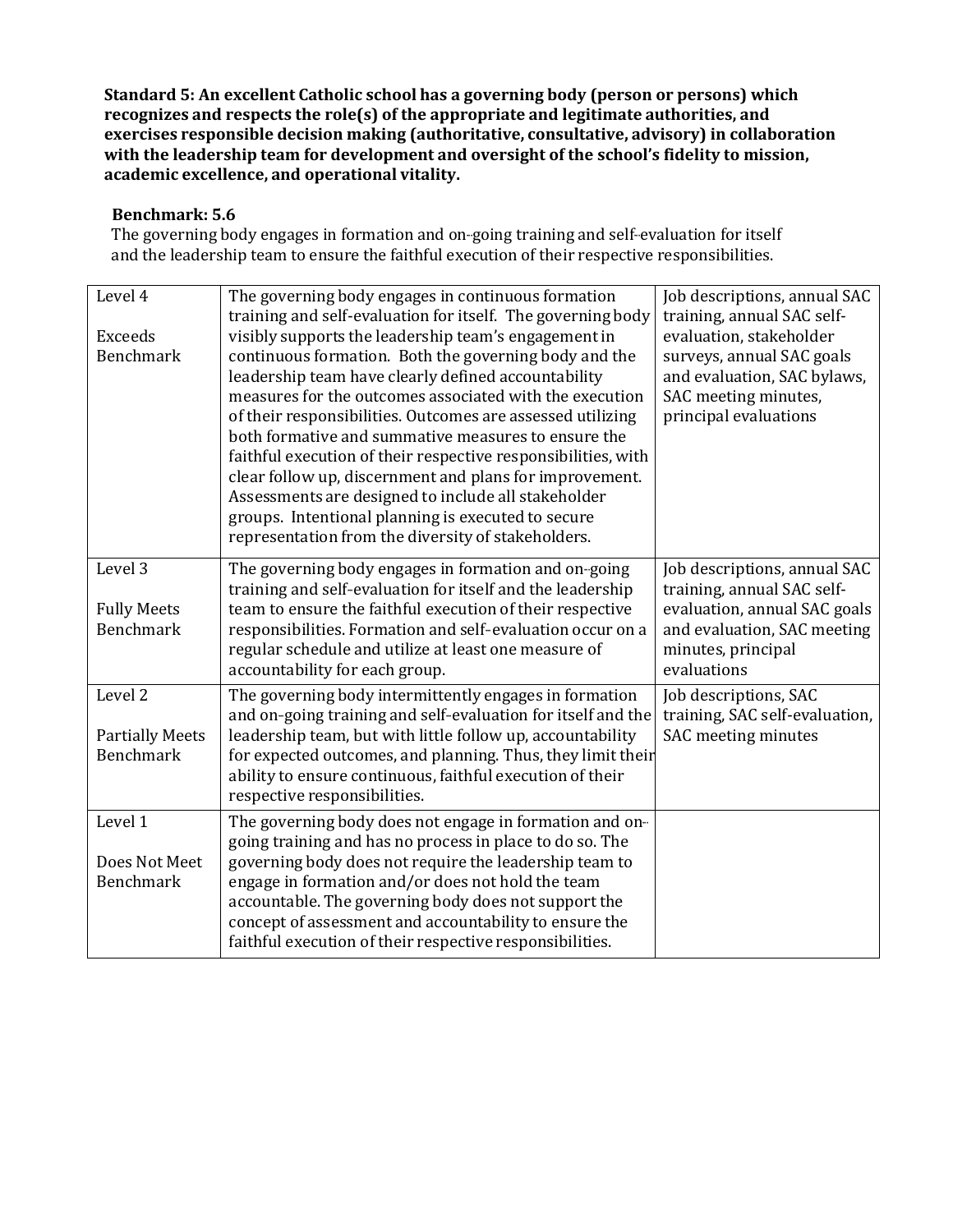#### **Benchmark: 6.1**

The leader/leadership team meets national, state and/or (arch)diocesan requirements for school leadership preparation and licensing to serve as the faith and instructional leader(s) of the school.

| Level 4<br><b>Exceeds</b><br><b>Benchmark</b>         | The leader/leadership team meets national, state<br>and/or (arch) diocesan requirements for school<br>leadership preparation and licensing to serve as the<br>faith and instructional leader(s) of the school. The<br>leader/leadership team participates in professional<br>development beyond the requirements in order to<br>enrich and continuously improve their expertise in<br>facilitating learning according to current best<br>practices for their students.                                      | FL certificate for principal, AP,<br>leadership team, all PD in<br>which the principal and<br>leadership team participated<br>(must demonstrate that this in<br>addition to requirements) |
|-------------------------------------------------------|-------------------------------------------------------------------------------------------------------------------------------------------------------------------------------------------------------------------------------------------------------------------------------------------------------------------------------------------------------------------------------------------------------------------------------------------------------------------------------------------------------------|-------------------------------------------------------------------------------------------------------------------------------------------------------------------------------------------|
| Level 3<br><b>Fully Meets</b><br><b>Benchmark</b>     | The leader/leadership team meets national, state<br>and/or (arch) diocesan requirements for school<br>leadership preparation and licensing to serve as the<br>faith and instructional leader(s) of the school. The<br>principal has a Florida Administrator's Certificate<br>(professional certificate with education leadership on<br>it). Assistant principals have at least a Florida<br>teaching certificate. The leader/leadership team<br>renews these credentials as required in a timely<br>manner. | FL certificate for principal,<br>AP, leadership team                                                                                                                                      |
| Level 2<br><b>Partially Meets</b><br><b>Benchmark</b> | The leader/leadership team partially meets national,<br>state and/or (arch) diocesan requirements for school<br>leadership preparation and licensing to serve as the<br>faith and instructional leader(s) of the school. There<br>is a written (arch)diocesan approved plan in place for<br>the principal to obtain a Florida professional<br>educator certificate with educational leadership on it.                                                                                                       | Transcripts and approved<br>diocesan plan for principal,<br>AP, leadership team                                                                                                           |
| Level 1<br>Does Not Meet<br><b>Benchmark</b>          | The leader/leadership team does not meet national,<br>state and/or (arch) diocesan requirements for school<br>leadership preparation and licensing to serve as the<br>faith and instructional leader(s) of the school. There<br>is no plan on how to achieve these requirements and<br>achieving them is not expected.                                                                                                                                                                                      |                                                                                                                                                                                           |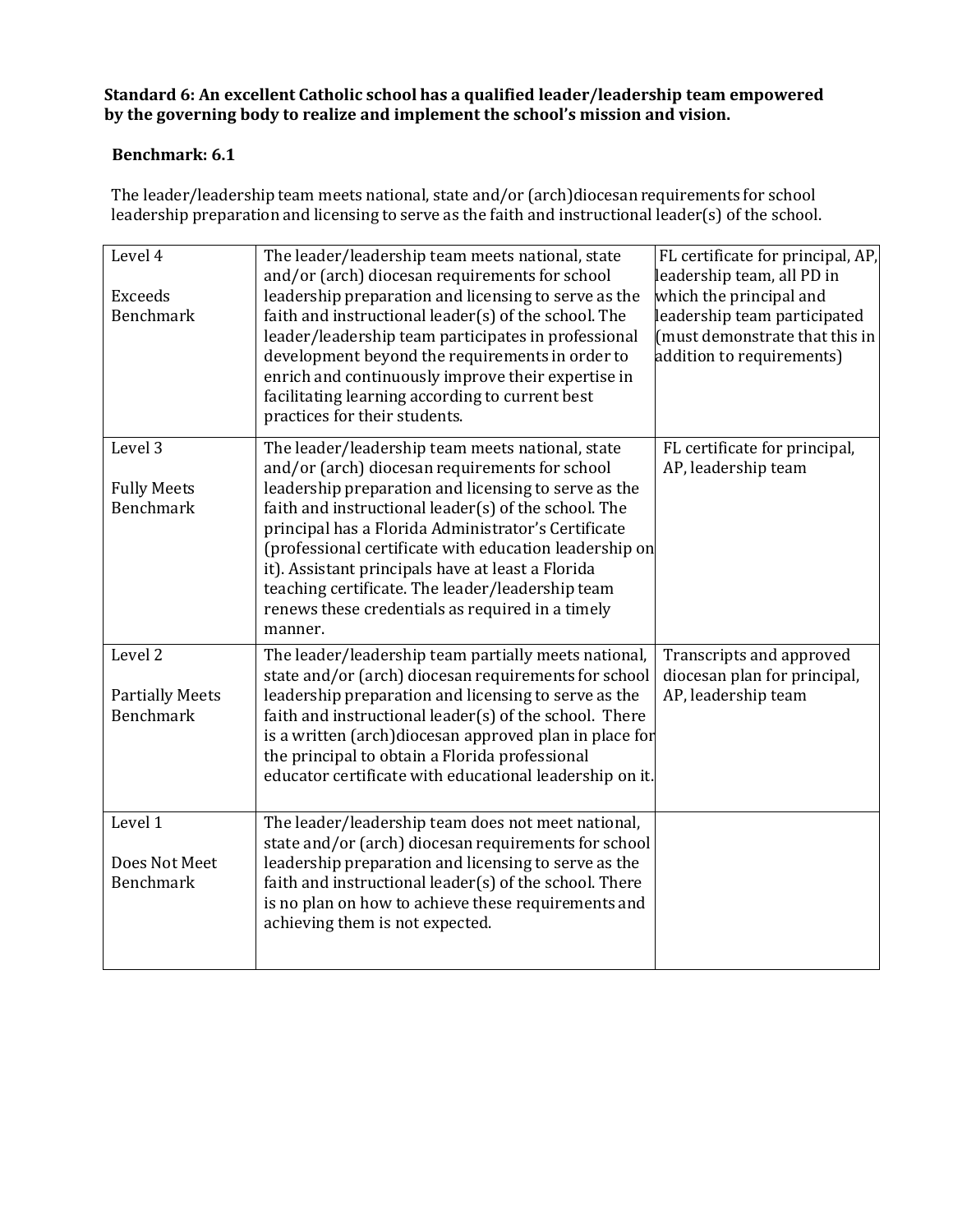#### **Benchmark: 6.2**

The leader/leadership team articulates a clear mission and vision for the school, and engages the school community to ensure a school culture that embodies the mission and vision.

| Level 4<br>Exceeds<br><b>Benchmark</b>                           | The leader/leadership team carefully articulates a clear<br>mission and vision for the school and consistently<br>demonstrates the mission and vision are continuously<br>forming the foundation for all decisions. The school<br>community is fully engaged at all levels from the<br>students, to parents, to the larger community in order to<br>ensure a school culture that enlivens and honors the<br>mission and vision. | Newsletters, emails,<br>website, adult survey data<br>for 8.17, 8.18, student<br>survey data for 8.12,<br>conversations with<br>stakeholders, stakeholder<br>involvement in the school |
|------------------------------------------------------------------|---------------------------------------------------------------------------------------------------------------------------------------------------------------------------------------------------------------------------------------------------------------------------------------------------------------------------------------------------------------------------------------------------------------------------------|----------------------------------------------------------------------------------------------------------------------------------------------------------------------------------------|
| Level <sub>3</sub><br><b>Fully Meets</b><br><b>Benchmark</b>     | The leader/leadership team articulates a clear mission<br>and vision for the school and engages the school<br>community to ensure a school culture that embodies the<br>mission and vision.                                                                                                                                                                                                                                     | Newsletters, emails,<br>website, adult survey data<br>for 8.17, 8.18, student<br>survey data for 8.12,<br>conversations with<br>stakeholders                                           |
| Level <sub>2</sub><br><b>Partially Meets</b><br><b>Benchmark</b> | The leader/leadership team articulates a mission<br>and vision for the school, but it is not broadly<br>shared with the larger community. A small portion<br>of the community is engaged in sharing the mission<br>and vision but is unable to ensure a school culture<br>that embodies the mission and vision.                                                                                                                 | Newsletters,<br>emails.<br>website, adult survey<br>data for 8.17, 8.18,<br>student survey data<br>for 8.12                                                                            |
| Level 1<br>Does Not Meet<br><b>Benchmark</b>                     | The leader/leadership team does not articulate a clear<br>mission and vision for the school. The school<br>community is not engaged in expressing the mission and<br>vision. The school culture does not embody the mission<br>and vision.                                                                                                                                                                                      |                                                                                                                                                                                        |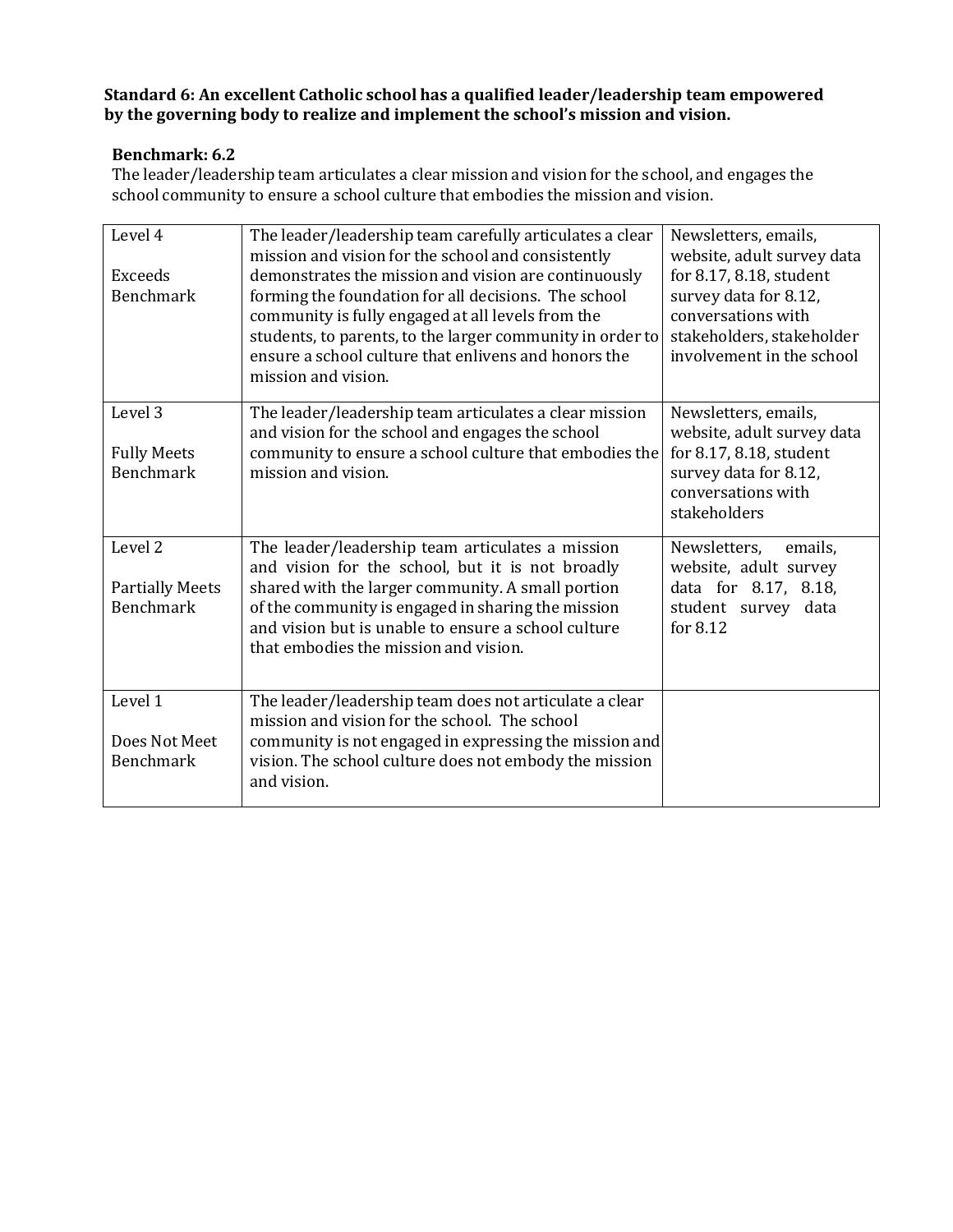#### **Benchmark: 6.3**

The leader/leadership team takes responsibility for the development and oversight of personnel, including recruitment, professional growth, faith formation, and formal assessment of faculty and staff in compliance with (arch)diocesan policies and/or religious congregation sponsorship policies.

| Level 4                   | The leader/leadership team adopts and initiates personnel policies as                                                                                 | Frequent                                   |
|---------------------------|-------------------------------------------------------------------------------------------------------------------------------------------------------|--------------------------------------------|
| Exceeds                   | designed and endorsed by the governing board in accordance with the<br>designated overarching personnel policies. Recruitment includes a search       | observations, annual<br>evaluations, staff |
| Benchmark                 | process providing access to a diverse population, and new hires are made                                                                              | handbook, adult                            |
|                           | in collaboration with all on the leadership team. Professional growth                                                                                 | survey data for 8.19,                      |
|                           | plans for all faculty and staff are developed and reviewed at least yearly                                                                            | individual                                 |
|                           | and delineate the benchmarks for performance appraisals. The planning<br>process and the budget intentionally and visibly support professional        | professional<br>development plans          |
|                           | development opportunities. Formal assessment is designed to reflect the                                                                               | (IPDPs) for all                            |
|                           | goals and objectives delineated in the professional development plans.                                                                                | faculty and staff,                         |
|                           | Assessment is both formative and evaluative. Data gathered during the                                                                                 | budget, school                             |
|                           | assessments is used to make personnel decisions.                                                                                                      | professional                               |
|                           |                                                                                                                                                       | development plan                           |
| Level 3                   | The leader/leadership team takes responsibility for the development and                                                                               | Annual                                     |
| <b>Fully Meets</b>        | oversight of personnel, including recruitment, professional growth, faith<br>formation, and formal assessment of faculty and staff in compliance with | observations,<br>evaluations, staff        |
| <b>Benchmark</b>          | (arch)diocesan policies and/or religious congregation sponsorship                                                                                     | annual goals, staff                        |
|                           | policies.                                                                                                                                             | handbook, adult                            |
|                           |                                                                                                                                                       | survey data for 8.19                       |
| Level 2                   | The leader/leadership team is not included in the development of                                                                                      | Observations,                              |
|                           | processes for the oversight of personnel but is required to exercise                                                                                  | evaluations, staff                         |
| Partially                 | oversight for the faculty and staff. Levels of compliance exist but are not                                                                           | handbook, adult                            |
| Meets<br><b>Benchmark</b> | measurable, or the leadership team is neither consistent nor uniform in<br>the adoption and application of personnel policies. Formal assessment      | survey data for 8.19                       |
|                           | procedures are in place but are implemented in an inconsistent fashion, or                                                                            |                                            |
|                           | procedures for formal assessments are in place but not for all personnel.                                                                             |                                            |
|                           | Professional development is ad hoc and offered as a choice with no overall                                                                            |                                            |
|                           | plan for professional growth and faith formation.                                                                                                     |                                            |
| Level 1                   | The leaders/leadership team does not assume or is not permitted to                                                                                    |                                            |
|                           | assume responsibility for the development and/or the oversight of                                                                                     |                                            |
| Does Not                  | personnel. Recruitment procedures and policies are not clear and there                                                                                |                                            |
| Meet<br>Benchmark         | are no professional development plans for the faculty and staff. Consistent<br>formal assessment policies and procedures do not exist.                |                                            |
|                           |                                                                                                                                                       |                                            |
|                           |                                                                                                                                                       |                                            |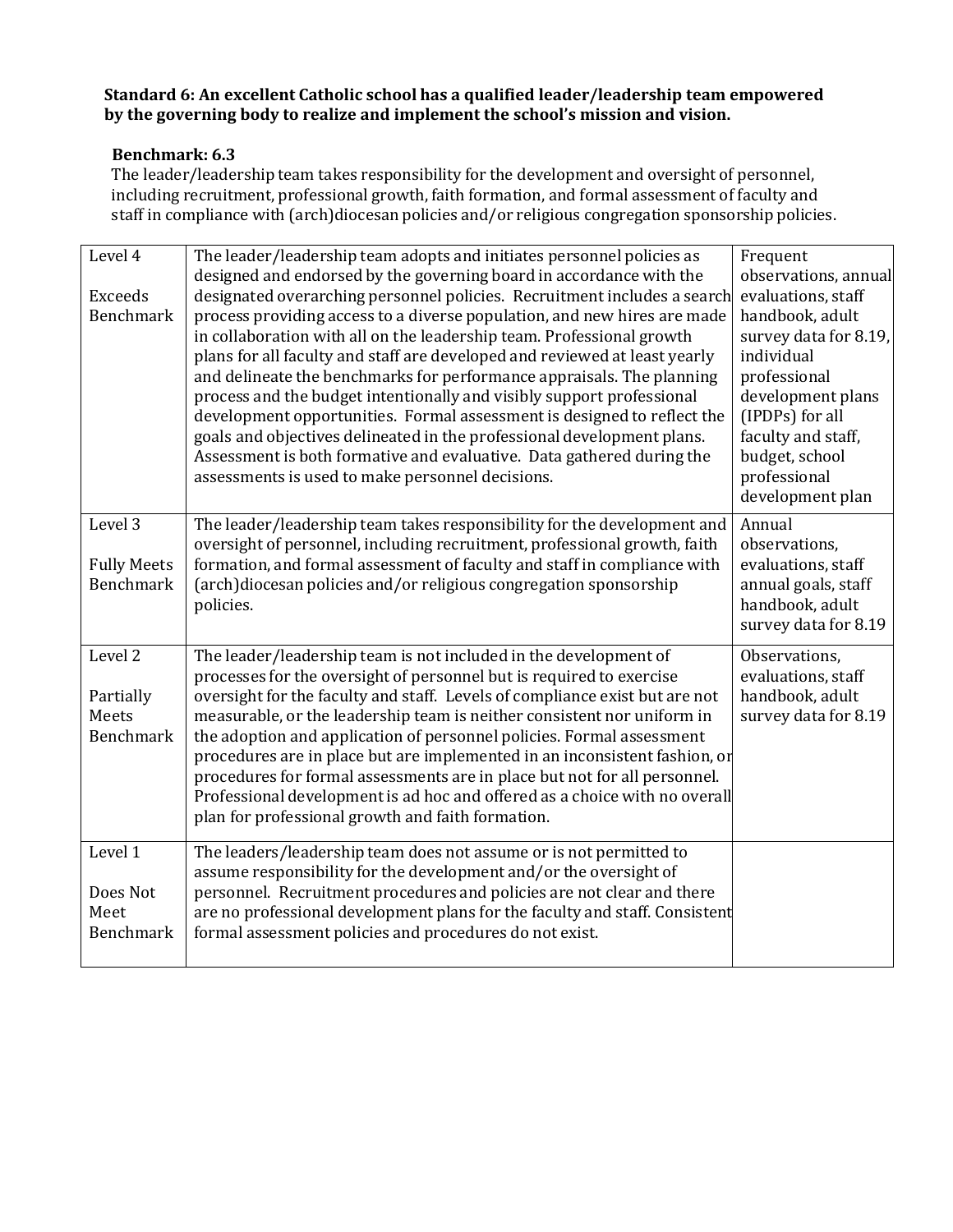#### **Benchmark: 6.4**

The leader/leadership team establishes and supports networks of collaboration at all levels within the school community to advance excellence.

| Level 4<br><b>Exceeds</b><br><b>Benchmark</b>     | The leader/leadership team intentionally includes plans for<br>collaborative networks, at all levels in the school community<br>with clearly delineated goals, objectives, assessment<br>protocols and budgets. All networks are focused on<br>advancing excellence across the school, including academic<br>excellence and excellence in all school community life<br>activity. These networks are established and supported with<br>designated times and places (including online opportunities)<br>for the work of the networks. Networks also share talent and<br>ideas across the school community. The work and outcomes<br>of the networks are shared with the full school community<br>with collaboration at all levels within the school community<br>to advance excellence. Often the concept is shared across a | Staff handbook, parent<br>handbook, lists of school<br>organizations and<br>committees (includes<br>membership and<br>description), calendar,<br>minutes from meetings,<br>budget, adult survey data<br>for 8.20, student survey data<br>for 8.13, agendas of faculty<br>meetings, schedules<br>showing common planning<br>times (if applicable), |
|---------------------------------------------------|----------------------------------------------------------------------------------------------------------------------------------------------------------------------------------------------------------------------------------------------------------------------------------------------------------------------------------------------------------------------------------------------------------------------------------------------------------------------------------------------------------------------------------------------------------------------------------------------------------------------------------------------------------------------------------------------------------------------------------------------------------------------------------------------------------------------------|---------------------------------------------------------------------------------------------------------------------------------------------------------------------------------------------------------------------------------------------------------------------------------------------------------------------------------------------------|
|                                                   | region of schools with networks developed for leaders and<br>teacher leaders across schools.                                                                                                                                                                                                                                                                                                                                                                                                                                                                                                                                                                                                                                                                                                                               | website, strategic plan or<br>school goals                                                                                                                                                                                                                                                                                                        |
| Level 3<br><b>Fully Meets</b><br><b>Benchmark</b> | The leader/leadership team establishes and supports<br>networks of collaboration at all levels within the school<br>community to advance excellence. The leader/leadership<br>team ensures that the school's scheduling, budget and work<br>demands support a culture of community and collaboration.                                                                                                                                                                                                                                                                                                                                                                                                                                                                                                                      | Staff handbook, parent<br>handbook, lists of school<br>organizations/committees<br>(includes membership,<br>description), calendar,<br>minutes from meetings,<br>budget, adult survey data<br>for 8.20, student survey data<br>for 8.13                                                                                                           |
| Level 2<br>Partially<br>Meets<br><b>Benchmark</b> | The leader/leadership team provides vocal and other support<br>to those networks created by small faculty groups in the<br>school community but does not take the lead in establishing<br>and sustaining networks. Growth of networks is supported<br>and hoped for but not expected or prevalent throughout the<br>school.                                                                                                                                                                                                                                                                                                                                                                                                                                                                                                | lists of school<br>organizations/committees,<br>calendar, minutes from<br>meetings, adult survey data<br>for 8.20, student survey data<br>for 8.13                                                                                                                                                                                                |
| Level 1<br>Does Not<br>Meet<br><b>Benchmark</b>   | The leader/leadership team does not take the lead in<br>establishing and sustaining networks. No support is<br>provided for those who set out to establish small working<br>group networks. The school scheduling, budget and work<br>demands do not support a culture of community and<br>collaboration.                                                                                                                                                                                                                                                                                                                                                                                                                                                                                                                  |                                                                                                                                                                                                                                                                                                                                                   |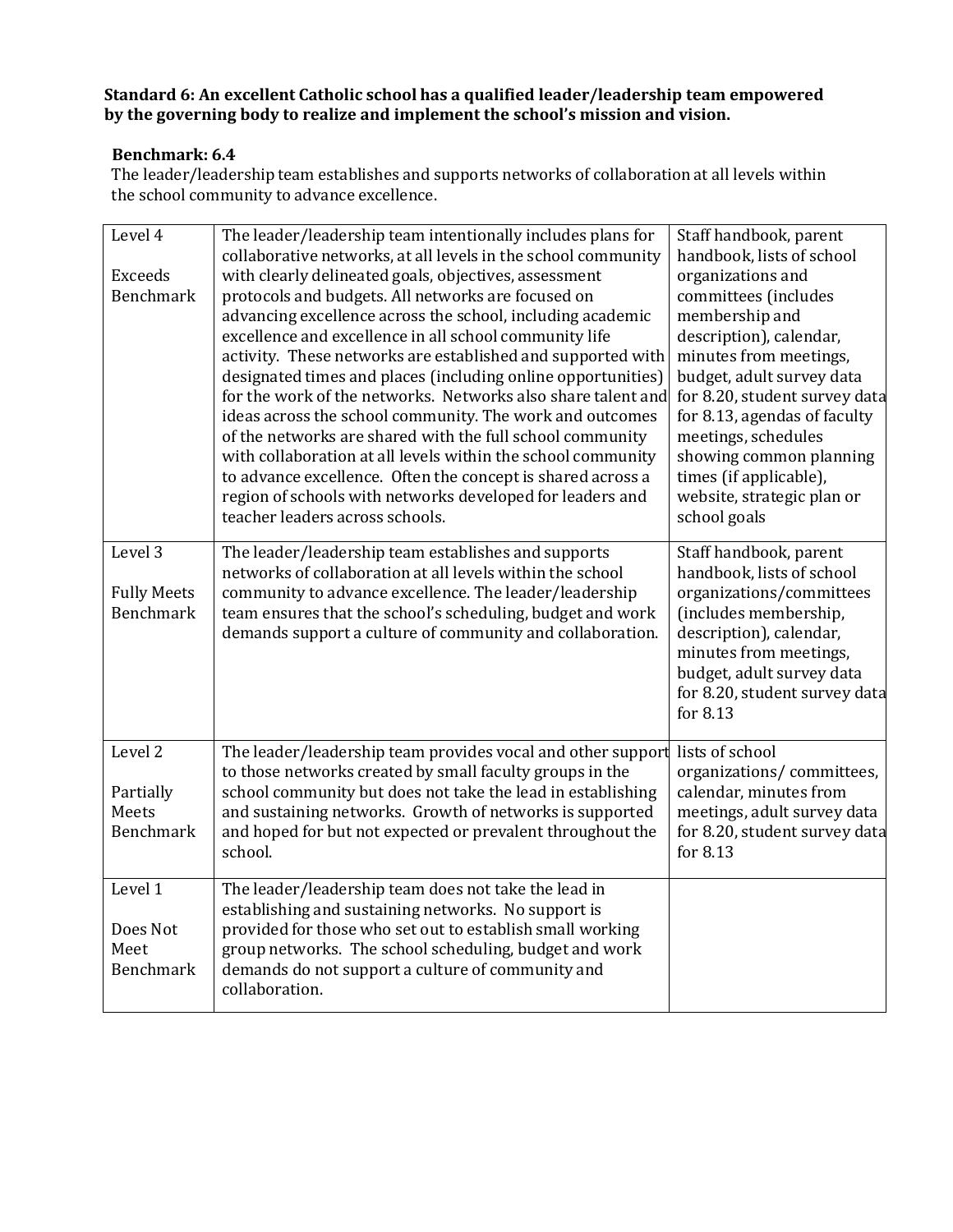#### **Benchmark: 6.5**

The leader/leadership team directs the development and continuous improvement of curriculum and instruction and utilizes school-wide data to plan for continued and sustained academic excellence and growth.

| Level 4<br><b>Exceeds</b><br><b>Benchmark</b>     | The leader/leadership team plans and budgets for the<br>development of a standards-based curriculum with a focus on a<br>collaborative process emphasizing school-based vertical<br>integration. Planning for engaging, researched-based<br>instructional strategies accompanies the development of<br>curriculum. A plan for continuous assessment over time is<br>developed, aligned to the curriculum and executed to ensure<br>continuous improvement of curriculum and instruction. The<br>assessment plan delineates the necessity of generating school-<br>wide data measuring change, growth and achievement in<br>accordance with academic goals and objectives. This<br>assessment data is utilized as a school-wide data to plan for<br>continued and sustained academic excellence and growth. | Curriculum map /<br>standards tracked for<br>each subject, minutes<br>from vertical<br>meetings, lesson plans,<br>observations, school<br>assessment plan,<br>analysis of assessment<br>data, adult survey data<br>for 8.16 |
|---------------------------------------------------|------------------------------------------------------------------------------------------------------------------------------------------------------------------------------------------------------------------------------------------------------------------------------------------------------------------------------------------------------------------------------------------------------------------------------------------------------------------------------------------------------------------------------------------------------------------------------------------------------------------------------------------------------------------------------------------------------------------------------------------------------------------------------------------------------------|-----------------------------------------------------------------------------------------------------------------------------------------------------------------------------------------------------------------------------|
| Level 3<br><b>Fully Meets</b><br><b>Benchmark</b> | The leader/leadership team directs the development and<br>continuous improvement of curriculum and instruction and<br>utilizes school-wide data to plan for continued and sustained<br>academic excellence and growth.                                                                                                                                                                                                                                                                                                                                                                                                                                                                                                                                                                                     | Curriculum map /<br>standards tracked for<br>each subject, lesson<br>plans, analysis of<br>assessment data,<br>adult survey data for<br>8.16                                                                                |
| Level 2<br>Partially<br>Meets<br>Benchmark        | The leader/leadership team directs the development of a<br>curriculum-based on standards but with little oversight for the<br>instructional strategies employed and/or for assessment<br>procedures that will ensure continuous improvement of<br>curriculum and instruction, utilizing school-wide data. OR The<br>leader/leadership team adopts a prepackaged curriculum but<br>does not work with the faculty to adjust the curriculum on the<br>basis of ongoing assessment to address the needs of the<br>students. There is limited school-wide data that is useful for<br>faculty and staff or able to be used by the school community to<br>plan for continued and sustained academic excellence and<br>growth.                                                                                    | Curriculum map /<br>standards tracked for<br>each subject or lesson<br>plans or analysis of<br>assessment data,<br>adult survey data for<br>8.16                                                                            |
| Level 1<br>Does Not<br>Meet<br><b>Benchmark</b>   | The leader/leadership team does not direct or encourage<br>others to direct the development of curriculum and<br>instructional strategies within the school community. A school-<br>--wide assessment procedure is not developed or<br>implemented. Continuous improvement of curriculum and<br>instruction are not included in the vision for excellence. There<br>is no plan for continued and sustained academic excellence and<br>growth.                                                                                                                                                                                                                                                                                                                                                              |                                                                                                                                                                                                                             |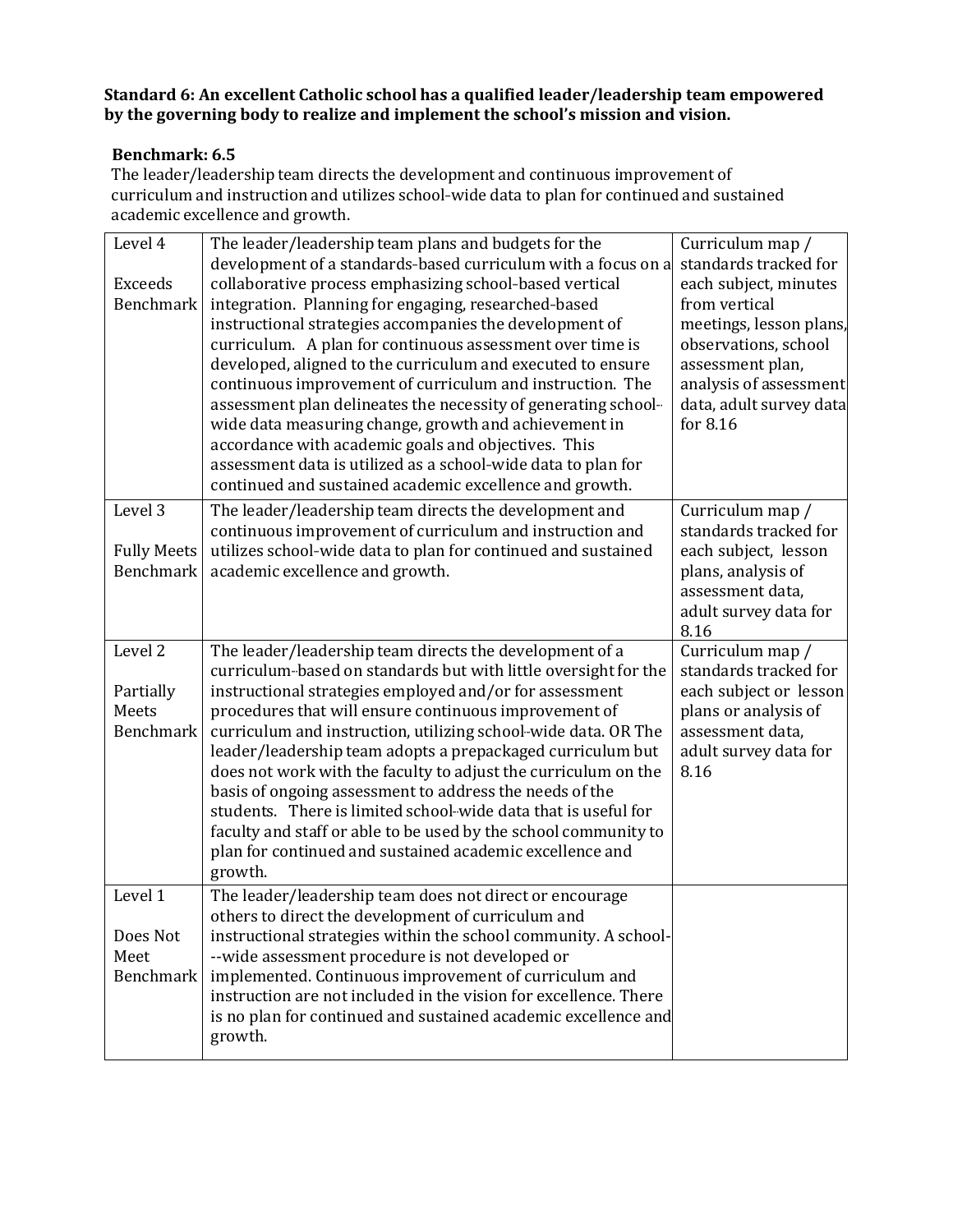#### **Benchmark: 6.6**

The leader/leadership team works in collaboration with the governing body to provide an infrastructure of programs and services that ensures the operational vitality of the school.

| Level 4<br><b>Exceeds</b><br>Benchmark                       | The leader/leadership team works in collaboration with the<br>governing body and the local community to develop short-<br>term and long-term plans to ensure appropriate budgeting for<br>the operational vitality of the school. This work provides an<br>infrastructure for dedicated personnel who implement<br>processes, programs and services to support enrollment<br>management, personnel decisions, budgeting, finance and<br>development. All plans for facilities, budgeting, advancement<br>and development are transparent and shared with the<br>community and supported by the community to ensure the<br>operational vitality of the school.                                                     | SAC minutes, strategic plan,<br>budget, staff list and job<br>descriptions, enrollment<br>mgmt. plan, facilities plan,<br>advancement<br>/development plan,<br>newsletters, emails,<br>website, parent handbook,<br>staff handbook, budget |
|--------------------------------------------------------------|-------------------------------------------------------------------------------------------------------------------------------------------------------------------------------------------------------------------------------------------------------------------------------------------------------------------------------------------------------------------------------------------------------------------------------------------------------------------------------------------------------------------------------------------------------------------------------------------------------------------------------------------------------------------------------------------------------------------|--------------------------------------------------------------------------------------------------------------------------------------------------------------------------------------------------------------------------------------------|
| Level 3<br><b>Fully Meets</b><br><b>Benchmark</b>            | The leader/leadership team works in collaboration with the<br>governing body to provide an infrastructure of programs and<br>services that ensures the operational vitality of the school. To<br>ensure this, budget and personnel are provided to create and<br>implement policies, programs and procedures.                                                                                                                                                                                                                                                                                                                                                                                                     | SAC minutes, staff list and<br>job descriptions,<br>enrollment mgmt. plan,<br>facilities plan, advancement<br>/development plan, parent<br>handbook, staff handbook,<br>budget                                                             |
| Level <sub>2</sub><br>Partially<br>Meets<br><b>Benchmark</b> | The leader/leadership team does not have the support of the<br>governing body but works within the school to establish<br>policies and procedures to provide an infrastructure of<br>programs and services that ensures the operational vitality of<br>the school. Without support, not all areas can be properly<br>sustained to ensure operational vitality. Or the governing<br>body provides the budget and personnel to create and support<br>an infrastructure of programs and services to ensure<br>operational vitality, but the programs are not fully adopted or<br>inconsistently implemented by the leader/leadership team,<br>with some areas receiving more attention and time than other<br>areas. | staff list and job<br>descriptions, enrollment<br>mgmt. plan, facilities plan,<br>advancement/development<br>plan, parent handbook,<br>staff handbook                                                                                      |
| Level 1<br>Does Not<br>Meet<br><b>Benchmark</b>              | The leader/leadership team does not work in collaboration<br>with the governing body to provide an infrastructure of<br>programs and services that ensures the operational vitality of<br>the school. As a result the operational vitality is in serious<br>jeopardy.                                                                                                                                                                                                                                                                                                                                                                                                                                             |                                                                                                                                                                                                                                            |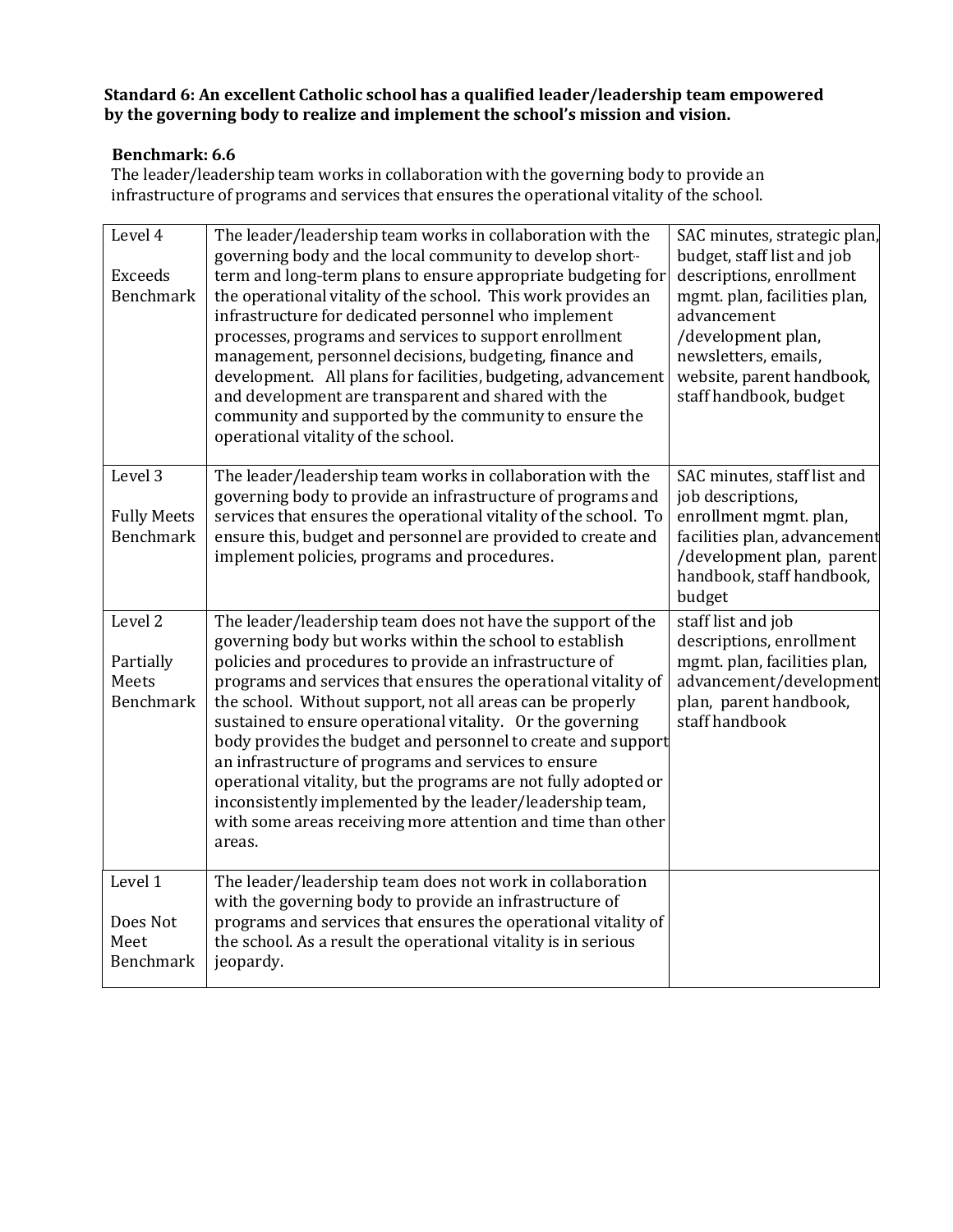#### **Benchmark: 6.7**

The leader/leadership team assumes responsibility for communicating new initiatives and/or changes to school programs to all constituents.

| Level 4<br><b>Exceeds</b><br><b>Benchmark</b>                    | The leader/leadership team works with community<br>leaders and constituents to develop credible and<br>reliable vehicles of communication for all<br>stakeholders in the community, including families<br>with second languages at home. All new initiatives<br>and/or changes to school programs are shared at the<br>beginning of the initiative or change, and updates are<br>provided as the initiative develops over time, with<br>outcomes routinely measured and reported to all<br>constituents. Information about the new programs<br>are communicated electronically, and celebrated at<br>community events. | Newsletters, emails,<br>website, agendas of<br>stakeholder meetings,<br>church bulletins,<br>stakeholder interviews<br>during the visitation,<br>communications in other<br>languages, as needed,<br>communication plan |
|------------------------------------------------------------------|------------------------------------------------------------------------------------------------------------------------------------------------------------------------------------------------------------------------------------------------------------------------------------------------------------------------------------------------------------------------------------------------------------------------------------------------------------------------------------------------------------------------------------------------------------------------------------------------------------------------|-------------------------------------------------------------------------------------------------------------------------------------------------------------------------------------------------------------------------|
| Level 3<br><b>Fully Meets</b><br><b>Benchmark</b>                | The leader/leadership team assumes responsibility<br>for communicating new initiatives and/or changes to<br>school programs to all constituents.                                                                                                                                                                                                                                                                                                                                                                                                                                                                       | Newsletters, emails,<br>website, church bulletins,<br>stakeholder interviews<br>during the visitation                                                                                                                   |
| Level <sub>2</sub><br><b>Partially Meets</b><br><b>Benchmark</b> | The leader/leadership team assumes responsibility<br>for communicating new initiatives and/or changes to<br>school programs to limited constituents (i.e. families<br>only) or limited information is communicated to<br>constituents. Not all constituents are informed<br>regarding new programs.                                                                                                                                                                                                                                                                                                                    | Newsletters, emails,<br>website, stakeholder<br>interviews during the<br>visitation                                                                                                                                     |
| Level 1<br>Does Not Meet<br><b>Benchmark</b>                     | The leader/leadership team does not assume<br>responsibility for communicating new initiatives<br>and/or changes to school programs. The<br>leader/leadership team has little or no<br>communication strategy in place for this kind of<br>activity. Communications are ad hoc, provided by<br>individual faculty and staff.                                                                                                                                                                                                                                                                                           |                                                                                                                                                                                                                         |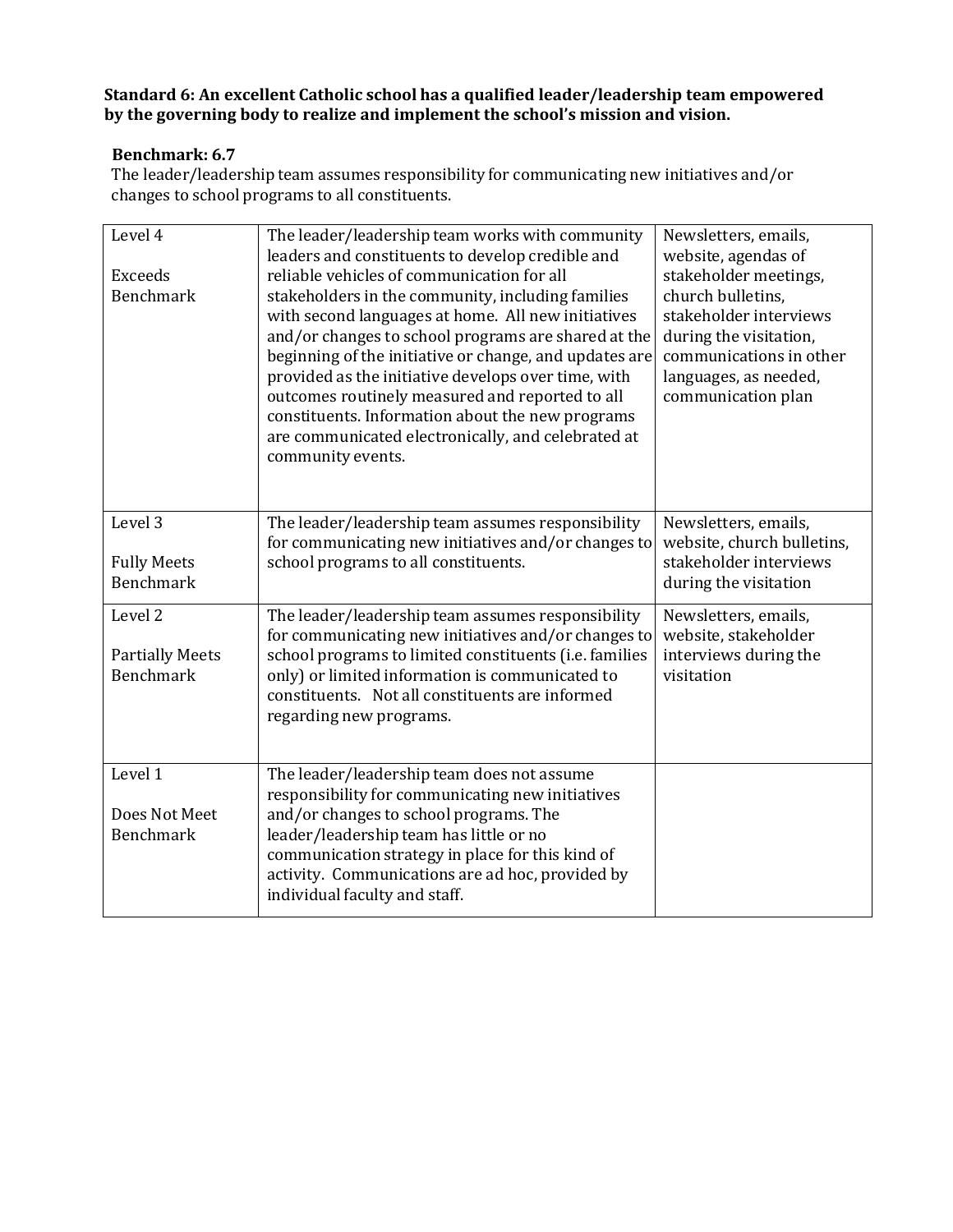**Standard 7: An excellent Catholic school has a clearly articulated, rigorous curriculum aligned with relevant standards, 21st century skills, and Gospel values, implemented through effective instruction.**

#### **Benchmark: 7.1**

The curriculum adheres to appropriate, delineated standards and is vertically aligned to ensure that every student successfully completes a rigorous and coherent sequence of academic courses based on the standards and rooted in Catholic values.

| Level 4<br><b>Exceeds</b><br><b>Benchmark</b> | The curriculum in all subject areas specifies research-<br>-based and mission appropriate standards. The<br>written curriculum as a whole gives easily accessible<br>evidence that it is vertically aligned to ensure that<br>every student, no matter what courses taken,<br>successfully completes a rigorous and coherent<br>sequence of academic courses based on the<br>standards and rooted in Catholic values. The<br>curriculum has been mapped for purposes of<br>realizing gaps and overlaps in content. | Curriculum map/standards<br>tracked for each subject,<br>minutes from vertical<br>meetings, lesson plans, adult<br>survey data from 8.21 |
|-----------------------------------------------|--------------------------------------------------------------------------------------------------------------------------------------------------------------------------------------------------------------------------------------------------------------------------------------------------------------------------------------------------------------------------------------------------------------------------------------------------------------------------------------------------------------------|------------------------------------------------------------------------------------------------------------------------------------------|
| Level 3                                       | The curriculum adheres to appropriate, delineated                                                                                                                                                                                                                                                                                                                                                                                                                                                                  | Curriculum, curriculum                                                                                                                   |
|                                               | standards, and is vertically aligned to ensure that                                                                                                                                                                                                                                                                                                                                                                                                                                                                | map/pacing guide, minutes                                                                                                                |
| <b>Fully Meets</b>                            | every student successfully completes a rigorous and                                                                                                                                                                                                                                                                                                                                                                                                                                                                | from vertical meetings,                                                                                                                  |
| <b>Benchmark</b>                              | coherent sequence of academic courses based on the<br>standards and rooted in Catholic values.                                                                                                                                                                                                                                                                                                                                                                                                                     | lesson plans, citing<br>standards, adult survey data<br>from 8.21                                                                        |
| Level $\overline{2}$                          | The curriculum identifies standards being addressed                                                                                                                                                                                                                                                                                                                                                                                                                                                                | Curriculum, lesson plans,                                                                                                                |
|                                               | throughout the program of studies. Students are                                                                                                                                                                                                                                                                                                                                                                                                                                                                    | adult survey data from 8.21                                                                                                              |
| <b>Partially Meets</b>                        | required to complete a specified sequence of                                                                                                                                                                                                                                                                                                                                                                                                                                                                       |                                                                                                                                          |
| <b>Benchmark</b>                              | academic courses, but these courses are not vertically                                                                                                                                                                                                                                                                                                                                                                                                                                                             |                                                                                                                                          |
|                                               | aligned to ensure coherence and rigor.                                                                                                                                                                                                                                                                                                                                                                                                                                                                             |                                                                                                                                          |
|                                               |                                                                                                                                                                                                                                                                                                                                                                                                                                                                                                                    |                                                                                                                                          |
| Level 1                                       | The school does not have and use a standards-based                                                                                                                                                                                                                                                                                                                                                                                                                                                                 |                                                                                                                                          |
| Does Not Meet                                 | written curriculum to provide a sequence of<br>academic courses for students.                                                                                                                                                                                                                                                                                                                                                                                                                                      |                                                                                                                                          |
| <b>Benchmark</b>                              |                                                                                                                                                                                                                                                                                                                                                                                                                                                                                                                    |                                                                                                                                          |
|                                               |                                                                                                                                                                                                                                                                                                                                                                                                                                                                                                                    |                                                                                                                                          |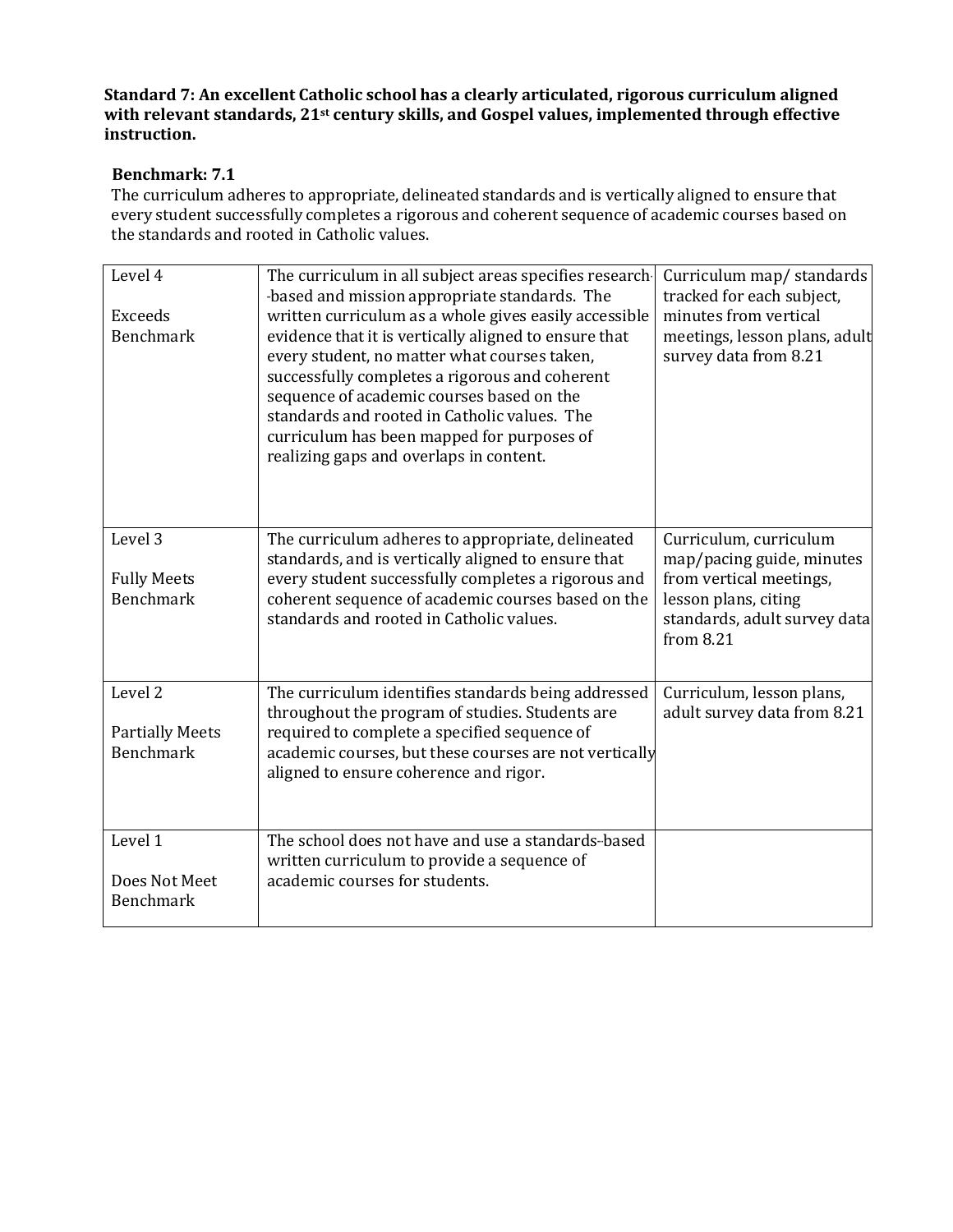## **Benchmark: 7.2**

Standards are adopted across the curriculum, and include integration of the religious, spiritual, moral, and ethical dimensions of learning in all subjects.

| Level 4<br>Exceeds<br><b>Benchmark</b>                           | Rigorous standards are adopted across the<br>curriculum and include integration of the religious,<br>spiritual, moral, and ethical dimensions of learning in<br>every unit in every subject.                                                             | Lesson plans from every<br>classroom and subject<br>noting the integration of<br>religious, spiritual, moral,<br>and ethical dimensions |
|------------------------------------------------------------------|----------------------------------------------------------------------------------------------------------------------------------------------------------------------------------------------------------------------------------------------------------|-----------------------------------------------------------------------------------------------------------------------------------------|
| Level 3<br><b>Fully Meets</b><br><b>Benchmark</b>                | Standards are adopted across the curriculum and<br>include integration of the religious, spiritual, moral,<br>and ethical dimensions of learning in all subjects.                                                                                        | Lesson plans noting the<br>integration of religious,<br>spiritual, moral, and ethical<br>dimensions in all subjects<br>and grade levels |
| Level <sub>2</sub><br><b>Partially Meets</b><br><b>Benchmark</b> | Standards are adopted in some areas of the<br>curriculum, and occasionally include integration of<br>the religious, spiritual, moral and ethical dimensions<br>of learning in all subjects.                                                              | Lesson plans noting the<br>integration of religious,<br>spiritual, moral, and ethical<br>dimensions                                     |
| Level 1<br>Does Not Meet<br><b>Benchmark</b>                     | Standards are not identified throughout the<br>curriculum. Ad hoc curriculum and instruction may<br>occasionally include integration of the religious<br>spiritual, moral and ethical dimensions of learning<br>but without any systematic organization. |                                                                                                                                         |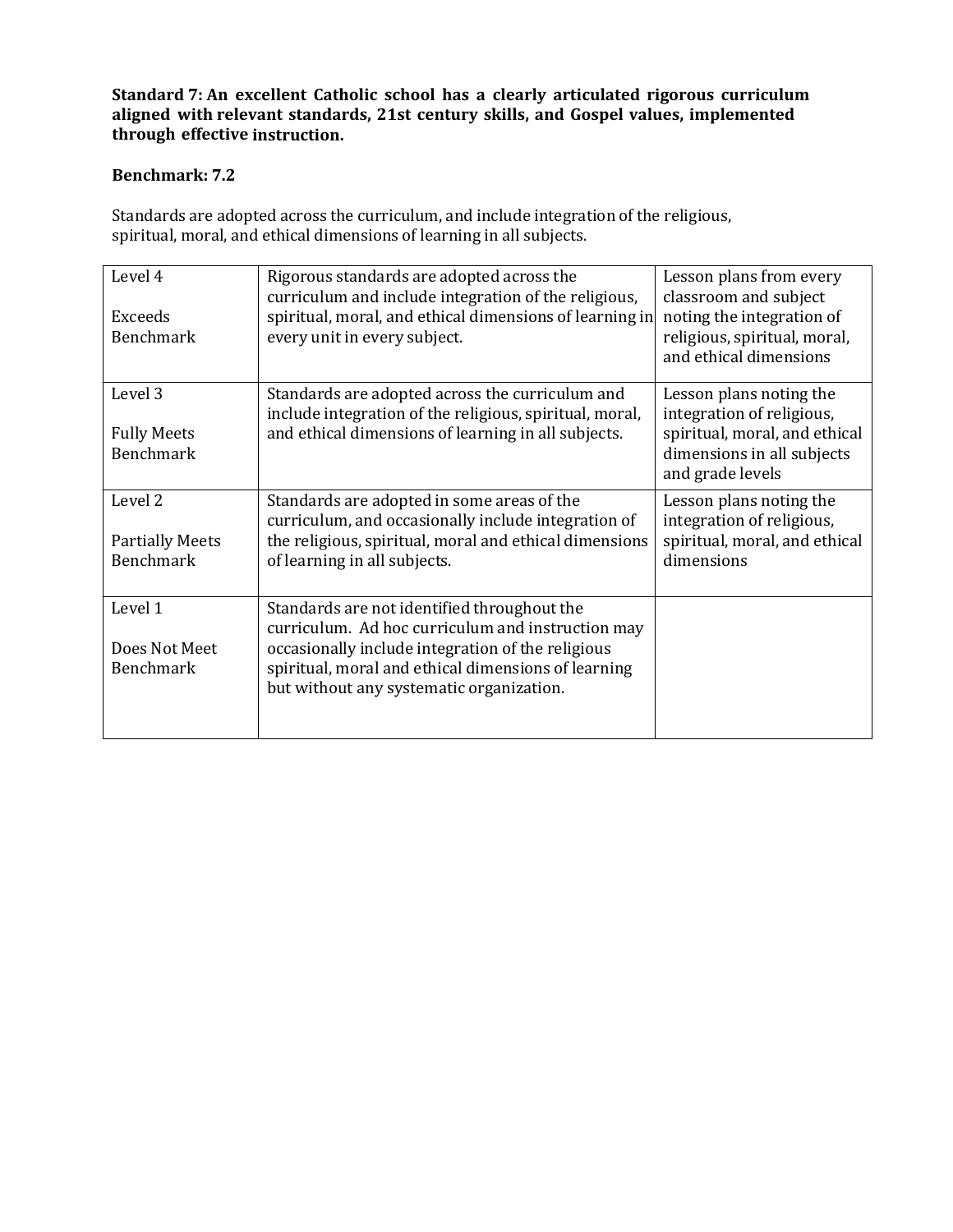# **Benchmark: 7.3**

Curriculum and instruction for 21st century learning provide students with the knowledge, understanding and skills to become creative, reflective, literate, critical, and moral evaluators, problem solvers, decision makers, and socially responsible global citizens.

| Level 4<br>Exceeds<br><b>Benchmark</b>            | Curriculum and instruction for 21st century learning provide<br>students with the knowledge, understanding and skills to become<br>creative, reflective, literate, critical, and moral evaluators,<br>problem solvers, decision makers, and socially responsible global<br>citizens. Evidence of student knowledge, understanding and skills<br>is manifested in innovative projects that are infused with Gospel<br>values and recognized by professional entities (national<br>organizations, academic groups, research scholars, etc.) as<br>exemplary. Students' performance and work products<br>consistently throughout the academic program demonstrate<br>critical, creative, literate, and moral thinking related to solving<br>real world problems and making moral decisions. | Lesson plans for all grade<br>levels and subject areas,<br>sampling of student<br>performance, projects, and<br>products from all grade levels<br>and subject areas<br>demonstrating 21 <sup>st</sup> century<br>skills and Gospel values,<br>recognition from national<br>entities, adult survey data<br>from 8.22, student survey data<br>from 8.16, observations<br>during visitation |
|---------------------------------------------------|------------------------------------------------------------------------------------------------------------------------------------------------------------------------------------------------------------------------------------------------------------------------------------------------------------------------------------------------------------------------------------------------------------------------------------------------------------------------------------------------------------------------------------------------------------------------------------------------------------------------------------------------------------------------------------------------------------------------------------------------------------------------------------------|------------------------------------------------------------------------------------------------------------------------------------------------------------------------------------------------------------------------------------------------------------------------------------------------------------------------------------------------------------------------------------------|
| Level 3<br><b>Fully Meets</b><br><b>Benchmark</b> | Curriculum and instruction for 21st century learning provide<br>students with the knowledge, understanding and skills to<br>become creative, reflective, literate, critical, and moral<br>evaluators, problem solvers, decision makers, and socially<br>responsible global citizens. Student performance and work<br>products demonstrate critical, creative, literate, and moral<br>thinking related to solving real world problems and making<br>decisions.                                                                                                                                                                                                                                                                                                                            | Lesson plans for all grade<br>levels and subject areas,<br>sampling of student<br>performance, projects, and<br>products from all grade<br>levels and subject areas<br>demonstrating 21st century<br>skills, adult survey data<br>from 8.22, student survey<br>data from 8.16,<br>observations during<br>visitation                                                                      |
| Level 2<br>Partially<br>Meets<br>Benchmark        | Curriculum and instruction for 21 <sup>st</sup> century learning is evident in<br>some subject areas and results in emerging knowledge,<br>understanding and skills for students to become creative,<br>reflective, literate, critical and moral evaluators and/or problem<br>solvers and/or decision makers and/or socially responsible global<br>citizens. Curriculum and instruction for 21 <sup>st</sup> century learning is<br>not an obvious priority.                                                                                                                                                                                                                                                                                                                             | Lesson plans, sampling of<br>student performance, projects,<br>and products demonstrating<br>21 <sup>st</sup> century skills, adult<br>survey data from 8.22, student<br>survey data from 8.16,<br>observations during visitation                                                                                                                                                        |
| Level 1<br>Does Not<br>Meet                       | Curriculum and instruction for 21st century learning is not<br>included. Expectations of providing knowledge, understanding and<br>skills for students to become moral evaluators, problem solvers,<br>decision makers, and/or socially responsible global citizens are not<br>Benchmark articulated in the curriculum and are not evident with any<br>regularity during instructional periods.                                                                                                                                                                                                                                                                                                                                                                                          |                                                                                                                                                                                                                                                                                                                                                                                          |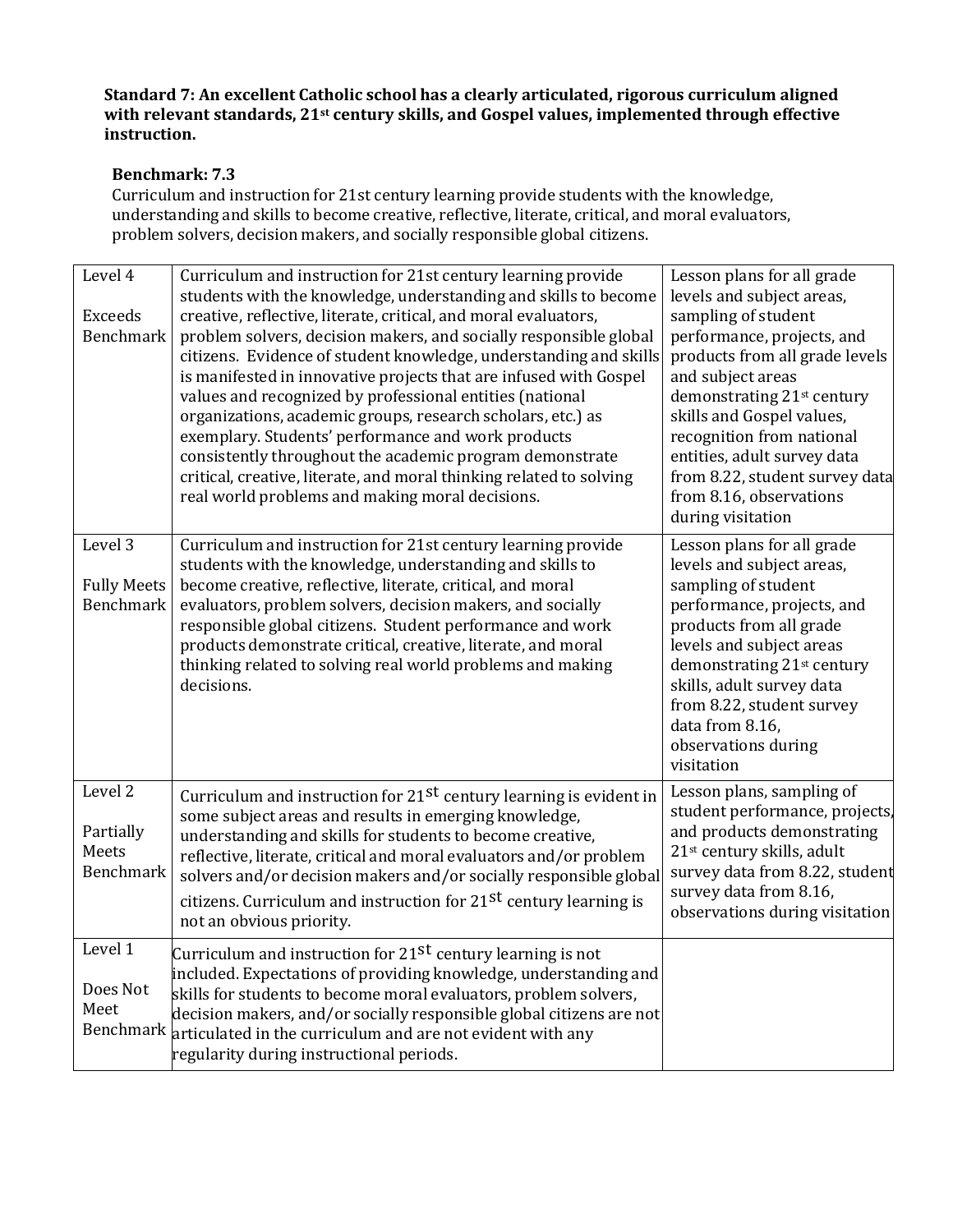# **Benchmark 7.4:**

Curriculum and instruction for 21st century learning prepares students to become expert users of technology, able to create, publish, and critique digital products that reflect their understanding of the content and their technological skills.

| Level 4<br><b>Exceeds</b><br><b>Benchmark</b>                    | Curriculum and instruction for 21st century learning<br>prepares students to become expert users of<br>technology, able to create, publish, and critique digital<br>products that reflect their understanding of the content<br>and their technological skills. Exemplary digital<br>products created and/or published by students serve<br>the common good of the school, parish or broader<br>community. Student products and performance<br>require students to consistently and regularly be expert<br>users of technology, able to create, publish and critique<br>digital tools in all disciplines and at all levels. | Lesson plans, student<br>products, projects, and<br>performances from all grade<br>levels demonstrating<br>exemplary digital products<br>and expert use of<br>technology, examples of all<br>students creating,<br>publishing, and critiquing<br>digital tools, adult survey<br>data for 8.23, student survey<br>data for 8.15, observations<br>during visitation |
|------------------------------------------------------------------|-----------------------------------------------------------------------------------------------------------------------------------------------------------------------------------------------------------------------------------------------------------------------------------------------------------------------------------------------------------------------------------------------------------------------------------------------------------------------------------------------------------------------------------------------------------------------------------------------------------------------------|-------------------------------------------------------------------------------------------------------------------------------------------------------------------------------------------------------------------------------------------------------------------------------------------------------------------------------------------------------------------|
| Level 3<br><b>Fully Meets</b><br><b>Benchmark</b>                | Curriculum and instruction for 21st century learning<br>prepares students to become expert users of<br>technology, able to create, publish, and critique digital<br>products that reflect their understanding of the<br>content and their technological skills. Student<br>products and performance require students to be<br>expert users of technology, able to create, publish and<br>critique digital tools.                                                                                                                                                                                                            | Lesson plans, student<br>products, projects, and<br>performances from all<br>grade levels demonstrating<br>expert use of technology,<br>and that students are<br>creating, publishing, and<br>critiquing digital tools,<br>adult survey data for 8.23,<br>student survey data for<br>8.15, observations during<br>visitation                                      |
| Level <sub>2</sub><br><b>Partially Meets</b><br><b>Benchmark</b> | Curriculum and instruction for 21st century learning<br>prepares some students to become users of technology,<br>able to create, perhaps publish, and/or critique digital<br>products that reflect their understanding of the content<br>and/or their technological skills.                                                                                                                                                                                                                                                                                                                                                 | Lesson plans, student<br>products, projects, and<br>performances<br>demonstrating use of<br>technology, and that<br>students are creating,<br>publish, or critiquing digital<br>tools, adult survey data for<br>8.23, student survey data for<br>8.15, observations during<br>visitation                                                                          |
| Level 1<br>Does Not Meet<br><b>Benchmark</b>                     | Few if any students have opportunities to<br>participate in the use and critique of either<br>sophisticated digital products technological<br>processes to create sophisticated digital products<br>as the curriculum does not demand such.                                                                                                                                                                                                                                                                                                                                                                                 |                                                                                                                                                                                                                                                                                                                                                                   |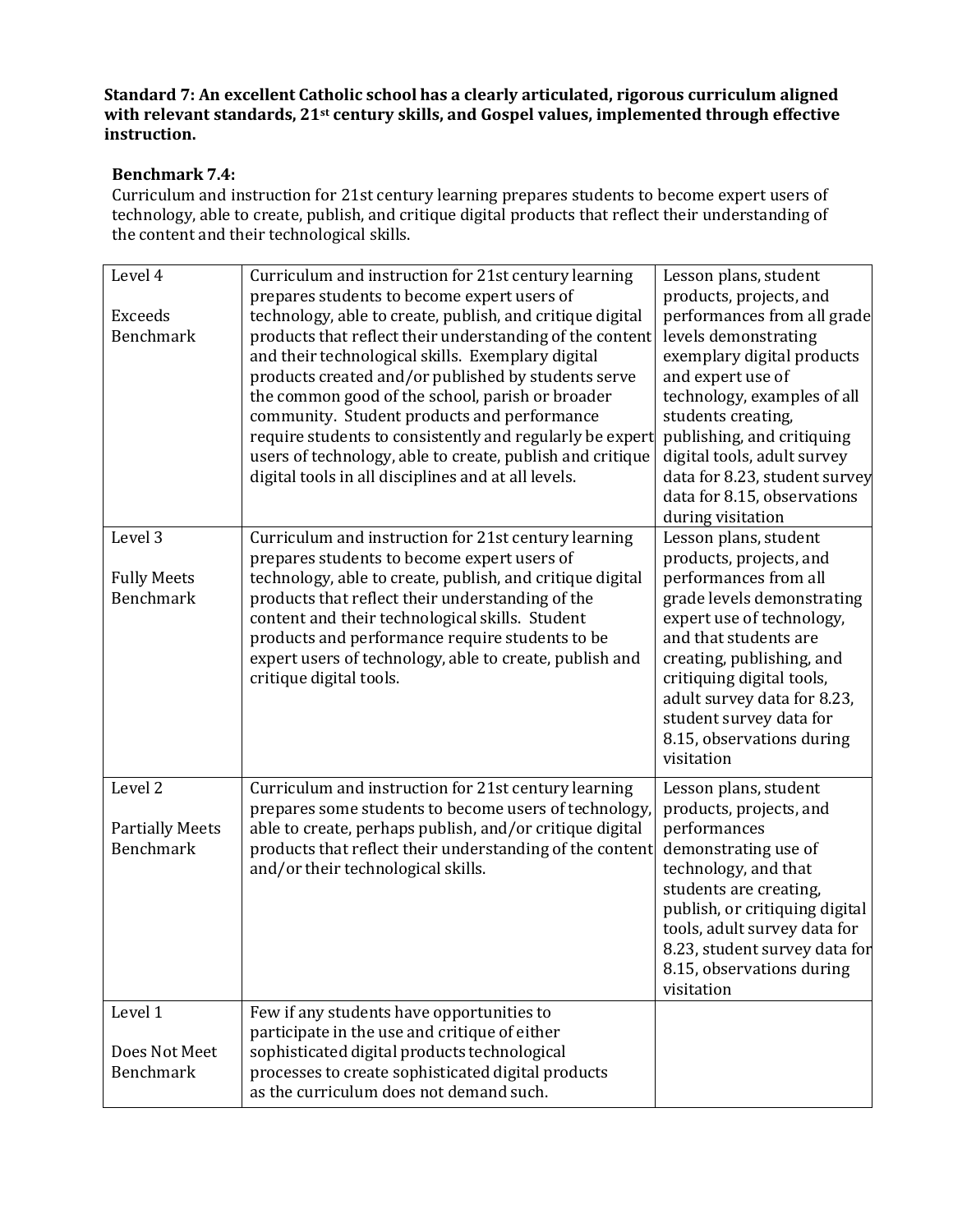# **Benchmark: 7.5**

Classroom instruction is designed to intentionally address the affective dimensions of learning, such as intellectual and social dispositions, relationship building, and habits of mind.

| Level 4                                | Classroom instruction is designed to intentionally<br>address the affective dimensions of learning, such as | Lesson plans for all subjects<br>and grade levels noting |
|----------------------------------------|-------------------------------------------------------------------------------------------------------------|----------------------------------------------------------|
| <b>Exceeds</b>                         | intellectual and social dispositions, relationship                                                          | affective dimensions,                                    |
| <b>Benchmark</b>                       | building, and habits of mind. Affective dimensions of                                                       | affective dimensions                                     |
|                                        | learning are sequenced and articulated for all grade                                                        | program with Gospel values                               |
|                                        | levels and/or subject areas and incorporate Gospel                                                          | for the entire school, adult                             |
|                                        | values.                                                                                                     | survey data for 7.8,                                     |
|                                        |                                                                                                             | observations during                                      |
|                                        |                                                                                                             | visitation                                               |
|                                        |                                                                                                             |                                                          |
|                                        |                                                                                                             |                                                          |
| Level <sub>3</sub>                     |                                                                                                             |                                                          |
|                                        | Classroom instruction is designed to intentionally<br>address the affective dimensions of learning, such as | Lesson plans for all subjects<br>and grade levels noting |
|                                        | intellectual and social dispositions, relationship                                                          | affective dimensions with                                |
| <b>Fully Meets</b><br><b>Benchmark</b> |                                                                                                             |                                                          |
|                                        | building, and habits of mind. Unit and lesson plans                                                         | Gospel values and habits of                              |
|                                        | show deliberate attention to such things as                                                                 | mind, adult survey data for                              |
|                                        | perseverance, risk taking, collaboration, self-                                                             | 7.8, observations during                                 |
|                                        | regulation, initiative, etc. Affective dimensions of                                                        | visitation                                               |
|                                        | learning incorporate Gospel values.                                                                         |                                                          |
|                                        |                                                                                                             |                                                          |
|                                        |                                                                                                             |                                                          |
| Level <sub>2</sub>                     |                                                                                                             |                                                          |
|                                        | Classroom instruction is sometimes designed to                                                              | Lesson plans noting<br>affective dimensions with         |
|                                        | address the affective dimensions of learning, such as                                                       |                                                          |
| <b>Partially Meets</b>                 | intellectual and social dispositions, relationship                                                          | Gospel values, adult survey                              |
| <b>Benchmark</b>                       | building, and/or habits of mind. This occurs on an ad                                                       | data for 7.8, observations                               |
|                                        | hoc basis dependent on teacher's interest.                                                                  | during visitation                                        |
|                                        |                                                                                                             |                                                          |
| Level 1                                | There is no expectation that the affective dimensions                                                       |                                                          |
|                                        | of learning are intentionally addressed in classroom                                                        |                                                          |
| Does Not Meet                          | instruction.                                                                                                |                                                          |
| <b>Benchmark</b>                       |                                                                                                             |                                                          |
|                                        |                                                                                                             |                                                          |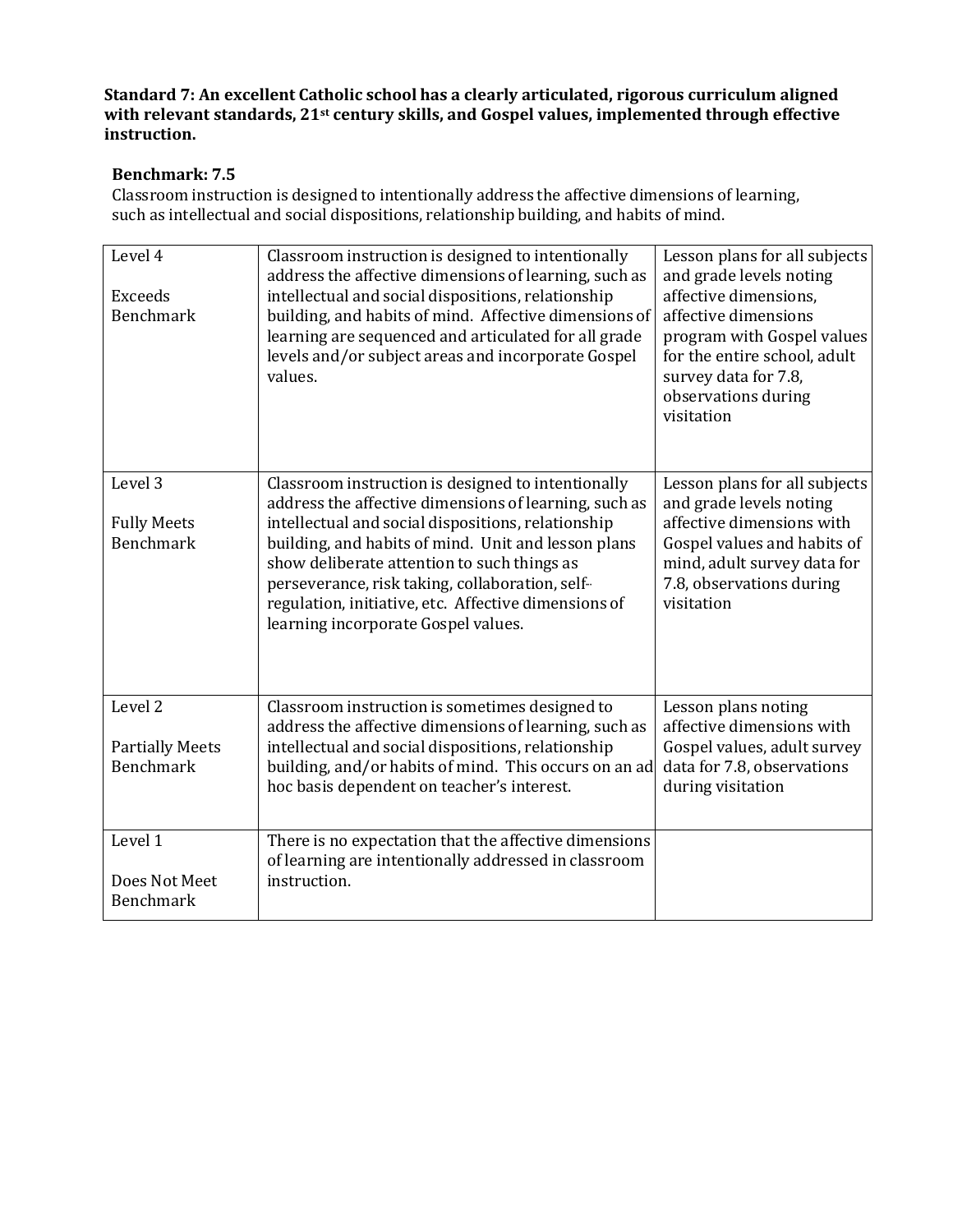# **Benchmark: 7.6**

Classroom instruction is designed to engage and motivate all students, addressing the diverse needs and capabilities of each student and accommodating students with special needs as fully as possible.

| Level 4<br>Exceeds<br><b>Benchmark</b><br>Level 3 | Classroom instruction is designed to engage and<br>motivate all students, addressing the diverse needs and<br>capabilities of each student and fully accommodating<br>students with special needs. An intervention specialist<br>provides services to students with special needs,<br>ensuring required support services are provided. Gifted<br>students participate in course work or programs<br>designed to challenge, motivate, and inspire these<br>students to meet their potential. Teacher coaches assist<br>teachers in designing and delivering instruction to meet<br>the needs of all students. Students entering the school<br>with IEPs or 504 Plans are transitioned to Student<br>Support Plans (or the school's equivalent). These plans<br>are reviewed and updated annually.<br>Classroom instruction is designed to engage and | Lesson plans for all subjects<br>and grade levels noting<br>differentiation and<br>accommodations, intervention<br>specialist job description and<br>schedule, gifted program<br>description and schedule,<br>instructional coach schedule/<br>plan and documents. adult<br>survey data for 8.25, student<br>survey data for 8.17 and 8.18,<br>observations during visitation,<br>conversations with<br>stakeholders<br>Lesson plans for all subjects |
|---------------------------------------------------|-----------------------------------------------------------------------------------------------------------------------------------------------------------------------------------------------------------------------------------------------------------------------------------------------------------------------------------------------------------------------------------------------------------------------------------------------------------------------------------------------------------------------------------------------------------------------------------------------------------------------------------------------------------------------------------------------------------------------------------------------------------------------------------------------------------------------------------------------------|-------------------------------------------------------------------------------------------------------------------------------------------------------------------------------------------------------------------------------------------------------------------------------------------------------------------------------------------------------------------------------------------------------------------------------------------------------|
| <b>Fully Meets</b>                                | motivate all students, addressing the diverse needs and<br>capabilities of each student, and accommodating                                                                                                                                                                                                                                                                                                                                                                                                                                                                                                                                                                                                                                                                                                                                          | and grade levels noting<br>differentiation and                                                                                                                                                                                                                                                                                                                                                                                                        |
| Benchmark                                         | students with special needs as fully as possible. Units<br>and lesson plans give evidence of differentiation.<br>Students entering the school with IEPs or 504 Plans are<br>transitioned to Student Support Plans (or the school's<br>equivalent). These plans are reviewed and updated<br>annually.                                                                                                                                                                                                                                                                                                                                                                                                                                                                                                                                                | accommodations, evidence of<br>SSP in use, adult survey data<br>for 8.25, student survey data<br>for 8.17 and 8.18, observations<br>and conversations during<br>visitation                                                                                                                                                                                                                                                                            |
| Level <sub>2</sub>                                | Classroom instruction engages and motivates some<br>students and sometimes addresses the diverse needs                                                                                                                                                                                                                                                                                                                                                                                                                                                                                                                                                                                                                                                                                                                                              | Lesson plans for all subjects<br>and grade levels noting                                                                                                                                                                                                                                                                                                                                                                                              |
| Partially<br>Meets                                | and capabilities of students. Students with special needs<br>do not have their needs fully met. Whole group                                                                                                                                                                                                                                                                                                                                                                                                                                                                                                                                                                                                                                                                                                                                         | differentiation and<br>accommodations, adult survey                                                                                                                                                                                                                                                                                                                                                                                                   |
| Benchmark<br>Level 1                              | instruction is the dominant methodology. There is some<br>variation in classroom instruction and attempts are<br>made on the part of some teachers to differentiate<br>instruction. There are no school-wide programs that<br>provide a systematic means of meeting the needs of all<br>students. Students entering the school with IEPs or 504<br>Plans are transitioned to Student Support Plans (or the<br>school's equivalent). These plans are reviewed and<br>updated annually.<br>Whole group instruction is the norm. For the most                                                                                                                                                                                                                                                                                                          | data for 8.25, student survey<br>data for 8.17 and 8.18,<br>observations during visitation,<br>conversations with<br>stakeholders                                                                                                                                                                                                                                                                                                                     |
| Does Not                                          | part students are given the same assignments and<br>expected to complete them within a similar time                                                                                                                                                                                                                                                                                                                                                                                                                                                                                                                                                                                                                                                                                                                                                 |                                                                                                                                                                                                                                                                                                                                                                                                                                                       |
| Meet<br>Benchmark                                 | frame. Accommodations for students with special<br>needs are not available.                                                                                                                                                                                                                                                                                                                                                                                                                                                                                                                                                                                                                                                                                                                                                                         |                                                                                                                                                                                                                                                                                                                                                                                                                                                       |
|                                                   |                                                                                                                                                                                                                                                                                                                                                                                                                                                                                                                                                                                                                                                                                                                                                                                                                                                     |                                                                                                                                                                                                                                                                                                                                                                                                                                                       |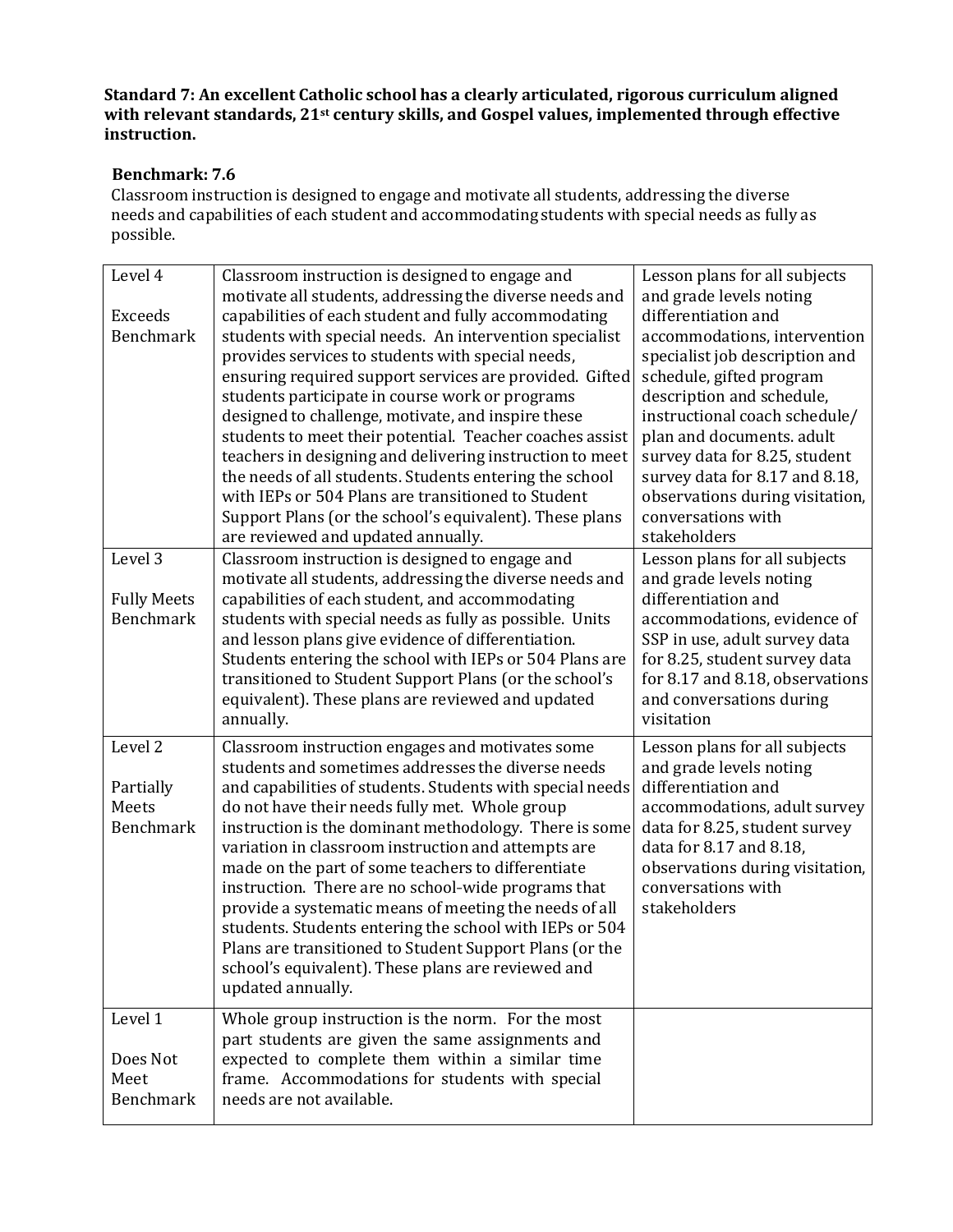# **Benchmark: 7.7**

Faculty collaborate in professional learning communities to develop, implement and continuously improve the effectiveness of the curriculum and instruction to result in high levels of student achievement.

| Level 4<br><b>Exceeds</b><br><b>Benchmark</b>                    | collaborate<br>professional<br>Faculty<br>in<br>learning<br>communities to develop, implement and continuously<br>improve the effectiveness of curriculum and instruction<br>to result in high levels of student achievement. All or<br>most of the following are present:<br>Members of the professional learning communities use<br>$\bullet$<br>current best practice to analyze data from, to include<br>but not be limited by, standardized achievement tests,<br>individualized skill tests, and classroom teacher-made<br>assessments.<br>Data teams and growth/value added data are<br>$\bullet$<br>familiar to the professional learning<br>communities.<br>In addition, professional learning communities are<br>evidenced for art, music, physical education, technology,<br>and/or elementary level foreign language teachers.<br>These may be within a school or among schools and may<br>be face-to-face gatherings or virtual opportunities. | PLC meeting<br>minutes focusing on<br>curriculum and<br>instruction,<br>calendar, adult<br>survey data from<br>8.26, student survey<br>data from 8.19                        |
|------------------------------------------------------------------|-------------------------------------------------------------------------------------------------------------------------------------------------------------------------------------------------------------------------------------------------------------------------------------------------------------------------------------------------------------------------------------------------------------------------------------------------------------------------------------------------------------------------------------------------------------------------------------------------------------------------------------------------------------------------------------------------------------------------------------------------------------------------------------------------------------------------------------------------------------------------------------------------------------------------------------------------------------|------------------------------------------------------------------------------------------------------------------------------------------------------------------------------|
| Level 3<br><b>Fully Meets</b><br><b>Benchmark</b>                | Faculty collaborate in professional learning communities to<br>develop, implement and continuously improve the<br>effectiveness of the curriculum and instruction to result in<br>high levels of student achievement.                                                                                                                                                                                                                                                                                                                                                                                                                                                                                                                                                                                                                                                                                                                                       | PLC meeting (not<br>business meeting)<br>minutes focusing on<br>curriculum and<br>instruction, calendar,<br>adult survey data from<br>8.26, student survey data<br>from 8.19 |
| Level <sub>2</sub><br><b>Partially Meets</b><br><b>Benchmark</b> | There is some collaboration among faculty members. All or<br>some faculty members are part of a professional learning<br>community. Purposes for the professional learning<br>communities are unclear and/or there is little evidence of<br>improvement in effectiveness of the curriculum and/or<br>improvement in student achievement.                                                                                                                                                                                                                                                                                                                                                                                                                                                                                                                                                                                                                    | PLC meeting minutes,<br>calendar, adult survey<br>data from 8.26, student<br>survey data from 8.19                                                                           |
| Level 1<br>Does Not Meet<br>Benchmark                            | Faculty members collaborate little or not at all. Most<br>teachers plan, instruct, and assess without sharing ideas or<br>concepts with faculty members within the school or with<br>faculty members from other schools teaching similar grades<br>and content. Opportunities for collaboration are not<br>present.                                                                                                                                                                                                                                                                                                                                                                                                                                                                                                                                                                                                                                         |                                                                                                                                                                              |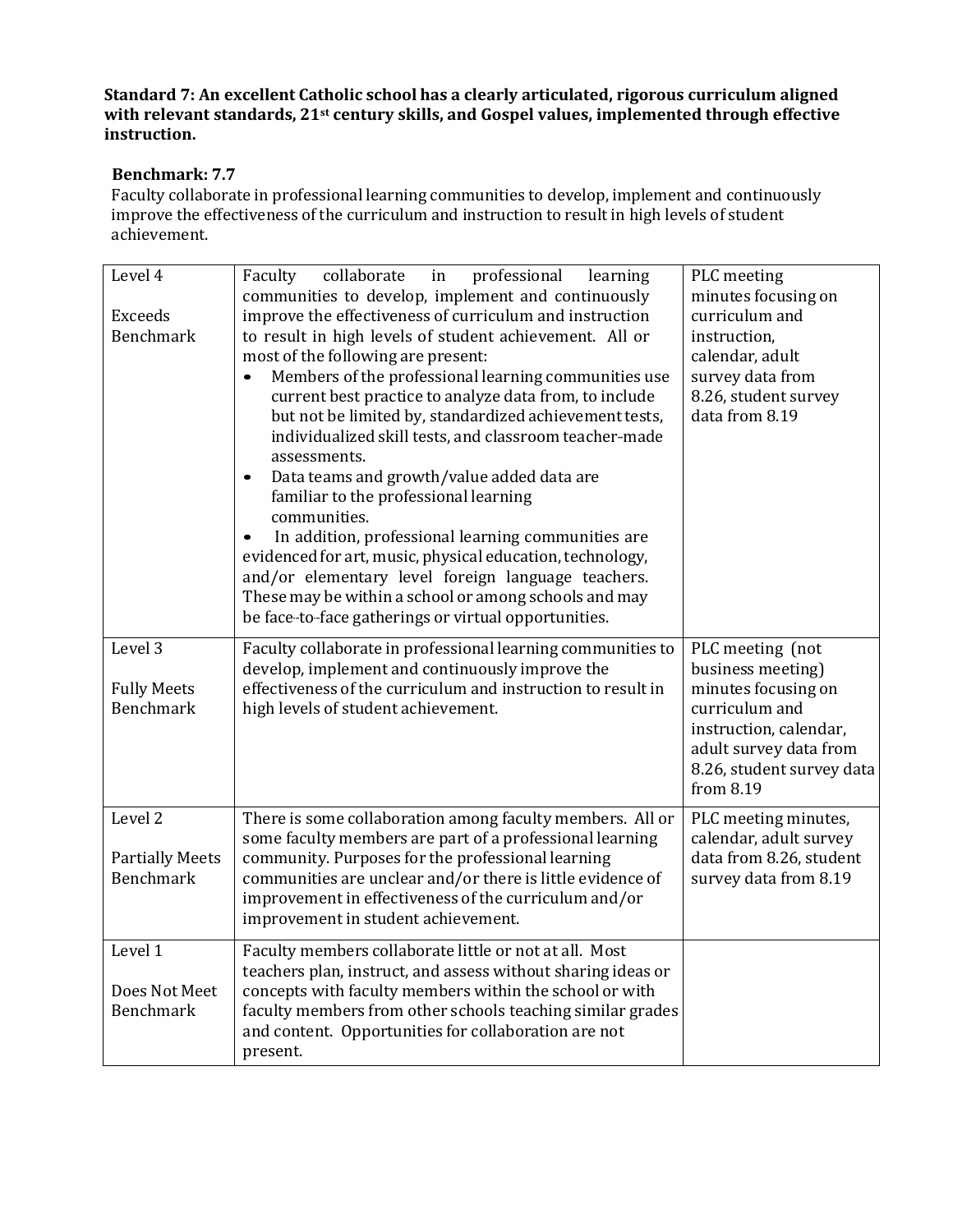# **Benchmark: 7.8**

The faculty and professional support staff meet (arch)diocesan, state, and/or national requirements for academic preparation and licensing to ensure their capacity to provide effective curriculum and instruction.

| Level 4<br><b>Exceeds</b><br><b>Benchmark</b> | All faculty and professional support staff meet<br>(arch)diocesan, state, and/or national requirements for<br>academic preparation and licensing to ensure their capacity<br>to provide effective curriculum and instruction. All faculty<br>and professional support staff are provided professional<br>development opportunities and complete an individualized<br>professional development plan. Some faculty members are<br>recognized for outstanding service to the profession for<br>participation in professional organizations, presenters at<br>professional conferences, facilitators for professional<br>workshops, or are authors of scholarly publications. | Florida teaching<br>certificates for all<br>teachers, as described in<br>Addendum II, IPDPs for<br>each staff member,<br>recognition by<br>professional<br>organizations, conference<br>materials showing<br>presenters, publications |
|-----------------------------------------------|---------------------------------------------------------------------------------------------------------------------------------------------------------------------------------------------------------------------------------------------------------------------------------------------------------------------------------------------------------------------------------------------------------------------------------------------------------------------------------------------------------------------------------------------------------------------------------------------------------------------------------------------------------------------------|---------------------------------------------------------------------------------------------------------------------------------------------------------------------------------------------------------------------------------------|
| Level 3                                       | The faculty and professional support staff meet<br>(arch)diocesan, state, and/or national requirements for                                                                                                                                                                                                                                                                                                                                                                                                                                                                                                                                                                | Florida teaching<br>certificates for all teachers                                                                                                                                                                                     |
|                                               | academic preparation and licensing to ensure their                                                                                                                                                                                                                                                                                                                                                                                                                                                                                                                                                                                                                        |                                                                                                                                                                                                                                       |
| <b>Fully Meets</b><br><b>Benchmark</b>        | capacity to provide effective curriculum and instruction.                                                                                                                                                                                                                                                                                                                                                                                                                                                                                                                                                                                                                 |                                                                                                                                                                                                                                       |
|                                               | Compliance with these requirements is factored into all                                                                                                                                                                                                                                                                                                                                                                                                                                                                                                                                                                                                                   |                                                                                                                                                                                                                                       |
|                                               | employment decisions.                                                                                                                                                                                                                                                                                                                                                                                                                                                                                                                                                                                                                                                     |                                                                                                                                                                                                                                       |
|                                               | Regular classroom teachers (in kindergarten                                                                                                                                                                                                                                                                                                                                                                                                                                                                                                                                                                                                                               |                                                                                                                                                                                                                                       |
|                                               | through grade 12) must hold a Florida teaching                                                                                                                                                                                                                                                                                                                                                                                                                                                                                                                                                                                                                            |                                                                                                                                                                                                                                       |
|                                               | certificate for their grade level (and subject area).                                                                                                                                                                                                                                                                                                                                                                                                                                                                                                                                                                                                                     |                                                                                                                                                                                                                                       |
|                                               | Prekindergarten teachers must have a minimum of:                                                                                                                                                                                                                                                                                                                                                                                                                                                                                                                                                                                                                          |                                                                                                                                                                                                                                       |
|                                               | CDA, or<br>$\circ$                                                                                                                                                                                                                                                                                                                                                                                                                                                                                                                                                                                                                                                        |                                                                                                                                                                                                                                       |
|                                               | Associate's degree with an emphasis in early<br>$\circ$                                                                                                                                                                                                                                                                                                                                                                                                                                                                                                                                                                                                                   |                                                                                                                                                                                                                                       |
|                                               | childhood education, or                                                                                                                                                                                                                                                                                                                                                                                                                                                                                                                                                                                                                                                   |                                                                                                                                                                                                                                       |
|                                               | Bachelor's degree with at least six credits in<br>$\circ$                                                                                                                                                                                                                                                                                                                                                                                                                                                                                                                                                                                                                 |                                                                                                                                                                                                                                       |
|                                               | early childhood education                                                                                                                                                                                                                                                                                                                                                                                                                                                                                                                                                                                                                                                 |                                                                                                                                                                                                                                       |
|                                               | PE teachers must hold a Florida teaching certificate                                                                                                                                                                                                                                                                                                                                                                                                                                                                                                                                                                                                                      |                                                                                                                                                                                                                                       |
|                                               | Foreign language, music, art, technology teachers<br>$\bullet$                                                                                                                                                                                                                                                                                                                                                                                                                                                                                                                                                                                                            |                                                                                                                                                                                                                                       |
|                                               | must have a minimum of a bachelor's degree and                                                                                                                                                                                                                                                                                                                                                                                                                                                                                                                                                                                                                            |                                                                                                                                                                                                                                       |
|                                               | documented qualifications validated in writing by the                                                                                                                                                                                                                                                                                                                                                                                                                                                                                                                                                                                                                     |                                                                                                                                                                                                                                       |
|                                               | superintendent                                                                                                                                                                                                                                                                                                                                                                                                                                                                                                                                                                                                                                                            |                                                                                                                                                                                                                                       |
|                                               | A school counselor (or person functioning in this role)<br>$\bullet$<br>must have a Florida or national school counselor                                                                                                                                                                                                                                                                                                                                                                                                                                                                                                                                                  |                                                                                                                                                                                                                                       |
|                                               | certificate or a valid Florida license in an area of                                                                                                                                                                                                                                                                                                                                                                                                                                                                                                                                                                                                                      |                                                                                                                                                                                                                                       |
|                                               | mental health such as Clinical Social Worker, Mental                                                                                                                                                                                                                                                                                                                                                                                                                                                                                                                                                                                                                      |                                                                                                                                                                                                                                       |
|                                               | Health Counselor, Marriage and Family Therapist,                                                                                                                                                                                                                                                                                                                                                                                                                                                                                                                                                                                                                          |                                                                                                                                                                                                                                       |
|                                               | Clinical Psychologist, or any another area in the                                                                                                                                                                                                                                                                                                                                                                                                                                                                                                                                                                                                                         |                                                                                                                                                                                                                                       |
|                                               | mental health field, as approved by the                                                                                                                                                                                                                                                                                                                                                                                                                                                                                                                                                                                                                                   |                                                                                                                                                                                                                                       |
|                                               | superintendent.                                                                                                                                                                                                                                                                                                                                                                                                                                                                                                                                                                                                                                                           |                                                                                                                                                                                                                                       |
|                                               | A general teacher qualifications statement or teachers'                                                                                                                                                                                                                                                                                                                                                                                                                                                                                                                                                                                                                   |                                                                                                                                                                                                                                       |
|                                               | specific qualifications must be included on the school's                                                                                                                                                                                                                                                                                                                                                                                                                                                                                                                                                                                                                  |                                                                                                                                                                                                                                       |
|                                               | website and parent handbook.                                                                                                                                                                                                                                                                                                                                                                                                                                                                                                                                                                                                                                              |                                                                                                                                                                                                                                       |
|                                               |                                                                                                                                                                                                                                                                                                                                                                                                                                                                                                                                                                                                                                                                           |                                                                                                                                                                                                                                       |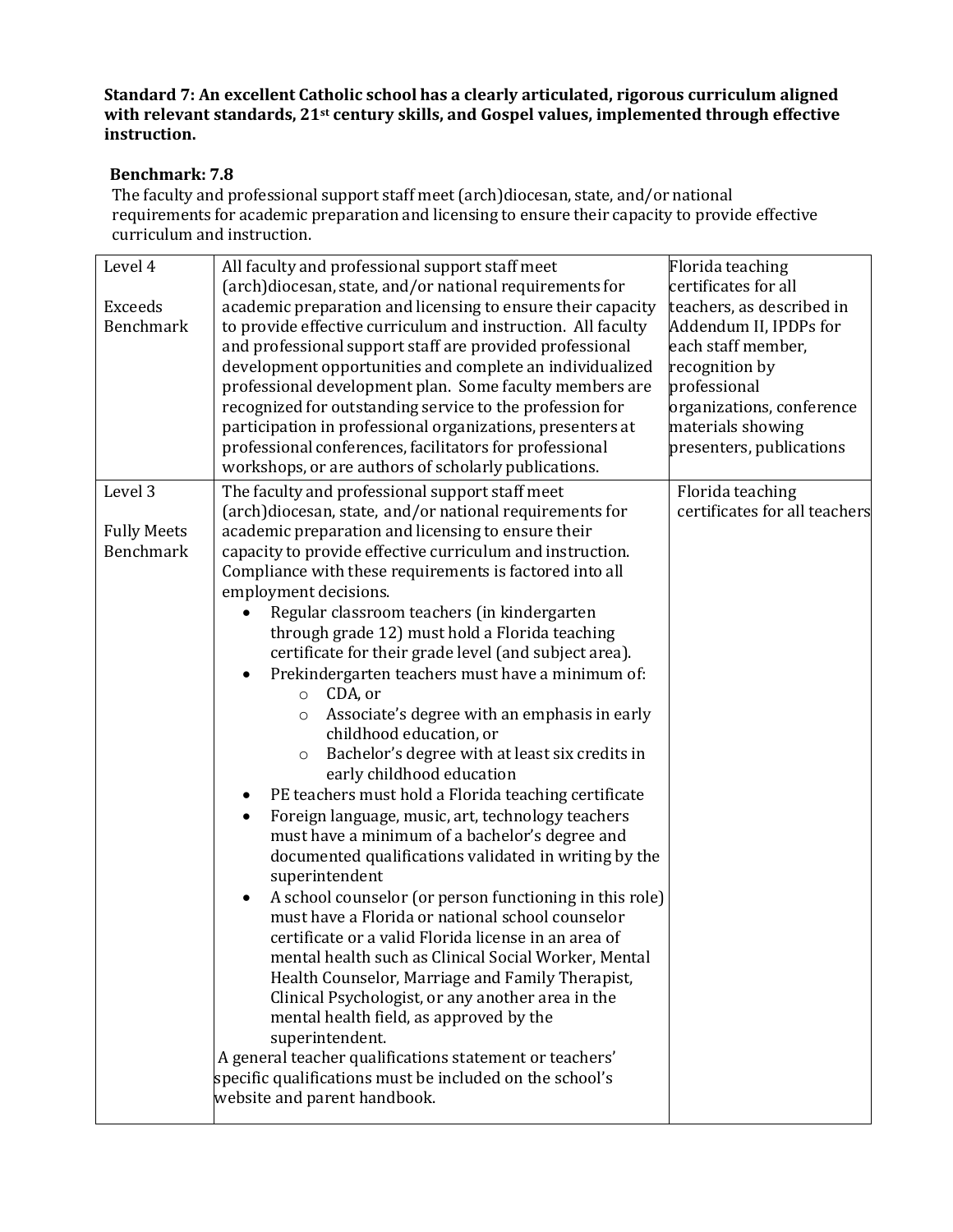| Level 2<br>Partially<br>Meets<br>Benchmark | The majority of faculty and professional support staff meet<br>(arch)diocesan, state, and/or national requirements for<br>academic preparation and licensing to ensure their capacity to<br>provide effective curriculum and instruction. Those not in<br>compliance are aware of necessary steps to ensure academic<br>preparation and licensing and are expected to complete those<br>on a designated timeline. Some teachers do not have a Florida<br>professional educator certificate (as described in level 3), but<br>they do have a temporary Florida educator certificate. If a<br>teacher or professional does not have a temporary certificate,<br>they do have a (arch) diocesan approved plan in place to meet<br>the requirement. | Florida teaching<br>certificates for all<br>teachers, as described in<br>Addendum II, approved<br>diocesan plans |
|--------------------------------------------|-------------------------------------------------------------------------------------------------------------------------------------------------------------------------------------------------------------------------------------------------------------------------------------------------------------------------------------------------------------------------------------------------------------------------------------------------------------------------------------------------------------------------------------------------------------------------------------------------------------------------------------------------------------------------------------------------------------------------------------------------|------------------------------------------------------------------------------------------------------------------|
| Level 1<br>Does Not Meet<br>Benchmark      | Many of the faculty and professional support staff do not<br>meet (arch)diocesan, state, and/or national requirements<br>for academic preparation and licensing to ensure their<br>capacity to provide effective curriculum and instruction.<br>Those not in compliance are not aware of necessary steps to<br>ensure academic preparation and licensing and/or are not<br>expected to complete them.                                                                                                                                                                                                                                                                                                                                           |                                                                                                                  |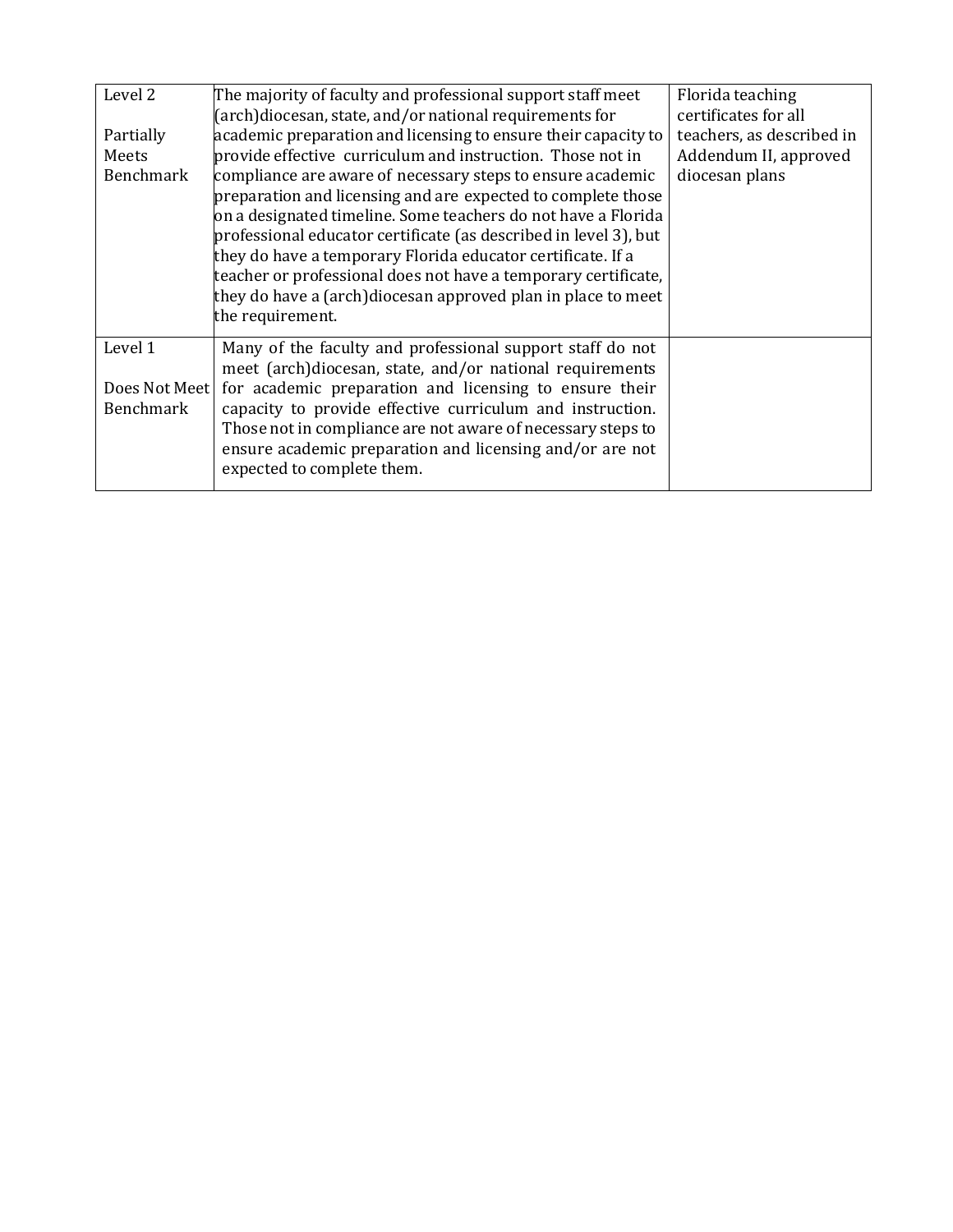# **Benchmark: 7.9**

Faculty and professional support staff demonstrate and continuously improve knowledge and skills necessary for effective instruction, cultural sensitivity, and modeling of Gospel values.

| Level 4            | Faculty and professional support staff consistently<br>demonstrate and continuously improve knowledge and | School professional<br>development plan, IPDPs, |
|--------------------|-----------------------------------------------------------------------------------------------------------|-------------------------------------------------|
| <b>Exceeds</b>     | skills necessary for effective instruction, cultural                                                      | professional development                        |
| <b>Benchmark</b>   | sensitivity, and modeling of Gospel values. The school                                                    | materials regarding cultural                    |
|                    | establishes integrated goals for effective instruction,                                                   | sensitivity and Gospel values,                  |
|                    | cultural sensitivity, and modeling of Gospel values and can                                               | analysis of NCEA ACRE                           |
|                    | provide evidence of student growth in cultural sensitivity                                                | results, observations and                       |
|                    | and Gospel values throughout and at the conclusion of                                                     | conversations during                            |
|                    | school programs. Individual faculty members align                                                         | visitation, staff evaluations                   |
|                    | professional goals with school goals and intentionally                                                    |                                                 |
|                    | review their own progress and improvement for effective                                                   |                                                 |
|                    | instruction, cultural sensitivity, and modeling of Gospel                                                 |                                                 |
|                    | values. Evidence of these goals is visible in school culture.                                             |                                                 |
|                    |                                                                                                           |                                                 |
| Level 3            | Faculty and professional support staff demonstrate and                                                    | IPDPs or annual goal                            |
|                    | continuously improve knowledge and skills necessary                                                       | setting focused on                              |
| <b>Fully Meets</b> | for effective instruction, cultural sensitivity, and                                                      | instruction, cultural                           |
| <b>Benchmark</b>   | modeling of Gospel values. Annual goal setting                                                            | sensitivity, and modeling                       |
|                    | includes plans for continuous improvement in effective                                                    | Gospel values, staff                            |
|                    | instruction, cultural sensitivity, and modeling of Gospel                                                 | evaluations, professional                       |
|                    | values.                                                                                                   | development materials                           |
|                    |                                                                                                           | regarding cultural                              |
|                    |                                                                                                           | sensitivity and Gospel                          |
| Level 2            | Some faculty and professional support staff demonstrate                                                   | Staff evaluations, professional                 |
|                    | and show emerging knowledge and skills needed for                                                         | development materials                           |
| Partially          | effective instruction, cultural sensitivity, and modeling of                                              | regarding cultural sensitivity                  |
| Meets              | Gospel values. Some professional development in these                                                     | and Gospel values                               |
| <b>Benchmark</b>   | areas is provided.                                                                                        |                                                 |
| Level 1            | Faculty and professional support staff have minimum or                                                    |                                                 |
|                    | basic knowledge and skill for effective instruction, cultural                                             |                                                 |
| Does Not           | sensitivity and/or modeling of Gospel values. Observation                                                 |                                                 |
| Meet               | in the school reveals ineffective instruction and/or                                                      |                                                 |
| Benchmark          | insensitivity to cultural differences and/or absence of                                                   |                                                 |
|                    | Gospel values.                                                                                            |                                                 |
|                    |                                                                                                           |                                                 |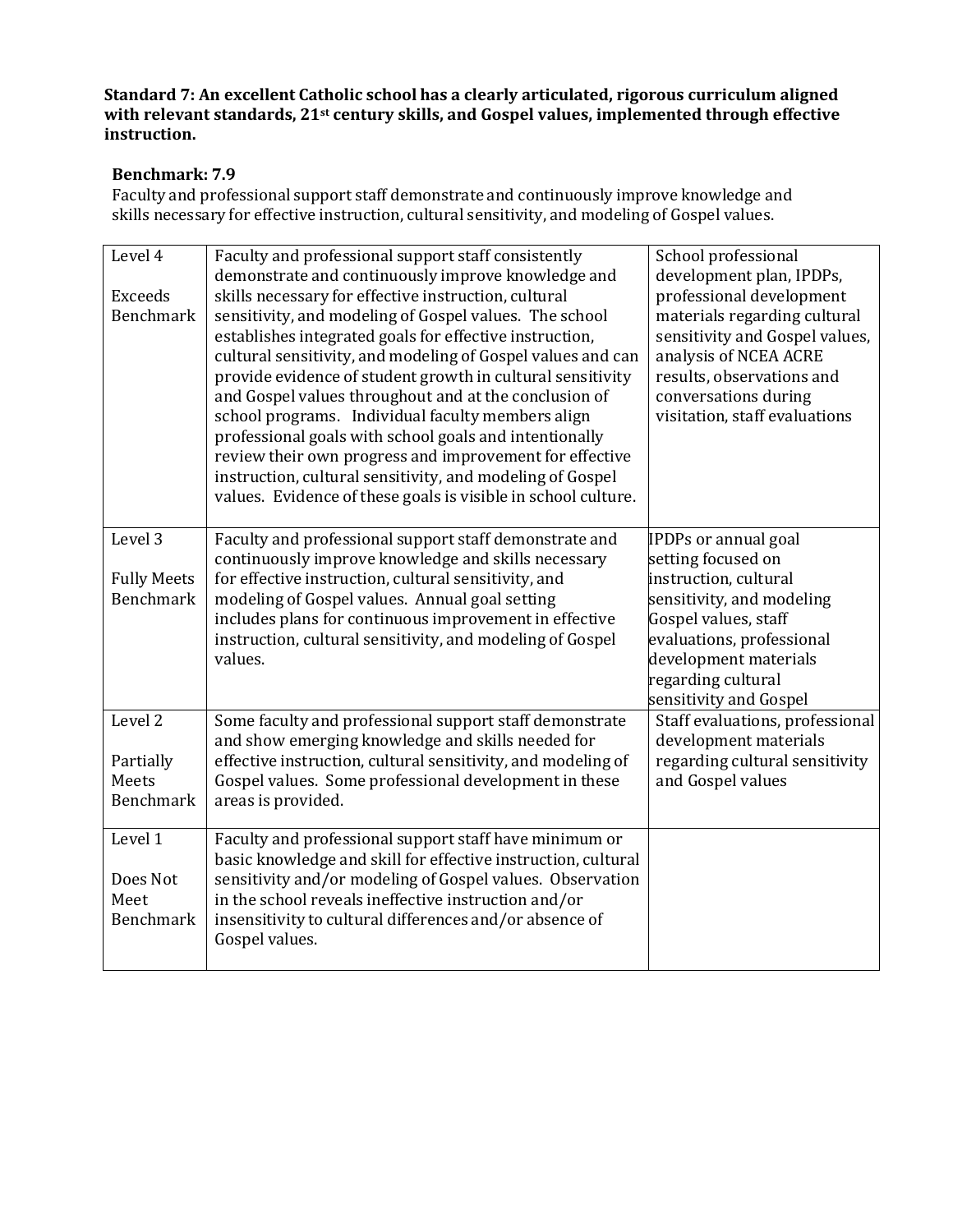# **Benchmark: 7.10**

Faculty and staff engage in high quality professional development, including religious formation, and are accountable for implementation that supports student learning.

| Level 4<br><b>Exceeds</b><br><b>Benchmark</b>                    | Faculty and staff deliver and engage in high quality<br>professional development, including religious<br>formation, and are accountable for implementation<br>that supports all student academic learning and<br>growth in faith formation, which are evidenced<br>through targeted assessment. Review of faculty<br>performance includes monitoring of level and<br>effectiveness of implementations. Professional<br>development objectives are tied to student learning<br>needs and mirror the focus of professional<br>development currently in place. Faculty create<br>planning documents for the implementation of<br>professional development, and the assessment of the<br>effects of the implementation are ongoing and<br>frequent. | <b>IPDPs</b> include<br>implementation and<br>assessment, faculty<br>evaluations, professional<br>development materials,<br>school professional<br>development plan, adult<br>survey data from 8.27,<br>analysis of student growth<br>tied to implemented<br>professional development |
|------------------------------------------------------------------|-------------------------------------------------------------------------------------------------------------------------------------------------------------------------------------------------------------------------------------------------------------------------------------------------------------------------------------------------------------------------------------------------------------------------------------------------------------------------------------------------------------------------------------------------------------------------------------------------------------------------------------------------------------------------------------------------------------------------------------------------|---------------------------------------------------------------------------------------------------------------------------------------------------------------------------------------------------------------------------------------------------------------------------------------|
| Level 3<br><b>Fully Meets</b><br><b>Benchmark</b>                | Faculty and staff engage in high quality professional<br>development, including religious formation, and are<br>accountable for implementation that supports<br>student learning. Faculty set goals for improvement<br>and select professional development for growth. The<br>effectiveness of the professional development is<br>measured by student learning growth.                                                                                                                                                                                                                                                                                                                                                                          | Professional development<br>materials, school<br>professional development<br>plan, adult survey data from<br>8.27, analysis of student<br>growth tied to implemented<br>professional development,<br>IPDPs or annual goals                                                            |
| Level <sub>2</sub><br><b>Partially Meets</b><br><b>Benchmark</b> | Some or all faculty and staff engage in high quality<br>professional development in some subject areas and<br>perhaps religious formation. Implementation of<br>professional development concepts and strategies is<br>inconsistent.                                                                                                                                                                                                                                                                                                                                                                                                                                                                                                            | Professional development<br>materials, school<br>professional development<br>plan, adult survey data from<br>8.27                                                                                                                                                                     |
| Level 1<br>Does Not Meet<br><b>Benchmark</b>                     | Faculty and staff do not engage or engage minimally<br>in professional development. When professional<br>development occurs there is no accountability for<br>implementation.                                                                                                                                                                                                                                                                                                                                                                                                                                                                                                                                                                   |                                                                                                                                                                                                                                                                                       |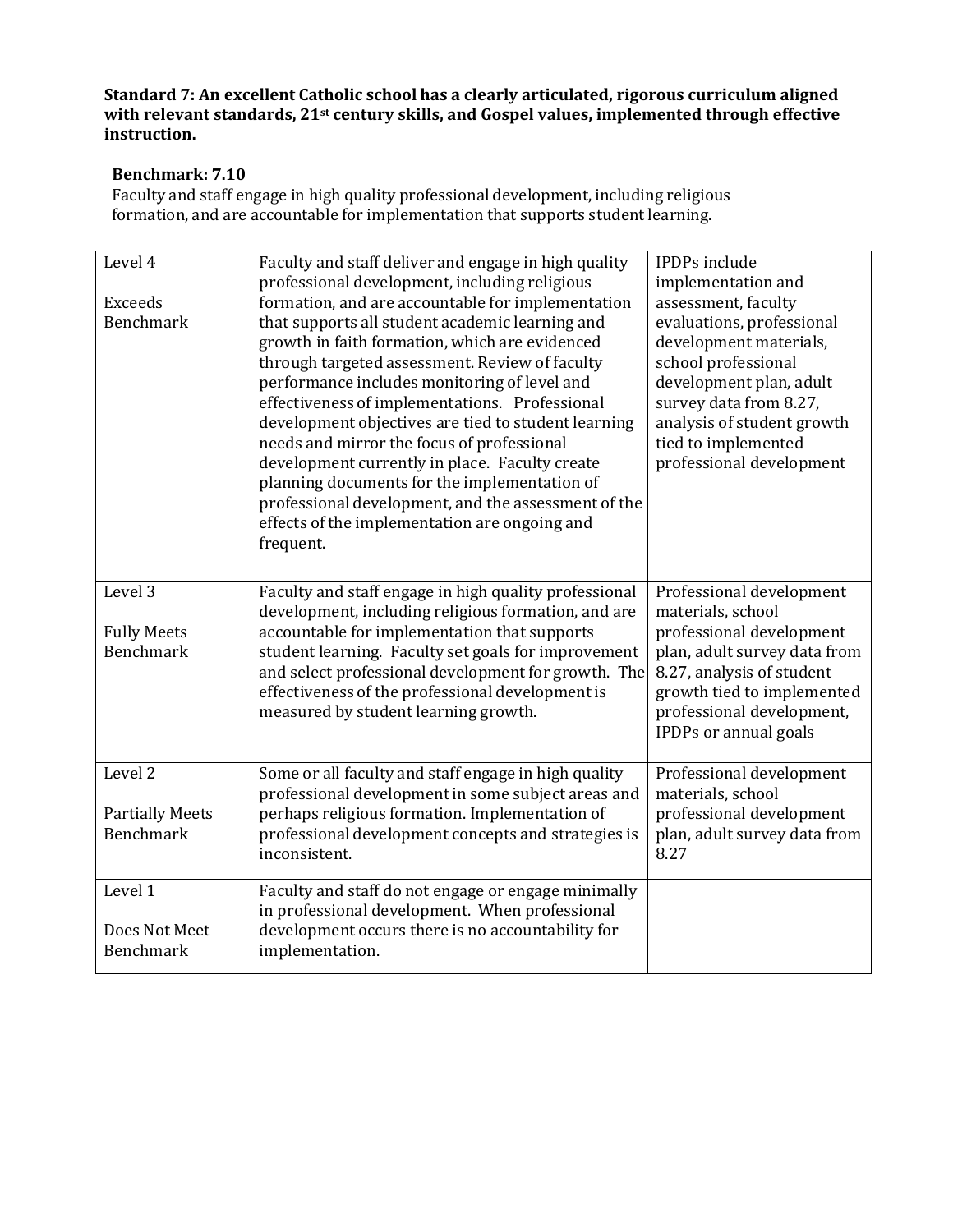### **Benchmark: 8.1**

School-wide and student data generated by a variety of tools are used to monitor, review, and evaluate the curriculum and co-curricular programs; to plan for continued and sustained student growth; and to monitor and assess faculty performance.

| Level 4                                           | School-wide and student data generated by a variety of                                                                                                                                                                                                                                                                                                                                                                                                                                                                                                                                                                                                                                                                                                                                                                                                                                                                                        | School assessment plan, analysis                                                                                                                                                                                                                           |
|---------------------------------------------------|-----------------------------------------------------------------------------------------------------------------------------------------------------------------------------------------------------------------------------------------------------------------------------------------------------------------------------------------------------------------------------------------------------------------------------------------------------------------------------------------------------------------------------------------------------------------------------------------------------------------------------------------------------------------------------------------------------------------------------------------------------------------------------------------------------------------------------------------------------------------------------------------------------------------------------------------------|------------------------------------------------------------------------------------------------------------------------------------------------------------------------------------------------------------------------------------------------------------|
| <b>Exceeds</b><br><b>Benchmark</b>                | tools including standardized and norm referenced<br>evaluations are used to monitor, review, and evaluate<br>an aligned curriculum and co-curricular programs; to<br>plan for continued and sustained student growth; and<br>to monitor and assess faculty performance. Faculty<br>members whose students consistently fail to<br>demonstrate appropriate academic growth engage in<br>targeted professional development to improve<br>instructional skills. Teachers of students who<br>consistently demonstrate appropriate academic growth<br>are recognized for their facilitation of student learning.<br>Faculty are engaged in robust assessment of co-<br>curricular programs, including peer and self-<br>assessment. Elementary schools administer the Terra<br>Nova assessment annually to students in grades 2<br>through 8. High schools administer an approved norm<br>referenced test to students in grades 9 and 10 annually. | of student data: compared to<br>curriculum, used for individual<br>growth, used to evaluate faculty;<br>targeted PD (if applicable), co-<br>curricular assessments, teacher<br>recognition, adult survey data<br>for 8.29, student survey data for<br>8.21 |
| Level 3<br><b>Fully Meets</b><br><b>Benchmark</b> | School-wide and student data generated by a variety of<br>tools are used to monitor, review, and evaluate the<br>curriculum and co-curricular programs; to plan for<br>continued and sustained student growth; and to<br>monitor and assess faculty performance. Elementary<br>schools administer the Terra Nova assessment<br>annually to students in grades 2 through 8. High<br>schools administer an approved norm referenced test<br>to students in grades 9 and 10 annually.                                                                                                                                                                                                                                                                                                                                                                                                                                                            | School assessment plan, analysis<br>of student data: compared to<br>curriculum, used for individual<br>growth, used to evaluate<br>faculty;, adult survey data for<br>8.29, student survey data for<br>8.21                                                |
| Level 2<br>Partially<br>Meets<br><b>Benchmark</b> | School-wide and student data are generated by one or<br>two tools and are sometimes in some subject areas<br>used to monitor, review, and/or evaluate the<br>curriculum and/or co-curricular programs. Student<br>growth is minimally addressed and data is minimally<br>used or not used to monitor or assess faculty<br>performance. Elementary schools administer the Terra<br>Nova assessment annually to students in grades 2<br>through 8. High schools administer an approved norm<br>referenced test to students in grades 9 and 10 annually.                                                                                                                                                                                                                                                                                                                                                                                         | Analysis of student data<br>compared to curriculum and co-<br>curricular program, analysis of<br>student data used for individual<br>growth, adult survey data for<br>8.29, student survey data for<br>8.21                                                |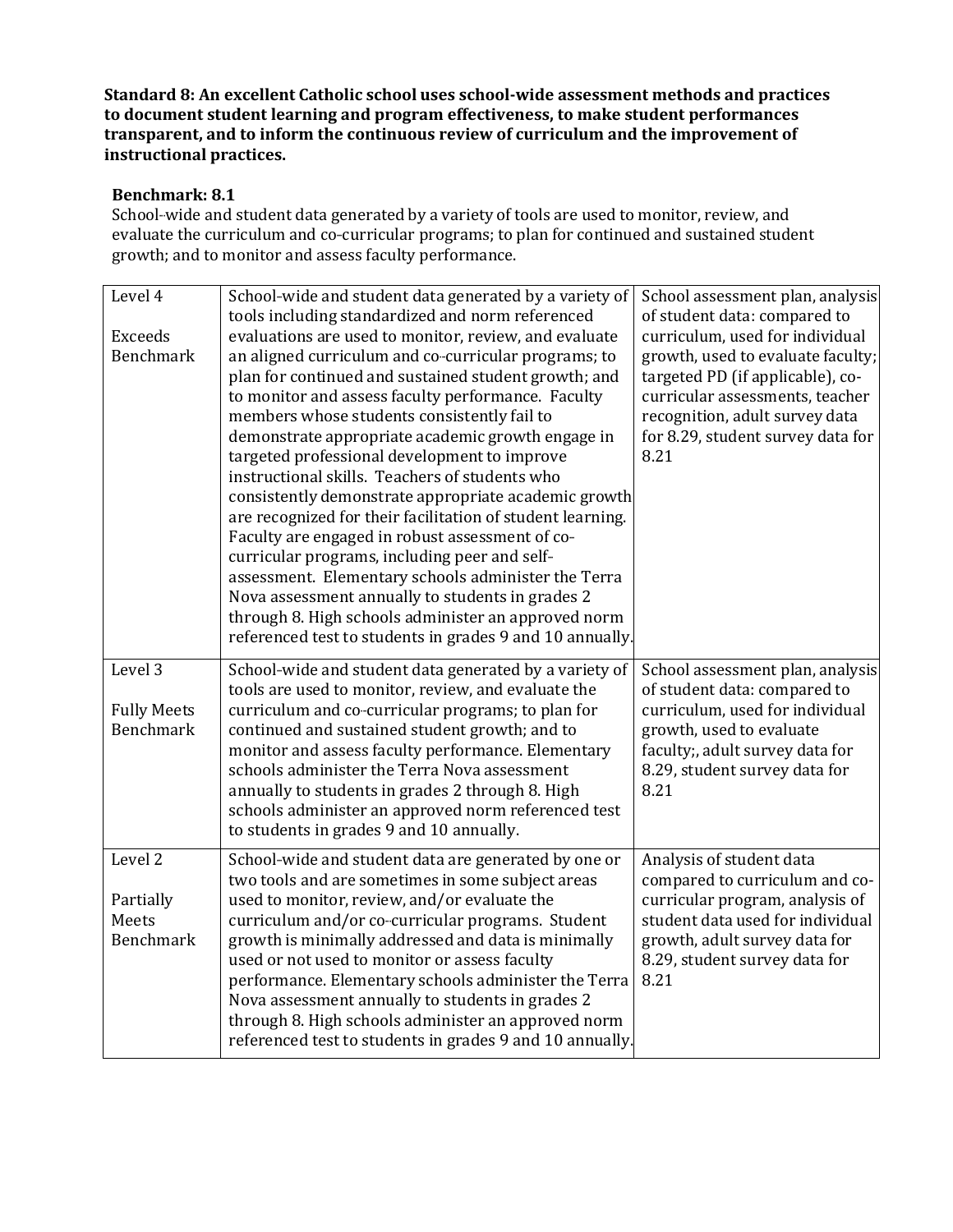| Level 1   | School-wide and student data are not systematically   |  |
|-----------|-------------------------------------------------------|--|
|           | generated or are generated but not used to monitor,   |  |
| Does Not  | review, or evaluate the curriculum. Student growth is |  |
| Meet      | not shared and reviewed by faculty and assessment of  |  |
| Benchmark | faculty performance is not contingent upon student    |  |
|           | data.                                                 |  |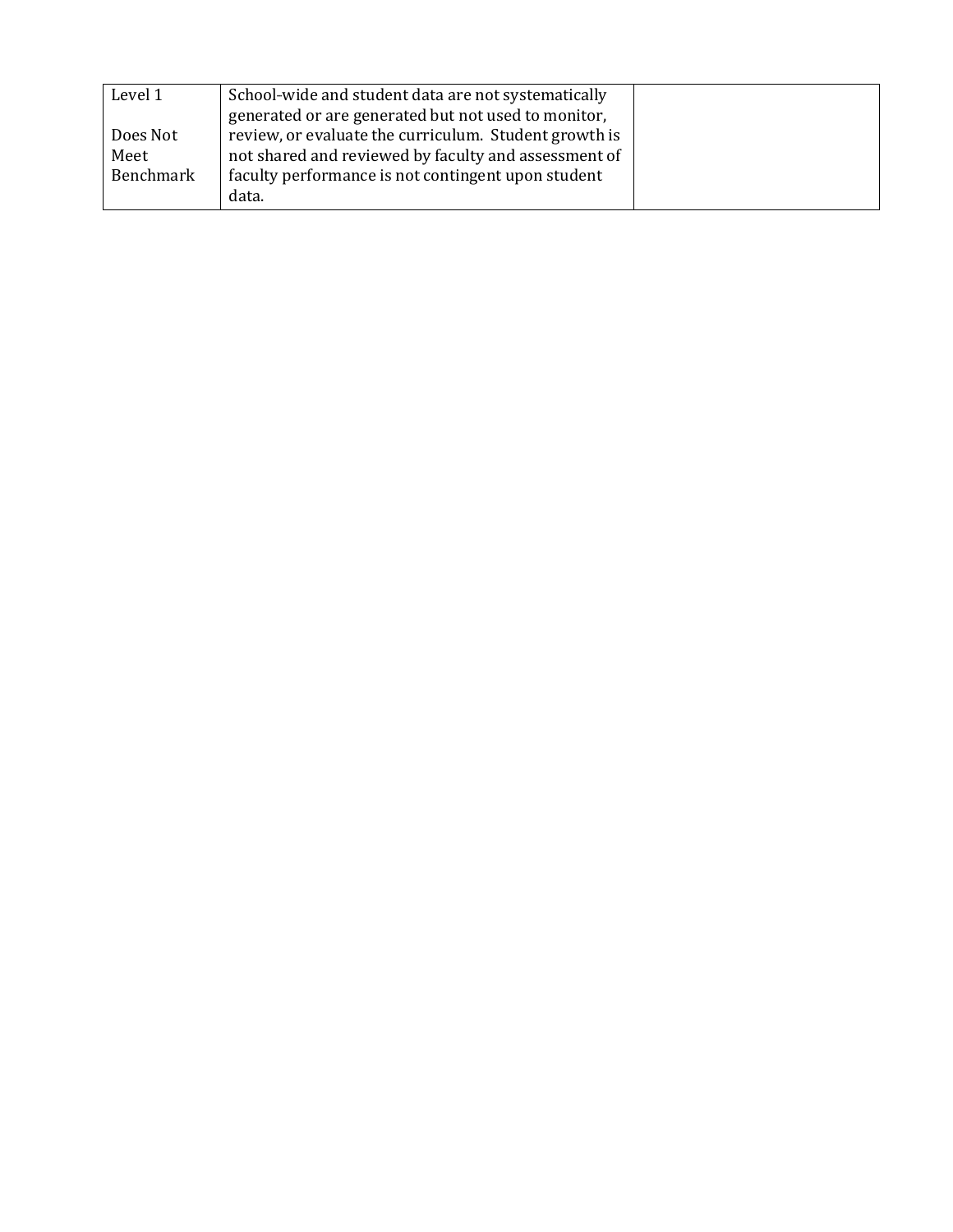## **Benchmark: 8.2**

School-wide and aggregated student data are normed to appropriate populations and are shared with all stakeholders.

| Level 4<br><b>Exceeds</b><br><b>Benchmark</b>                    | School-wide and aggregated student data are<br>normed to appropriate populations. This data is<br>consistently shared with all stakeholders in a clear,<br>effective manner to be most transparent.               | <b>Schedule of Terra Nova</b><br>testing, emails, newsletters,<br>meeting agendas, and bulletins<br>showing how and when<br>general results are shared with<br>all stakeholders and individual<br>results are shared with<br>parents at least annually,<br>annual report or publications,<br>adult survey data for 8.31 |
|------------------------------------------------------------------|-------------------------------------------------------------------------------------------------------------------------------------------------------------------------------------------------------------------|-------------------------------------------------------------------------------------------------------------------------------------------------------------------------------------------------------------------------------------------------------------------------------------------------------------------------|
| Level <sub>3</sub><br><b>Fully Meets</b><br><b>Benchmark</b>     | School-wide and aggregated student data are<br>normed to appropriate populations and are<br>shared with all stakeholders.                                                                                         | Schedule of Terra Nova<br>testing, emails, newsletters,<br>meeting agendas, and<br>bulletins showing how and<br>when general results are<br>shared with all stakeholders<br>and individual results are<br>shared with parents at least<br>annually, adult survey data<br>for 8.31                                       |
| Level <sub>2</sub><br><b>Partially Meets</b><br><b>Benchmark</b> | School-wide and aggregated student data are<br>sometimes but not consistently normed to<br>appropriate populations or are sometimes but not<br>consistently shared regularly, routinely with all<br>stakeholders. | <b>Schedule of Terra Nova</b><br>testing, emails, newsletters,<br>meeting agendas, and<br>bulletins showing how and<br>when general results are<br>shared with all stakeholders<br>or individual results are<br>shared with parents, adult<br>survey data for 8.31                                                      |
| Level 1<br>Does Not Meet<br><b>Benchmark</b>                     | School-wide and aggregated student data are not<br>normed to appropriate populations and/or are not<br>easily accessible to all stakeholders.                                                                     |                                                                                                                                                                                                                                                                                                                         |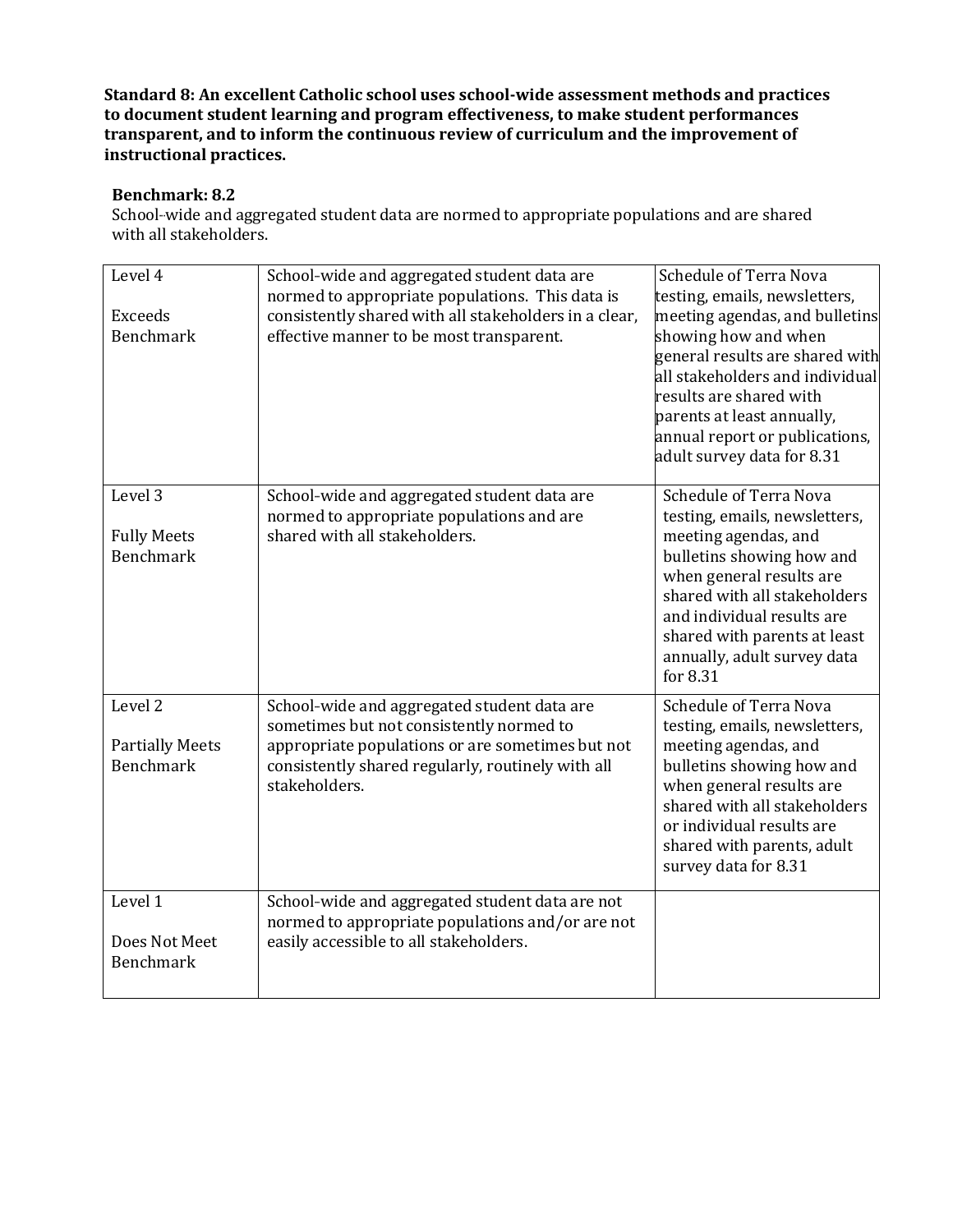## **Benchmark: 8.3**

Faculty use a variety of curriculum-based assessments aligned with learning outcomes and instructional practices to assess student learning, including formative, summative, authentic performance, and student self-assessment.

| Level 4<br>Exceeds<br><b>Benchmark</b>                           | Faculty in all subject areas use a variety of<br>curriculum-based assessments aligned with<br>learning outcomes, curriculum-based instructional<br>practices, and individual student needs to assess<br>student learning, including formative, summative,<br>authentic performance, and student self-<br>assessment. Faculty adjust instructional practices<br>based on data from assessments. | Formative, summative, student<br>self-assessment, and authentic<br>performance assessments from<br>all faculty members for all<br>subjects; lesson plans showing<br>adjusted instructional practices<br>based on the data, adult survey<br>data from 8.30, student survey<br>data from 8.22 |
|------------------------------------------------------------------|------------------------------------------------------------------------------------------------------------------------------------------------------------------------------------------------------------------------------------------------------------------------------------------------------------------------------------------------------------------------------------------------|---------------------------------------------------------------------------------------------------------------------------------------------------------------------------------------------------------------------------------------------------------------------------------------------|
| Level 3<br><b>Fully Meets</b><br><b>Benchmark</b>                | Faculty use a variety of curriculum-based<br>assessments aligned with learning outcomes<br>and instructional practices to assess student<br>learning, including formative, summative,<br>authentic performance, and student self-<br>assessment. Faculty adjust instructional<br>practices based on data from assessments.                                                                     | Formative, summative,<br>student self-assessment, and<br>authentic performance<br>assessments from all faculty<br>members; lesson plans<br>showing adjusted<br>instructional practices based<br>on the data, adult survey data<br>from 8.30, student survey<br>data from 8.22               |
| Level <sub>2</sub><br><b>Partially Meets</b><br><b>Benchmark</b> | Faculty use some variety of assessments<br>although traditional assessments (selected and<br>constructed response) are most prevalent.<br>Faculty do not routinely adjust instructional<br>practices based on data from assessments.                                                                                                                                                           | Assessments from all faculty<br>members. Adult survey data<br>from 8.30, student survey<br>data from 8.22                                                                                                                                                                                   |
| Level 1<br>Does Not Meet<br><b>Benchmark</b>                     | Faculty do not use a full range of varied<br>assessments including formative, summative,<br>authentic performance, and student self-<br>assessment. Or, the assessments are not aligned to<br>the agreed upon curriculum.                                                                                                                                                                      |                                                                                                                                                                                                                                                                                             |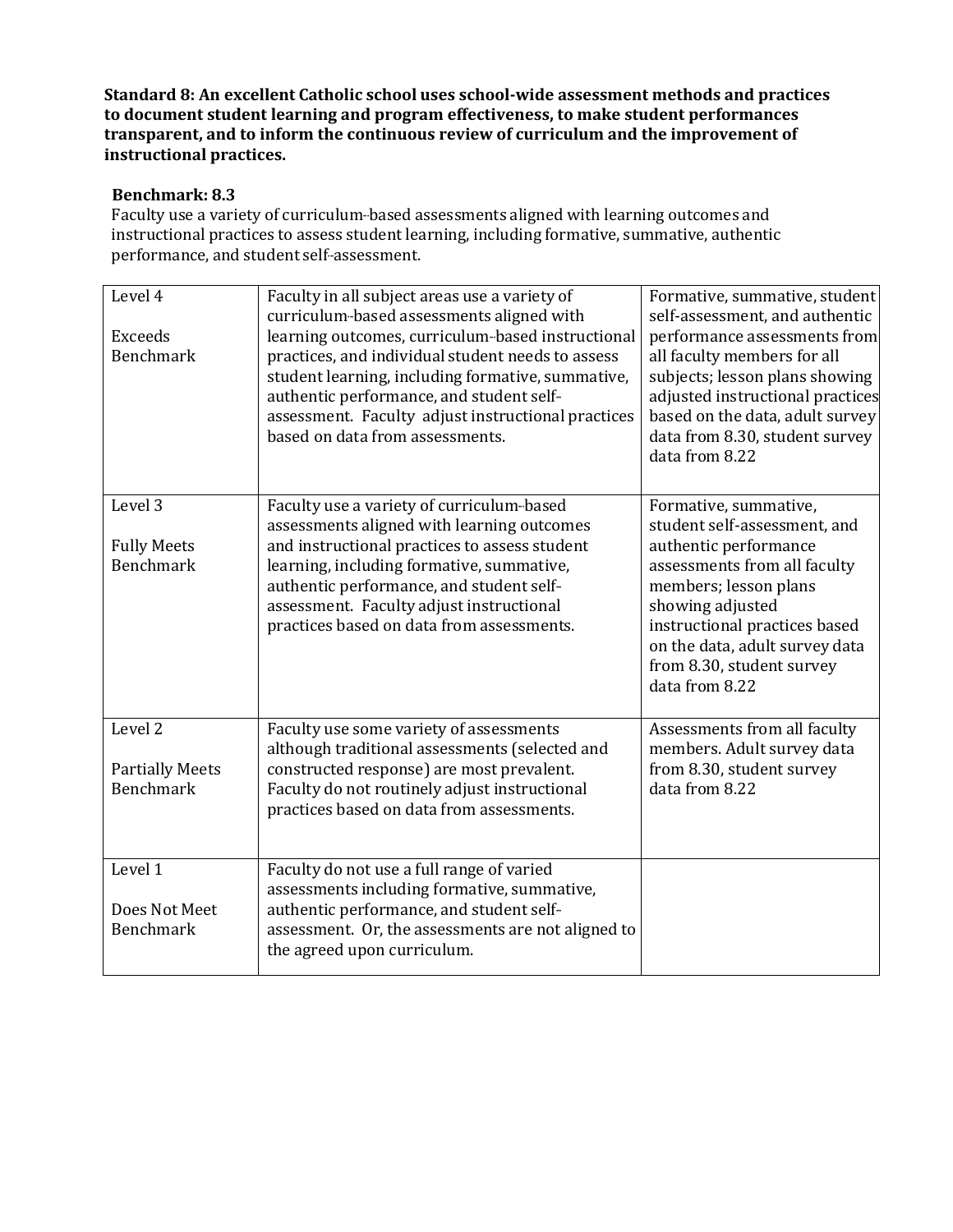## **Benchmark: 8.4**

Criteria used to evaluate student work and the reporting mechanisms are valid, consistent, transparent, and justly administered.

| Level 4<br><b>Exceeds</b><br><b>Benchmark</b>         | Criteria used to evaluate student work and the<br>reporting mechanisms are aligned with curriculum,<br>valid, consistent, transparent, justly administered,<br>easily accessible by students and families, and<br>understood at the outset of assignments. Faculty<br>meet regularly to ensure validity and build inter-<br>rater reliability of assessments. Criteria are based on<br>national best practices and shared with<br>parents/guardians and students. Student progress is<br>reported to parents at least four times a year. | Staff handbook, parent<br>handbook, teacher websites,<br>newsletters, conversations<br>with stakeholders during<br>visitations, minutes from<br>faculty meetings, adult<br>survey data from 8.28,<br>student survey data from<br>8.20 |
|-------------------------------------------------------|------------------------------------------------------------------------------------------------------------------------------------------------------------------------------------------------------------------------------------------------------------------------------------------------------------------------------------------------------------------------------------------------------------------------------------------------------------------------------------------------------------------------------------------|---------------------------------------------------------------------------------------------------------------------------------------------------------------------------------------------------------------------------------------|
| Level 3<br><b>Fully Meets</b><br><b>Benchmark</b>     | Criteria used to evaluate student work and the<br>reporting mechanisms are valid, consistent,<br>transparent, and justly administered. Faculty<br>collaborate to develop school-wide criteria for valid<br>assessment of students. Parents/guardians and<br>students understand the criteria and can easily<br>access reports. Student progress is reported to<br>parents at least four times a year.                                                                                                                                    | Staff handbook, parent<br>handbook, teacher websites,<br>newsletters, conversations<br>with stakeholders during<br>visitations, minutes from<br>faculty meetings, adult<br>survey data from 8.28,<br>student survey data from<br>8.20 |
| Level 2<br><b>Partially Meets</b><br><b>Benchmark</b> | Teachers use communicated criteria to evaluate<br>student work. Validity and transparency of criteria<br>and implementation across teachers and classes are<br>inconsistent. Student progress is reported to parents<br>at least four times a year.                                                                                                                                                                                                                                                                                      | Staff handbook, parent<br>handbook, teacher websites,<br>newsletters, conversations<br>with stakeholders during<br>visitations, adult survey data<br>from 8.28, student survey<br>data from 8.20                                      |
| Level 1<br>Does Not Meet<br><b>Benchmark</b>          | Criteria used to evaluate student work and the<br>reporting mechanisms are inconsistent, not valid, not<br>shared and/or unjustly administered.                                                                                                                                                                                                                                                                                                                                                                                          |                                                                                                                                                                                                                                       |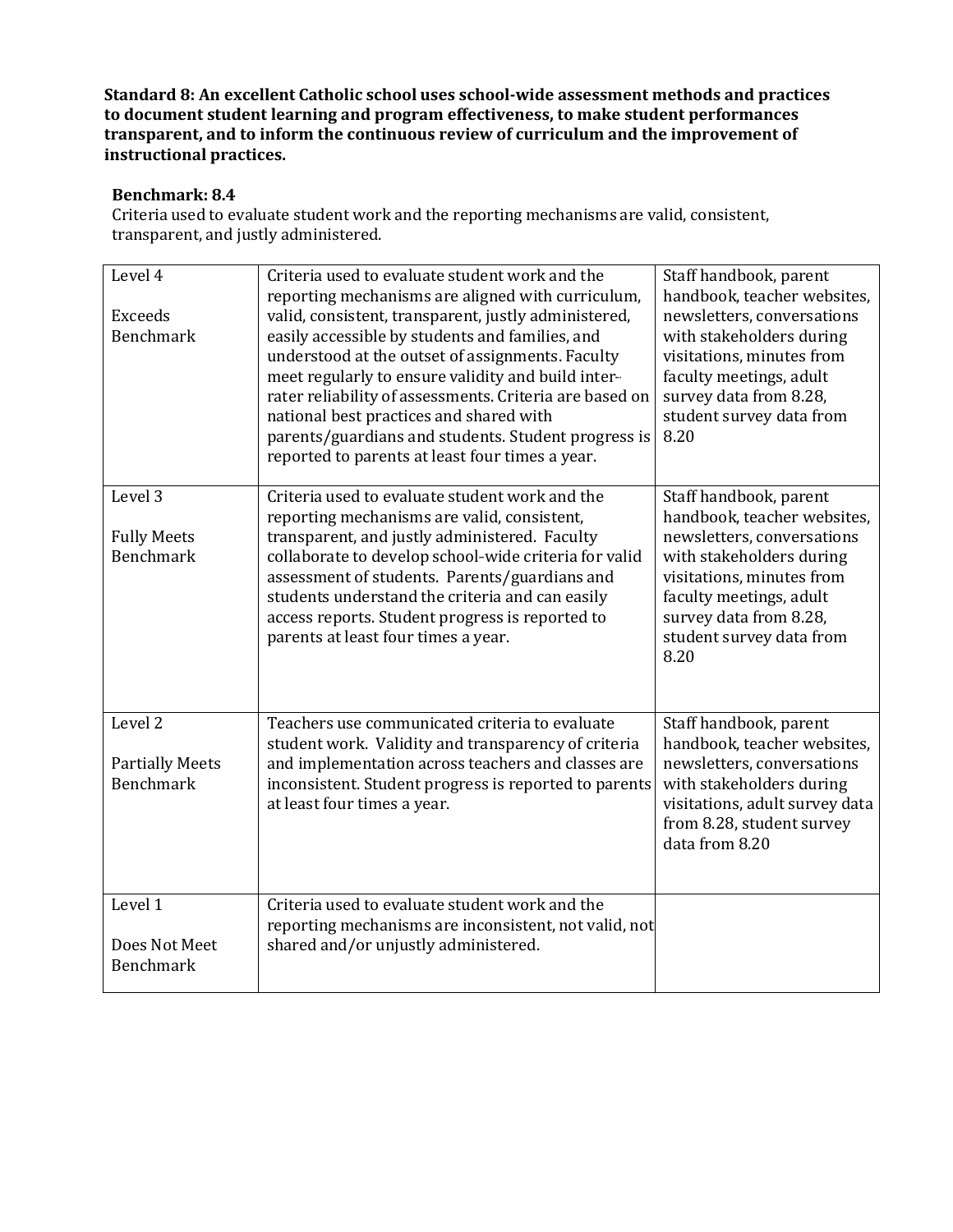## **Benchmark: 8.5**

Faculty collaborate in professional learning communities to monitor individual and class-wide student learning through methods such as common assessments and rubrics.

| Level 4<br><b>Exceeds</b><br><b>Benchmark</b>                | All faculty collaborate in professional learning communities<br>to monitor individual and class-wide student learning<br>through methods such as common assessments and rubrics<br>that results in improved student achievement, revised<br>curriculum, and/or adjusted instructional practice.<br>Professional learning communities set shared goals and<br>objectives for improved student achievement measures.<br>Revision and adjustment for curriculum and instruction are<br>shared with the professional learning community for<br>feedback and comment. At a school-wide meeting each<br>professional learning community engages in school wide<br>sharing of the planning and outcomes associated with each<br>professional learning community. | PLC membership lists,<br>PLC meeting minutes<br>regarding assessment<br>and student achievement,<br>common rubrics,<br>common assessments,<br>analysis of student<br>achievement data, faculty<br>meeting minutes<br>regarding the sharing of<br>PLC work and growth |
|--------------------------------------------------------------|-----------------------------------------------------------------------------------------------------------------------------------------------------------------------------------------------------------------------------------------------------------------------------------------------------------------------------------------------------------------------------------------------------------------------------------------------------------------------------------------------------------------------------------------------------------------------------------------------------------------------------------------------------------------------------------------------------------------------------------------------------------|----------------------------------------------------------------------------------------------------------------------------------------------------------------------------------------------------------------------------------------------------------------------|
| Level <sub>3</sub><br><b>Fully Meets</b><br><b>Benchmark</b> | Faculty collaborate in professional learning communities to<br>monitor individual and class-wide student learning through<br>methods such as common assessments and rubrics. These<br>learning communities meet frequently and intentionally<br>with defined criteria for goals and objectives guiding their<br>work. Faculty teams meet regularly at scheduled meetings<br>on school time during which goals and benchmarks for<br>improvement based on shared student learning data are<br>revised and adjustments are made to curriculum and<br>instruction to improve student achievement.                                                                                                                                                            | PLC meeting minutes<br>regarding assessment<br>and student achievement,<br>common rubrics,<br>common assessments,<br>analysis of student<br>achievement data, faculty<br>meeting minutes<br>regarding the sharing of<br>PLC work and growth                          |
| Level <sub>2</sub>                                           | Faculty collaborate in professional learning communities to<br>monitor student learning.                                                                                                                                                                                                                                                                                                                                                                                                                                                                                                                                                                                                                                                                  | PLC meeting minutes<br>regarding monitoring                                                                                                                                                                                                                          |
| <b>Partially Meets</b><br><b>Benchmark</b>                   |                                                                                                                                                                                                                                                                                                                                                                                                                                                                                                                                                                                                                                                                                                                                                           | student learning                                                                                                                                                                                                                                                     |
| Level 1                                                      | Faculty do not collaborate in professional learning<br>communities. Student learning is monitored only by                                                                                                                                                                                                                                                                                                                                                                                                                                                                                                                                                                                                                                                 |                                                                                                                                                                                                                                                                      |
| Does Not Meet<br><b>Benchmark</b>                            | individual teachers.                                                                                                                                                                                                                                                                                                                                                                                                                                                                                                                                                                                                                                                                                                                                      |                                                                                                                                                                                                                                                                      |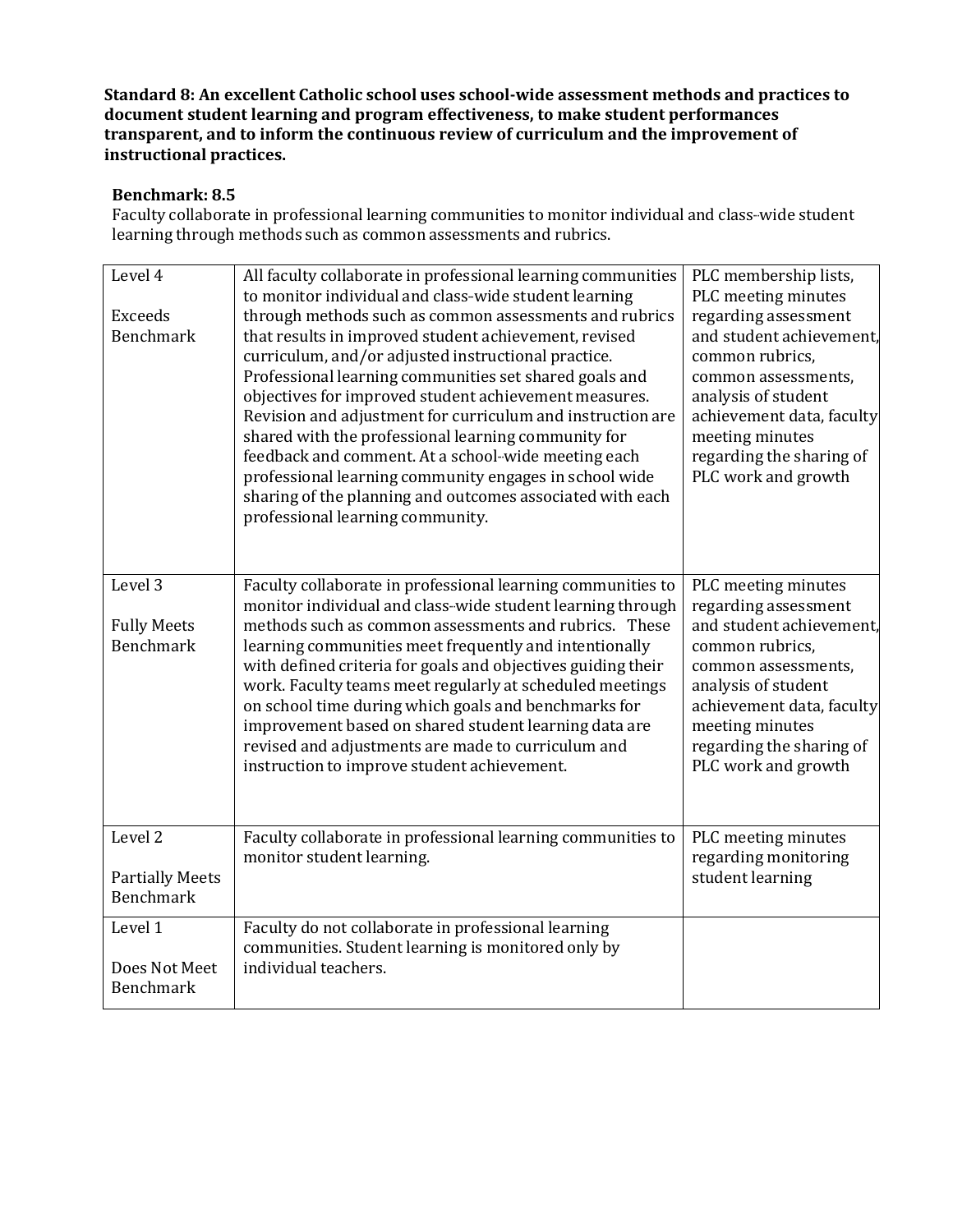**Standard 9: An excellent Catholic school provides programs and services aligned with the mission to enrich the academic program and support the development of student and family life.**

# **Benchmark: 9.1**

School-wide programs for parents/guardians provide opportunities for parents/guardians to partner with school leaders, faculty, and other parents to enhance the educational experiences for the school community.

| Level 4<br>Exceeds<br><b>Benchmark</b>                           | A majority of parents/guardians participate in<br>opportunities to partner with school leaders, faculty<br>and other parent/guardians to enhance educational<br>experiences for the school community. Parents are<br>involved in mission-driven, service-oriented<br>experiences enhancing the broader community or<br>distinguished in some way.                                                                      | Parent handbook, parent<br>involvement activities,<br>conversations with<br>stakeholders during<br>visitation, service learning<br>involvement, adult survey<br>data for 8.34, student survey<br>data for 8.25, parent teacher<br>conferences |
|------------------------------------------------------------------|------------------------------------------------------------------------------------------------------------------------------------------------------------------------------------------------------------------------------------------------------------------------------------------------------------------------------------------------------------------------------------------------------------------------|-----------------------------------------------------------------------------------------------------------------------------------------------------------------------------------------------------------------------------------------------|
| Level 3<br><b>Fully Meets</b><br><b>Benchmark</b>                | School-wide programs for parents/guardians provide<br>opportunities for parents/guardians to partner with<br>school leaders, faculty, and other parents/guardians<br>to enhance the educational experiences for the<br>school community. Parents/guardians are invited to<br>participate in a variety of partnership experiences<br>that extend beyond the regularly scheduled<br>mandatory parent/teacher conference. | Parent handbook, parent<br>involvement activities,<br>conversations with<br>stakeholders during<br>visitation, adult survey data<br>for 8.34, student survey data<br>for 8.25, parent teacher<br>conferences                                  |
| Level <sub>2</sub><br><b>Partially Meets</b><br><b>Benchmark</b> | Occasional programs for parents/guardians above<br>and beyond scheduled mandatory parent/teacher<br>conferences provide opportunities for<br>parents/guardians to meet with school leaders,<br>faculty, or other parents/guardians to enhance the<br>school community.                                                                                                                                                 | Parent handbook, parent<br>involvement activities,<br>conversations with<br>stakeholders during<br>visitation, adult survey data<br>for 8.34, student survey data<br>for 8.25, parent teacher<br>conferences                                  |
| Level 1<br>Does Not Meet<br><b>Benchmark</b>                     | Programs beyond the scheduled mandatory<br>parent/teacher conference are not provided for<br>parents/guardians to be involved in the educational<br>experiences of their children. Minimal, if any,<br>partnerships exist between parents/guardians,<br>school leaders, faculty, or with other<br>parents/guardians.                                                                                                   |                                                                                                                                                                                                                                               |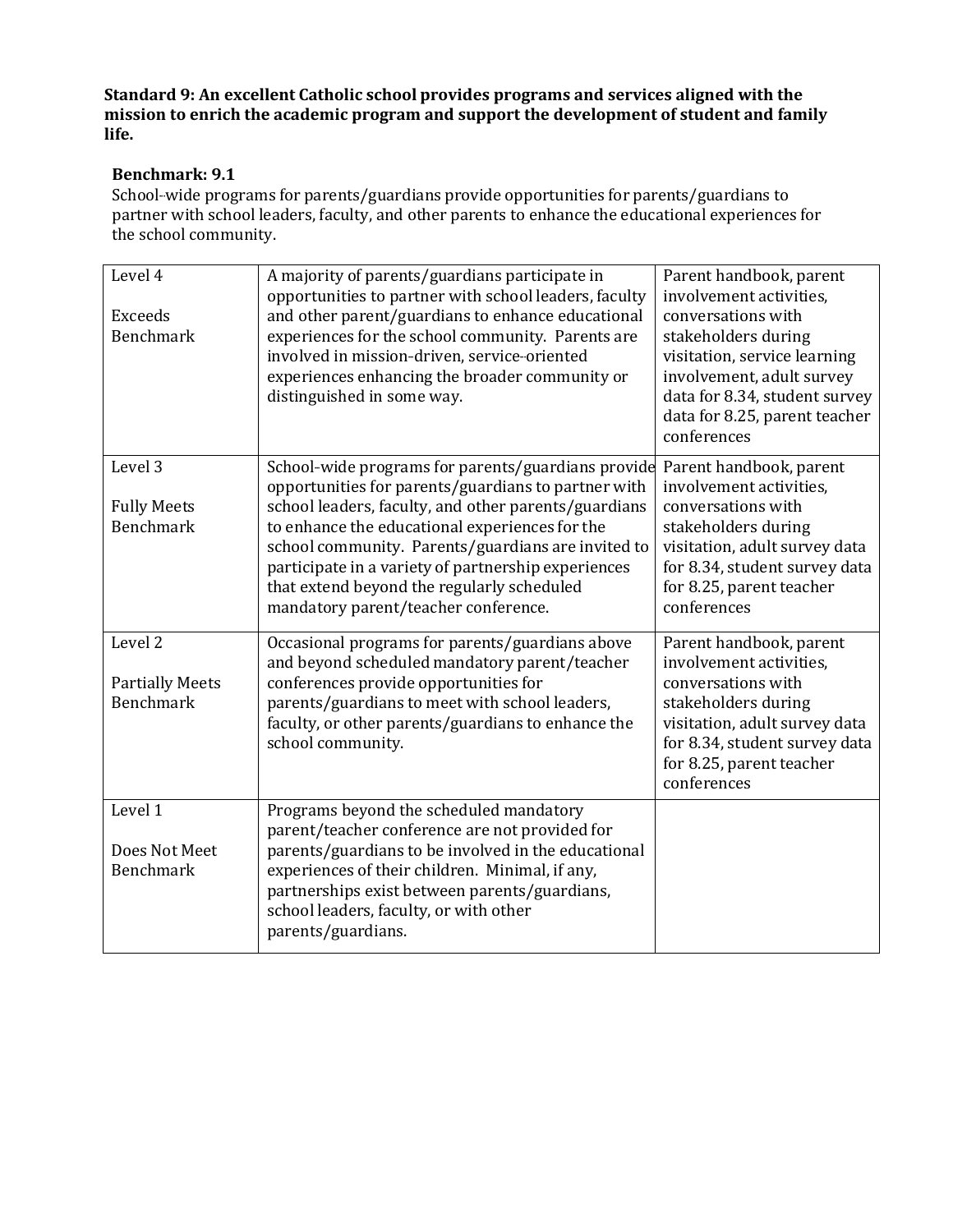**Standard 9: An excellent Catholic school provides programs and services aligned with the mission to enrich the academic program and support the development of student and family life.**

# **Benchmark: 9.2**

Guidance services, wellness programs, behavior management programs, and ancillary services provide the necessary support for students to successfully complete the school program.

| Level 4<br><b>Exceeds</b>                                 | Guidance services, wellness programs, behavior<br>management programs, and ancillary services<br>provide the necessary support for all students to                                                                                                                                                                                                                                                            | Schedules and descriptions of<br>guidance services, wellness<br>programs, behavior                                                                                                                                                                                                                 |
|-----------------------------------------------------------|---------------------------------------------------------------------------------------------------------------------------------------------------------------------------------------------------------------------------------------------------------------------------------------------------------------------------------------------------------------------------------------------------------------|----------------------------------------------------------------------------------------------------------------------------------------------------------------------------------------------------------------------------------------------------------------------------------------------------|
| <b>Benchmark</b>                                          | successfully complete the school program, and<br>include systematic tracking of student data and<br>outcomes for these services and programs. Student<br>data is analyzed and shared appropriately across<br>these services. Frequent communications are in<br>place to take advantage of these resources, so that<br>the full community is aware of the existence of the<br>programs and how to access them. | management programs, and<br>ancillary services, student data<br>regarding these programs,<br>newsletters, handbooks,<br>emails, conversations with<br>stakeholders during visitation,<br>adult survey data from 8.32,<br>student survey data from 8.23                                             |
| Level 3<br><b>Fully Meets</b><br><b>Benchmark</b>         | Guidance services, wellness programs, behavior<br>management programs, and ancillary services<br>provide the necessary support for students to<br>successfully complete the school program. Students<br>and parents/guardians know about and how to<br>access these services.                                                                                                                                 | Schedules and descriptions of<br>guidance services, wellness<br>programs, behavior<br>management programs, and<br>ancillary services, newsletters,<br>handbooks, emails,<br>conversations with<br>stakeholders during visitation,<br>adult survey data from 8.32,<br>student survey data from 8.23 |
| Level <sub>2</sub><br><b>Partially Meets</b><br>Benchmark | Guidance services, wellness programs, behavior<br>management programs, or ancillary services are<br>available but delivered inconsistently.<br>Communication about accessing these services is<br>limited. Outcomes for these services are sometimes<br>not clearly tied to students' successful completion of<br>the school program.                                                                         | Schedules and descriptions of<br>guidance services, wellness<br>programs, behavior<br>management programs, and<br>ancillary services, adult survey<br>data from 8.32, student survey<br>data from 8.23                                                                                             |
| Level 1<br>Does Not Meet<br><b>Benchmark</b>              | Guidance services, wellness programs, behavior<br>management programs, or ancillary services are not<br>available or available at very minimal levels for few<br>students.                                                                                                                                                                                                                                    |                                                                                                                                                                                                                                                                                                    |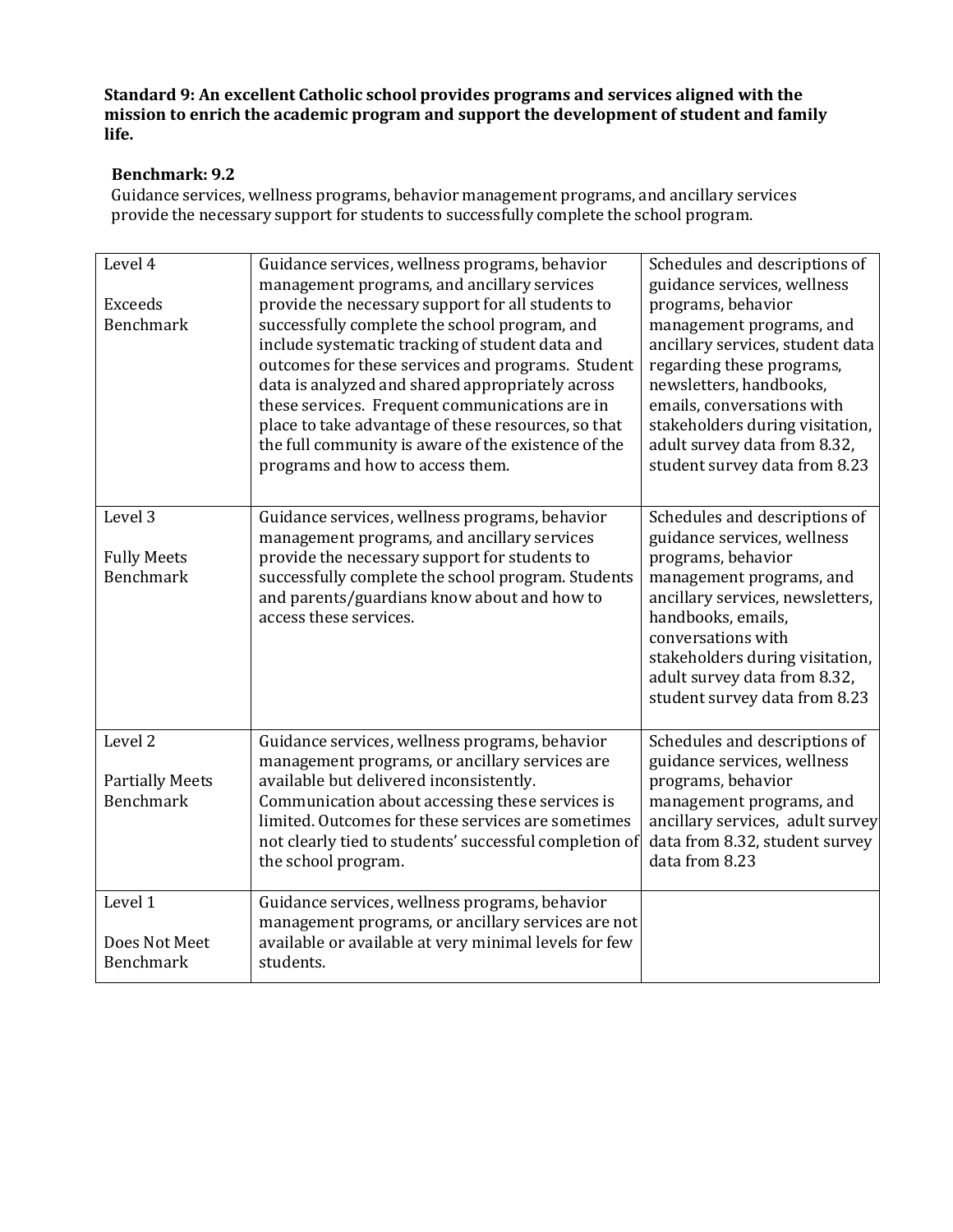**Standard 9: An excellent Catholic school provides programs and services aligned with the mission to enrich the academic program and support the development of student and family life.**

## **Benchmark: 9.3**

Co-curricular and extra-curricular activities provide opportunities outside the classroom for students to further identify and develop their gifts and talents and to enhance their creative, aesthetic, social/emotional, physical, and spiritual capabilities.

| Level 4<br><b>Exceeds</b><br><b>Benchmark</b>     | Co-curricular and extra-curricular activities provide<br>opportunities outside the classroom for all students to<br>further identify and develop their gifts and talents and<br>to enhance their creative, aesthetic, social/emotional,<br>physical, and spiritual capabilities. These activities<br>frequently involve students' parents/guardians and<br>give evidence of the school's commitment to balance<br>activities in all these areas. Communications regarding<br>these activities are continuous and consistent for all<br>activities. The school takes responsibility for<br>community-wide communication and recognition of<br>student accomplishments in these activities and shares<br>them regularly. | List of co-curricular and<br>extra-curricular activities,<br>descriptions, parent<br>involvement, website,<br>newsletter, emails,<br>bulletins, student<br>recognition, stakeholder<br>conversations during<br>visitation, adult survey data<br>for 7.7 and 8.33, student<br>survey data for 7.7 and 8.24 |
|---------------------------------------------------|------------------------------------------------------------------------------------------------------------------------------------------------------------------------------------------------------------------------------------------------------------------------------------------------------------------------------------------------------------------------------------------------------------------------------------------------------------------------------------------------------------------------------------------------------------------------------------------------------------------------------------------------------------------------------------------------------------------------|-----------------------------------------------------------------------------------------------------------------------------------------------------------------------------------------------------------------------------------------------------------------------------------------------------------|
| Level 3<br><b>Fully Meets</b><br><b>Benchmark</b> | Co-curricular and extra-curricular activities provide<br>opportunities outside the classroom for students to further<br>identify and develop their gifts and talents and to enhance<br>their creative, aesthetic, social/emotional, physical, and<br>spiritual capabilities.                                                                                                                                                                                                                                                                                                                                                                                                                                           | List of co-curricular and<br>extra-curricular activities,<br>descriptions, stakeholder<br>conversations during<br>visitation, adult survey data<br>for 7.7 and 8.33, student<br>survey data for 7.7 and 8.24                                                                                              |
| Level 2<br>Partially<br>Meets<br><b>Benchmark</b> | Some co-curricular and/or extra-curricular activities exist<br>to give opportunities outside the classroom for students to<br>further identify and develop their gifts and talents, but not<br>in all areas (creative, aesthetic, social/emotional, physical,<br>and spiritual); the needs and interests of many students<br>are not represented in the offerings (students want band<br>and all they have is football, for instance).                                                                                                                                                                                                                                                                                 | List of co-curricular and<br>extra-curricular activities,<br>descriptions, stakeholder<br>conversations during<br>visitation, adult survey data<br>for 7.7 and 8.33, student<br>survey data for 7.7 and 8.24                                                                                              |
| Level 1<br>Does Not<br>Meet<br><b>Benchmark</b>   | Co-curricular and extra-curricular activities do not exist or<br>exist minimally, giving few students accessibility.                                                                                                                                                                                                                                                                                                                                                                                                                                                                                                                                                                                                   |                                                                                                                                                                                                                                                                                                           |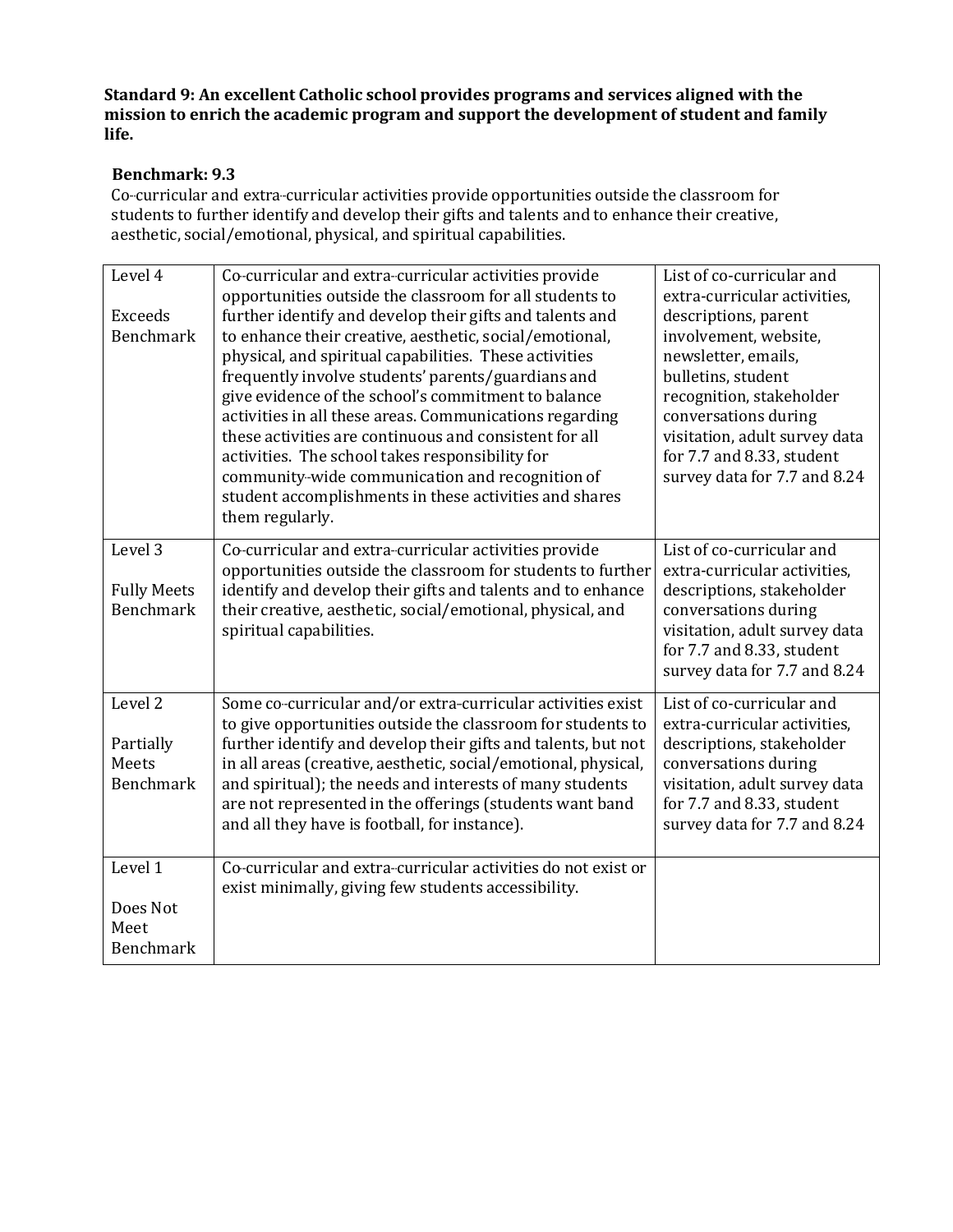## **Benchmark: 10.1**

The governing body and leader/leadership team engage in financial planning in collaboration with experts in non-profit management and funding.

| Level 4<br><b>Exceeds</b><br><b>Benchmark</b>         | The governing body and leader/leadership team<br>engages in financial planning using a well-defined<br>and high-quality process that benefits from the<br>leadership of acknowledged experts in the field of<br>non-profit or educational management and planning.<br>The process is well documented, followed, and<br>evidences a wholly collaborative relationship<br>between school leaders, the governing body and the<br>experts in question.                        | Financial planning process,<br>minutes of finance council<br>meetings (school or parish),<br>documented experts,<br>financial documents. Adult<br>survey data for 8.35                                             |
|-------------------------------------------------------|---------------------------------------------------------------------------------------------------------------------------------------------------------------------------------------------------------------------------------------------------------------------------------------------------------------------------------------------------------------------------------------------------------------------------------------------------------------------------|--------------------------------------------------------------------------------------------------------------------------------------------------------------------------------------------------------------------|
| Level 3<br><b>Fully Meets</b><br><b>Benchmark</b>     | The governing body and leader/leadership team<br>engage in financial planning in collaboration with<br>experts in non-profit management and funding.                                                                                                                                                                                                                                                                                                                      | Financial planning process,<br>minutes of finance council<br>meetings (school or parish),<br>list of finance committee<br>members and areas of<br>expertise, financial<br>documents. Adult survey data<br>for 8.35 |
| Level 2<br><b>Partially Meets</b><br><b>Benchmark</b> | The governing body and leader/leadership team<br>engages in financial planning; however, planning is<br>done with only limited input from people with<br>significant experience / expertise in non-profit<br>planning and management, or The advice and input<br>of those experts is largely excluded or ignored, and so<br>has limited input on the final outcome, or Financial<br>planning is done, but in an ad-hoc manner without a<br>defined and agreed-to process. | Financial planning process,<br>minutes of finance council<br>meetings (school or parish),<br>financial documents. Adult<br>survey data for 8.35                                                                    |
| Level 1<br>Does Not Meet<br><b>Benchmark</b>          | There is no formal planning process involving the<br>school's leaders, or the school's governing body is not<br>part of the leader's planning process, or No experts in<br>non-profit or educational management are consulted.                                                                                                                                                                                                                                            |                                                                                                                                                                                                                    |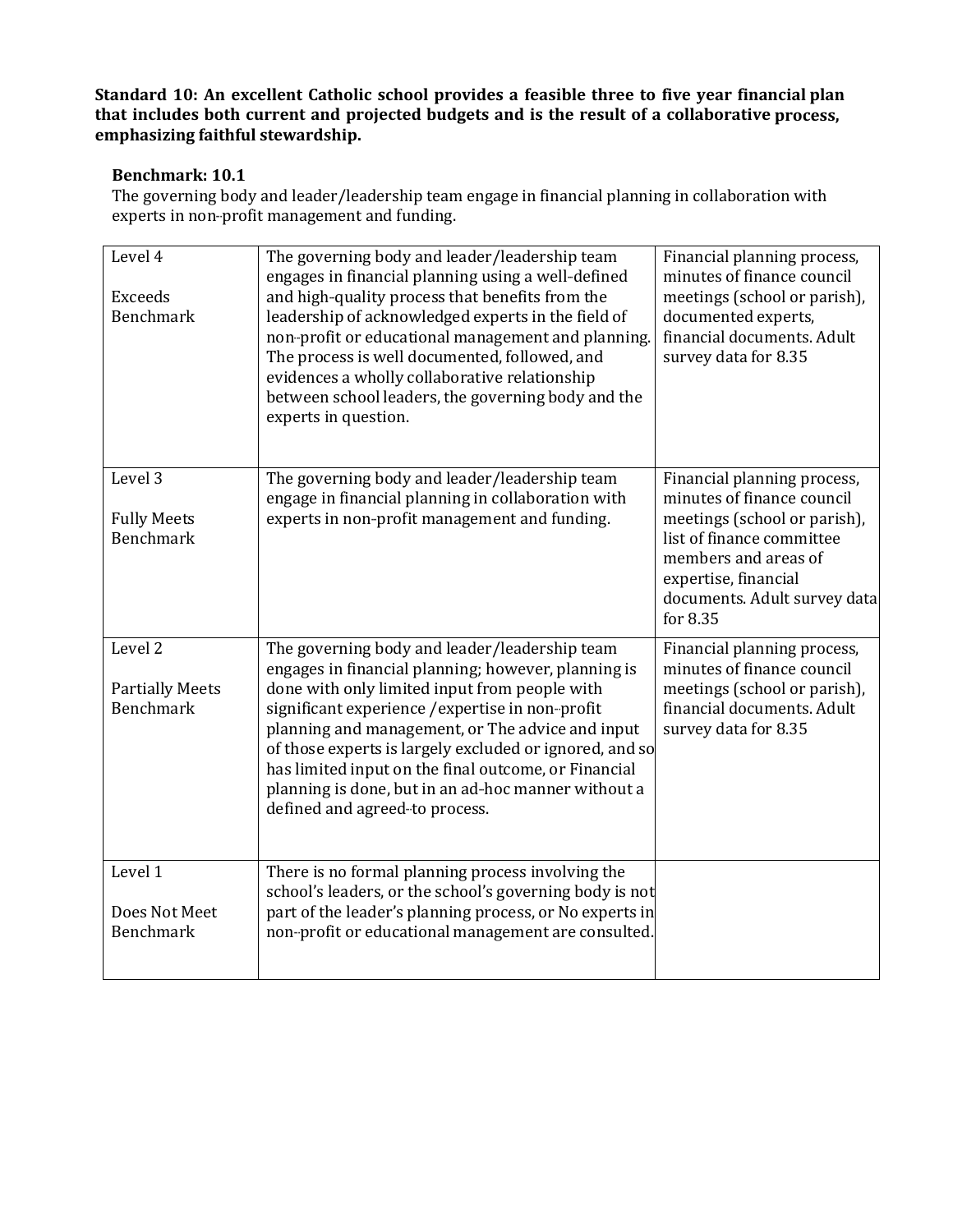# **Benchmark: 10.2**

Financial plans include agreed upon levels of financial investment determined by the partners involved who may include but are not limited to parishes, dioceses, religious orders, educational foundations, the larger Catholic community, and responsible boards.

| Level 4<br><b>Exceeds</b><br><b>Benchmark</b>                    | Plan considers a diverse set of funding sources, has<br>included representatives of those investors in the<br>planning process, and has secured written agreement<br>from all sources regarding funding levels and timing<br>of funding. Written agreements are reviewed<br>regularly. | Minutes of finance council<br>meetings (school or parish),<br>financial documents,<br>evidence of diocesan<br>involvement |
|------------------------------------------------------------------|----------------------------------------------------------------------------------------------------------------------------------------------------------------------------------------------------------------------------------------------------------------------------------------|---------------------------------------------------------------------------------------------------------------------------|
| Level 3<br><b>Fully Meets</b><br><b>Benchmark</b>                | Financial plans include agreed upon levels of<br>financial investment determined by the partners<br>involved who may include but are not limited to<br>parishes, dioceses, religious orders, educational<br>foundations, the larger Catholic community, and<br>responsible boards.     | Minutes of finance council<br>meetings (school or parish),<br>financial documents,<br>evidence of diocesan<br>involvement |
| Level <sub>2</sub><br><b>Partially Meets</b><br><b>Benchmark</b> | Plan considers a diverse set of funding sources, but<br>has involvement and agreed/committed levels of<br>funding from only some the sources.                                                                                                                                          | Minutes of finance council<br>meetings (school or parish),<br>financial documents                                         |
| Level 1<br>Does Not Meet<br><b>Benchmark</b>                     | Plan does not consider a diverse set of funding<br>sources, relying instead on just one or two sources<br>for all expected funds, or Plan does not indicate any<br>level of involvement with/commitment from<br>funding partners.                                                      |                                                                                                                           |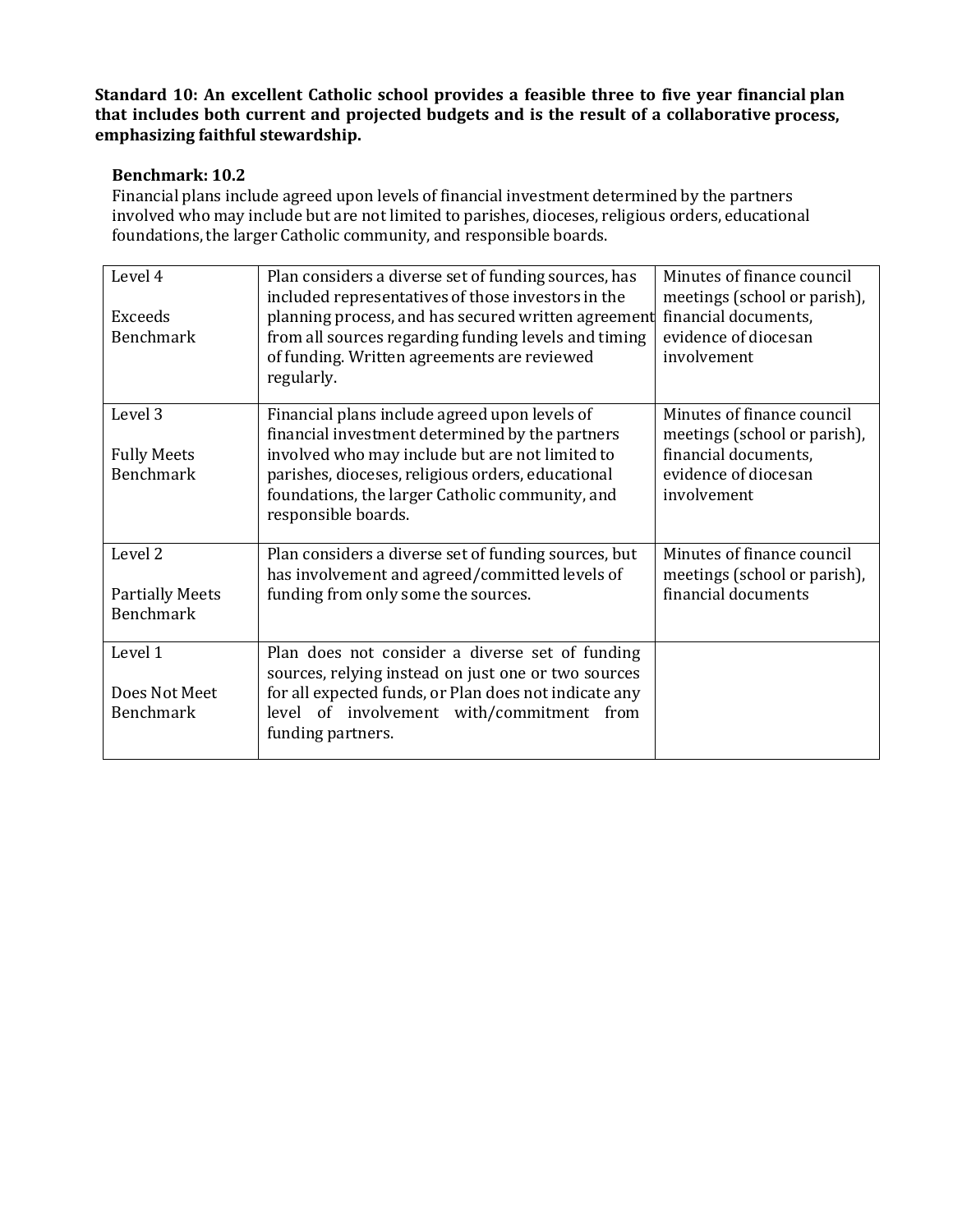# **Benchmark: 10.3**

Financial plans define revenue sources that include but are not limited to tuition, tuition assistance/scholarships, endowment funds, local and regional partnerships, public funding, regional cost sharing, (arch)diocesan and/or religious communities' assistance, foundation gifts, entrepreneurial options and other sources not listed.

| Level 4<br><b>Exceeds</b><br><b>Benchmark</b>                    | A diverse range of revenue sources are intentionally<br>included. Past experience with sources is used to<br>guide future expectations and direct fund-raising<br>activities. Research on best practices and<br>benchmarking against practices at highly successful<br>schools is incorporated into the process. Revenue<br>sources are regularly re-considered to maintain and<br>improve the diversity and strength of the financial<br>plan. | Minutes of finance council<br>meetings (school or parish),<br>financial documents<br>(detailing multiple funding<br>sources), long range financial<br>plan, evidence of examples<br>used, evidence of diocesan<br>involvement |
|------------------------------------------------------------------|-------------------------------------------------------------------------------------------------------------------------------------------------------------------------------------------------------------------------------------------------------------------------------------------------------------------------------------------------------------------------------------------------------------------------------------------------|-------------------------------------------------------------------------------------------------------------------------------------------------------------------------------------------------------------------------------|
| Level <sub>3</sub><br><b>Fully Meets</b><br><b>Benchmark</b>     | Financial plans define revenue sources that include<br>but are not limited to tuition, tuition<br>assistance/scholarships, endowment funds, local and<br>regional partnerships, public funding, regional cost<br>sharing, (arch)diocesan and/or religious<br>communities' assistance, foundation gifts,<br>entrepreneurial options and other sources not listed.                                                                                | Minutes of finance council<br>meetings (school or parish),<br>financial documents<br>(detailing multiple funding<br>sources), evidence of<br>diocesan involvement                                                             |
| Level <sub>2</sub><br><b>Partially Meets</b><br><b>Benchmark</b> | Some revenue sources beyond tuition and parish /<br>diocesan assistance are reflected in the plan.                                                                                                                                                                                                                                                                                                                                              | Minutes of finance council<br>meetings (school or parish),<br>financial documents,<br>evidence of diocesan<br>involvement                                                                                                     |
| Level 1<br>Does Not Meet<br><b>Benchmark</b>                     | Revenue source analysis is not incorporated into the<br>financial planning process, or Source analysis is<br>limited to one or two sources, such as tuition or<br>parish assistance.                                                                                                                                                                                                                                                            |                                                                                                                                                                                                                               |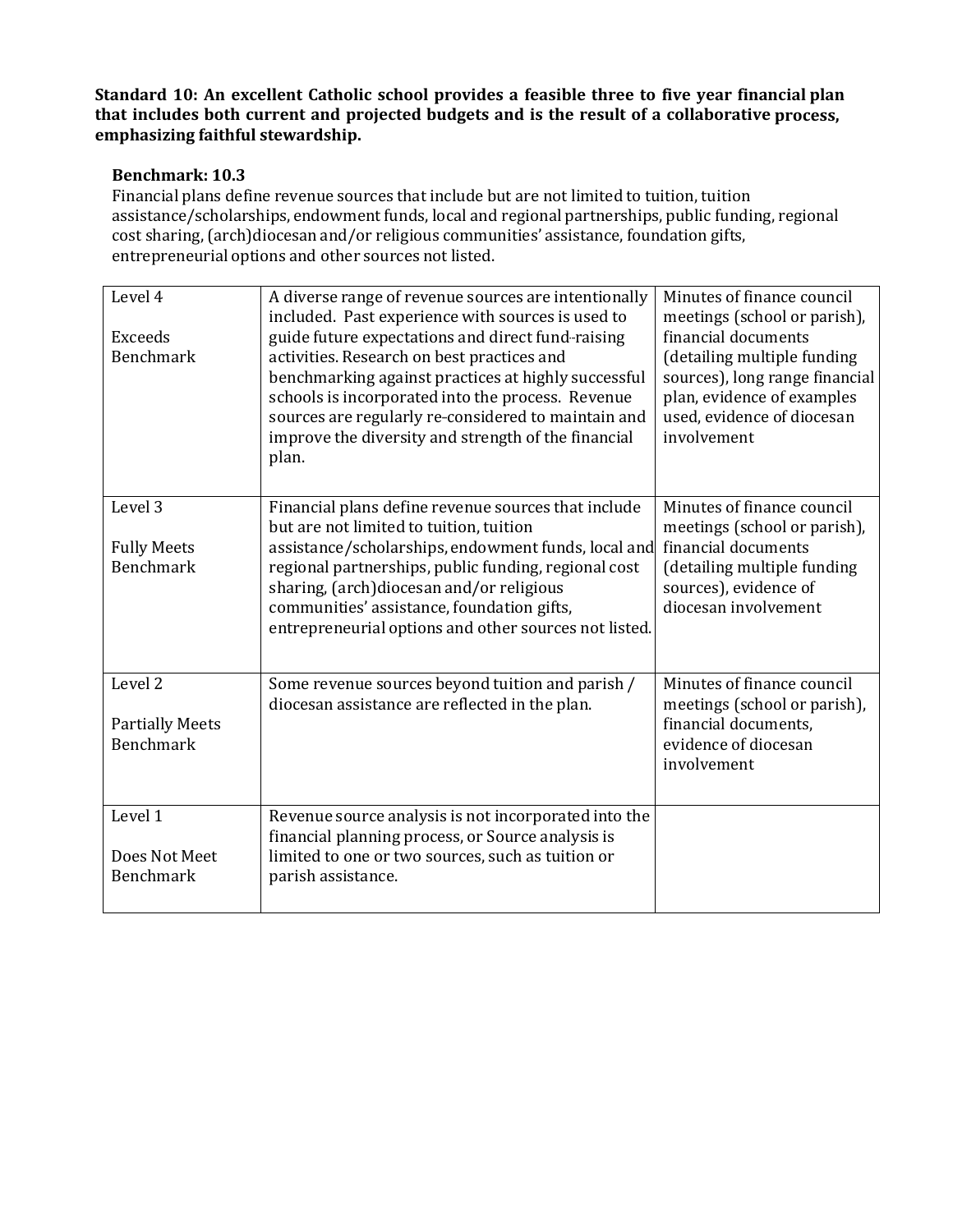# **Benchmark: 10.4**

Financial plans include the delineation of costs for key target areas such as instruction, tuition assistance, administration, professional development, facilities, equipment, technology, program enhancement/expansion, capital projects and other planned projects.

| Level 4<br>Exceeds<br><b>Benchmark</b> | All costs associated with the school are included in the plan,<br>and external expertise (auditing) has been engaged to<br>ensure that that cost picture is complete. Shared costs are<br>determined according to a well-documented and agreed-<br>upon allocation scheme. The structure of accounts enables<br>all expenditures to be quickly and accurately tagged for<br>reporting and analysis. Reporting can be generated at both<br>detailed and aggregate levels, and is used for regular<br>budget-vs.-actual monitoring throughout the year. | Financial documents, audit<br>reports, accounting system,<br>reports from accounting<br>system, budget |
|----------------------------------------|-------------------------------------------------------------------------------------------------------------------------------------------------------------------------------------------------------------------------------------------------------------------------------------------------------------------------------------------------------------------------------------------------------------------------------------------------------------------------------------------------------------------------------------------------------|--------------------------------------------------------------------------------------------------------|
| Level 3                                | Financial plans include the delineation of costs for key<br>target areas such as instruction, tuition assistance,                                                                                                                                                                                                                                                                                                                                                                                                                                     | Financial documents,<br>accounting system, reports                                                     |
| <b>Fully Meets</b><br><b>Benchmark</b> | administration, professional development, facilities,<br>equipment, technology, program enhancement/expansion,<br>capital projects and other planned projects.                                                                                                                                                                                                                                                                                                                                                                                        | from accounting system,<br>budget                                                                      |
| Level 2                                | Cost information is included in financial planning, and is<br>broken down into categories, but those categories are very                                                                                                                                                                                                                                                                                                                                                                                                                              | Financial documents,<br>accounting system, reports                                                     |
| <b>Partially Meets</b>                 | broad or vague, so as to make cost monitoring and control                                                                                                                                                                                                                                                                                                                                                                                                                                                                                             | from accounting system,                                                                                |
| <b>Benchmark</b>                       | difficult or expensive. Or Some costs are not included in the<br>plan, or cannot be accounted for precisely, but these are<br>known areas and have been determined to have little<br>impact on the overall budget picture.                                                                                                                                                                                                                                                                                                                            | budget                                                                                                 |
| Level 1                                | Major areas of cost (capital projects, building maintenance,<br>etc.) are not included in the financial planning process,                                                                                                                                                                                                                                                                                                                                                                                                                             |                                                                                                        |
| Does Not Meet                          | such that a fully-loaded cost picture cannot be derived, or                                                                                                                                                                                                                                                                                                                                                                                                                                                                                           |                                                                                                        |
| Benchmark                              | Past cost information and future cost projections are<br>included, but cannot be specified precisely, or Expected<br>costs (as incorporated into the financial plan) are reported<br>in categories that are so broad or vague that they cannot be<br>monitored or controlled effectively, or School leadership<br>does not have full visibility into financial costs.                                                                                                                                                                                 |                                                                                                        |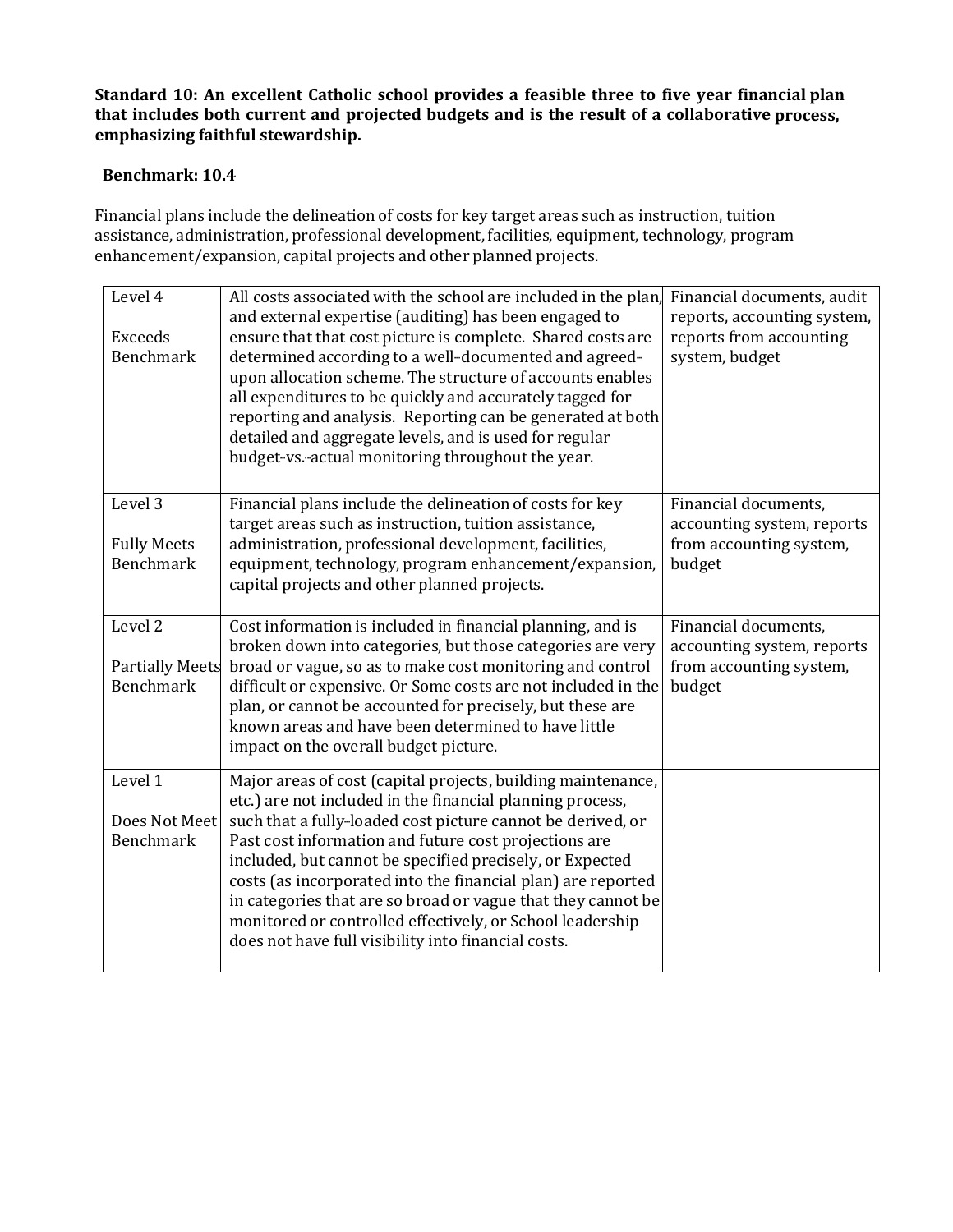# **Benchmark: 10.5**

Current and projected budgets include a statement of the actual and projected revenue sources, indicating an appropriate balance among revenue sources, and a statement of actual and projected expenditures including the actual cost per child, benchmarked compensation/salary scales, and other health benefits and retirement costs.

| Level 4                                                          | Budget projections rely on best current research and<br>practices at peer institutions regarding cost trends. Cost per                                                                                                                                                                                                                                                                                                                                       | Annual report, financial<br>report given to                                                                                       |
|------------------------------------------------------------------|--------------------------------------------------------------------------------------------------------------------------------------------------------------------------------------------------------------------------------------------------------------------------------------------------------------------------------------------------------------------------------------------------------------------------------------------------------------|-----------------------------------------------------------------------------------------------------------------------------------|
| <b>Exceeds</b><br><b>Benchmark</b>                               | child is developed in an easily understood, thorough way<br>that helps current and prospective families understand the<br>real relation between tuition and costs at the school.<br>Benchmarking data includes comparison against past years'<br>data as well as direct peer-to-peer comparison with<br>appropriate organizations and is accompanied by analysis of<br>any major variances.                                                                  | stakeholders, cost per<br>child in the documents,<br>financial plan with<br>comparisons to self and<br>other institutions, budget |
| Level 3<br><b>Fully Meets</b><br><b>Benchmark</b>                | Current and projected budgets include a statement of the<br>actual and projected revenue sources, indicating an<br>appropriate balance among revenue sources, and a<br>statement of actual and projected expenditures including<br>the actual cost per child, benchmarked compensation/salary<br>scales, and other health benefits and retirement costs.                                                                                                     | Past, present, and future<br>budget vs actual, cost per<br>child in documents,<br>salary scale (or<br>benchmarks)                 |
| Level <sub>2</sub><br><b>Partially Meets</b><br><b>Benchmark</b> | Current and projected budgets include all cost and revenue<br>sources, but<br>Cost per child and comparison to tuition is not made<br>explicit, or<br>Employment costs do not include a full picture of salary<br>plus all associated non-salary costs (insurance, taxes,<br>benefits, retirement), or<br>Benchmarking does not provide enough context to<br>enable the planning team to fairly assess all cost buckets,<br>including salaries and benefits. | Past, present, and future<br>budget vs actual,                                                                                    |
| Level 1<br>Does Not Meet<br><b>Benchmark</b>                     | Plan fails to include all expected revenue and costs, broken<br>out by type and category for analysis, or Some cost or<br>revenue categories cannot be calculated in a comprehensive<br>way, or Data is presented out of context (no comparison to<br>past periods or benchmarks against best practices at peer<br>institutions).                                                                                                                            |                                                                                                                                   |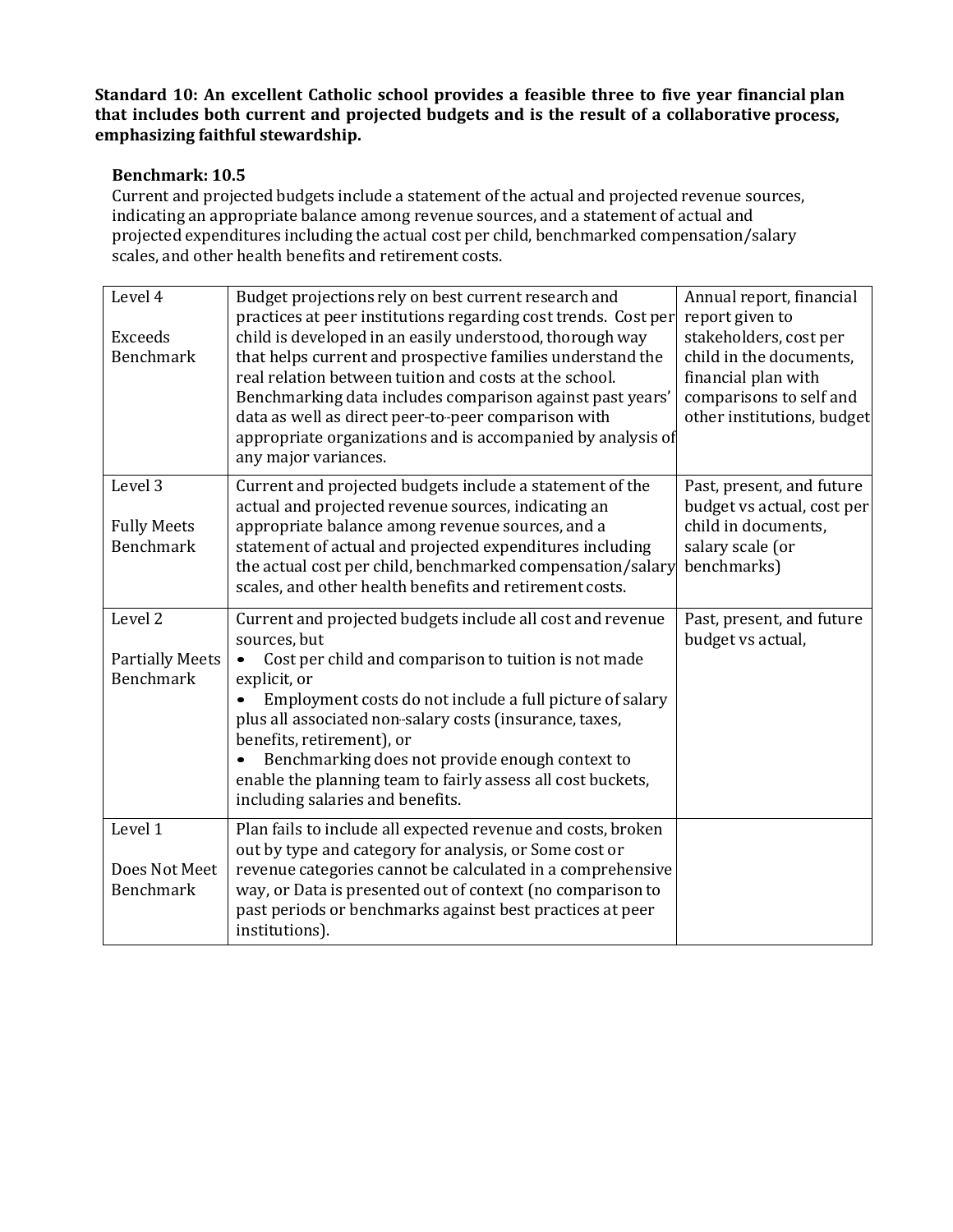# **Benchmark: 10.6**

Financial plans include educational materials for distribution to all members of the community explaining the total cost per child and how that cost is met by identifying the percentage of cost that is paid for by tuition and the remaining amount of cost that is supported by other sources of revenue**.**

| Level 4<br>Exceeds<br>Benchmark                       | Cost per child is seen as a critical measure, and is tracked and monitored<br>regularly. The calculation includes all sources of cost, including<br>allocations for shared costs and budgeted amounts for non-recurring<br>costs (capital improvements, facilities maintenance, etc.). Cost per child<br>is published, along with a breakdown explaining exactly how the dollars<br>are being spent. A revenue picture is included with the comparison,<br>placing the tuition and cost per child in the context of the school's overall<br>financial situation. The information is proactively published via multiple<br>channels, and in multiple languages if necessary, to ensure that every<br>member of the community is comfortable with their understanding of<br>the calculation. Level of reception and understanding is measured and, if<br>necessary, corrective action is taken. | Annual report, financial<br>report in bulletin, cost<br>per child is very<br>evident in the<br>documents, adult<br>survey data for 8.36,<br>conversations with<br>stakeholders during<br>visitation |
|-------------------------------------------------------|-----------------------------------------------------------------------------------------------------------------------------------------------------------------------------------------------------------------------------------------------------------------------------------------------------------------------------------------------------------------------------------------------------------------------------------------------------------------------------------------------------------------------------------------------------------------------------------------------------------------------------------------------------------------------------------------------------------------------------------------------------------------------------------------------------------------------------------------------------------------------------------------------|-----------------------------------------------------------------------------------------------------------------------------------------------------------------------------------------------------|
| Level 3<br><b>Fully Meets</b><br>Benchmark            | Financial plans include educational materials for distribution to all<br>members of the community explaining the total cost per child and how<br>that cost is met by identifying the percentage of cost that is paid for by<br>tuition and the remaining amount of cost that is supported by other<br>sources of revenue.                                                                                                                                                                                                                                                                                                                                                                                                                                                                                                                                                                     | Public financial report,<br>cost per child is very<br>evident in the<br>document, adult survey<br>data for 8.36,<br>conversations with<br>stakeholders during<br>visitation                         |
| Level <sub>2</sub><br>Partially<br>Meets<br>Benchmark | Basic educational materials regarding cost-per-child and its relation to<br>tuition are made available to the community, but only partially explain<br>the total cost per child and how that cost is met. Not all members of the<br>school's community receive the educational materials or have a means to<br>access the information. The cost per child calculation includes many but<br>not all costs normally used to calculate the complete cost per child.                                                                                                                                                                                                                                                                                                                                                                                                                              | Public financial report,<br>cost per child is evident<br>in the document, adult<br>survey data for 8.36,<br>conversations with<br>stakeholders during<br>visitation                                 |
| Level 1<br>Does Not<br>Meet<br><b>Benchmark</b>       | Cost per child is not (or cannot be) accurately calculated, or school fails<br>to communicate and distribute cost per child information to parents and<br>other members of the community.                                                                                                                                                                                                                                                                                                                                                                                                                                                                                                                                                                                                                                                                                                     |                                                                                                                                                                                                     |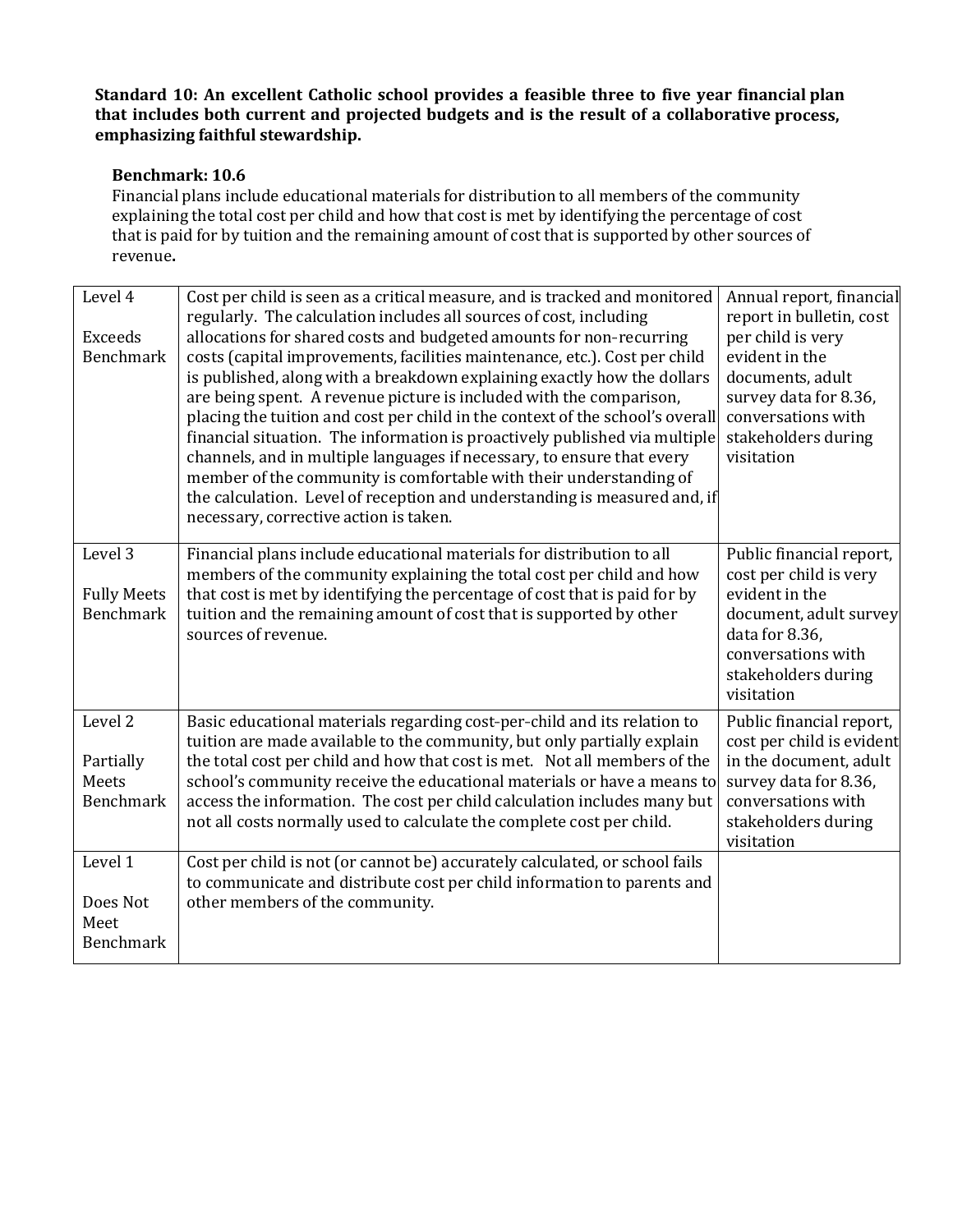## **Benchmark: 10.7**

The governing body and leader/leadership team provide families access to information about tuition assistance and long-term planning for tuition and Catholic school expenses.

| Level 4<br><b>Exceeds</b>                         | The governing body and leadership team actively<br>monitor the environment to identify new potential<br>sources of tuition assistance or payment planning.                                                                                                                                                                                                                                                  | Financial information given<br>to parents, registration<br>packet, website, newsletters,                               |
|---------------------------------------------------|-------------------------------------------------------------------------------------------------------------------------------------------------------------------------------------------------------------------------------------------------------------------------------------------------------------------------------------------------------------------------------------------------------------|------------------------------------------------------------------------------------------------------------------------|
| <b>Benchmark</b>                                  | Information for parents is gathered, analyzed, and<br>integrated into a package that makes financial<br>planning easy for families. Collaborative<br>relationships with external tuition assistance<br>providers (diocese, foundations, public funding, etc.)<br>are established to enable schools to provide feedback<br>from parents to funders and advocate for<br>improvements or programmatic changes. | scholarship information,<br>tuition assistance<br>information, conversations<br>with stakeholders during<br>visitation |
| Level 3<br><b>Fully Meets</b><br><b>Benchmark</b> | The governing body and leader/leadership team<br>provide families access to information about tuition<br>assistance and long-term planning for tuition and<br>Catholic school expenses.                                                                                                                                                                                                                     | Tuition assistance<br>information, financial<br>information given to parents,<br>conversations with                    |
|                                                   |                                                                                                                                                                                                                                                                                                                                                                                                             | stakeholders during<br>visitation                                                                                      |
| Level <sub>2</sub>                                | The governing body and leader/leadership team<br>makes tuition assistance information available only                                                                                                                                                                                                                                                                                                        | Tuition assistance<br>information, conversations                                                                       |
| <b>Partially Meets</b><br><b>Benchmark</b>        | when families request it (through links on website or<br>referral to external sources of information) rather<br>than actively engaging families in procuring<br>information or providing information to the families<br>directly.                                                                                                                                                                           | with stakeholders during<br>visitation                                                                                 |
| Level 1                                           | The governing body/leadership team are not<br>involved in communicating tuition assistance/long-                                                                                                                                                                                                                                                                                                            |                                                                                                                        |
| Does Not Meet<br><b>Benchmark</b>                 | term planning information to families, or no such<br>assistance or long-term planning options exist.                                                                                                                                                                                                                                                                                                        |                                                                                                                        |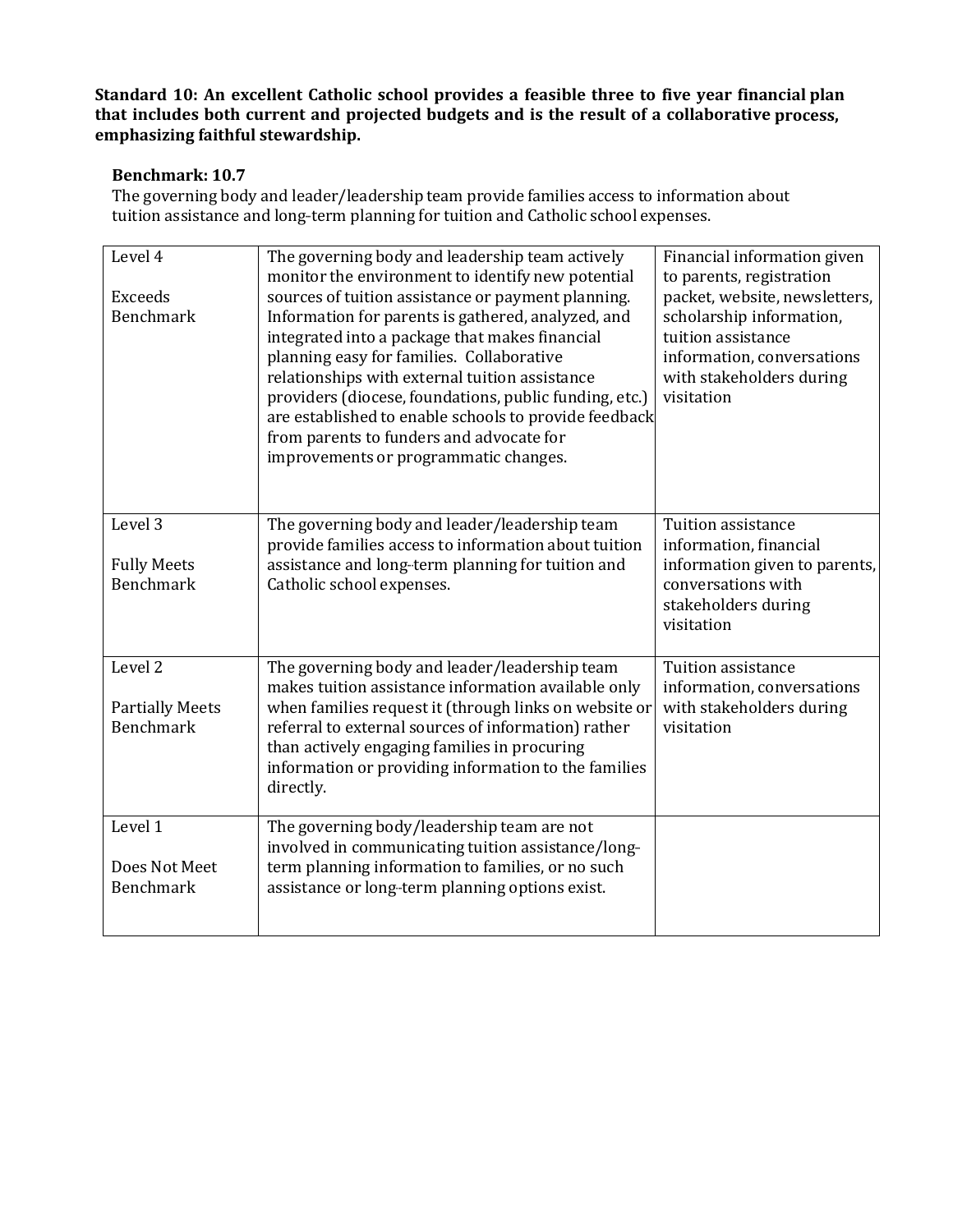# **Benchmark: 10.8**

The governing body and leader/leadership team ensure that appropriately developed financial plans and budgets are implemented using current and effective business practices as a means of providing good stewardship of resources.

| Level 4                                | The governing body and school leaders have implemented<br>a mature, effective planning process based on non-profit  | Financial planning process,<br>minutes of finance council |
|----------------------------------------|---------------------------------------------------------------------------------------------------------------------|-----------------------------------------------------------|
| <b>Exceeds</b>                         | and education industry best practices and are following it                                                          | meetings (school or parish),                              |
| <b>Benchmark</b>                       | carefully. The planning process itself is regularly                                                                 | documented experts,                                       |
|                                        | evaluated for efficiency and effectiveness and is adapted to                                                        | financial documents, long                                 |
|                                        | the needs of the specific school's situation in consultation                                                        | range financial planning,                                 |
|                                        | with experts. Planning is not an "event" but is part of the                                                         | audit reports, evidence of                                |
|                                        | regular rhythm of managing the school. Plans are not                                                                | diocesan involvement, adult                               |
|                                        | static "on the shelf" documents but are used in the day-to-                                                         | survey data for 8.37                                      |
|                                        | day management of school operations, and are seen as<br>living documents to be updated and improved on a            |                                                           |
|                                        | consistent basis.                                                                                                   |                                                           |
|                                        |                                                                                                                     |                                                           |
| Level 3                                | The governing body and leader/leadership team ensure                                                                | Financial planning                                        |
|                                        | that appropriately developed financial plans and                                                                    | process, minutes of                                       |
| <b>Fully Meets</b><br><b>Benchmark</b> | budgets are implemented using current and effective                                                                 | finance council meetings                                  |
|                                        | business practices as a means of providing good<br>stewardship of resources.                                        | (school or parish),<br>documented experts,                |
|                                        |                                                                                                                     | evidence of diocesan                                      |
|                                        |                                                                                                                     | involvement, adult survey                                 |
|                                        |                                                                                                                     | data for 8.37                                             |
| Level <sub>2</sub>                     | The governing body and leadership team engage in a                                                                  | Financial planning process,                               |
|                                        | regular planning process, but the process used does not                                                             | minutes of finance council                                |
| <b>Partially Meets</b>                 | incorporate current non-profit and education industry                                                               | meetings (school or parish)                               |
| <b>Benchmark</b>                       | best practices. Planning is seen as an annual event rather                                                          | documented experts,                                       |
|                                        | than an ongoing process of analysis and discernment with                                                            | evidence of diocesan                                      |
|                                        | regard to the stewardship of the temporal assets that                                                               | involvement, adult survey                                 |
|                                        | undergird the school's mission.                                                                                     | data for 8.37                                             |
|                                        |                                                                                                                     |                                                           |
| Level 1                                | Business and financial planning is not done in a regular,                                                           |                                                           |
| Does Not Meet                          | structured way, or the governing body or leadership team<br>is not included in the planning process, or planning is |                                                           |
| <b>Benchmark</b>                       | done in an ad hoc way, without reference to a specific                                                              |                                                           |
|                                        | planning process or to non-profit and educational industry                                                          |                                                           |
|                                        | best practices.                                                                                                     |                                                           |
|                                        |                                                                                                                     |                                                           |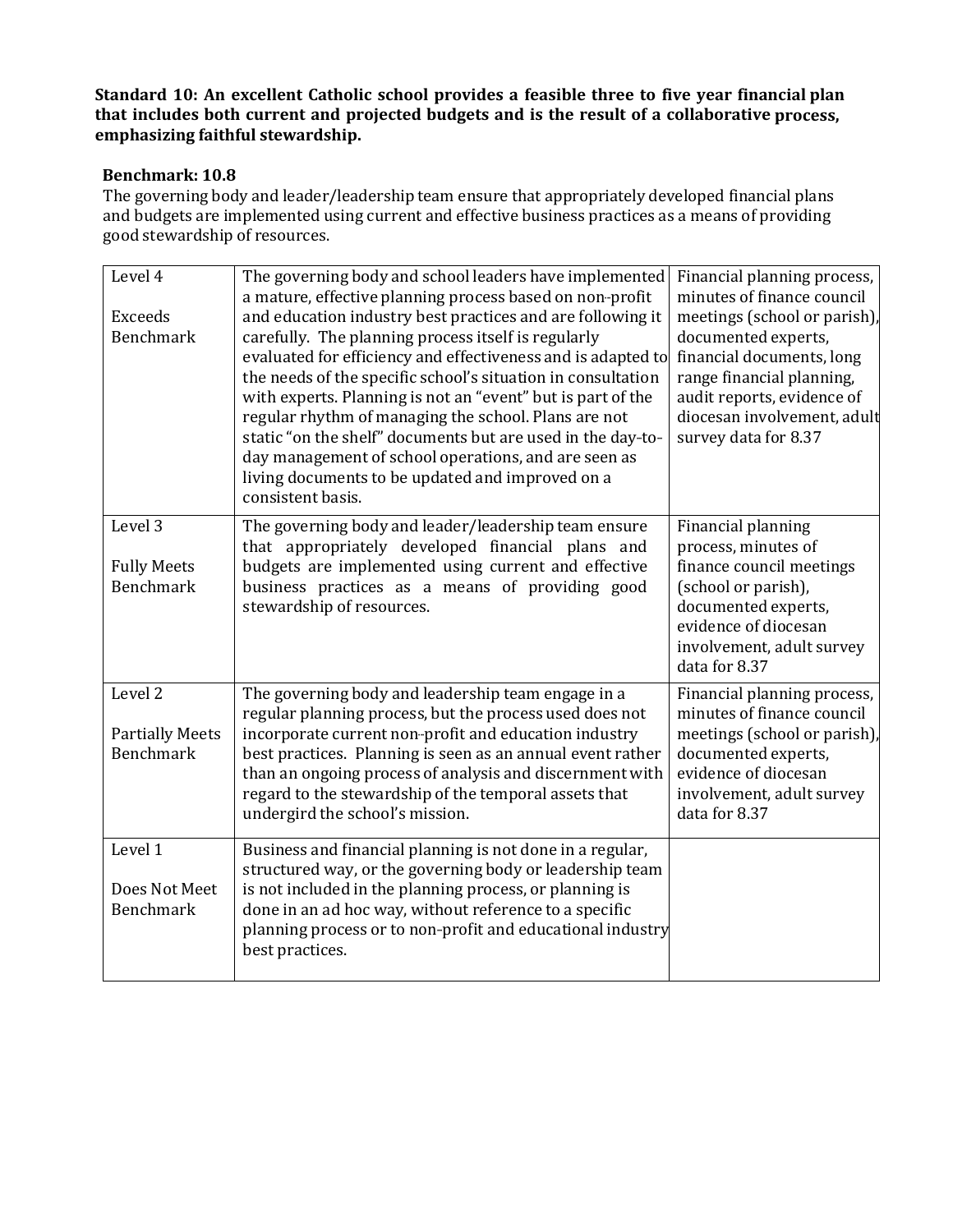#### **Benchmark: 11.1**

Human resource programs are professionally staffed at the appropriate level (i.e. central office, school office) and ensure full compliance with human resource policies.

| Level 4<br>Exceeds<br><b>Benchmark</b>                | The school consistently includes a trained<br>professional HR associate who assists the school<br>leadership team with all aspects of personnel<br>management, including hiring, professional<br>development and career planning. This person has<br>sufficient time, knowledge and skills to do a complete<br>and thorough job and is able to integrate personnel<br>management seamlessly with other aspects of<br>managing the school. | In addition to the diocesan<br>HR personnel, resources, and<br>programs, the school has an<br>HR associate. HR associate<br>credentials, hours at the<br>school and job description,<br>staff handbook |
|-------------------------------------------------------|-------------------------------------------------------------------------------------------------------------------------------------------------------------------------------------------------------------------------------------------------------------------------------------------------------------------------------------------------------------------------------------------------------------------------------------------|--------------------------------------------------------------------------------------------------------------------------------------------------------------------------------------------------------|
| Level 3<br><b>Fully Meets</b><br><b>Benchmark</b>     | Human resource programs are professionally staffed<br>at the appropriate level (i.e. central office, school<br>office) and ensure full compliance with human<br>resource policies. A trained professional assists the<br>school leadership team with personnel management.                                                                                                                                                                | Documentation that the<br>school follows/uses the<br>diocesan HR personnel,<br>resources, and programs                                                                                                 |
| Level 2<br><b>Partially Meets</b><br><b>Benchmark</b> | HR policies have been defined, and the school intends<br>to follow them. However, either staffing levels are<br>insufficient, or those assigned roles lack some aspect<br>of training or experience necessary to ensure full<br>compliance with human resource policies.                                                                                                                                                                  | Documentation that the<br>school follows/uses only<br>some of the diocesan HR<br>personnel, resources, and<br>programs                                                                                 |
| Level 1<br>Does Not Meet<br><b>Benchmark</b>          | HR policies have not been defined, or the school does<br>not make use of the policies that have been defined,<br>or no one at the school has been tasked with an HR<br>role intended to ensure compliance with HR policies,<br>or the person tasked with such a role does not have<br>(at least one of) the training, experience, or<br>bandwidth necessary to perform it well.                                                           |                                                                                                                                                                                                        |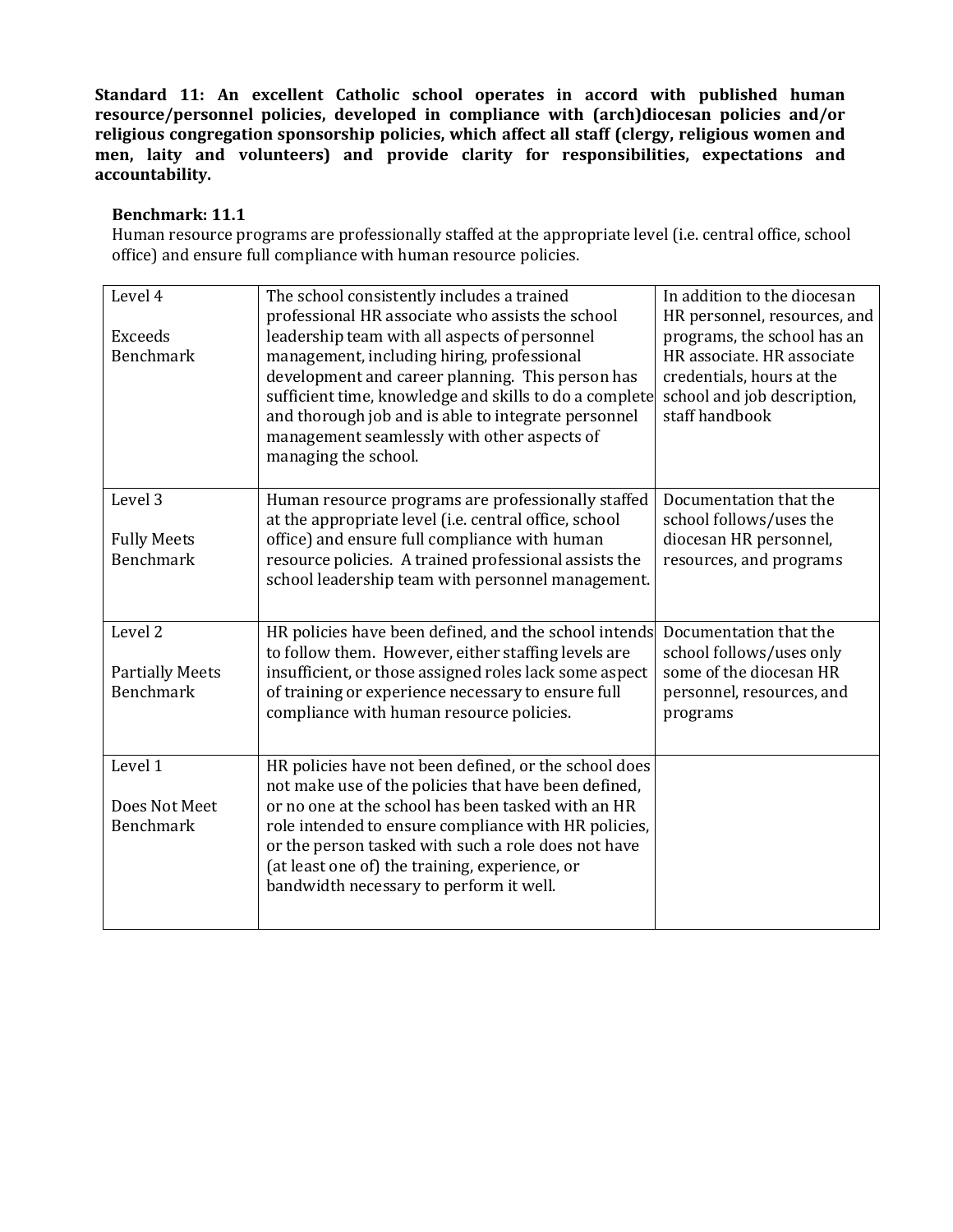#### **Benchmark: 11.2**

Human resource policies delineate standards for position descriptions including staff responsibilities and qualifications, hiring, compensation, and benefits, as well as standards for professional development, accountability, succession planning and retirement.

| Level 4<br><b>Exceeds</b><br><b>Benchmark</b>                    | A consistent, integrated set of standards exists, based<br>on industry-leading practices in non-profit and<br>educational management. These standards cover<br>staff responsibilities and qualifications, hiring,<br>compensation, and benefits, as well as standards for<br>professional development, accountability, succession<br>planning and retirement, and provide guidance<br>applicable to all school employees and volunteers. | In addition to documentation<br>that the school follows/uses<br>the diocesan HR retirement<br>plan, diocesan HR personnel<br>involved as needed with<br>personnel management, job<br>descriptions, guidance, and<br>succession planning evident<br>for all personnel and<br>volunteers |
|------------------------------------------------------------------|------------------------------------------------------------------------------------------------------------------------------------------------------------------------------------------------------------------------------------------------------------------------------------------------------------------------------------------------------------------------------------------------------------------------------------------|----------------------------------------------------------------------------------------------------------------------------------------------------------------------------------------------------------------------------------------------------------------------------------------|
| Level 3<br><b>Fully Meets</b><br><b>Benchmark</b>                | Human resource policies delineate standards for<br>position descriptions including staff responsibilities<br>and qualifications, hiring, compensation, and<br>benefits, as well as standards for professional<br>development, accountability, succession planning<br>and retirement. The HR standards are sufficient to<br>enable effective management of personnel and other<br>HR issues.                                              | Documentation that the<br>school follows/uses the<br>diocesan HR retirement plan,<br>diocesan HR personnel<br>involved as needed with<br>personnel management                                                                                                                          |
| Level <sub>2</sub><br><b>Partially Meets</b><br><b>Benchmark</b> | HR Policies delineate standards for only some of the<br>following elements of position descriptions: staff<br>responsibilities and qualifications, hiring,<br>compensation, and benefits, as well as standards for<br>professional development, accountability, succession<br>planning and retirement, or HR standards are<br>delineated but are not sufficient to enable effective<br>management of personnel and other HR issues.      | Documentation that the<br>school follows/uses the<br>diocesan HR retirement plan,<br>diocesan HR personnel not<br>involved as needed with<br>personnel management                                                                                                                      |
| Level 1<br>Does Not Meet<br><b>Benchmark</b>                     | HR Policies do not exist or are not followed in any<br>consistent way by school leadership and personnel.                                                                                                                                                                                                                                                                                                                                |                                                                                                                                                                                                                                                                                        |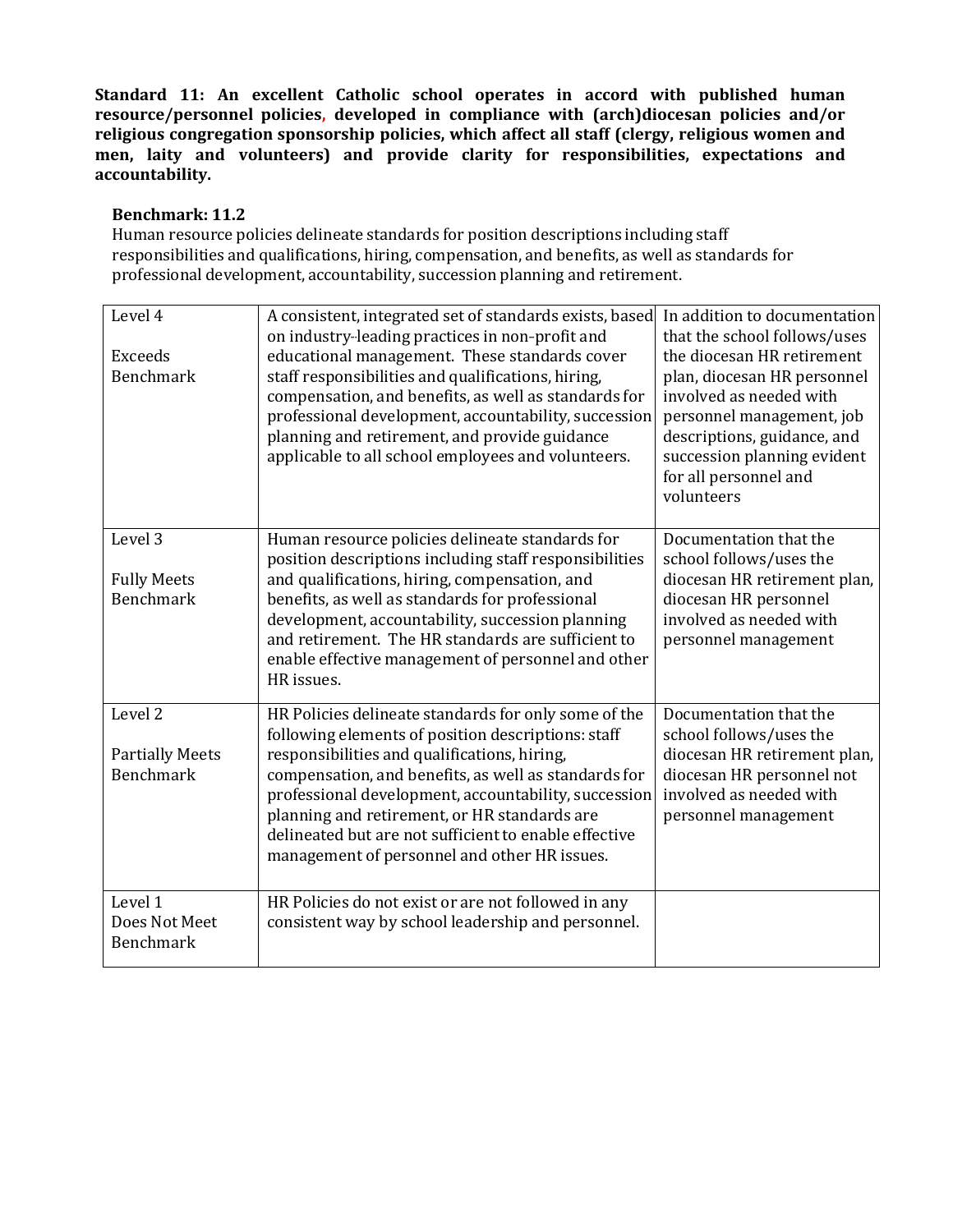#### **Benchmark: 11.3**

Human resource policies ensure that competitive and just salaries, benefits, and professional growth opportunities are provided for all staff.

| Level 4<br><b>Exceeds</b><br><b>Benchmark</b>                    | Existing policies provide comprehensive and integrated<br>direction with regard to establishing salaries and benefits<br>as well professional growth opportunities. The<br>information derives explicitly from Church teaching,<br>particularly the tradition of Catholic Social Teaching (e.g.<br>Laborem Exercens) or other theological reflection on just<br>wages, benefits and opportunities. Competitive<br>benchmarking salary, benefits and professional<br>development information is available (public schools,<br>other Catholic schools and/or educational nonprofit<br>organizations) and is used to establish and manage the<br>school's salary scale and make financial and other HR<br>decisions with respect to teachers and staff. | Salary scale and benefits<br>are above diocesan<br>requirements     |
|------------------------------------------------------------------|------------------------------------------------------------------------------------------------------------------------------------------------------------------------------------------------------------------------------------------------------------------------------------------------------------------------------------------------------------------------------------------------------------------------------------------------------------------------------------------------------------------------------------------------------------------------------------------------------------------------------------------------------------------------------------------------------------------------------------------------------|---------------------------------------------------------------------|
| Level 3<br><b>Fully Meets</b><br><b>Benchmark</b>                | Human resource policies ensure that competitive and just<br>salaries, benefits, and professional growth opportunities<br>are provided for all staff.                                                                                                                                                                                                                                                                                                                                                                                                                                                                                                                                                                                                 | Salary scale and benefits<br>follow diocesan<br>requirements        |
| Level <sub>2</sub><br><b>Partially Meets</b><br><b>Benchmark</b> | There are HR policies and they are used in the school to<br>guide decisions regarding compensation; however, the<br>policies cover only some of the following: competitive and<br>just salaries, benefits, and professional growth<br>opportunities for all staff.                                                                                                                                                                                                                                                                                                                                                                                                                                                                                   | Salary scale and benefits do<br>not follow diocesan<br>requirements |
| Level 1<br>Does Not Meet<br>Benchmark                            | There are no HR policies regarding compensation, or<br>the available HR policies regarding compensation are<br>not used in the school to guide decisions, or the policies<br>do not cover competitive and just salaries, benefits, and<br>professional growth opportunities for all staff.                                                                                                                                                                                                                                                                                                                                                                                                                                                           |                                                                     |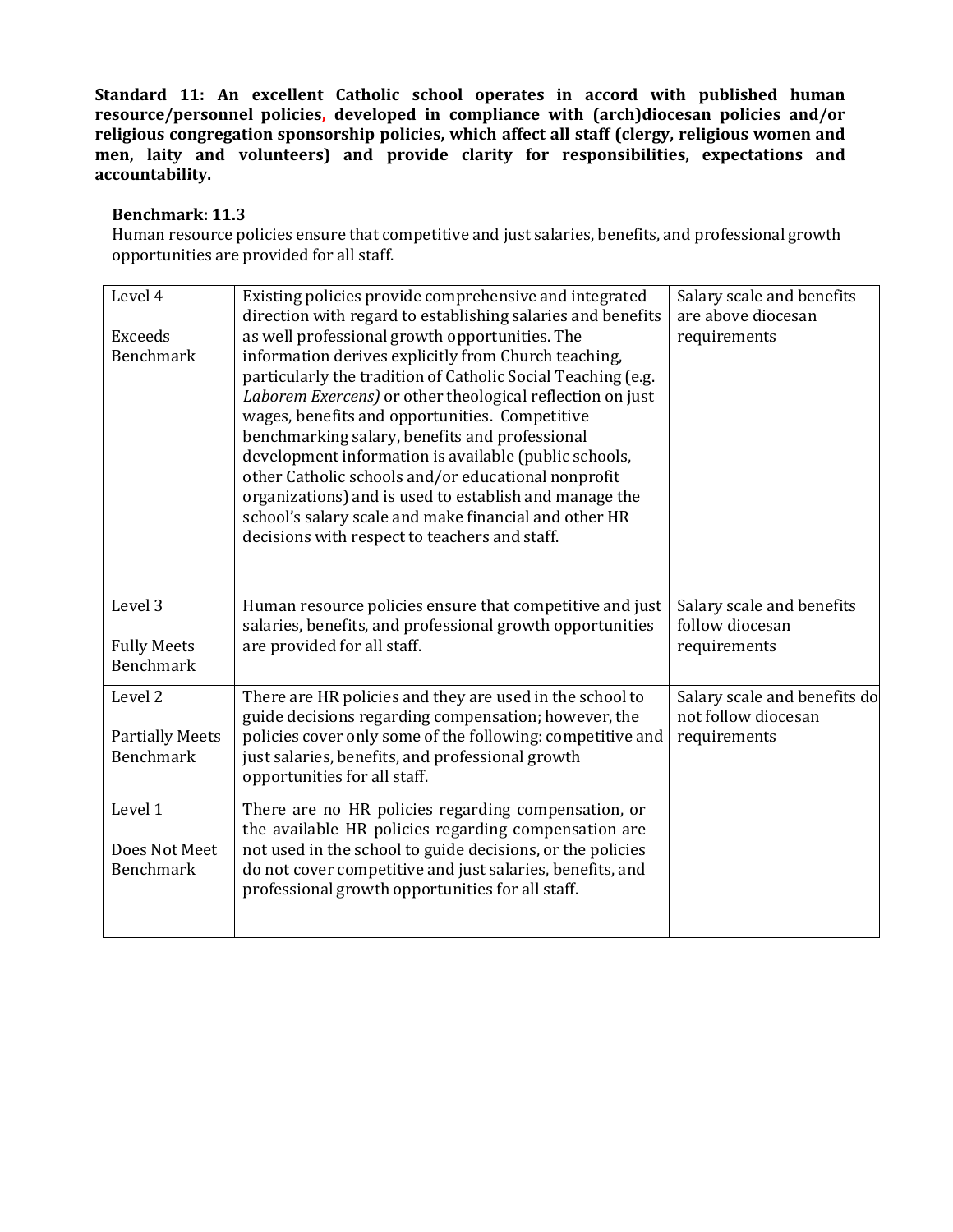#### **Benchmark: 11.4**

Human resource policies ensure that institutional planning includes investment in personnel growth, health care and retirement.

| Level 4<br><b>Exceeds</b><br>Benchmark     | Human resource policies ensure a comprehensive<br>and integrated approach to institutional planning<br>around investment in personnel growth, health care<br>and retirement. These programs are further<br>integrated with salary and benefit package data to<br>provide a "total compensation" approach to school<br>employment. Benchmark data about health care,<br>retirement and other benefits has been collected<br>and is used in making decisions for the school. | Health care and retirement<br>follow diocesan requirements,<br>PD provided and reimbursed,<br>in addition to requirements<br>other benefits are offered |
|--------------------------------------------|----------------------------------------------------------------------------------------------------------------------------------------------------------------------------------------------------------------------------------------------------------------------------------------------------------------------------------------------------------------------------------------------------------------------------------------------------------------------------|---------------------------------------------------------------------------------------------------------------------------------------------------------|
| Level 3<br><b>Fully Meets</b>              | Human resource policies ensure that institutional<br>planning includes investment in personnel growth<br>[i.e. targeted professional development for all                                                                                                                                                                                                                                                                                                                   | Health care and retirement<br>follow diocesan requirements,<br>PD provided and reimbursed,                                                              |
| <b>Benchmark</b>                           | personnel], health care and retirement.                                                                                                                                                                                                                                                                                                                                                                                                                                    | individual PD plan                                                                                                                                      |
| Level 2                                    | There are HR policies and they are used in the<br>school to guide decisions; however, the policies                                                                                                                                                                                                                                                                                                                                                                         | Health care and retirement<br>follow diocesan requirements                                                                                              |
| <b>Partially Meets</b><br><b>Benchmark</b> | cover institutional planning related to only some of<br>the following: investment in personnel growth,<br>health care, and retirement.                                                                                                                                                                                                                                                                                                                                     |                                                                                                                                                         |
| Level 1                                    | There are no HR policies related to personnel<br>growth, health care and retirement, or the relevant                                                                                                                                                                                                                                                                                                                                                                       |                                                                                                                                                         |
| Does Not Meet<br><b>Benchmark</b>          | HR policies are not used in the school to guide<br>decisions, or the relevant policies do not cover<br>institutional planning for investment in personnel<br>growth, health care and retirement.                                                                                                                                                                                                                                                                           |                                                                                                                                                         |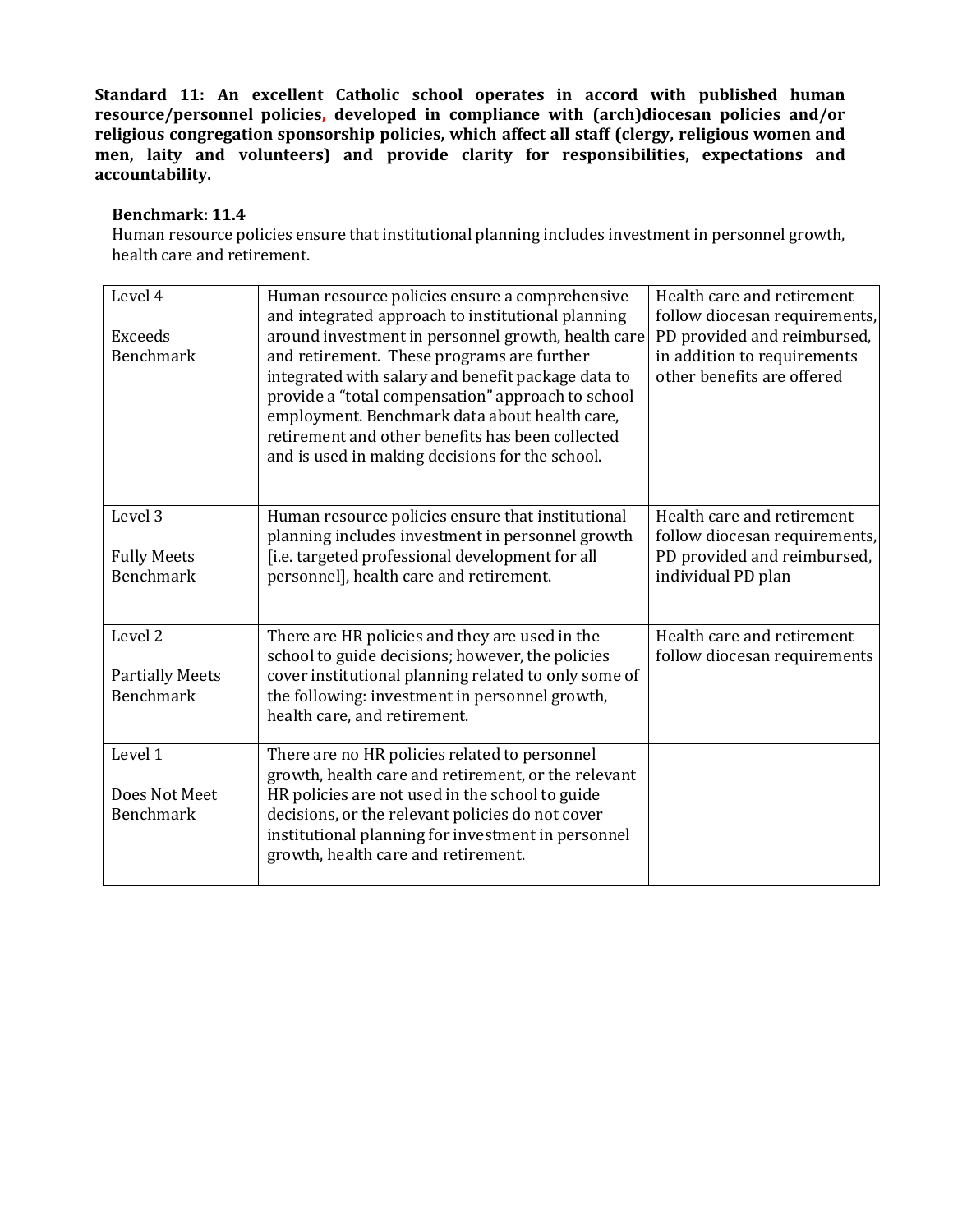**Standard 12: An excellent Catholic school develops and maintains a facilities, equipment, and technology management plan designed to continuously support the implementation of the educational mission of the school.**

## **Benchmark: 12.1**

The school's facilities, equipment, and technology management plan includes objectives to support the delivery of the educational program of the school and accessibility for all students.

| Level 4<br><b>Exceeds</b><br><b>Benchmark</b>     | The school has an integrated set of asset planning<br>documents, covering all aspects of facilities, equipment and<br>technology. The plan is comprehensive, and is integrated<br>with all other aspects of school planning (financial,<br>academic, spiritual, operational, etc.). Objectives supporting<br>the delivery of the educational program are forward-<br>looking, and account for the school's expected future needs<br>as well as current priorities. Accessibility objectives include<br>a variety of approaches to accessibility, including academic,<br>physical, social and financial. | Integrated plans for<br>facilities, equipment, and<br>technology, robust tech<br>plan includes student goals<br>and professional<br>development, finances are<br>included in plans, adult<br>survey data from 8.39,<br>student survey data from<br>8.26 |
|---------------------------------------------------|---------------------------------------------------------------------------------------------------------------------------------------------------------------------------------------------------------------------------------------------------------------------------------------------------------------------------------------------------------------------------------------------------------------------------------------------------------------------------------------------------------------------------------------------------------------------------------------------------------|---------------------------------------------------------------------------------------------------------------------------------------------------------------------------------------------------------------------------------------------------------|
| Level 3<br>Fully<br>Meets<br>Benchm<br>ark        | The school's facilities, equipment, and technology<br>management plan includes objectives to support the<br>delivery of the educational program of the school and<br>accessibility for all students. Objectives in these areas<br>are aligned to the mission of the school. This plan could<br>be a single document or three interrelated documents.                                                                                                                                                                                                                                                    | Facilities plan, equipment<br>management plan, robust<br>tech plan includes student<br>goals and professional<br>development, adult survey<br>data from 8.39, student<br>survey data from 8.26                                                          |
| Level 2<br>Partially<br>Meets<br><b>Benchmark</b> | The school's facilities, equipment and technology plan is<br>partial, incomplete, or has objectives related to only one or<br>two of the three major areas (facilities, equipment and<br>technology) related to educational delivery and accessibility.<br>or the school's plan is only partially aligned to supporting<br>the delivery of the school's educational programs.                                                                                                                                                                                                                           | Facilities plan, equipment<br>management plan,<br>technology plan, adult<br>survey data from 8.39,<br>student survey data from<br>8.26                                                                                                                  |
| Level 1<br>Does Not<br>Meet<br><b>Benchmark</b>   | The school does not have a plan that addresses facilities,<br>equipment and technology management, or the plan does<br>not specify, or is not aligned to, supporting the delivery of<br>the educational program of the school, and/or accessibility<br>needs of the students.                                                                                                                                                                                                                                                                                                                           |                                                                                                                                                                                                                                                         |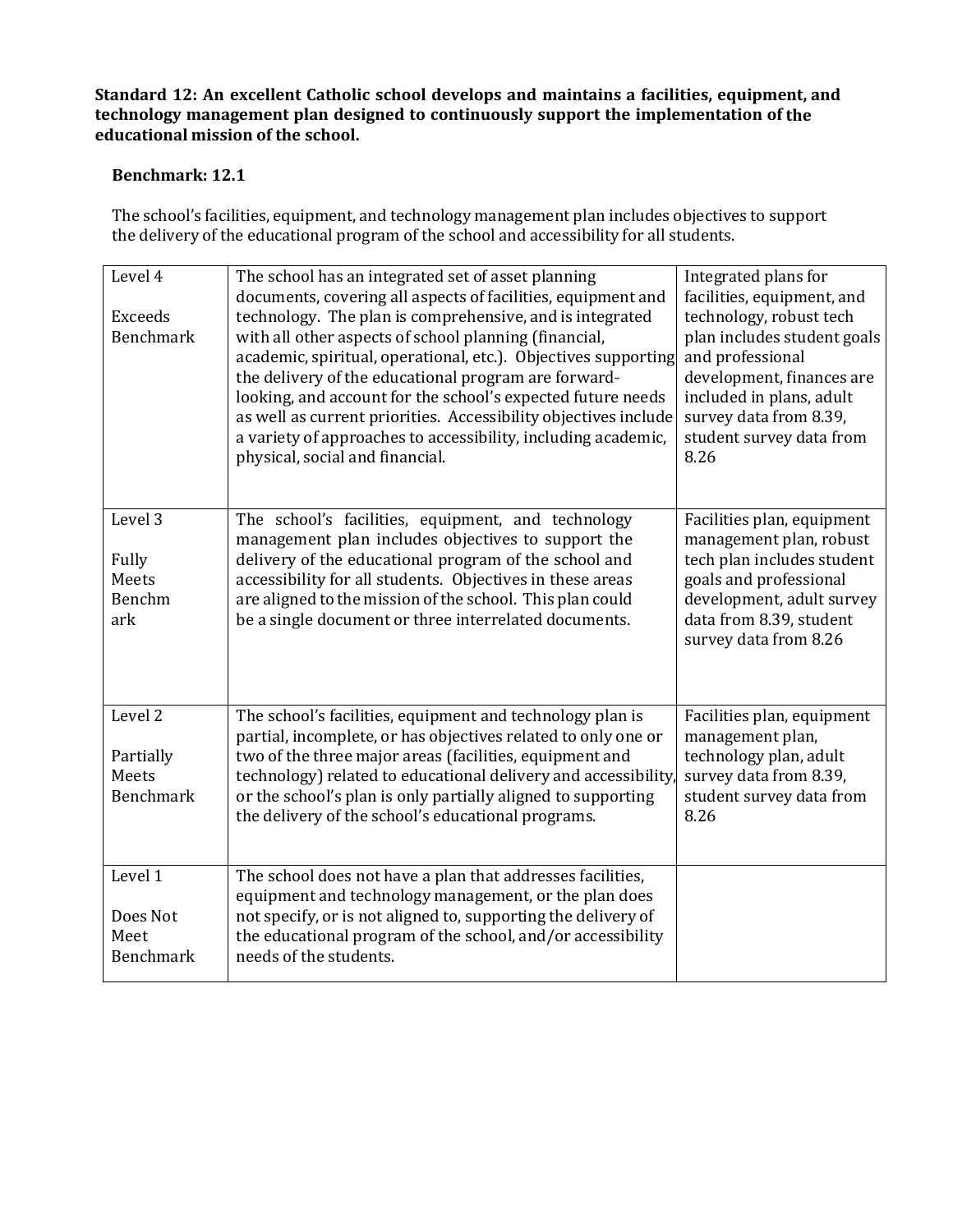**Standard 12: An excellent Catholic school develops and maintains a facilities, equipment, and technology management plan designed to continuously support the implementation of the educational mission of the school.**

## **Benchmark: 12.2**

The school's budget supports facilities, equipment, and technology management with specific funds for capital improvements, depreciation, and replacement.

| Level 4<br><b>Exceeds</b><br><b>Benchmark</b>                    | The school's budget presents an integrated and detailed<br>approach to accounting for facilities, equipment and<br>technology spending, following generally accepted<br>accounting principles (GAAP). Appropriate use of<br>depreciation and equipment cost projection gives<br>stakeholders and school leaders a realistic<br>understanding of current values and expected costs<br>associated with school assets, enables effective long-<br>term planning and prevents sudden, unexpected<br>expenses. Plans are compared to facilities, equipment<br>and technology plans at other similar schools in order to<br>incorporate best practices and ensure completeness. | Financial plans, budget,<br>depreciation noted in<br>documents, along with<br>projected improvements and<br>replacement costs, audit<br>reports, integrated plans for<br>facilities, equipment, and<br>technology management,<br>comparison to other schools<br>plans and documents |
|------------------------------------------------------------------|---------------------------------------------------------------------------------------------------------------------------------------------------------------------------------------------------------------------------------------------------------------------------------------------------------------------------------------------------------------------------------------------------------------------------------------------------------------------------------------------------------------------------------------------------------------------------------------------------------------------------------------------------------------------------|-------------------------------------------------------------------------------------------------------------------------------------------------------------------------------------------------------------------------------------------------------------------------------------|
| Level 3<br><b>Fully Meets</b><br><b>Benchmark</b>                | The school's budget supports facilities, equipment, and<br>technology management with specific funds for capital<br>improvements, depreciation, and replacement.                                                                                                                                                                                                                                                                                                                                                                                                                                                                                                          | Financial plans, budget,<br>depreciation noted in<br>documents, along with<br>projected improvements and<br>replacement costs                                                                                                                                                       |
| Level <sub>2</sub><br><b>Partially Meets</b><br><b>Benchmark</b> | The school's budget supports facilities, equipment, and<br>technology management in a general way, providing<br>something for unexpected costs but not aligning those<br>funds to specific capital improvements or expected<br>replacement costs.                                                                                                                                                                                                                                                                                                                                                                                                                         | Financial plans, budget                                                                                                                                                                                                                                                             |
| Level 1<br>Does Not Meet<br><b>Benchmark</b>                     | The school does not have a formal budget, or the budget<br>does not include line items to support facilities,<br>equipment and technology, or the budget does not<br>include funds for capital improvements, depreciation, or<br>equipment replacement.                                                                                                                                                                                                                                                                                                                                                                                                                   |                                                                                                                                                                                                                                                                                     |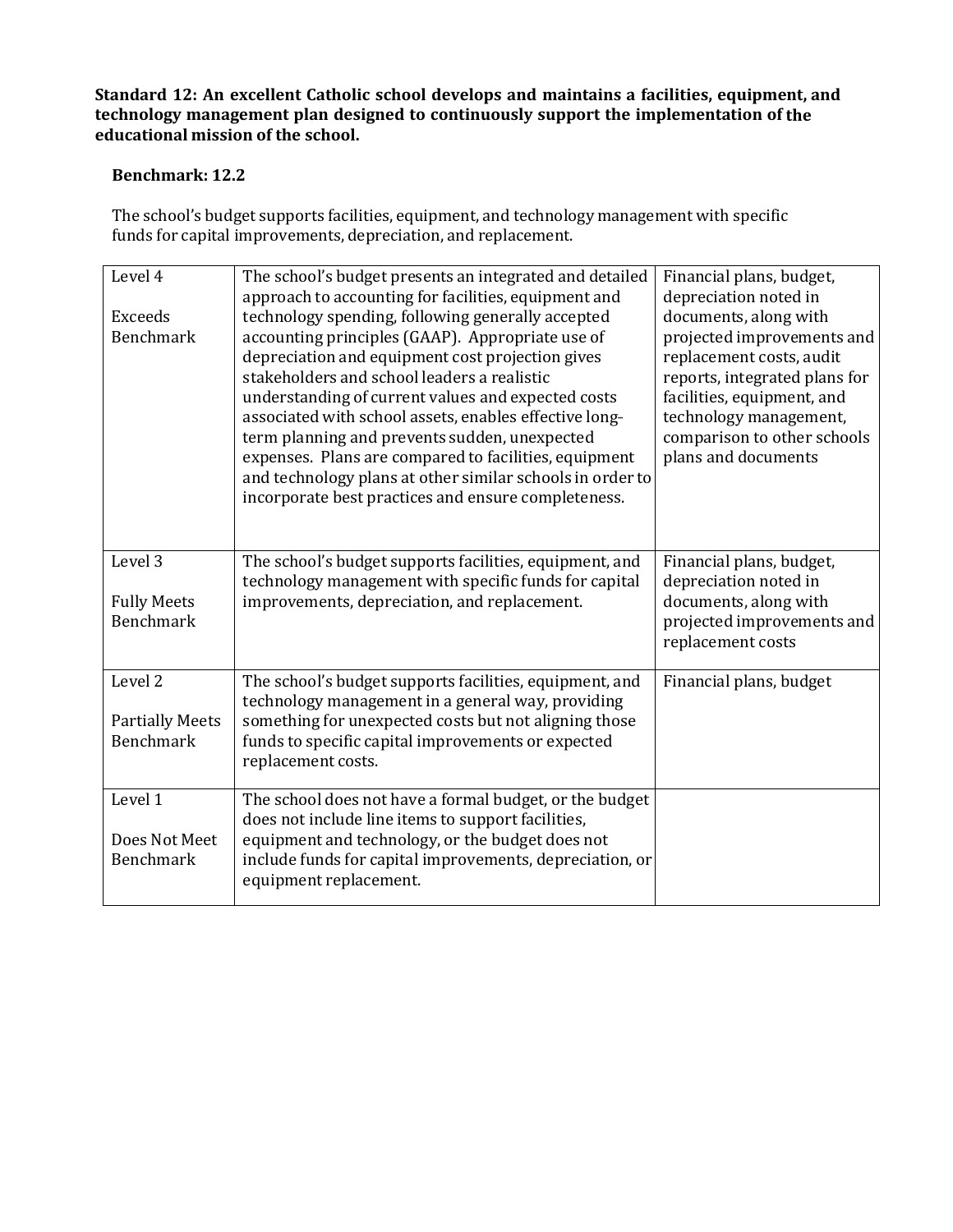**Standard 12: An excellent Catholic school develops and maintains a facilities, equipment, and technology management plan designed to continuously support the implementation of the educational mission of the school.**

## **Benchmark: 12.3**

The school's purchasing and physical and technological improvements are by design, done in alignment with the mission and the school's planning and curricular goals and consistent with environmental stewardship.

| Level 4                                                          | Purchasing and physical/technological<br>improvements are part of a larger integrated system                                                                                                                                                                                                                          | Mission statement, vision<br>statement, long-range                                                                                                                |
|------------------------------------------------------------------|-----------------------------------------------------------------------------------------------------------------------------------------------------------------------------------------------------------------------------------------------------------------------------------------------------------------------|-------------------------------------------------------------------------------------------------------------------------------------------------------------------|
| <b>Exceeds</b><br><b>Benchmark</b>                               | and plan by which mission-and curricular-driven<br>decisions are made in all areas of school life.<br>Environmental stewardship is considered as part of                                                                                                                                                              | planning documents,<br>financial plans, budget, SAC<br>meeting minutes, finance                                                                                   |
|                                                                  | all major decisions, including those listed above, and<br>is addressed coherently in the school's mission and<br>vision. Environmental stewardship follows<br>published best practices and may incorporate<br>external independent review (e.g. LEED<br>certification).                                               | council meeting minutes,<br>technology and equipment<br>management plans, adult<br>survey data from 8.40 and<br>8.41                                              |
|                                                                  |                                                                                                                                                                                                                                                                                                                       |                                                                                                                                                                   |
| Level 3                                                          | The school's purchasing, and physical and<br>technological improvements are by design, done in                                                                                                                                                                                                                        | Mission statement, financial<br>plans, budget, SAC meeting                                                                                                        |
| <b>Fully Meets</b><br><b>Benchmark</b>                           | alignment with the mission and the school's planning<br>and curricular goals and consistent with<br>environmental stewardship.                                                                                                                                                                                        | minutes, technology and<br>equipment management<br>plans, adult survey data from<br>8.40 and 8.41                                                                 |
| Level <sub>2</sub><br><b>Partially Meets</b><br><b>Benchmark</b> | The school's purchasing, and physical and<br>technological improvements are, sometimes<br>intentionally aligned with the mission and the<br>school's planning and curricular goals. Decisions are<br>made with some conscious understanding of<br>environmental impact, consistent with<br>environmental stewardship. | Mission statement, financial<br>plans, budget, SAC meeting<br>minutes, , technology and<br>equipment management<br>plans, adult survey data from<br>8.40 and 8.41 |
| Level 1<br>Does Not Meet<br>Benchmark                            | Purchasing and improvements are done in a<br>reactionary manner without regard to established<br>plans or alignment with the schools mission, or<br>environmental stewardship is not considered in<br>decision-making.                                                                                                |                                                                                                                                                                   |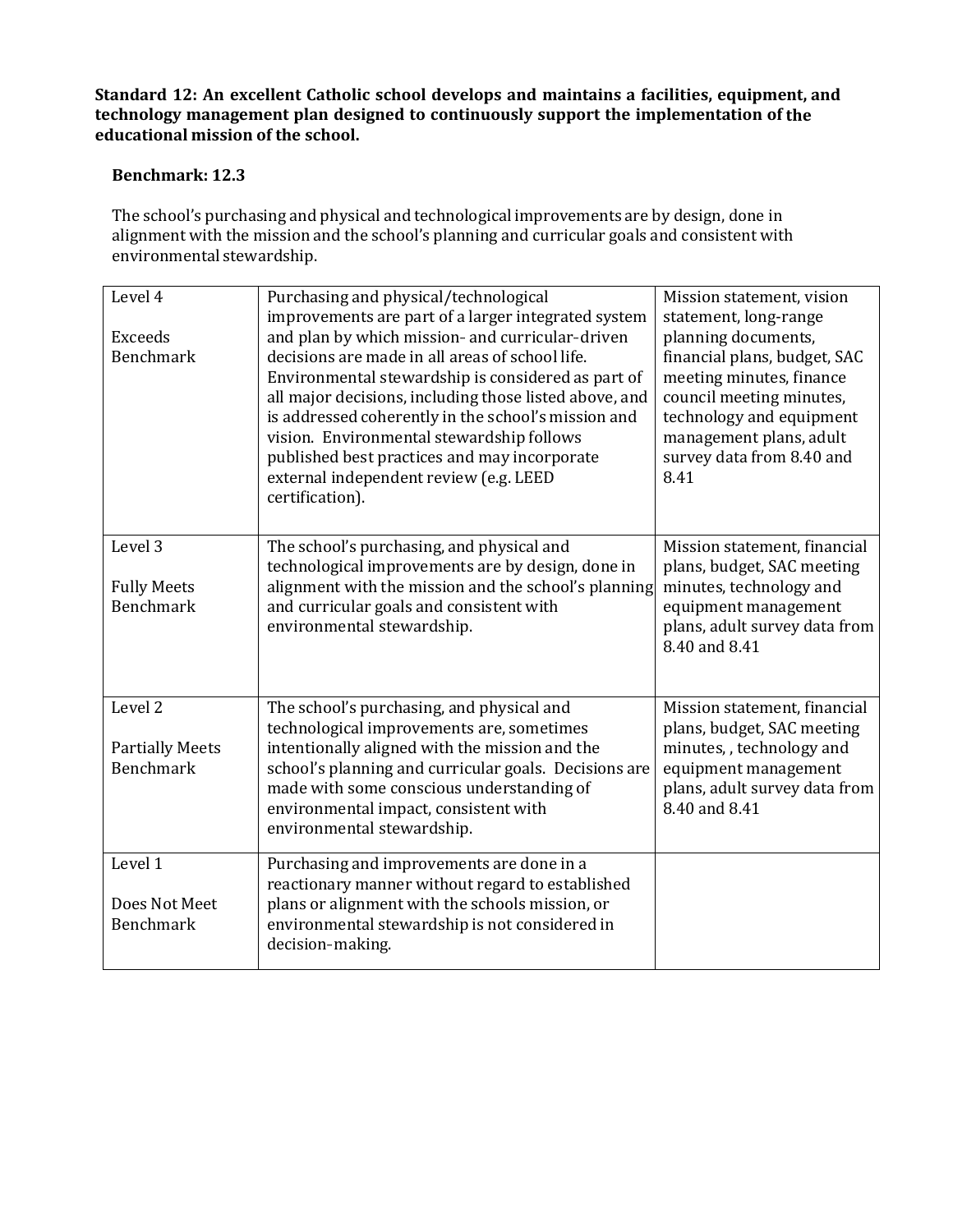**Standard 13: An excellent Catholic school enacts a comprehensive plan for institutional advancement based on a compelling mission through communications, marketing, enrollment management, and development.**

#### **Benchmark: 13.1**

The communications/marketing plan requires school leader/leadership team and staff person(s) to ensure the implementation of contemporary, multiple information technologies to reach targeted audiences and to establish reliable and secure databases and accountability to stakeholders.

| Level 4<br>Exceeds<br><b>Benchmark</b>                       | The school's communication and marketing plans are up-to-<br>-date, comprehensive, and are integrated into overall<br>strategic planning activities. The latest technologies are<br>being utilized successfully, and school leaders are engaged<br>in scanning the environment to seek out new opportunities<br>as they arise. Marketing efforts are assessed and evaluated<br>in terms of their effectiveness as well as their cost-benefit<br>and are enhanced or abandoned based on that analysis.<br>Key data is stored in an integrated, secure manner that<br>allows for low-cost, largely automated reporting on<br>important success measures. | Communication plan,<br>marketing plan, strategic plan,<br>analysis of marketing efforts,<br>data storage reviewed during<br>visitation, adult survey data<br>from 8.42, student survey data<br>from 8.27 |
|--------------------------------------------------------------|--------------------------------------------------------------------------------------------------------------------------------------------------------------------------------------------------------------------------------------------------------------------------------------------------------------------------------------------------------------------------------------------------------------------------------------------------------------------------------------------------------------------------------------------------------------------------------------------------------------------------------------------------------|----------------------------------------------------------------------------------------------------------------------------------------------------------------------------------------------------------|
| Level 3<br><b>Fully Meets</b><br><b>Benchmark</b>            | The communications/marketing plan requires the school<br>leader/leadership team and staff person(s) to ensure the<br>implementation of contemporary, multiple information<br>technologies to reach targeted audiences and to establish<br>reliable and secure databases and accountability to<br>stakeholders.                                                                                                                                                                                                                                                                                                                                         | Communication plan,<br>marketing plan, strategic plan,<br>data storage reviewed during<br>visitation, adult survey data<br>from 8.42, student survey data<br>from 8.27                                   |
| Level <sub>2</sub><br>Partially<br>Meets<br><b>Benchmark</b> | The school has a marketing / communications plan, which<br>utilizes technology in a nascent or partial way, and/or key<br>operational and educational data is tracked, but security is<br>not assured and reporting on outcomes is difficult,<br>inefficient, or done via an ad-hoc system.                                                                                                                                                                                                                                                                                                                                                            | Communication plan,<br>marketing plan, strategic plan,<br>data storage reviewed during<br>visitation, adult survey data<br>from 8.42, student survey data<br>from 8.27                                   |
| Level 1<br>Does Not<br>Meet<br>Benchmark                     | The school does not have a communications / marketing<br>plan, or the school does not use appropriate technologies to<br>approach marketing, or the school does not use<br>appropriate technologies to secure critical data and enable<br>process and outcome measurement for accountability<br>purposes.                                                                                                                                                                                                                                                                                                                                              |                                                                                                                                                                                                          |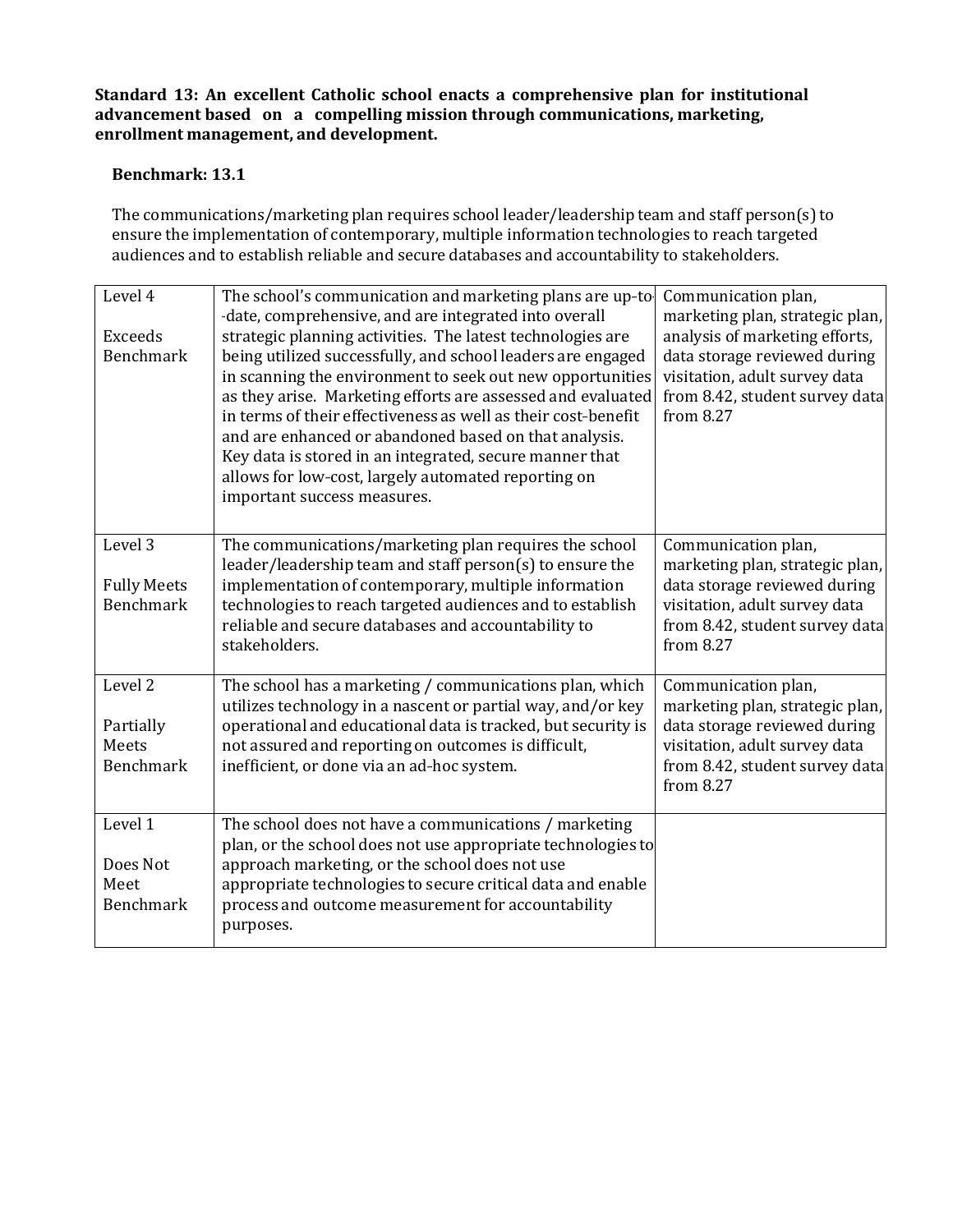**Standard 13: An excellent Catholic school enacts a comprehensive plan for institutional advancement based on a compelling mission through communications, marketing, enrollment management, and development.**

#### **Benchmark: 13.2**

The enrollment management plan requires the governing body to review and the school leader/leadership team to supervise annual and continuous measurement and analysis of both enrollment and retention patterns for all student groups.

| Level 4<br>Exceeds                                    | The enrollment management plan is an integrated part of the<br>school's comprehensive overall operational planning. The<br>governing body takes an active role in the measurement                                                                                                                                                                                                                                                                                                                                        | Enrollment management<br>plan, strategic plan,<br>analysis of enrollment                                                                                                                |
|-------------------------------------------------------|--------------------------------------------------------------------------------------------------------------------------------------------------------------------------------------------------------------------------------------------------------------------------------------------------------------------------------------------------------------------------------------------------------------------------------------------------------------------------------------------------------------------------|-----------------------------------------------------------------------------------------------------------------------------------------------------------------------------------------|
| <b>Benchmark</b>                                      | process and educates themselves on best practices and<br>techniques. Data related to enrollment and retention<br>patterns is supplemented by external factor analysis<br>(demographic, economic and competitive analysis). The<br>measurement process dives deeper, seeking the root causes<br>that underlie shifts in enrollment and explain retention<br>numbers, and these underlying factors are used to drive<br>decision-making.                                                                                   | and the plan, local<br>demographic data and<br>analysis, professional<br>development, adult<br>survey data from 8.42,<br>student survey data from<br>8.28                               |
| Level 3<br><b>Fully Meets</b><br>Benchmark            | The enrollment management plan requires the governing<br>body to review and the school leader/leadership team to<br>supervise annual and continuous measurement and analysis<br>of both enrollment and retention patterns for all student<br>groups. The measurement and analysis actually takes place,<br>according to plan, and the information is used to direct<br>decision-making related to tuition, marketing,<br>communications and other aspects of school operations that<br>are linked to overall enrollment. | Enrollment management<br>plan, annual analysis of<br>enrollment,<br>tuition/marketing<br>planning based on<br>results, adult survey data<br>from 8.42, student survey<br>data from 8.28 |
| Level 2<br><b>Partially Meets</b><br><b>Benchmark</b> | The school has an informal enrollment management plan,<br>with some level of measurement and analysis executed on an<br>irregular or ad-hoc basis. The information gained has some<br>limited impact on other school operations.                                                                                                                                                                                                                                                                                         | Enrollment management<br>plan, analysis of<br>enrollment, adult survey<br>data from 8.42, student<br>survey data from 8.28                                                              |
| Level 1<br>Does Not Meet<br><b>Benchmark</b>          | The school does not have an enrollment management plan,<br>or there is no process of regular measurement and analysis of<br>student enrollment and retention patterns, or enrollment<br>metrics are not used to inform decision-making.                                                                                                                                                                                                                                                                                  |                                                                                                                                                                                         |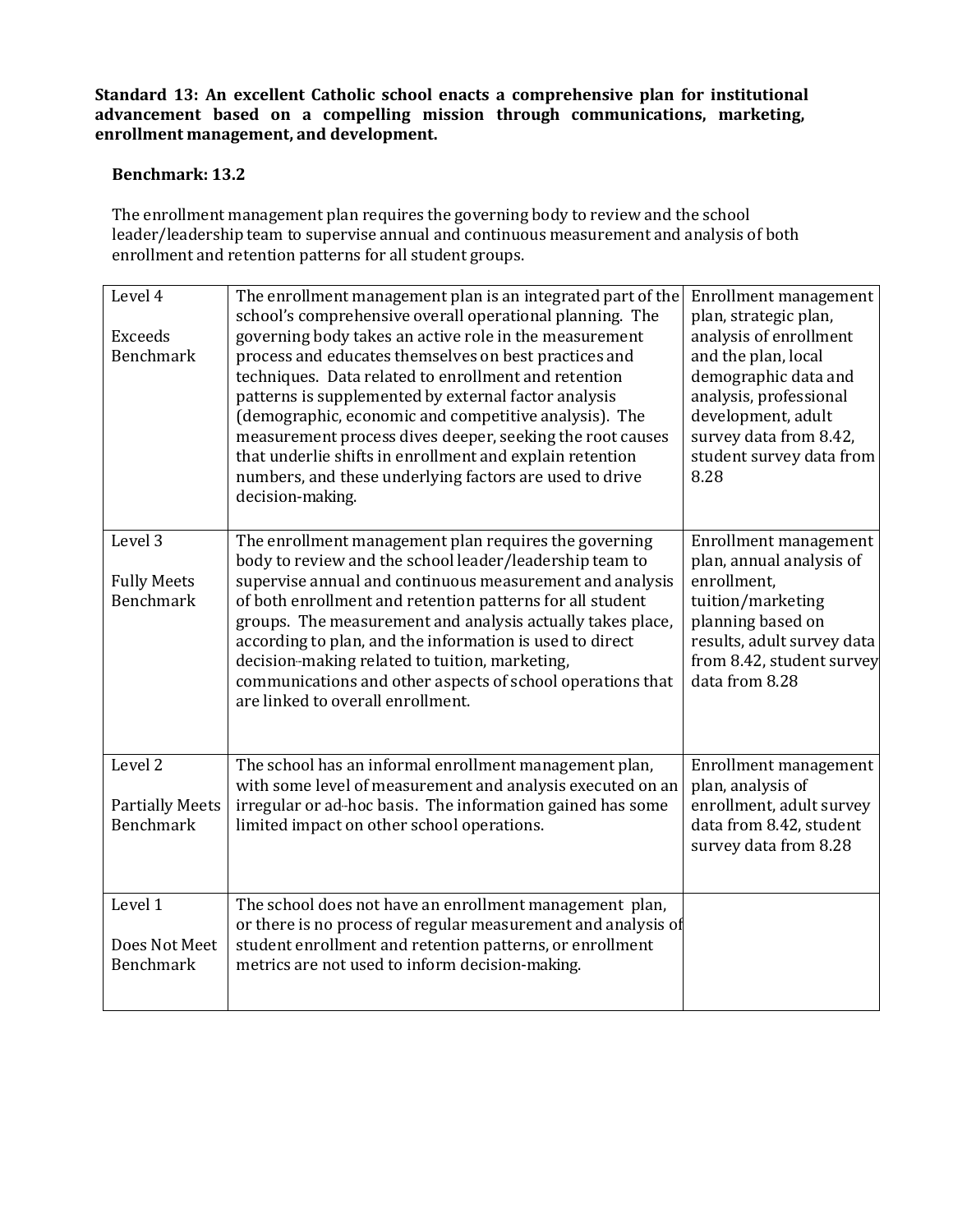**Standard 13: An excellent Catholic school enacts a comprehensive plan for institutional advancement based on a compelling mission through communications, marketing, enrollment management, and development.**

## **Benchmark: 13.3**

The development plan requires school leader/leadership team, in collaboration with the governing body, to ensure that key strategies are in place to identify, grow and maintain significant funding prospects, including alumni(ae), over time and when appropriate.

| Level 4<br><b>Exceeds</b><br><b>Benchmark</b>                    | The development plan is comprehensive and is well<br>integrated with all other operational plans. In<br>addition to pursuing traditional strategies, school<br>leaders engage in innovative approaches to<br>identifying, securing and growing new funding<br>sources, and continuously scan the<br>advancement/development industry to seek for new<br>best practices to adopt locally. External experts in<br>the field of nonprofit or educational advancement<br>and development are consulted and utilized<br>effectively. Advancement and development strategies<br>are evaluated based on outcomes, and this<br>information is tracked over time and used to modify,<br>strengthen or eliminate programs based on their<br>actual effectiveness. | Development plan and<br>analysis of it, strategic plan,<br>meeting minutes, adult<br>survey data from 8.42 |
|------------------------------------------------------------------|---------------------------------------------------------------------------------------------------------------------------------------------------------------------------------------------------------------------------------------------------------------------------------------------------------------------------------------------------------------------------------------------------------------------------------------------------------------------------------------------------------------------------------------------------------------------------------------------------------------------------------------------------------------------------------------------------------------------------------------------------------|------------------------------------------------------------------------------------------------------------|
| Level 3<br><b>Fully Meets</b><br><b>Benchmark</b>                | The development plan requires school<br>leader/leadership team, in collaboration with the<br>governing body, to ensure that key strategies are in<br>place to identify, grow and maintain significant<br>funding prospects, including alumni(ae), over time<br>and when appropriate. School leaders act on the<br>plan.                                                                                                                                                                                                                                                                                                                                                                                                                                 | Development plan, meeting<br>minutes, adult survey data<br>from $8.42$                                     |
| Level <sub>2</sub><br><b>Partially Meets</b><br><b>Benchmark</b> | There is a development plan, and it has a limited or<br>partial focus on funding strategies, or the<br>development plan relies on only a limited, static set<br>of funding options without seeking to expand the set<br>or grow the current funding sources, or the<br>development plan is well-written, but is followed in<br>only a limited way.                                                                                                                                                                                                                                                                                                                                                                                                      | Development plan, meeting<br>minutes, adult survey data<br>from 8.42                                       |
| Level 1<br>Does Not Meet<br><b>Benchmark</b>                     | There is no development plan, or the development<br>strategy does not focus on funding strategies, or the<br>development strategy is not being followed in actual<br>fact.                                                                                                                                                                                                                                                                                                                                                                                                                                                                                                                                                                              |                                                                                                            |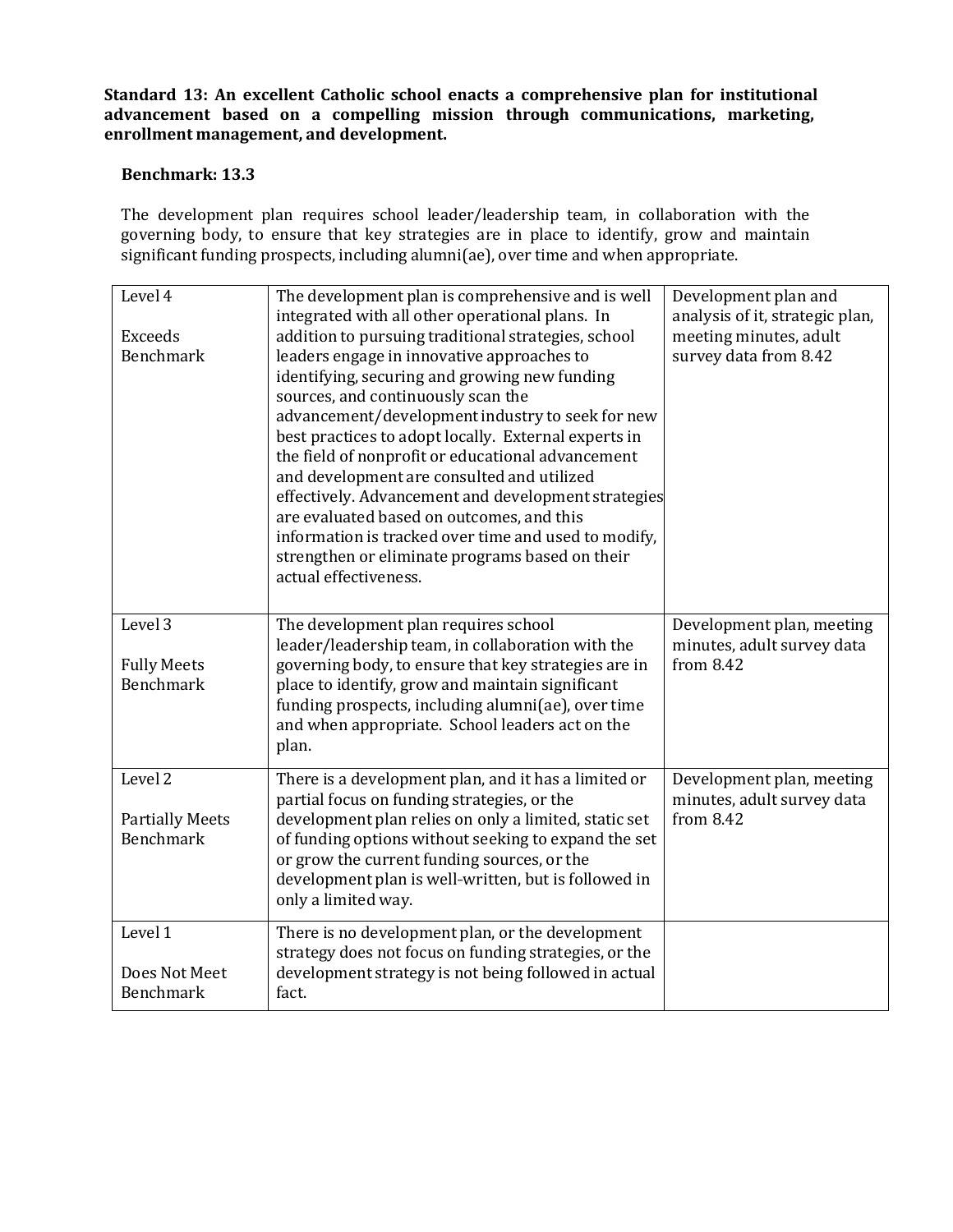## **Standard 14: An excellent Catholic school operates in compliance with all diocesan and applicable state, and local policies.**

## Benchmarks

14.1 The school shall develop a written plan for mandated diocesan, county, and state health procedures; provide a safe environment to prevent illness and accidents; deal with emergencies should they occur; and educate students concerning safe and healthy practices.

## Evidence: Plans and handbooks

14.2 The school shall maintain health records that include immunization data, hearing and vision screening, scoliosis screening, and school-entry medical examinations. This includes completed DH3040 and DH680 forms for each student, documentation of scoliosis screening in 6th grade, and DH684 report for kindergarten and grade 7.

Evidence: DH3040 and DH680 in student files;  $6<sup>th</sup>$  grade scoliosis screening in student files (K to 8 schools); copy of completed DH684 Report for grades K and 7

14.3 The school shall be in compliance with diocesan and applicable state and county requirements regarding protection, health, sanitation, and safety. The school shall have completed Florida Department of Health forms, as applicable. This includes DH 1777 for Radon, DH 4160 for sanitation, DH 4023 for food service, and a completed fire code inspection and compliance report.

The following counties are currently exempt from mandatory radon testing: Baker Bay Bradford Clay Collier Escambia Flagler Franklin Glades Hendry Lafayette Lake Lee Monroe Okeechobee Orange Santa Rosa Wakulla Washington. If the school/center is in a county on this list, radon testing is not required. If the school/center is in a county not on this list, then radon testing is required at the time of the build and five years later. If the second test is clear, then nothing further is needed unless changes are made to the building structure.

Evidence: DH1777 (Radon Measurement Report); DH4160 (proof of compliance with sanitation standards for K-12 private schools)

14.4 The school shall develop and make available a written safety and security plan which shall include a section on emergency procedures to address such matters as natural disasters, environmental hazards, dangerous weather, violent incidents, and evidence of evacuation drills.

Evidence: Plans; evidence of evacuation(fire), tornado, and lock-down drills

14.5 The school shall be in compliance with provincial and diocesan safe environment policies, including training, background screening, and history checks with previous employers. The school shall post a diocesan approved staff code of ethics which includes training and the requirement to report abuse. Abuse reporting posters shall be on display in the school

Evidence: Safe environment certificates, background screening results, and history checks in files; posted code of ethics; FLDOE approved abuse reporting posters

14.6 The school shall publish, implement, and display statements of nondiscrimination of students and personnel in accordance with federal law and regulations, under diocesan guidance

Evidence: handbooks; website; postings